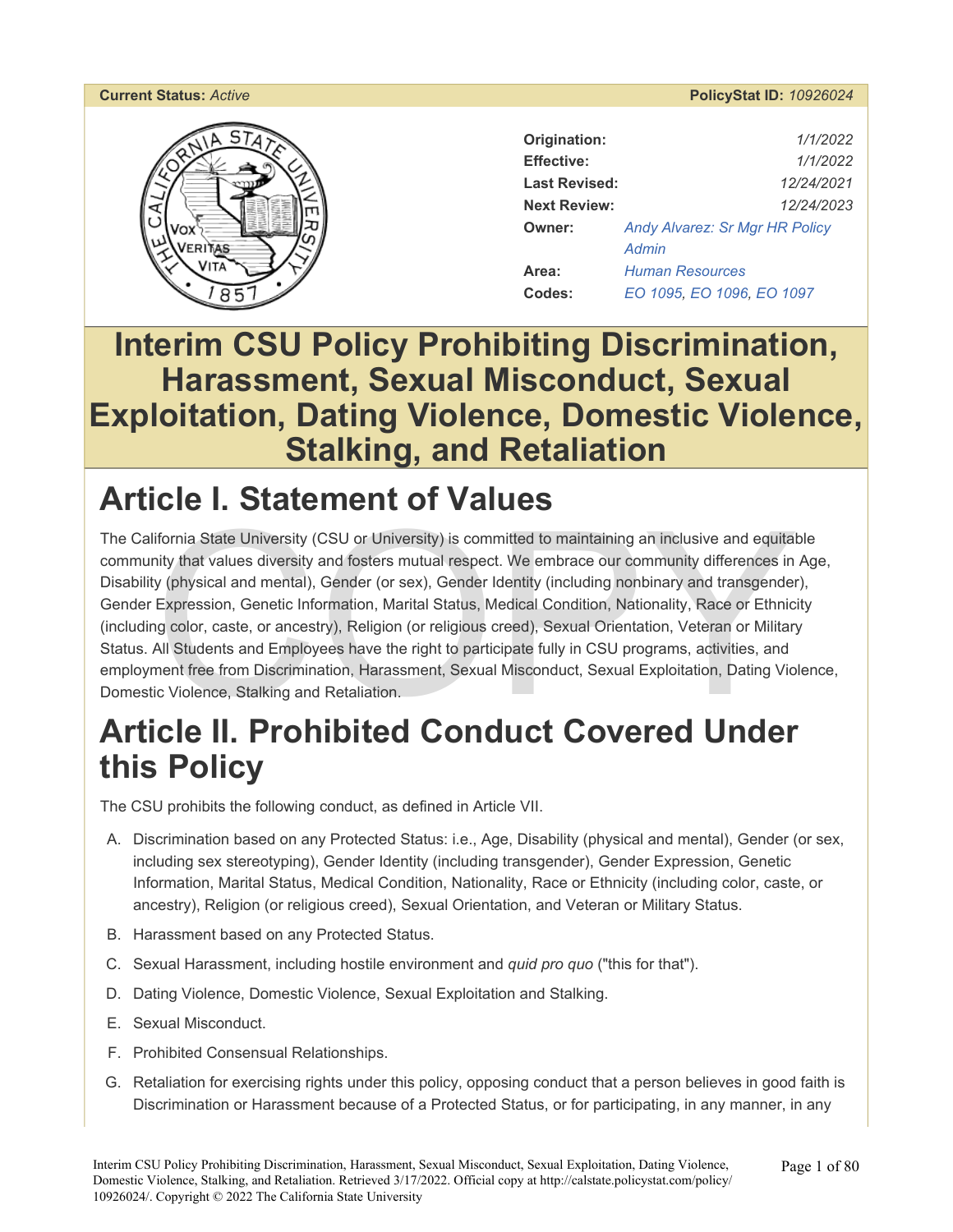related investigation or proceeding.

# **Article III. Policy Implementation**

This policy is established in compliance with:

- Title VI and Title VII of the Civil Rights Act of 1964;
- Title IX of the Education Amendments of 1972, Nondiscrimination on the Basis of Sex in Education Programs or Activities Receiving Federal Financial Assistance (34 C.F.R. 106.);
- The California Equity in Higher Education Act;
- The Violence Against Women Reauthorization Act of 2013 (which amends the Jeanne Clery Disclosure of Campus Security and Campus Crimes Statistics Act, commonly known as the Clery Act) (VAWA) under its Campus Sexual Violence Elimination Act provision (Campus SaVE Act);
- Section 504 of the Rehabilitation Act of 1973;
- Title II of the Americans with Disabilities Act of 1990;
- The Age Discrimination Act of 1975; and
- Other applicable state and federal laws which prohibit Discrimination, Harassment, Sexual Misconduct, Sexual Exploitation, Dating Violence, Domestic Violence, Stalking, and Retaliation.

# **Article IV. Academic Freedom and Freedom of Speech**

**ECH**<br>In of expression is a cornerstone of a democratic society and is essential to the educational protities have a special obligation not only to tolerate, but also to encourage and support, the free<br>ion of ideas, values Freedom of expression is a cornerstone of a democratic society and is essential to the educational process. Universities have a special obligation not only to tolerate, but also to encourage and support, the free expression of ideas, values, and opinions, even when unpopular or controversial. At the same time, the exercising of freedom of expression and assembly must comply with all applicable federal, state, and local laws and CSU policy. Speech activity is not protected by the First Amendment to the U.S. Constitution or by this policy when it includes terrorist threats or the promotion of actual or imminent physical violence or bodily harm. Freedom of expression is not an absolute right. It coexists with other rights and the need for public order and safety.

Not every act that may be offensive or insulting constitutes Discrimination or Harassment, as defined by law and this Policy. At the same time, all members of the campus community should recognize that the manner in which they choose to express themselves has consequences and that freedom of expression includes a responsibility to acknowledge and respect the right of others to express differing opinions. Conduct that violates this Policy, including statements that constitute Discrimination, Harassment, Sexual Harassment, Retaliation or Stalking, is not protected by academic freedom or freedom of expression.

# **Article V. Duty to Report**

Individuals who believe that they have experienced Discrimination, Harassment, Sexual Misconduct, Sexual Harassment, Sexual Exploitation, Dating Violence, Domestic Violence, Stalking, or Retaliation are strongly encouraged to talk to someone about what happened – so they can secure the support they need, and so the campus may respond appropriately.

To help individuals make an informed decision about who they would like to share information with, the information below explains which CSU employees have a duty to report information they learn and which can keep such information confidential.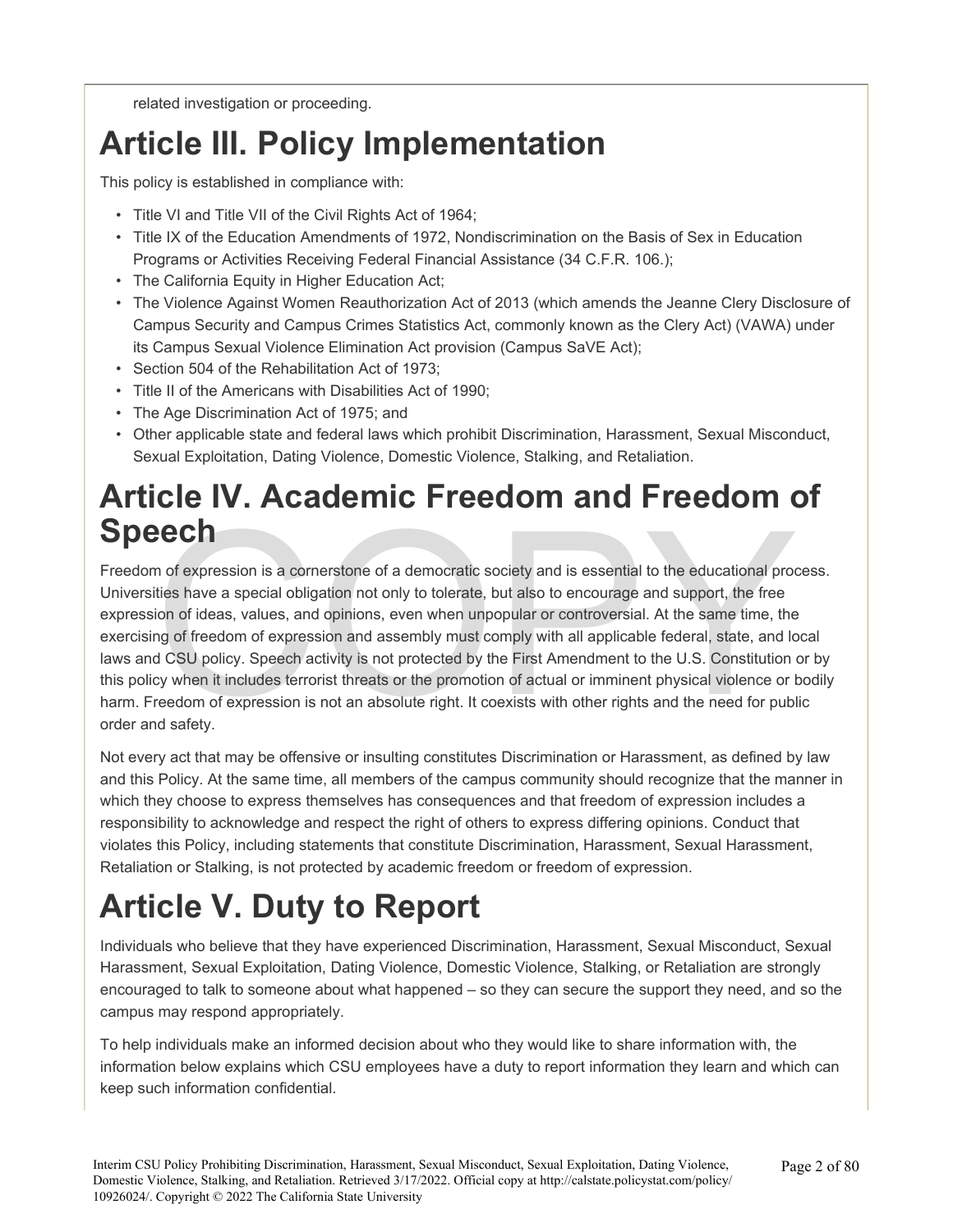# **A. Employees Who Have a Duty to Report**

Except as provided below, any Employee who knows or has reason to know of incidents that may violate this Policy has a duty to promptly report to the Title IX Coordinator/Discrimination, Harassment, Retaliation ("DHR") Administrator, who are the campus officials designated to receive these reports. These Employees are known as Responsible Employees and are required to disclose all information available, including the names of the Parties involved, even where the person has requested anonymity.

# **B. Employees Who Do Not Have a Duty to Report**

Except as required by law (see below for exceptions), the following Employees generally do **not** have a duty to report to the Title IX Coordinator/DHR Administrator:

- 1. Physicians; psychotherapists; professional licensed counselors; licensed clinical social workers, and clergy who work on or off campus, acting solely in those roles or capacities as part of their employment, in the provision of medical or mental health treatment or counseling (and those who act under their supervision, including all individuals who work or volunteer in these centers and offices).
- 2. Sexual assault and domestic violence counselors and advocates who work or volunteer on or off campus in sexual assault centers, victim advocacy offices, women's centers, and health centers and who are acting solely in that role (including those who act in that role under their supervision, along with nonprofessional counselors or advocates who work or volunteer in sexual assault centers, victim advocacy offices, women's centers, gender equity centers, or health centers) in the provision of counseling or advocacy services.
- ing solely in that role (including those who act in that role under their supervision, along with no<br>fessional counselors or advocates who work or volunteer in sexual assault centers, victim advo<br>ces, women's centers, gend 3. A CSU union representative is not required to report a possible violation of this policy if the information is provided to the union representative, acting in that role, in a confidential setting by a union member seeking advice about a possible violation or representation in a matter within the scope of representation. However, CSU union representatives are strongly encouraged to report the information to the Title IX Coordinator/DHR Administrator.

**EXCEPTIONS:** Under California law, any health practitioner employed in a health facility, clinic, physician's office, or local or state public health department or clinic is required to make a report to local law enforcement if he or she provides medical services for a physical condition to a person who he or she knows or reasonably suspects is suffering from: (1) a wound or physical injury inflicted by a firearm; or (2) any wound or other physical injury where the injury is the result of assaultive or abusive conduct (including Rape, Sexual Assault, and Dating and Domestic Violence). $1$  This exception does not apply to sexual assault and domestic violence counselors and advocates. Health care practitioners should explain this limited exception, if applicable.

Additionally, under California law, all professionals described above (physicians, psychotherapists, professional counselors, clergy, and sexual assault and domestic violence counselors and advocates) are mandatory child abuse and neglect reporters and are required to report incidents involving victims under 18 years of age to local law enforcement.<sup>[2](#page-77-0)</sup> These professionals will explain this limited exception, if applicable.

Finally, some or all of these professionals may also have reporting obligations under California law to: (1) local law enforcement in cases involving threats of immediate or imminent harm to self or others where disclosure of the information is necessary to prevent the threatened danger;<sup>[3](#page-77-0)</sup> or (2) to the court if compelled by court order or subpoena in a criminal proceeding related to Sexual Misconduct, Dating or Domestic Violence, or Stalking. $4$  If applicable, these professionals will explain this limited exception.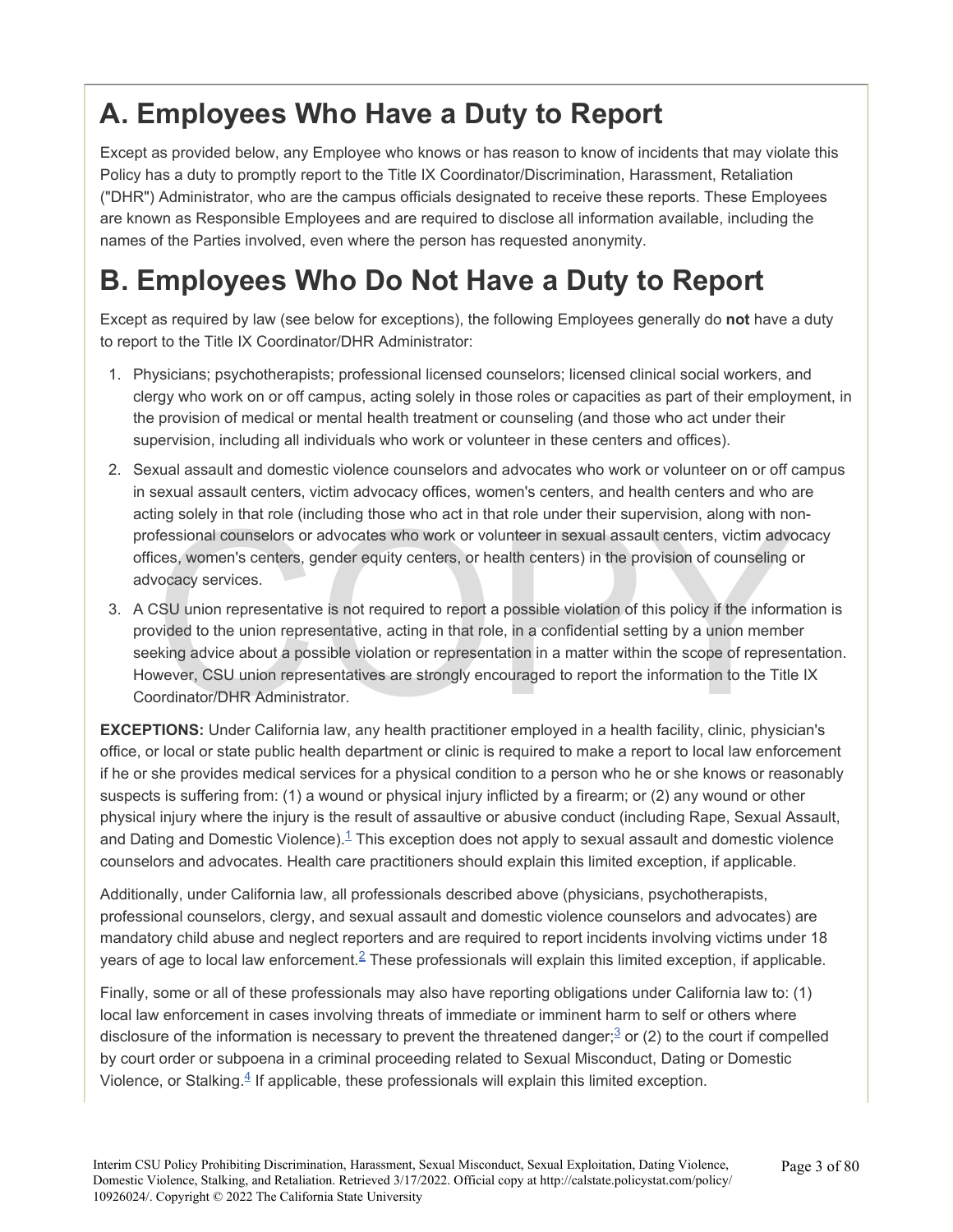# **C. Other Matters Related to the Duty to Report**

Residential Advisors, and other Employees who are also Students, have a duty to report knowledge of misconduct when they learn about such information while they are performing their duties of employment for the institution.

Where matters involving Discrimination, Harassment, Sexual Misconduct, Sexual Exploitation, Dating Violence, Domestic Violence, Stalking or Retaliation are reported to a campus Ombuds, the Ombuds must report such incidents to the Title IX Coordinator/DHR Administrator.<sup>5</sup>

University Police, the Title IX Coordinator/DHR Administrator, campus-employed physicians, professional counselors, sexual assault and domestic violence counselors and advocates, and certain other Employees are required to explain to persons reporting Discrimination, Harassment, Sexual Misconduct, Sexual Exploitation, Dating Violence, Domestic Violence, Stalking, or Retaliation their rights and options with respect to confidentiality, their ability to report to a Responsible Employee, as well as information regarding the specific reporting resources.

under this Policy. At a minimum, the information to be reported includes all the information auth<br>sclosed under the law in response to records requests, but without requiring a formal request.  $§$ <br>tion includes but is not In accordance with Article V.A, employees of the University Police Department have a duty to report to the Title IX Coordinator or DHR Administrator any time they know or have reason to know of incidents that may violate this Policy, so that the Title IX Coordinator or DHR Administrator can carry out their duties under the law and under this Policy. At a minimum, the information to be reported includes all the information authorized to be disclosed under the law in response to records requests, but without requiring a formal request.<sup>6</sup> Such information includes but is not limited to the time, substance, and location of all complaints or requests for assistance received by University Police and the time and nature of the response thereto, including, to the extent the information regarding crimes alleged or committed or any other incident investigated is recorded, the time, date, and location of occurrence, the time and date of the report, the name and age of the victim, the factual circumstances surrounding the crime or incident, the identity of the alleged perpetrator, and a general description of any injuries, property, or weapons involved. $<sup>Z</sup>$ </sup>

For certain sex offenses<sup>8</sup> the victim has the right to affirmatively request from University Police, after being informed of their options, that the victim's identity remain confidential.<sup>9</sup> However, even if the victim requests confidentiality of identity, the University Police should specifically ask the victim if the victim's name can be provided to the Title IX Office so that the Title IX Coordinator can contact the victim to discuss supportive measures that can be offered. And in all cases, even when the victim requests confidentiality, the identity of the alleged perpetrator (if known) must be reported to the Title IX Coordinator.

University Police are strongly encouraged to have regular meetings with the Title IX Coordinator to discuss strategies to ensure that victims are fully apprised of their rights and options under the law and under this Policy.

The campus will be unable to investigate a particular incident or pursue disciplinary action if an individual chooses to: (1) speak only to a physician, professional counselor, clergy member, sexual assault counselor, domestic violence counselor or advocate; and, (2) maintain complete confidentiality. Even so, these individuals will receive assistance in obtaining other necessary protection and support, such as victim advocacy, disability, medical/health or mental health services, and information regarding their right to make a Complaint to the campus and a separate Complaint with local or University Police.

# **Article VI. Applicable Complaint Procedures**

The following describes the appropriate procedures for investigating or adjudicating Complaints that fall under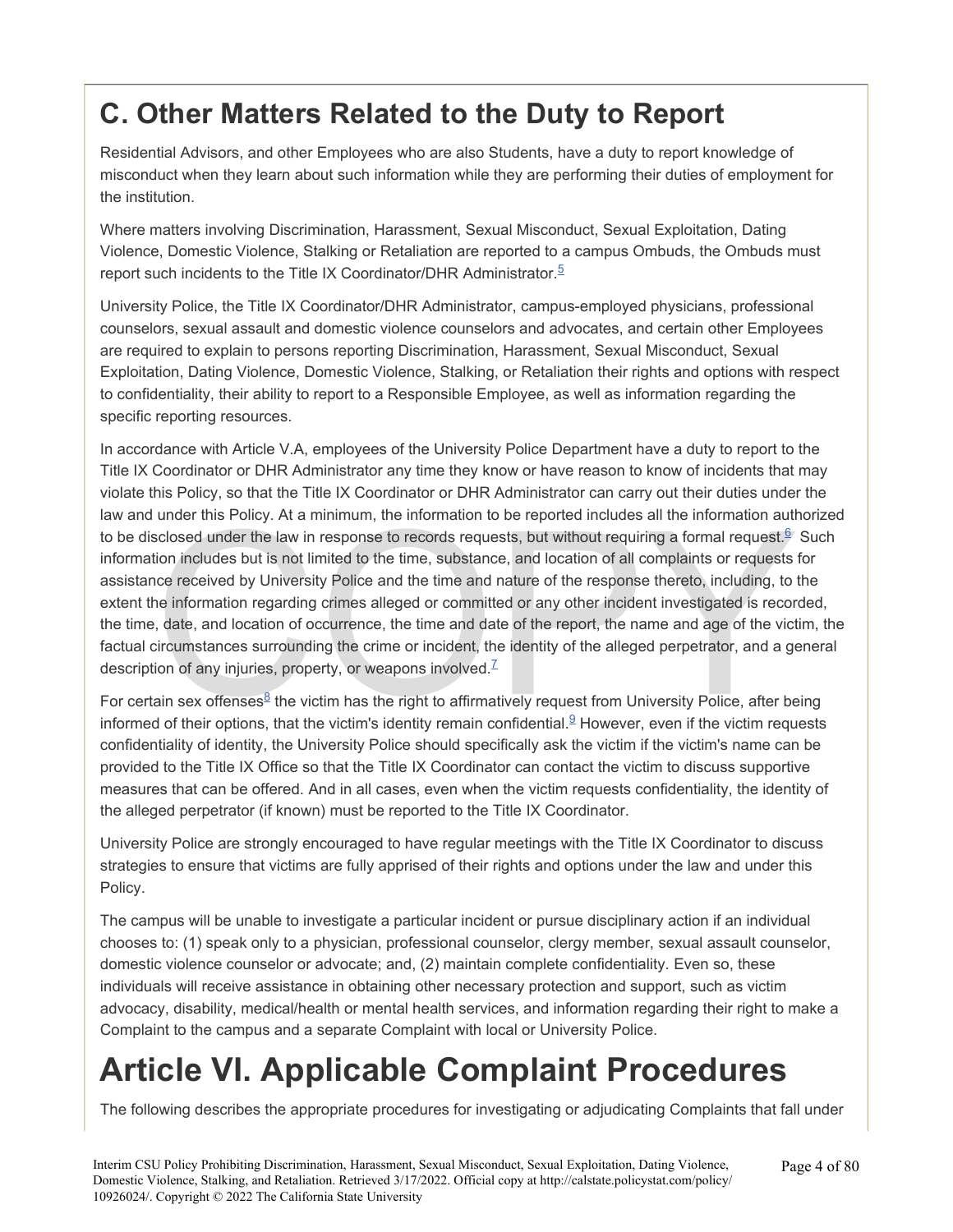this Policy:

A. **Complaints against Employees, former Employees, and/or applicants for employment**  Complaint of Discrimination, Harassment, Sexual Misconduct, Sexual Exploitation, Dating Violence, Domestic Violence, Stalking, or Retaliation **against an Employee, former Employee, or an applicant for employment** should be made using the *Procedures for Complaints of Discrimination, Harassment, Sexual Misconduct, Sexual Exploitation, Dating Violence, Domestic Violence, Stalking, and Retaliation Made Against an Employee or Third-Party*.

### B. **Complaints against Students**

A Complaint of Discrimination, Harassment, Sexual Misconduct, Sexual Exploitation, Dating Violence, Domestic Violence, Stalking, or Retaliation **against a Student** should be made using the *Procedures for Complaints of Discrimination, Harassment, Sexual Misconduct, Sexual Exploitation, Dating Violence, Domestic Violence, Stalking, and Retaliation Made Against a Student.* 

### C. **Complaints against Student-Employees**

A Complaint of Discrimination, Harassment, Sexual Misconduct, Sexual Exploitation, Dating Violence, Domestic Violence, Stalking, or Retaliation **against a Student-Employee** where the alleged violation arose out of the person's status as an Employee and not their status as a Student should be made using the *Procedures for Complaints of Discrimination, Harassment, Sexual Misconduct, Sexual Exploitation, Dating Violence, Domestic Violence, Stalking, and Retaliation Made Against an Employee or Third-Party.* 

### D. **Complaints against Third Parties**

my Visitiney Definited Visitiney, etc., Sexual Misconduct, Sexual Exploitation, Dating Violer<br>mestic Violence, Stalking, or Retaliation against a Third Party should be made using the Proce<br>mestic Violence, Stalking, or Ret A Complaint of Discrimination, Harassment, Sexual Misconduct, Sexual Exploitation, Dating Violence, Domestic Violence, Stalking, or Retaliation **against a Third Party** should be made using the *Procedures for Complaints of Discrimination, Harassment, Sexual Misconduct, Sexual Exploitation, Dating Violence, Domestic Violence, Stalking, and Retaliation Made Against an Employee or Third-Party.* 

### E. **Complaints against a President**

**Complaints against a President** should be made to the Chancellor's Office (CO) using the Procedures for Complaints of Discrimination, Harassment, Sexual Misconduct, Sexual Exploitation, Dating Violence, Domestic Violence, Stalking, and Retaliation Made Against an Employee or Third-Party. However, Complaints against a president shall be processed by the campus if the president's role in the alleged incident was limited to a decision on a recommendation made by another administrator, and the president had no other substantial involvement in the matter.

F. **Complaints against a Chancellor's Office Employee or a Title IX Coordinator/DHR Administrator**  For **Complaints against CO employees or a campus Title IX Coordinator/DHR Administrator**, the responsibilities identified in the Procedures for Complaints of Discrimination, Harassment, Sexual Misconduct, and Retaliation Made Against an Employee or Third-Party as those of the President are the responsibilities of the Chancellor.

Complaints that involve allegations against the Chancellor or a member of the Board of Trustees shall be referred to the chair or vice chair of the Board and the CO Title IX Coordinator/DHR Administrator for processing and investigation.

Complaints against a Chancellor's Office employee, or a campus Title IX Coordinator/ Discrimination, Harassment, and Retaliation Administrator ("DHR Administrator") will be made to the Chancellor's Office at [eo-wbappeals@calstate.edu](mailto:eo-wbappeals@calstate.edu). In that event, the chancellor assumes all responsibilities identified as those of the campus president.

Complaints against a campus president will also be made to the Chancellor's Office, but only if it is alleged that the president directly engaged in conduct that violates the Policy. Any other Complaints against a president (for example, that the president had no substantial involvement other than to rely on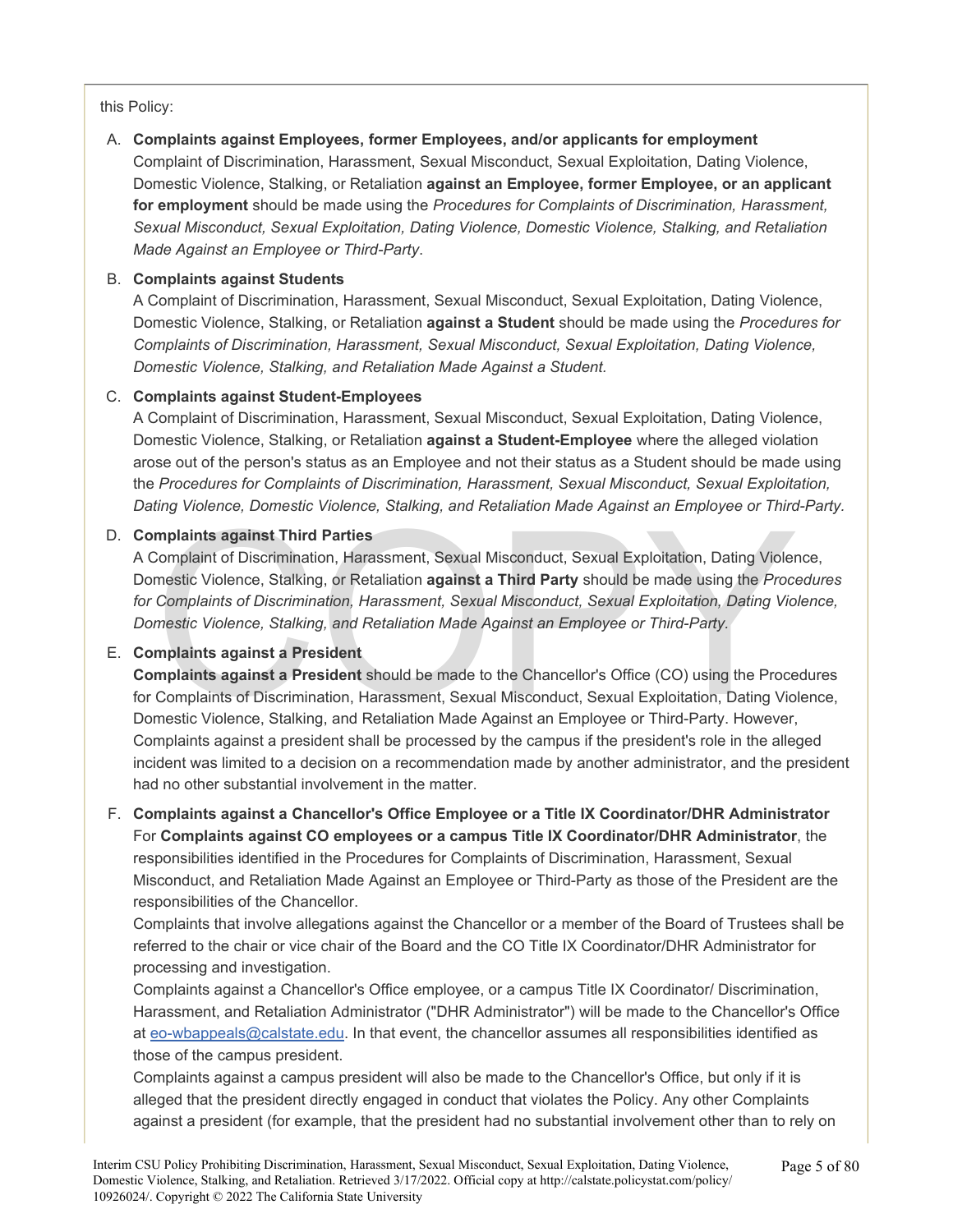or approve a recommendation made by another administrator) will be made to and addressed by the campus.

Complaints against the chancellor or a member of the Board of Trustees will be referred to the chair or vice chair of the Board via the Board of Trustees' Secretariat at [trusteesecretariat@calstate.edu](mailto:trusteesecretariat@calstate.edu), but only if it is alleged that the chancellor or a member of the Board of Trustees directly engaged in conduct that violates the Policy. Any other Complaints against the chancellor or a member of the Board (for example, that the chancellor or member of the Board of Trustees had no substantial involvement other than to rely on or approve a recommendation made by another administrator) will be made to and addressed by the Chancellor's Office at [eo-wbappeals@calstate.edu.](mailto:eo-wbappeals@calstate.edu)

# **Article VII. Policy Definitions A. Prohibited Conduct Defined**

This Policy prohibits Discrimination, Harassment, Sexual Misconduct, Sexual Exploitation, Dating Violence, Domestic Violence, Stalking, and Retaliation as described below. Capitalized terms used in the policy are described in Article VII. B. The definitions of Prohibited Conduct below should be used for alleged misconduct that occurs on or after January 1, 2022. The definitions that should be used for alleged misconduct that occurred prior to January 1, 2022, are those in the policy in place at the time of the alleged misconduct.

### 1. *Discrimination*

**Discrimination** is (an) **Adverse Action(s)** against a Complainant **because of** their Protected Status.

- **Scrimination**<br> **Scrimination** is (an) Adverse Action(s) against a Complainant because of their Protected State<br>
Adverse Action means an action engaged in by the Respondent that has a substantial and r<br>
adverse effect on t a. **Adverse Action** means an action engaged in by the Respondent that has a substantial and material adverse effect on the Complainant's ability to participate in a university program, activity, or employment. Minor or trivial actions or conduct not reasonably likely to do more than anger or upset a Complainant does not constitute an Adverse Action. An adverse employment action is any conduct or employment action that is reasonably likely to impair an employee's job performance or prospects for advancement or promotion.
- b. If Adverse Action is taken **because of** a Complainant's Protected Status, that means that the Complainant's Protected Status is a substantial motivating reason (but not necessarily the only reason) for the Adverse Action.
- c. An allegation that an Employee is receiving unequal pay because of their Protected Status (for example, under the California Equal Pay Act) constitutes a Discrimination Complaint under this policy.

### 2. *Harassment*

**Harassment** means unwelcome verbal, nonverbal or physical conduct engaged in **because of** an individual Complainant's Protected Status.

If a Complainant is harassed **because of** their Protected Status, that means that the Complainant's Protected Status is a substantial motivating reason (but not necessarily the only reason) for the conduct. Harassment may occur when:

- a. Submitting to, or rejecting, the verbal, nonverbal or physical conduct is explicitly or implicitly a basis for:
	- I. Decisions that adversely affect or threaten employment, or which are being presented as a term or condition of the Complainant's employment; or
	- II. Decisions that affect or threaten the Complainant's academic status or progress, or access to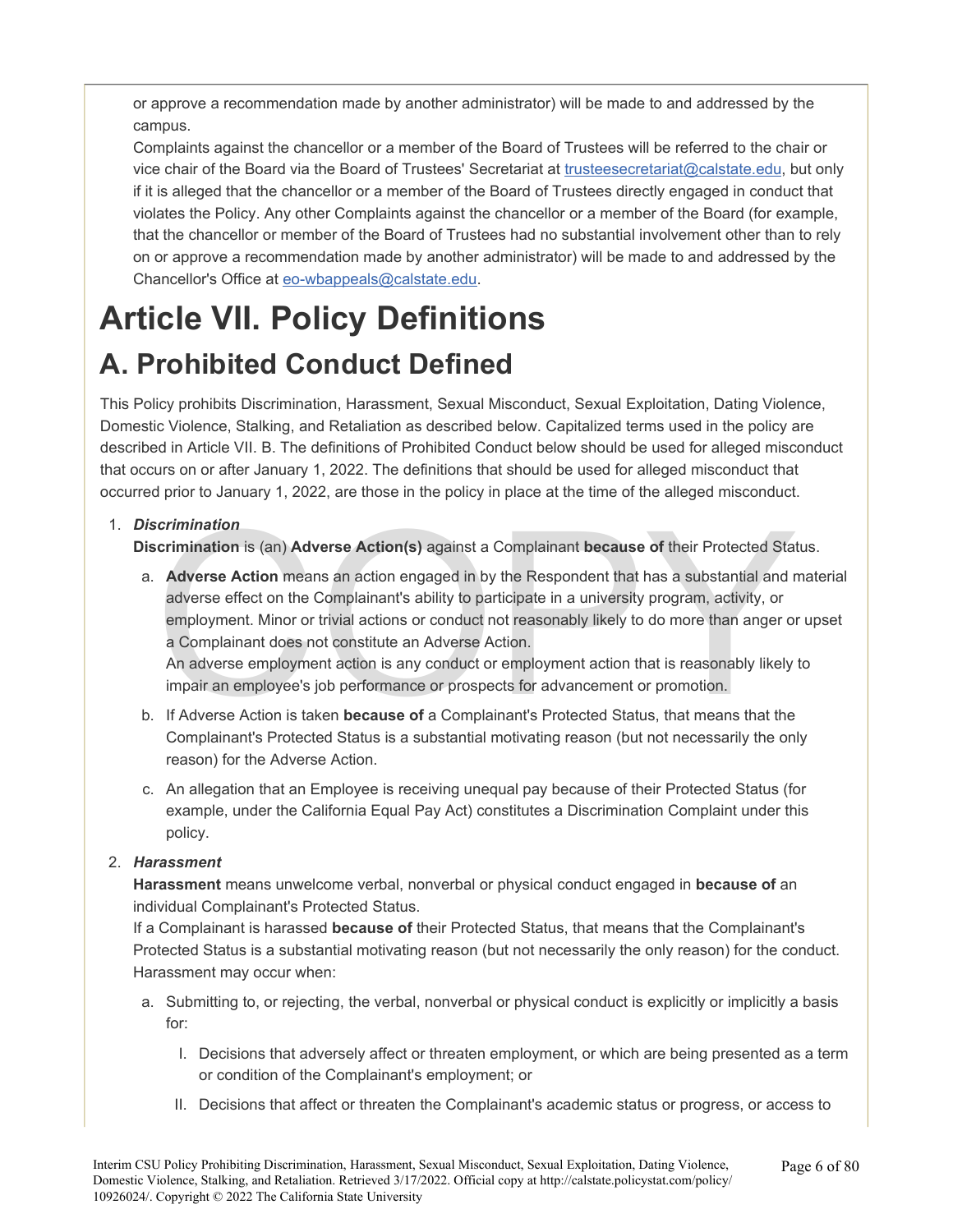benefits and services, honors, programs, or activities available at or through the university.

### **OR**

b. The conduct is sufficiently severe or pervasive so that its effect, whether intended or not, could be considered by a reasonable person under similar circumstances and with similar identities, and is in fact considered by the Complainant as creating an intimidating, hostile or offensive work or educational environment that denies or substantially limits an individual's ability to participate in or benefit from employment and/or educational, services, activities, or other privileges provided by the CSU.

Harassment includes, but is not limited to, verbal harassment (e.g., epithets, derogatory comments, or slurs), physical harassment (e.g., assault, impeding or blocking movement, or any physical interference with normal work or movement), and visual forms of harassment (e.g., derogatory posters, cartoons, drawings, symbols, or gestures.). Single, isolated incidents will typically be insufficient to rise to the level of harassment.

### 3. *Sexual Misconduct*

All sexual activity between members of the CSU community must be based on **Affirmative Consent**. Engaging in any sexual activity without first obtaining Affirmative Consent to the specific activity is Sexual Misconduct, whether or not the conduct violates any civil or criminal law.

- Sexual activity includes, but is not limited to:
	- kissing,
	- touching intimate body parts
	- fondling,
	- · intercourse.
- conduct, whether or not the conduct violates any civil or criminal law.<br>
Sexual activity includes, but is not limited to:<br>
 kissing,<br>
 touching intimate body parts<br>
 fondling,<br>
 intercourse,<br>
 penetration, no matter h ▪ penetration, no matter how slight, of the vagina or anus with any part or object,
	- oral copulation of a sex organ by another person.
- Sexual Misconduct includes, but is not limited to, the following conduct:
	- an attempt, coupled with the ability, to commit a violent injury on the person of another because of that person's Gender or Sex,
	- the intentional touching of another person's intimate body parts without Affirmative Consent,
	- intentionally causing a person to touch the intimate body parts of another without Affirmative Consent,
	- using a person's own intimate body part to intentionally touch another person's body without Affirmative Consent,
	- any unwelcome physical sexual acts, such as unwelcome sexual touching,
	- using physical force, violence, threat, or intimidation to engage in sexual activity,
	- ignoring the objections of the other person to engage in sexual activity,
	- causing the other person's incapacitation through the use of drugs or alcohol to engage in sexual activity,
	- taking advantage of the other person's incapacitation to engage in sexual activity.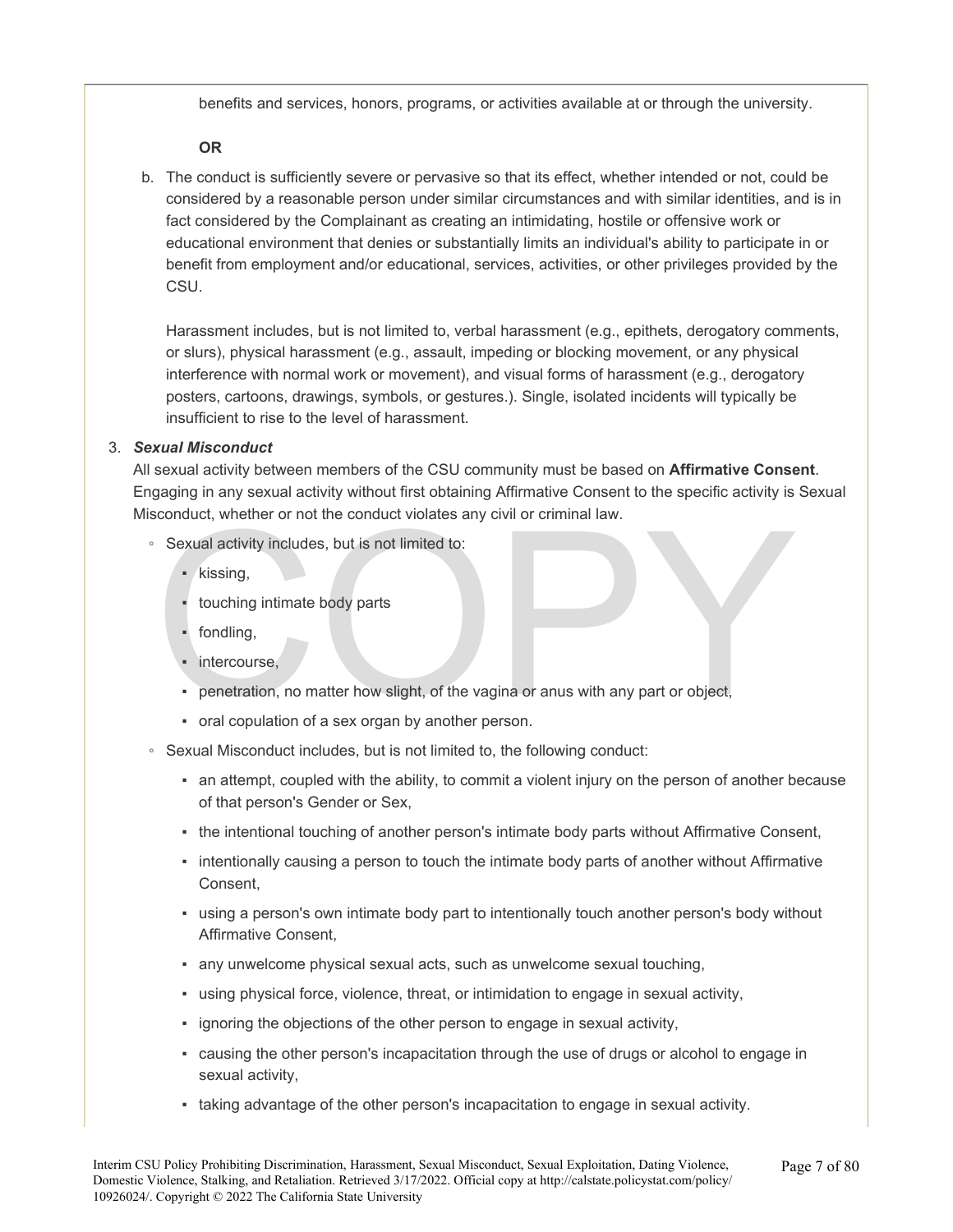- Intimate body part means the sexual organ, anus, groin, buttocks, or breasts of any person.
- Sexual activity between a Minor (a person younger than 18 years old) and a person who is at least 18 and two years older than the Minor always constitutes Sexual Misconduct, even if there is Affirmative Consent to all sexual activity. The existence of Affirmative Consent and/or the type of sexual activity may be relevant to the determination of an appropriate Sanction.
- Persons of all Genders, Gender Identities, Gender Expressions, and Sexual Orientations can be victims of these forms of Sexual Misconduct. Sexual Misconduct can be committed by an individual known to the victim including a person the Complainant may have just met, i.e., at a party, introduced through a friend, or on a social networking website.

### ◦ **Affirmative Consent**

Affirmative Consent must be voluntary, and given without coercion, force, threats, or intimidation. It is the responsibility of each person involved in the sexual activity to ensure Affirmative Consent has been obtained from the other participant(s) prior to engaging in the sexual activity. Affirmative Consent means an agreement to engage in sexual activity that is:

- Informed.
- **•** Affirmative.
- Conscious,
- Voluntary, and
- **Mutual**
- Lack of protest or resistance does not mean there is Affirmative Consent.
- Silence does not mean there is Affirmative Consent.
- Voluntary, and<br>
 Mutual.<br>
 Lack of protest or resistance does not mean there is Affirmative Consent.<br>
 Silence does not mean there is Affirmative Consent.<br>
 The existence of a dating or social relationship between th **•** The existence of a dating or social relationship between those involved, or the fact of past sexual activities between them, should never by itself be assumed to be an indicator of Affirmative Consent.
	- A request for someone to use a condom or birth control does not, in and of itself, mean there is Affirmative Consent.
	- Affirmative Consent can be withdrawn or revoked. Consent must be ongoing throughout a sexual activity and can be revoked at any time, including after sexual activity begins. Once consent is withdrawn or revoked, the sexual activity must stop immediately. Consent to one form of sexual activity (or one sexual act) does not constitute consent to other forms of sexual activity. Consent given to sexual activity on one occasion does not constitute consent on another occasion.

### ◦ **Incapacitation**

Affirmative Consent cannot be given by a person who is incapacitated. A person is unable to consent when asleep, unconscious, or incapacitated due to the influence of drugs, alcohol, or medication so that the person could not understand the fact, nature, or extent of the sexual activity. A person is incapacitated if the person lacks the physical and/or mental ability to make informed, rational decisions. A person with a medical or mental disability may also lack the capacity to give consent. Whether an intoxicated person (as a result of using alcohol or other drugs) is incapacitated depends on the extent to which the alcohol or other drugs impact the person's decision-making ability, awareness of consequences, and ability to make informed judgments. A person's own intoxication or incapacitation from drugs or alcohol does not diminish that person's responsibility to obtain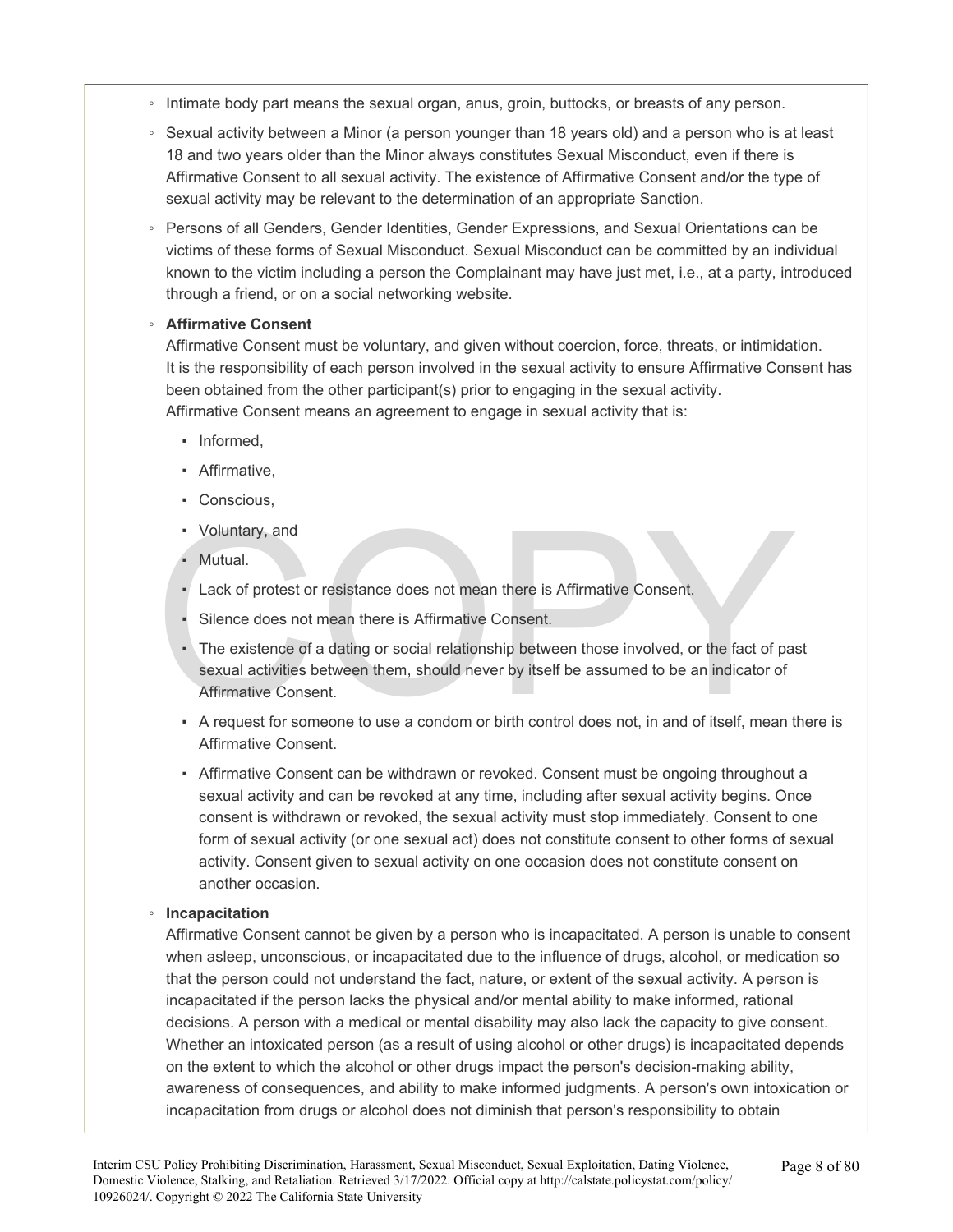Affirmative Consent before engaging in sexual activity.

Sexual activity with a minor (a person under 18 years old) is not consensual, because a minor is considered incapable of giving consent due to age.

It shall not be a valid excuse that a person affirmatively consented to the sexual activity if the Respondent knew or reasonably should have known that the person was unable to consent to the sexual activity under any of the following circumstances:

- The person was asleep or unconscious
- The person was incapacitated due to the influence of drugs, alcohol, or medication, so that the person could not understand the fact, nature, or extent of the sexual activity
- The person could not understand the fact, nature, or extent of the sexual activity, or was unable to communicate, due to a mental or physical condition
- It shall not be a valid excuse that the Respondent believed that the person consented to the sexual activity under either of the following circumstances:
	- The Respondent's belief in Affirmative Consent arose from the intoxication or recklessness of the Respondent;
	- The Respondent did not take reasonable steps, in the circumstances known to the Respondent at the time, to ascertain whether the person affirmatively consented.

### 4. *Sexual Harassment*

**Example 10**<br> **Example 10**<br> **Example 10**<br> **Example 10**<br> **EXEL SERVIDE 20**<br> **EXEL SERVIDE 20**<br> **EXEL SERVIDE 20**<br> **EXEL SERVIDE 20**<br> **EXEL SERVIDE 20**<br> **EXEL SERVIDE 20**<br> **EXEL SERVIDE 20**<br> **EXEL SERVIDE 20**<br> **EXEL SERVIDE Sexual Harassment** means unwelcome verbal, nonverbal or physical conduct of a sexual nature that includes, but is not limited to, sexual advances, requests for sexual favors, offering employment benefits or giving preferential treatment in exchange for sexual favors, or indecent exposure, and any other conduct of a sexual nature where:

- a. Submission to, or rejection of, the conduct is explicitly or implicitly used as the basis for any decision affecting a Complainant's academic status or progress, or access to benefits and services, honors, programs, or activities available at or through the university; or
- b. Submission to, or rejection of, the conduct by the Complainant is explicitly or implicitly used as the basis for any decision affecting a term or condition of the Complainant's employment, or an employment decision; or
- c. The conduct is sufficiently severe, persistent, or pervasive that its effect, whether or not intended, could be considered by a reasonable person in the shoes of the Complainant, and is in fact considered by the Complainant, as limiting their ability to participate in or benefit from the services, activities or opportunities offered by the university; or
- d. The conduct is sufficiently severe, persistent, or pervasive that its effect, whether or not intended, could be considered by a reasonable person in the shoes of the Complainant, and is in fact considered by the Complainant, as creating an intimidating, hostile or offensive environment.

Sexual Harassment could include being forced to engage in unwanted sexual contact as a condition of membership in a student organization or in exchange for a raise or promotion; being subjected to video exploitation or a campaign of sexually explicit graffiti; or frequently being exposed to unwanted images of a sexual nature in a work environment, or in a classroom where the images are unrelated to the coursework.

Claiming that the conduct was not motivated by sexual desire is not a defense to a complaint of Sexual Harassment.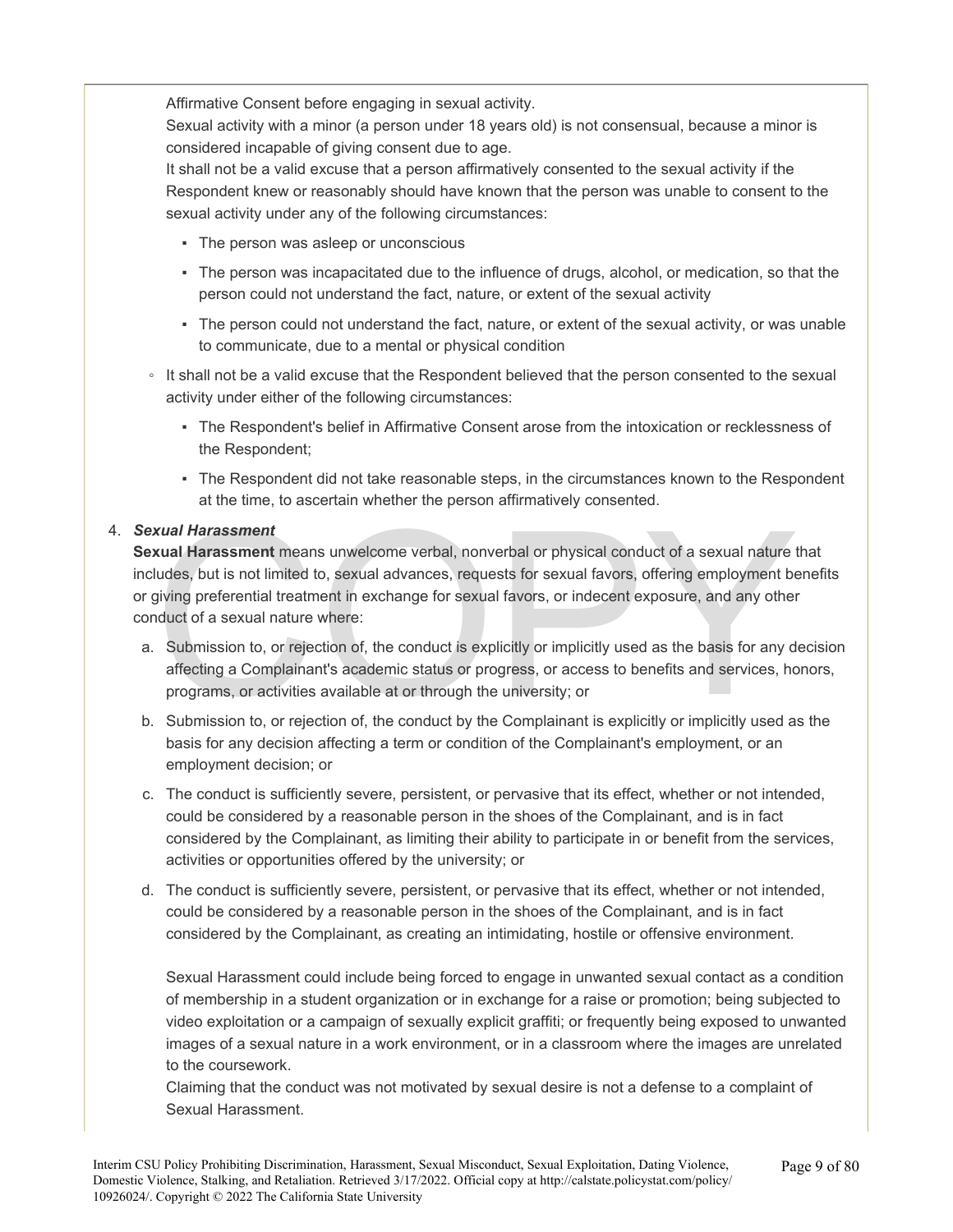Sexual and/or romantic relationships between members of the campus community may begin as consensual, and may develop into situations that lead to Discrimination, Harassment, Retaliation, Sexual Misconduct, Dating or Domestic Violence, or Stalking subject to this policy.

### 5. *Sexual Exploitation*

**Sexual Exploitation** means a person taking sexual advantage of another person for the benefit of anyone other than that person without that person's consent, including, but not limited to, any of the following acts:

- a. The prostituting of another person.
- b. The trafficking of another person, defined as the inducement of a person to perform a commercial sex act, or labor of services, through force, fraud, or coercion.
- c. The recording of images, including video or photograph, or audio of another person's sexual activity or intimate parts, without that person's consent.
- d. The distribution of images, including video or photographs, or audio of another person's sexual activity or intimate parts, if the individual distributing the images or audio knows or should have known that the person depicted in the images or audio did not consent to the disclosure.
- e. The viewing of another person's sexual activity or intimate parts, in a place where that other person would have a reasonable expectation of privacy, without that person's consent, for the purpose of arousing or gratifying sexual desire.

### 6. *Dating Violence and Domestic Violence*

**Dating Violence** means physical violence or threat of physical violence committed by a person—

- a. who is or has been in a social relationship of a romantic or intimate nature with the Complainant; **and**
- arousing or gratifying sexual desire.<br> **Example 3** Violence and Domestic Violence<br> **Example 3** Violence means physical violence or threat of physical violence committed by a person—<br>
who is or has been in a social relation b. where the existence of such a relationship shall be determined based on a consideration of the following factors:
	- I. The length of the relationship.
	- II. The type of relationship.
	- III. The frequency of interaction between the persons involved in the relationship.

**Domestic Violence** means physical violence or threat of physical violence committed by a current or former spouse or intimate partner of the Complainant, by a person with whom the Complainant shares a child in common, by a person who is cohabitating with or has cohabitated with the Complainant as a spouse or intimate partner, or by a person similarly situated to a spouse of the Complainant.

**Physical violence** means physical conduct that intentionally or recklessly threatens the health and safety of the recipient of the behavior, including assault.

7. *Stalking* 

**Stalking** means engaging in a Course of Conduct directed at a specific person that would cause a reasonable person to fear for the safety of self or others' safety or to suffer Substantial Emotional Distress. For purposes of this definition:

◦ **Course of Conduct** means two or more acts, including but not limited to, acts in which one party directly, indirectly, or through third parties, by any action, method, device, or means, follows, monitors, observes, surveils, threatens, or communicates to or about the other party, or interferes with the other party's property.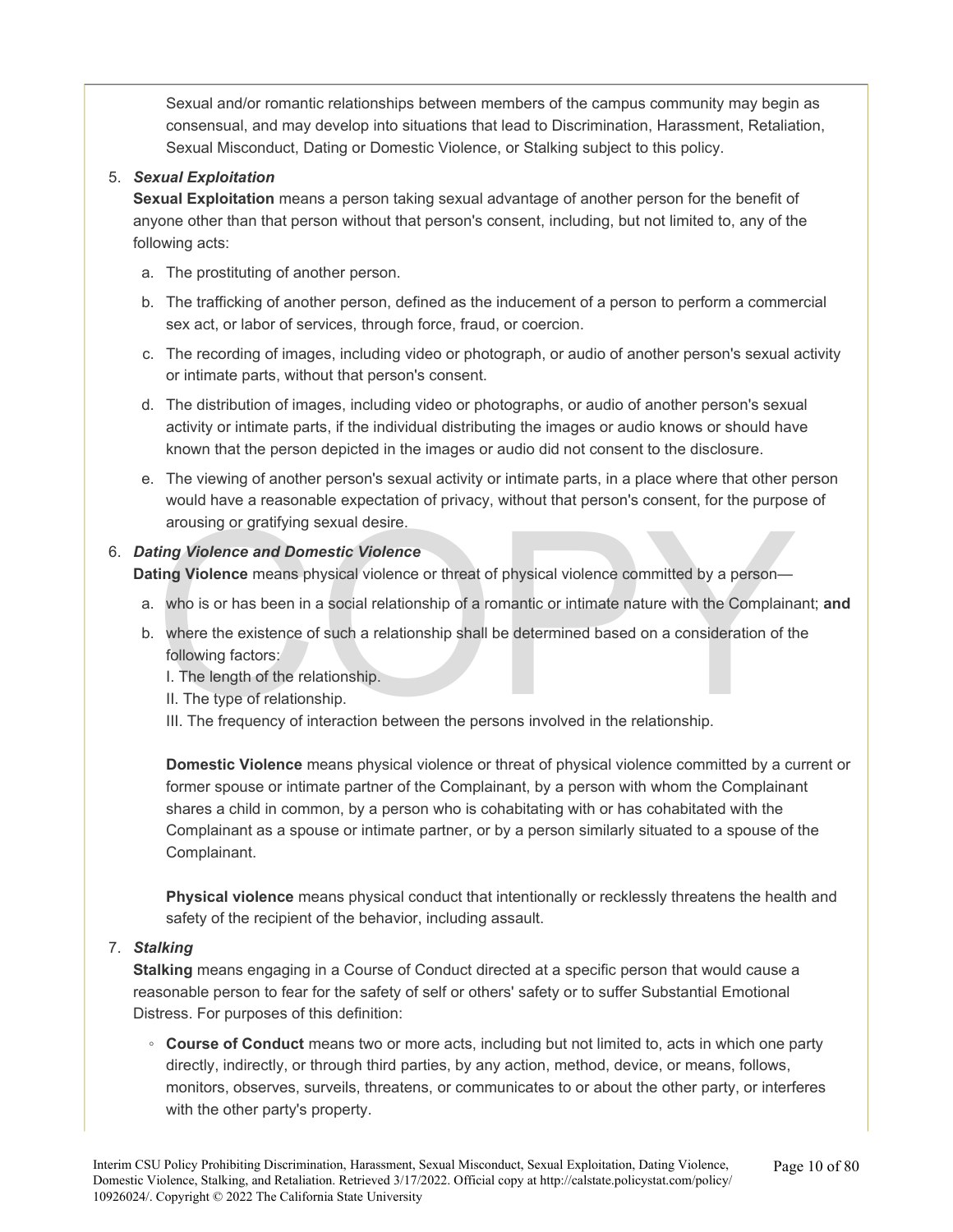◦ **Substantial Emotional Distress** means significant mental suffering or anguish that may but does not necessarily require medical or other professional treatment or counseling.

### 8. *Prohibited Consensual Relationships*

A Prohibited **Consensual Relationship** is a consensual sexual or romantic relationship between an Employee and any Student or Employee over whom they exercise direct or otherwise significant academic, administrative, supervisory, evaluative, counseling, or extracurricular authority.

### 9. *Retaliation*

**Retaliation** means that a substantial motivating reason for an Adverse Action taken against a person was because the person has or is believed to have:

- a. Exercised their rights under this policy,
- b. Reported or opposed conduct which was reasonably and in good faith believed to be in violation of this policy,
- c. Assisted or participated in an investigation/proceeding under this policy, regardless of whether the Complaint was substantiated,
- d. Assisted someone in reporting or opposing a violation of this policy or assisted someone in reporting or opposing Retaliation under this policy.

Adverse Action means an action engaged in by the Respondent that has a substantial and r<br>adverse effect on the Complainant's ability to participate in a university program, activity, or<br>employment. Minor or trivial actions **Adverse Action** means an action engaged in by the Respondent that has a substantial and material adverse effect on the Complainant's ability to participate in a university program, activity, or employment. Minor or trivial actions or conduct not reasonably likely to do more than anger or upset a Complainant does not constitute an Adverse Action.

Retaliation may occur whether or not there is a power or authority differential between the individuals involved.

# **B. Definitions of Capitalized Terms**

The following definitions of capitalized terms apply to this Policy, the Procedures for Complaints of Discrimination, Harassment, Sexual Misconduct, Sexual Exploitation, Dating Violence, Domestic Violence, Stalking, and Retaliation Made Against an Employee or Third-Party, and the Procedures for Complaints of Discrimination, Harassment, Sexual Misconduct, Sexual Exploitation, Dating Violence, Domestic Violence, Stalking, and Retaliation Made Against a Student:

- 1. **Advisor:**The Complainant and the Respondent may each elect to be accompanied by an Advisor to any meeting or interview regarding the allegations. The Advisor may be anyone, including a union representative from the Complainant's or Respondent's collective bargaining unit, an attorney, or, in the case of the Complainant, a Sexual Assault Victim's Advocate. The Advisor may not answer questions regarding the subject matter of the investigation for the Complainant or the Respondent. However, the Advisor may observe and consult with the Complainant or Respondent.
- 2. **Age,** with respect to employment discrimination, refers to the chronological age of any individual who has reached their 40th birthday. Age based stereotype refers to generalized opinions about matters including the qualifications, job performance, health, work habits, and productivity of individuals over forty. With respect to discrimination in non-employment programs and activities, Age means how old a person is, or the number of years from the date of a person's birth. **Age** is a Protected Status.
- 3. **California State University (CSU**) or **University** means the 23 campus system of the California State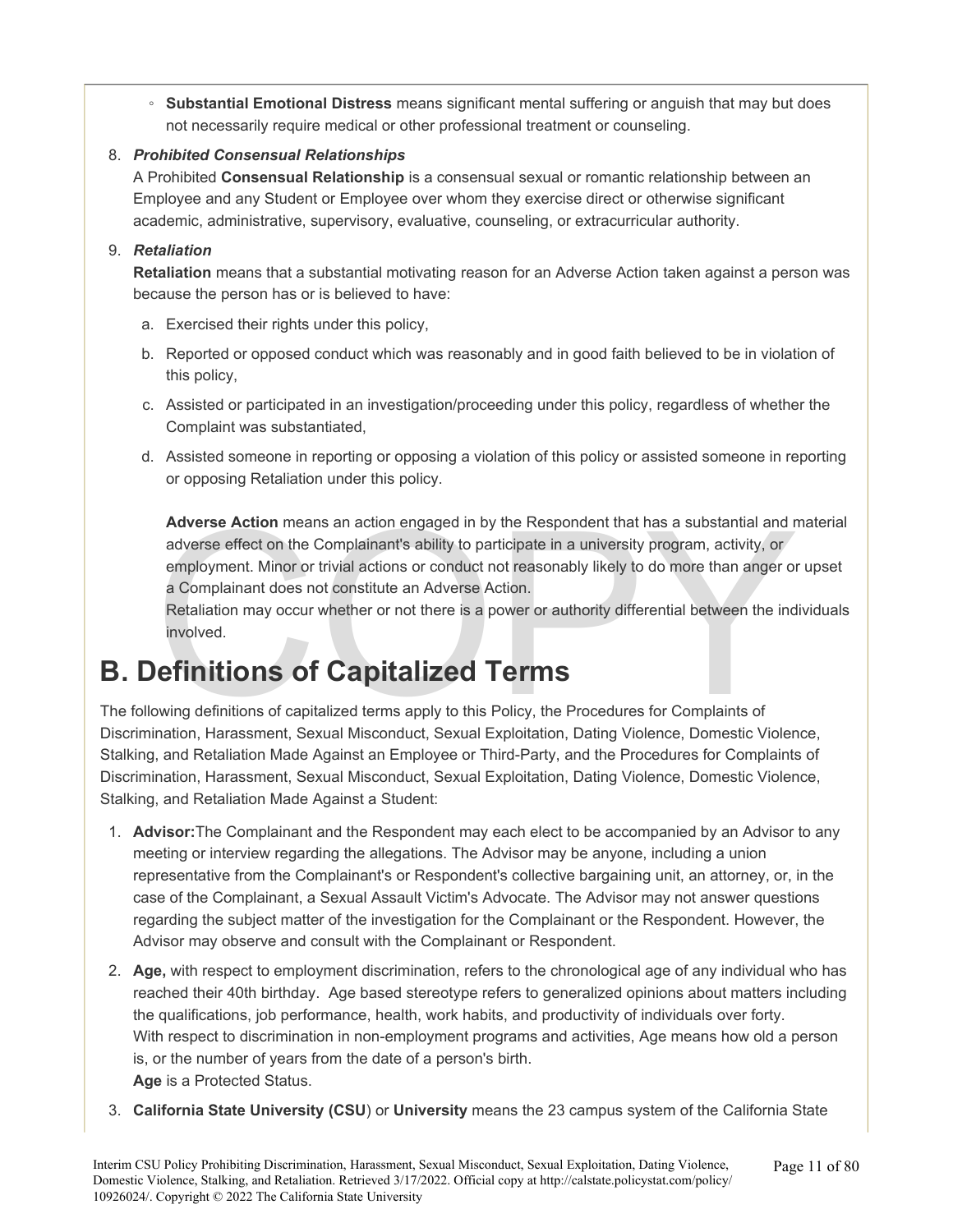University, including the CO.

- 4. **Campus** means any of the 23 campuses of the CSU or the CO.
- 5. **Complainant** means an individual who is eligible to file a Complaint or to report a violation of this Policy. It also includes any person who is reported to have **experienced** a violation of this policy in cases where some other person has made a report on that person's behalf. A Complainant may also be referred to as a Party to the Complaint.
- 6. **Complaint** means a report that is received by the Title IX Coordinator/DHR Administrator alleging Discrimination, Harassment, Sexual Misconduct, Sexual Exploitation, Dating Violence, Domestic Violence, Stalking, or Retaliation, against the CSU, an Employee, another Student, or a Third Party. The Title IX Coordinator/DHR Administrator will respond to the Complaint in accordance with the Procedures accompanying this Policy.
- 7. **DHR (Discrimination, Harassment, and Retaliation) Administrator** means the Management Personnel Plan (MPP) Employee at each campus who is designated to administer this policy and coordinate compliance with the laws prohibiting Discrimination, Harassment and Retaliation. The DHR Administrator may delegate tasks to one or more designees, provided that any designee shall be an MPP Employee or an external consultant, and the DHR Administrator retains overall responsibility and authority.
- 8. **Disability** means:
	- Having a physical or mental condition that limits a major life activity. "Limits" means making the achievement of a major life activity difficult. "Limits" is determined without regard to mitigating measures such as medica a. Having a physical or mental condition that limits a major life activity. "Limits" means making the achievement of a major life activity difficult. "Limits" is determined without regard to mitigating measures such as medications, assistive devices, prosthetics, or reasonable accommodations, unless the mitigating measure itself limits a major life activity. A "major life activity" is broadly construed and includes physical, mental, and social activities (such as walking, talking, seeing, hearing) and working; or
	- b. Having a known history of a qualifying impairment; or
	- c. Being regarded or treated as having or having had a qualifying impairment; or
	- d. Being regarded or treated as having or having had such an impairment that has no presently disabling effects but may become a qualifying impairment in the future.

Disability includes HIV and AIDS. Disability is a Protected Status.

- 9. **Employee** means a person legally holding a position in the CSU. This term includes full-time, part-time, permanent, tenured, probationary, temporary, intermittent, casual, and per-diem positions. This term does not include auxiliary or foundation Employees or other Third Parties.
- 10. **Gender** means sex, and includes Gender Identity, Gender Expression, and Sex Stereotyping. Sex includes, but is not limited to pregnancy, childbirth, breastfeeding or any related medical conditions. **Gender Identity** means a person's identification as female, male, nonbinary, or another gender different from the person's sex assigned at birth.

**Nonbinary** is a general term for people whose gender identities fall outside of the binary conception of male or female. Nonbinary people may or may not identify as transgender.

**Transgender** is a general term that refers to a person whose gender identity differs from their sex assigned at birth. A transgender person may or may not medically transition and may identify as male, female, or nonbinary.

**Gender Expression** means a person's gender-related appearance or behavior whether or not stereotypically associated with the person's assigned sex at birth.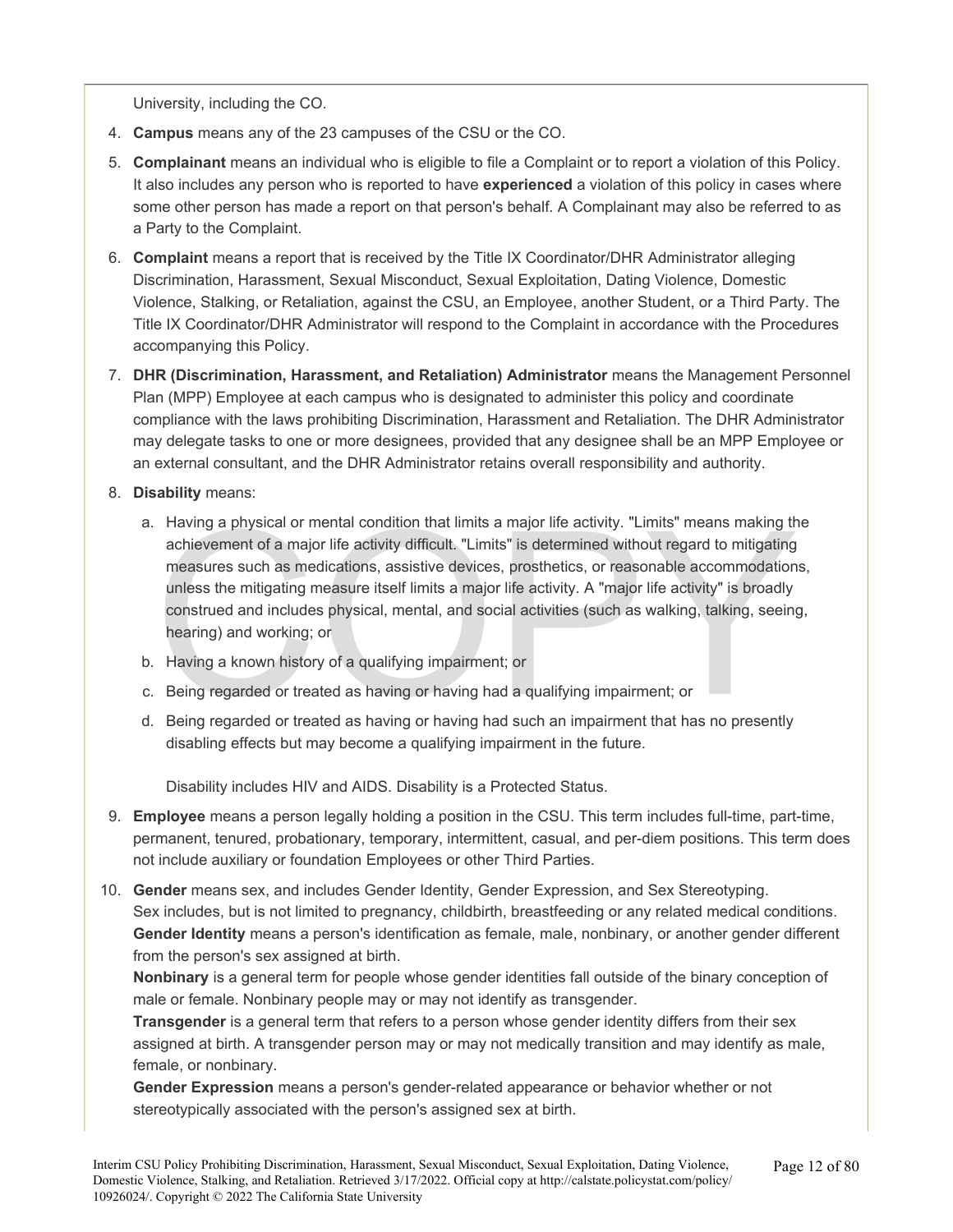**Sex Stereotype** means an assumption about a person's appearance or behavior or about an individual's ability or inability to perform certain kinds of work based on a myth, social expectation, or generalization about the individual's sex.

Gender is a Protected Status.

- 11. **Genetic Information** means:
	- a. The person's genetic tests.
	- b. The genetic tests of the person's family members.
	- c. The manifestation of a disease or disorder in the person's family members.
	- d. Any request for, or receipt of genetic services, or participation in clinical research that includes genetic services, by a person or any person's family member.

Genetic Information does not include information about the sex or age of any person.

### **Genetic Information** is a Protected Status.

- 12. **Investigator** means the person tasked by a campus with investigating a Complaint. The Investigator will not be within the administrative control or authority of any Complainant or Respondent in a matter they are investigating. The Investigator may be the DHR Administrator, the Title IX Coordinator, or their designee, provided that any designee shall be an MPP Employee or an external consultant.
- Coordinator, or their designee, provided that any designee shall be an MPP Employee or an ex<br>
sultant.<br> **intal Status** means an individual's state of marriage, non-marriage, divorce or dissolution, sepa<br>
lowhood, annulment 13. **Marital Status** means an individual's state of marriage, non-marriage, divorce or dissolution, separation, widowhood, annulment, or other marital state, including domestic partnership. **Marital Status** is a Protected Status.
- 14. **Medical Condition** means either of the following:
	- a. Any health impairment related to or associated with a diagnosis of cancer or a record or history of cancer; or
	- b. Genetic characteristics. For purposes of this section, "genetic characteristics" means either of the following:
		- i. Any scientifically or medically identifiable gene or chromosome, or combination or alteration thereof, that is known to be a cause of a disease or disorder in a person or offspring, or that is determined to be associated with a statistically increased risk of development of a disease or disorder, and that is presently not associated with any symptoms of any disease or disorder; or
		- ii. Inherited characteristics that may derive from the individual or family member, that are known to be a cause of a disease or disorder in a person or offspring, or that are determined to be associated with a statistically increased risk of development of a disease or disorder, and that are presently not associated with any symptoms of any disease or disorder.

### **Medical Condition** is a Protected Status.

- 15. **Management Personnel Plan (MPP) Employee** means an employee who has been designated as a "management" or "supervisory" employee under the provisions of the Higher Education Employer-Employee Relations Act.
- 16. **Nationality** includes citizenship, country of origin, and national origin. It also includes language use restrictions and holding or presenting a driver's license issued under section 12801.9 of the Vehicle Code.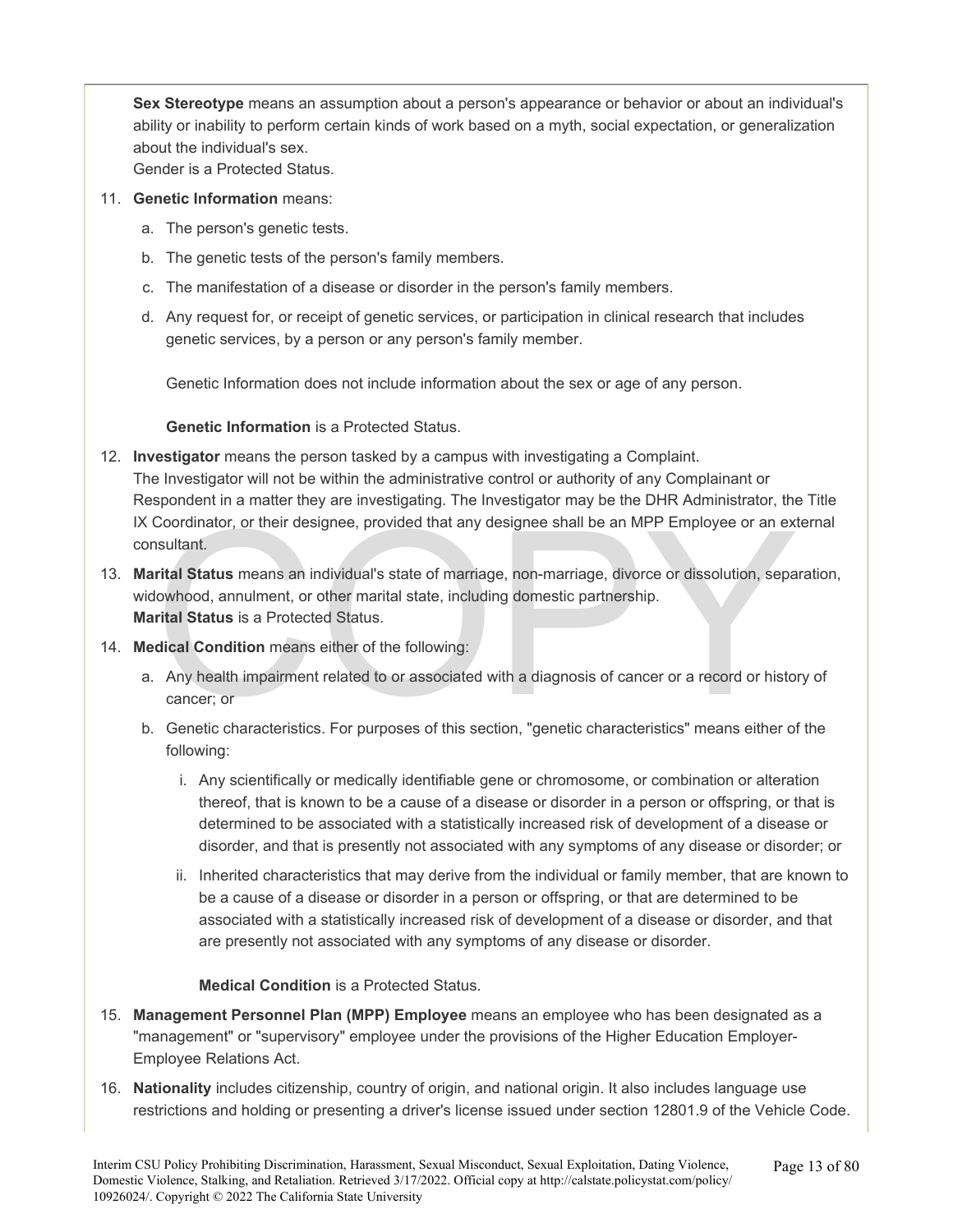**Nationality** is a Protected Status.

- 17. **Parties** to a Complaint are the Complainant(s) and the Respondent(s).
- 18. **Preponderance of the Evidence** means the greater weight of the evidence; i.e., that the evidence on one side outweighs, preponderates over, or is more than, the evidence on the other side.
- 19. **Protected Status** includes Age, Disability (physical or mental), Gender (or sex), Genetic Information, Gender Identity (including transgender), Gender Expression, Marital Status, Medical Condition, Nationality, Race or Ethnicity (including color, caste, or ancestry), Religion or Religious Creed, Sexual Orientation, and Veteran or Military Status.
- 20. **Race or Ethnicity** includes ancestry, color, caste, ethnic group identification, and ethnic background. **Race or Ethnicity** is a Protected Status.
- 21. **Religion** or **Religious Creed** includes all aspects of religious belief, observance, and practice, including religious dress and grooming practices, and includes agnosticism and atheism. Religious dress and grooming practices, such as wearing religious clothing, head or face covering, jewelry, and artifacts, are part of a Complainant's religious observance or belief. **Religion** or **Religious Creed** is a Protected Status.
- 22. **Remedies** are individualized services offered as appropriate, as reasonably available, and without fee or charge to the Complainant at the conclusion of the investigation, and where applicable, hearing process where the Respondent has been found responsible.

ere the Respondent has been found responsible.<br>
medies may include counseling, extensions of deadlines or other course or work-related adjust<br>
difications of work or class schedules, campus escorts, restrictions on contact Remedies may include counseling, extensions of deadlines or other course or work-related adjustments, modifications of work or class schedules, campus escorts, restrictions on contact between the parties, changes in work or housing locations, leaves of absence, increased security and monitoring of certain areas of the campus, and other similar measures.

The Title IX Coordinator/DHR Administrator is responsible for determining the reasonableness of the requested Remedy and coordinating the effective implementation of Remedies.

- 23. **Respondent** means the CSU, a CSU Employee, a Student, or a Third Party who is alleged to have violated this Policy.
- 24. **Sexual Assault Victim's Advocate** refers to Employees or third-party professionals designated to support Complainants reporting Sexual Harassment, Sexual Misconduct, Sexual Exploitation, Dating Violence, Domestic Violence, or Stalking. They must be certified and have received specialized training to provide options and assistance, including but not limited to the provision of information about available options in the Complaint, law enforcement, legal, and medical processes, and with emotional and decision-making support. Sexual Assault Victim's Advocates may serve as the Complainant's Support Advisor and assist in seeking services. They are committed to maintaining the highest possible level of confidentiality permissible under state and federal law in their communications with the persons they assist.
- 25. **Sexual Orientation** means a person's identity in relation to the gender or genders to which they are sexually or romantically attracted and includes but is not limited to heterosexuality, gay, lesbian, bisexuality, and queer.

**Sexual Orientation** is a Protected Status.

26. **Student** means an applicant for admission to the CSU, an admitted CSU Student, an enrolled CSU Student, a CSU extended education Student, a CSU Student between academic terms, a CSU graduate awaiting conferral of a degree, a CSU student currently serving a suspension or interim suspension, and a CSU Student who withdraws from the university while a disciplinary matter (including investigation) is pending.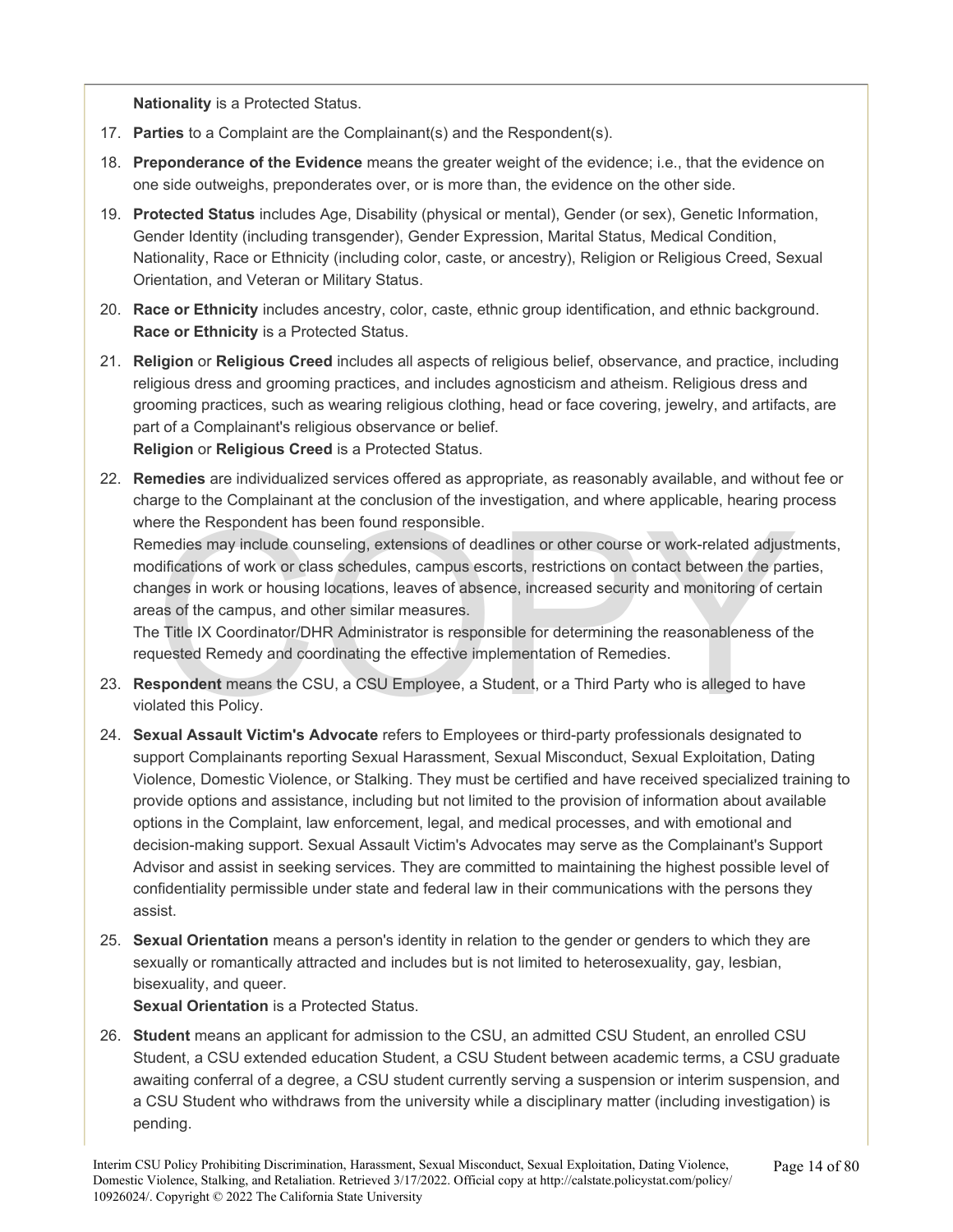27. **Supportive Measures** are individualized services offered as appropriate, as reasonably available, and without fee or charge to the Complainant or Respondent regardless of whether a Formal Complaint is filed. Supportive Measures are designed to restore or preserve equal access to CSU education programs or activities, or the workplace without unreasonably burdening the other Party, including to protect the safety of all Parties or the educational or work environment. Supportive Measures may include counseling, extensions of deadlines or other course or work-related

adjustments, modifications of work or class schedules, campus escorts, mutual restrictions on contact between the parties, changes in work or housing locations, leaves of absence, increased security and monitoring of certain areas of the campus, and other similar measures.

The Title IX Coordinator/DHR Coordinator is responsible for coordinating the effective implementation of Supportive Measures. Supportive Measures will remain confidential except when it is not possible to maintain confidentiality in order to provide the Supportive Measures.

- 28. **Support Person** means a person who provides emotional support to a Party and may accompany the Party to all hearings under Track 2 of the *Procedures for Complaints of Discrimination, Harassment, Sexual Misconduct, Sexual Exploitation, Dating Violence, Domestic Violence, Stalking, and Retaliation Made Against a Student*.
- 29. **Third-Party** means a person other than an Employee or a Student. Examples include employees of auxiliary organizations, unpaid interns, volunteers, independent contractors, vendors, and their employees, and visitors.
- 30. **Title IX** means Title IX of the Education Amendments of 1972.
- ployees, and visitors.<br>
Le IX means Title IX of the Education Amendments of 1972.<br>
Le IX Coordinator means the campus MPP Employee appointed by the campus president to<br>
ordinate compliance with Title IX; VAWA/Campus SaVE A 31. **Title IX Coordinator** means the campus MPP Employee appointed by the campus president to coordinate compliance with Title IX; VAWA/Campus SaVE Act; and other related state and federal laws prohibiting Discrimination, Harassment and Retaliation based on Gender or sex, including Sex Discrimination, Sexual Harassment, Sexual Misconduct, Dating and Domestic Violence and Stalking.
- 32. **VAWA** means the Violence Against Women Reauthorization Act of 2013 (which amends the Jeanne Clery Disclosure of Campus Crimes Statistics Act, commonly known as the Clery Act) (20 U.S.C. 1092(f)), under its Campus Sexual Violence Elimination Act provision (Campus SaVE Act).
- 33. **Veteran or Military Status** means service in the uniformed services. **Veteran or Military Status** may be a Protected Status.
- 34. **Working Days** are defined as Monday through Friday, excluding all official holidays or campus closures at the campus where the Complaint originated or at the CO where an Appeal is reviewed.

# **C. Track 1: Federal Mandated Hearing Process Prohibited Conduct Defined**

The following definitions of prohibited conduct apply to cases that are determined by the campus Title IX Coordinator as meeting the requirements to proceed under Track 1 of the procedures accompanying this policy.

- 1. **Sexual Harassment** means conduct on the basis of Sex that satisfies one or more of the following:
	- a. An Employee conditioning the provision of an aid, benefit, or service of the University on an individual's participation in unwelcome sexual conduct;
	- b. Unwelcome conduct determined based on the reasonable person standard to be so severe, pervasive, **and** objectively offensive that it effectively denies a person equal access to an Education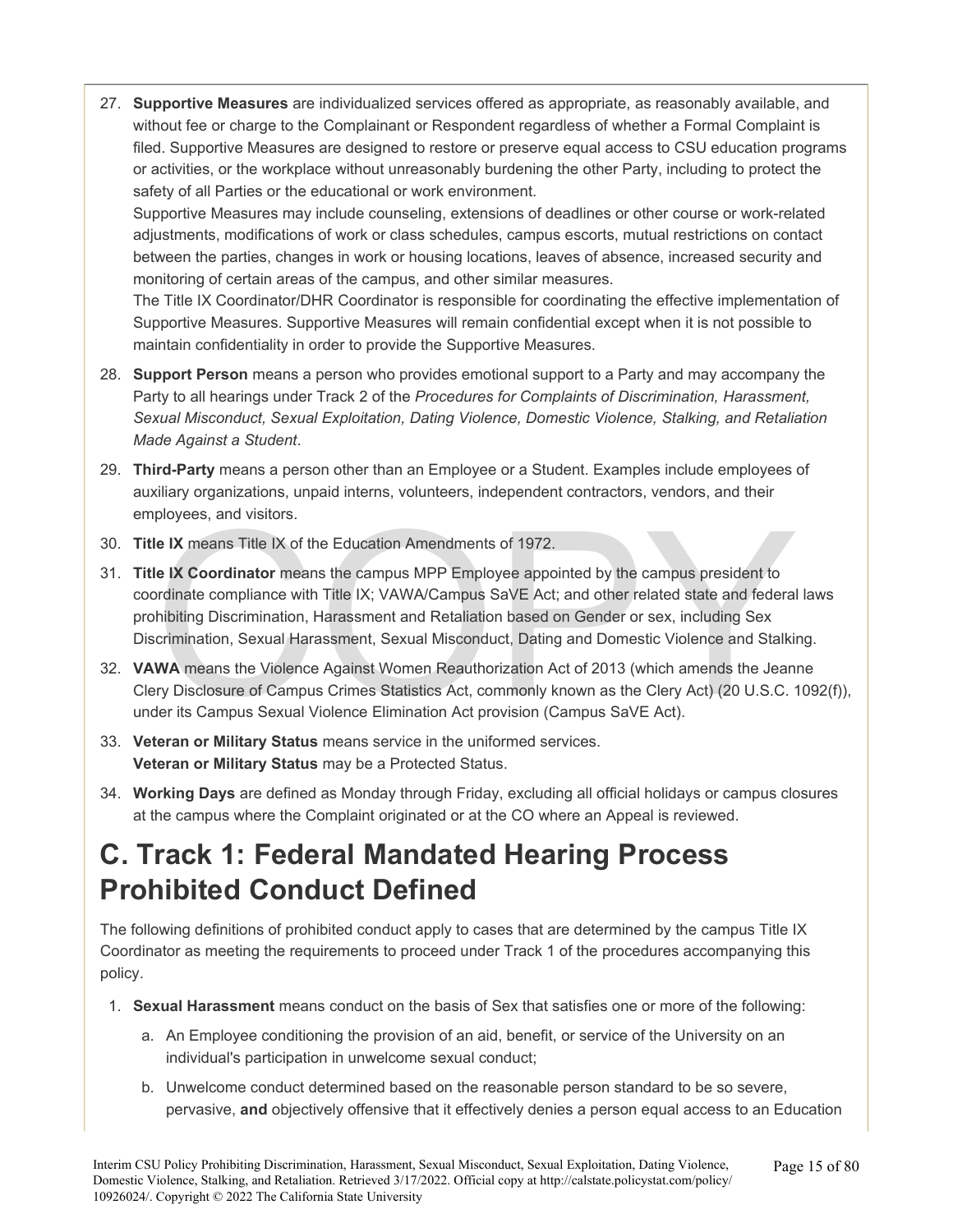Program or Activity.

- c. **Sexual Assault** includes the following:
	- I. **Rape** is the penetration, or attempted penetration, no matter how slight, of the vagina or anus with any body part or object, or oral penetration by a sex organ of another person, without the Affirmative Consent of the Complainant. Rape also includes the attempted penetration, no matter how slight, of the vagina or anus with any body part or object, or oral penetration by a sex organ of another person, without the Affirmative Consent of the Complainant, with the present ability and the intent to commit Rape.
	- II. **Fondling** is the touching of the private body parts of another person for the purpose of sexual gratification, without the Affirmative Consent of the victim, including instances where the Complainant is incapable of giving Affirmative Consent because of their age or because of their temporary or permanent mental incapacity.
	- III. **Incest** is sexual intercourse between persons who are related to each other within the degrees wherein marriage is prohibited by law.
	- IV. **Statutory Rape** is sexual intercourse with a person who is under the age of 18 years, the California statutory age of consent.

The definition of Affirmative Consent is that under Article VII.A.3 above.

- d. **Dating Violence** means physical violence or threat of physical violence committed by a person:
	- I. who is or has been in a social relationship of a romantic or intimate nature with the Complainant; **and**
- The definition of Affirmative Consent is that under Article VII.A.3 above.<br> **Dating Violence** means physical violence or threat of physical violence committed by a person<br>
1. who is or has been in a social relationship of II. where the existence of such a relationship shall be determined based on a consideration of the following factors:
	- i. The length of the relationship.
	- ii. The type of relationship.
	- iii. The frequency of interaction between the persons involved in the relationship.
- e. **Domestic Violence** means physical violence or threat of physical violence committed by a current or former spouse or intimate partner of the Complainant, by a person with whom the Complainant shares a child in common, by a person who is cohabitating with or has cohabitated with the Complainant as a spouse or intimate partner, or by a person similarly situated to a spouse of the Complainant.
- f. **Stalking** means engaging in a course of conduct directed at a specific person that would cause a reasonable person to:
	- I. fear for their safety or the safety of others; or
	- II. suffer substantial emotional distress.

# **Interim Procedures for Complaints of Discrimination, Harassment, Sexual Misconduct, Sexual Exploitation, Dating**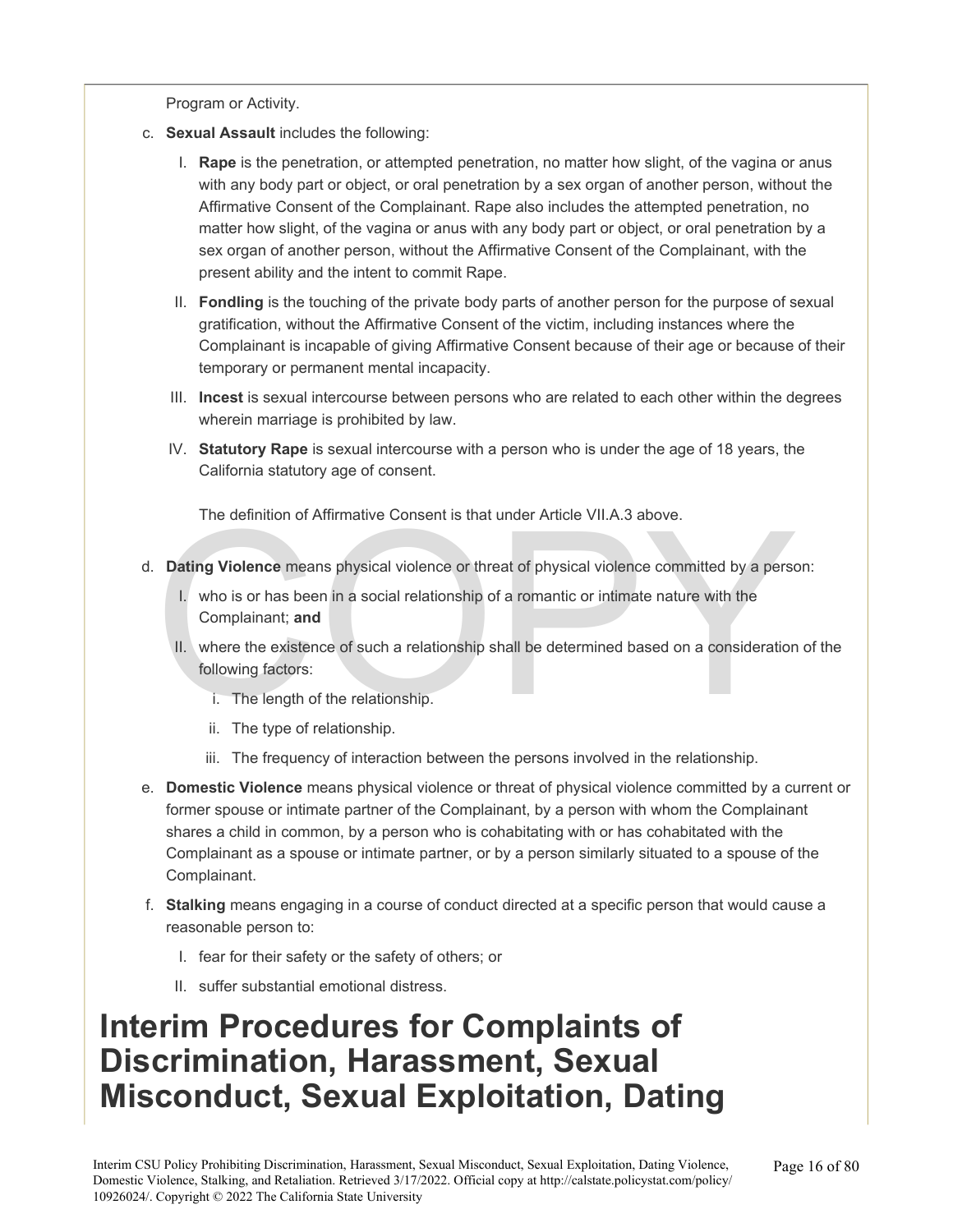# **Violence, Domestic Violence, Stalking, and Retaliation Made Against a Student Article I. Procedure Scope and Applicability A. Scope**

The procedures below are used for Complaints that a Student is alleged to have engaged in Discrimination, Harassment, Sexual Misconduct, Sexual Exploitation, Dating or Domestic Violence, Stalking, or Retaliation, in violation of the *CSU Policy Prohibiting Discrimination, Harassment, Sexual Misconduct, Sexual*  **Exploitation, Dating Violence, Domestic Violence, Stalking, and Retaliation ("the Policy"). These** Procedures are effective January 1, 2022, and apply to all Complaints received on or after that date.

The campus will investigate or otherwise respond to reports of alleged misconduct **committed by a Student**  in accordance with these procedures if the alleged misconduct violates the Policy and:

- 1. occurred on campus; **or**
- 2. involved or impacted a campus program or activity (including campus employment); **or**
- 3. affected a Student's or Employee's ability to participate in a program, activity, or employment; **AND**
- 4. The alleged misconduct was **committed by** a person who at the time of the alleged misconduct was a Student.

Depending on the circumstances, the campus response may or may not include a formal investigation.<sup>10</sup>

ected a Student's or Employee's ability to participate in a program, activity, or employment; AND<br>realleged misconduct was committed by a person who at the time of the alleged misconduct w<br>ident.<br>ing on the circumstances, These procedures are only used to address conduct that may violate the Policy. Alleged misconduct by Students that does not fall under the Policy is addressed under Executive Order 1098 *Student Conduct [Procedures](https://calstate.policystat.com/policy/8453518/latest/)*.

The campus will respond in a timely and appropriate manner to all Complaints and will take appropriate action to prevent continuation of and correct Policy violations.

Students who are found to have violated the Policy will be subject to discipline in accordance with state and federal requirements, student conduct rules, and other CSU policies.

# **B. Applicability of Provisions to Sex Discrimination and Other Forms of Discrimination**

There are certain provisions of these procedures (Article III.B.iii. a., Article IV.B, and Article VI.E) that apply only to certain sex discrimination Complaints (Sexual Misconduct, Sexual Exploitation, Dating Violence, Domestic Violence, and Stalking) and do not apply to Discrimination, Harassment, and Retaliation (DHR) Complaints. Those provisions include the note "(Applies only to Complaints of sex discrimination)".

### **C. Complaints Involving a Respondent Who Is Both a Student and an Employee**

For Complaints against a Student who is also a CSU Employee, where the alleged conduct arose out of the **Respondent's status as a Student** and not as an Employee, these procedures apply.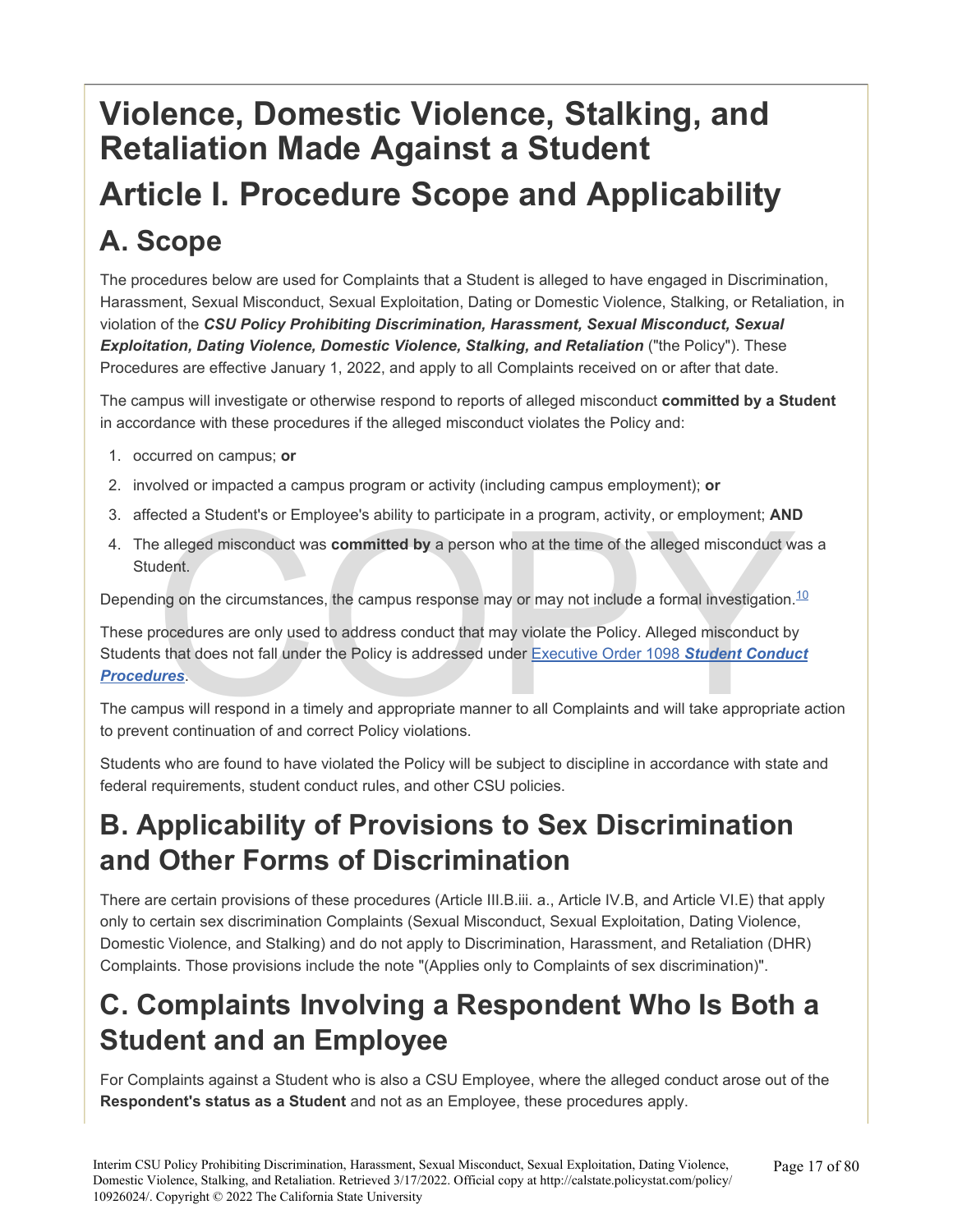A Complaint against a Student-Employee where the alleged conduct arose out of the **Respondent's status as an Employee** and not their status as a Student, should be made using the Procedures for Complaints of Discrimination, Harassment, Sexual Misconduct, Sexual Exploitation, Dating Violence, Domestic Violence, Stalking, and Retaliation Made Against an Employee or Third-Party.

Capitalized terms in these Procedures are defined in Article VII.B of the Policy.

# **Article II. The Track System**

There are three possible sets of procedures ("tracks") for formal resolution of Complaints against a Student (Track 1, Track 2, Track 3) as required by federal and state law. Which procedure applies to any given Complaint will depend on a variety of factors described below. Questions about which procedures apply to any specific case should be directed to the campus Title IX Coordinator and/or the Discrimination, Harassment, and Retaliation Administrator ("DHR Administrator").

# **A. [Track 1: Federal Mandated Hearing Process](#page-56-0)**

**Track 1** applies when the alleged conduct:

- a. Meets the definition of Sexual Harassment as defined in Article VII.C of the Policy; **and**
- b. Occurred in the United States; **and**
- c. Occurred in an education program or activity at the university, as defined in **Track 1**

curred in the United States; and<br>
curred in an education program or activity at the university, as defined in Track 1<br>
Articles IV through XI are not applicable to complaints under Track 1. Please reference t<br>
link for the *[NOTE: Articles IV through XI are not applicable to complaints under Track 1. Please reference the above [link](#page-56-0) for the applicable Track 1 Procedures.]* 

### **B. Track 2: State Mandated Hearing Process**

**Track 2** applies when:

- a. The Complaint is against a Student; **and**
- b. The Complaint is one of Sexual Misconduct, Dating Violence, or Domestic Violence; **and**
- c. The credibility of one (or both) of the Complainant and the Respondent ("the Parties") , or any witness is central to the determination as to whether the Student violated the policy; **and**
- d. The Student is facing a severe disciplinary sanction (expulsion or suspension) if found to be in violation of university Policy.

# **C. Track 3: Non-Hearing Process**

**Track 3** applies to all other Complaints under these procedures that allege a Policy violation.

Prior to a Notice of Investigation being sent to the Complainant and the Respondent, the Title IX Coordinator/ DHR Administrator will determine which Track applies.

Under **Track 1 or 2**, the campus will conduct an investigation, and the Complaint will proceed to a hearing unless otherwise resolved. An Investigator will first interview the Complainant, the Respondent, and any witnesses, and gather any documentary evidence. The hearing will occur once an investigation has finished. During the hearing, a hearing officer listens to the witnesses, including the Complainant and the Respondent, and analyzes the evidence, before deciding whether or not the Respondent violated the Policy.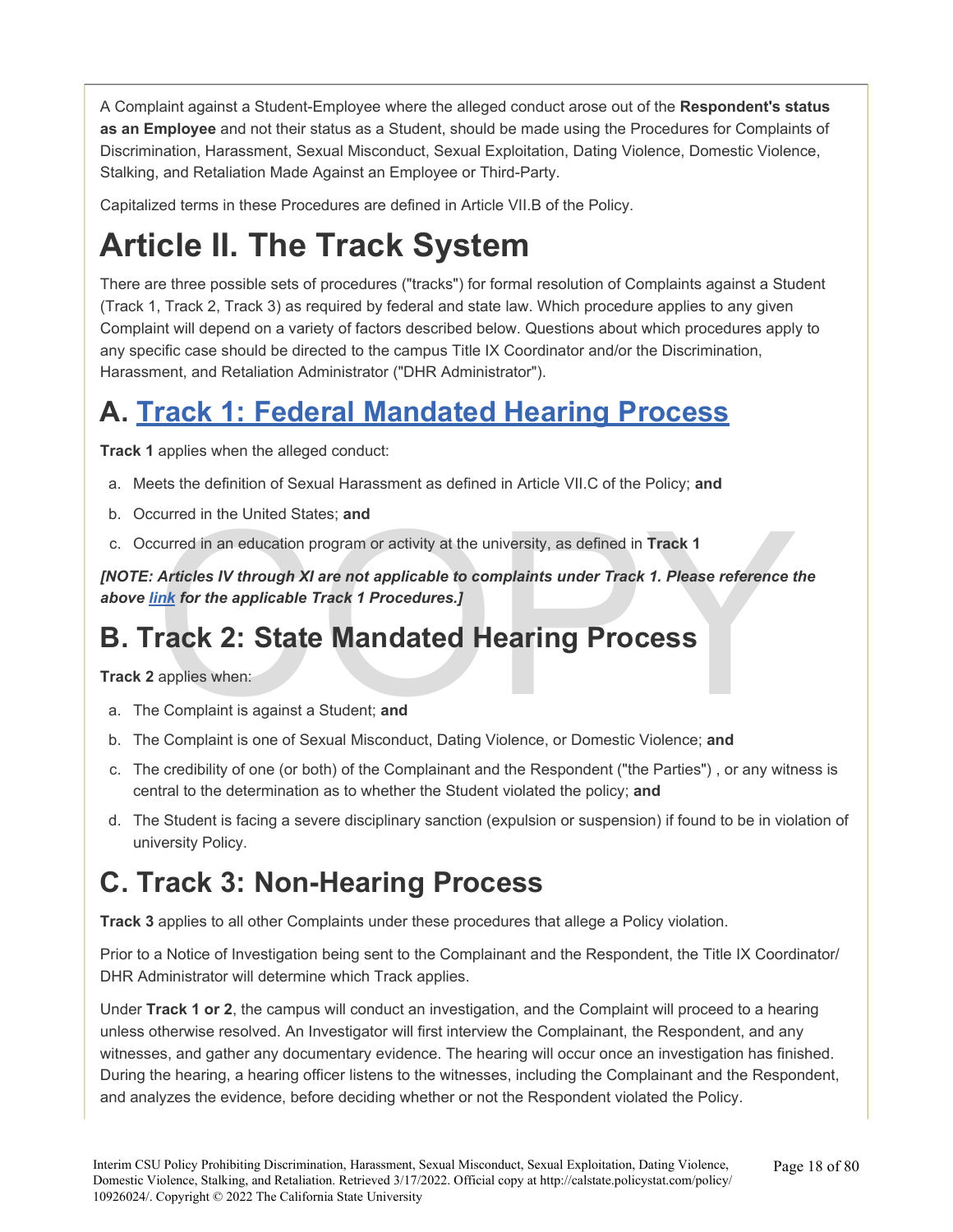Under **Track 3**, an Investigator interviews the Complainant, the Respondent, and any witnesses, gathers any documentary evidence, analyzes the evidence, **and** decides whether or not the Respondent violated the Policy. There is no hearing in **Track 3** cases.

# **Article III. Making a Report**

# **A. How to Report**

The campus Title IX Coordinator is the designated administrator to receive reports of Sex Discrimination, Sexual Harassment, Sexual Misconduct, Sexual Exploitation, Dating Violence, Domestic Violence, Stalking, and associated Retaliation. The campus Title IX Coordinator's contact information can be found on the [Systemwide website.](http://www.calstate.edu/titleix/Pages/title-ix-coordinators.aspx)

The campus DHR Administrator is the designated administrator to receive reports of all other misconduct prohibited by the Policy. The campus DHR Administrator's contact information can be found on the [Systemwide](https://www.calstate.edu/titleix/Pages/DHR-Administrators.aspx) [website.](https://www.calstate.edu/titleix/Pages/DHR-Administrators.aspx)

Complaints that include allegations falling under both areas may be reported to either the Title IX Coordinator or the DHR Administrator who will work together to coordinate and determine who will oversee the Complaint process.

# **B. General Principles**

### i. **Individuals Who May Make a Report**

Any person may report an alleged violation of the Policy.

### ii. **Timeframe for Making a Report**

**IECT PRINCIPIES**<br>Ividuals Who May Make a Report<br>ports may report an alleged violation of the Policy.<br>neframe for Making a Report<br>ports may be made at any time, and individuals are encouraged to report an alleged violation Reports may be made at any time, and individuals are encouraged to report an alleged violation of the Policy regardless of how much time has passed. The campus' ability to interview witnesses and otherwise investigate and take action, however, may be limited by various factors, such as the passage of time. In all cases, the Title IX Coordinator/DHR Administrator is available to discuss Supportive Measures with the Complainant at any time, regardless of how much time has passed since the incident.

### iii. **Addressing Concerns About Reporting**

The campus' primary concern is the safety of the campus community. Any person who reports an alleged violation of the Policy should discuss any such concerns with the Title IX Coordinator/DHR Administrator.

a. *Student Concerns about Reporting Sexual Misconduct, Sexual Exploitation, Dating Violence, Domestic Violence, or Stalking (Applies only to Complaints of sex discrimination)* 

Any Student who participates as a Complainant or witness in a Complaint process (including investigation or hearing) relating to Sexual Misconduct, Sexual Exploitation, Dating Violence, Domestic Violence, or Stalking that fall under these procedures will not be subject to discipline for related violations of the Standards for Student Conduct at or near the time of the incident, *unless* the campus determines that the violation was egregious, including, but not limited to, an action that places the health or safety of any other person at risk or involves plagiarism, cheating, or academic dishonesty. The campus may, however, take other appropriate action including having an educational discussion with the Student.

### b. *Concerns about Retaliation for Reporting.*

The Policy prohibits Retaliation. If a Student or Employee is reluctant to report because they fear retaliation, they should discuss their concerns with the Title IX Coordinator/DHR Administrator as soon as possible.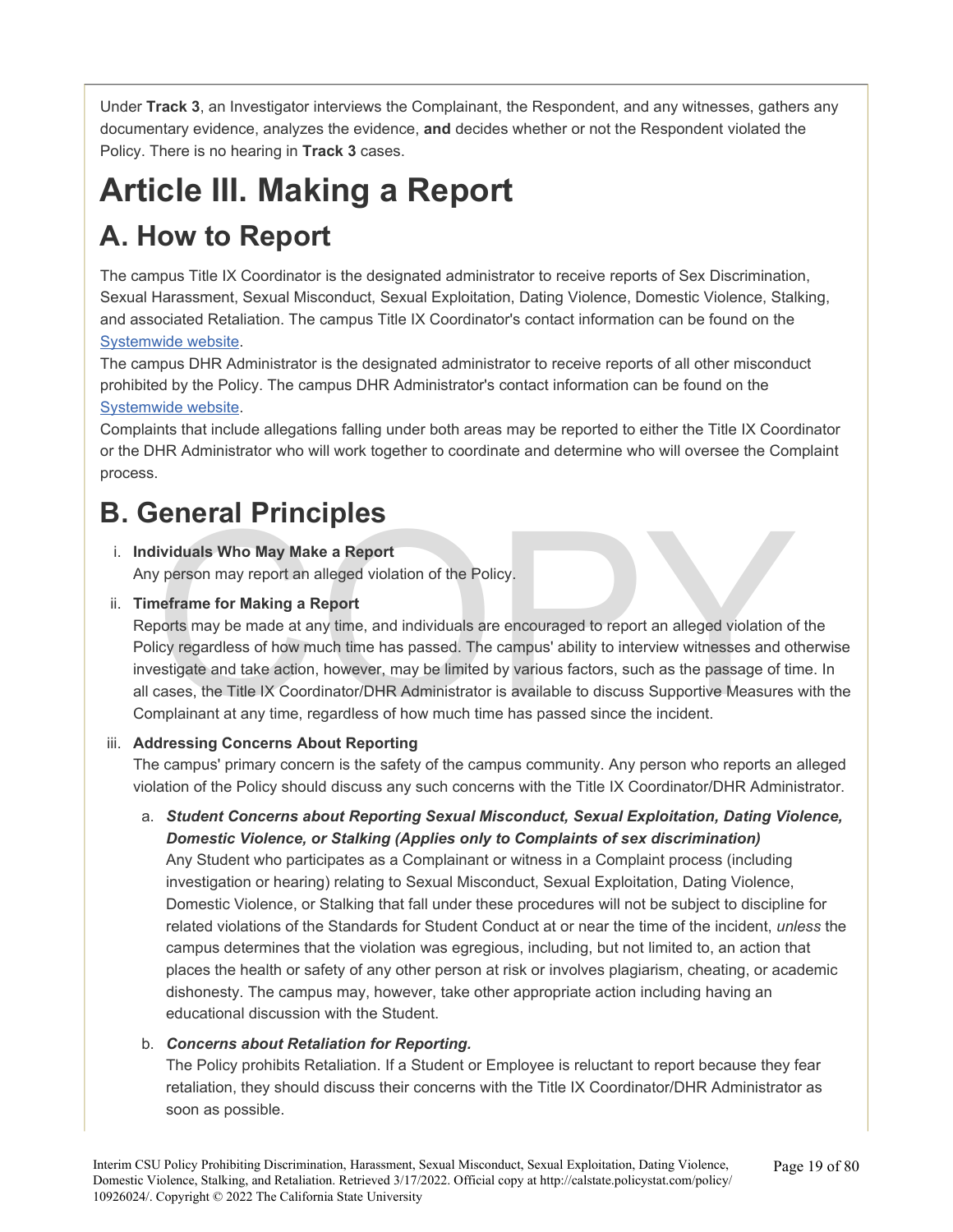### iv. **Delivery Methods for Campus Communication with Parties**

Communication with the Parties regarding a Complaint, an investigation, or hearing will be sent to their designated CSU campus email address, unless the Party has specifically requested in writing to the Title IX Coordinator/DHR Administrator, Investigator, or hearing coordinator that communication be sent to a different email address. Communication with Parties who are neither Students nor Employees will be sent to an email address that they designate.

Any communications relating to the outcome of an investigation or hearing, including any changes to the outcome or when the outcome becomes final, will be provided in writing simultaneously to the Complainant and the Respondent.

### v. **Reasonable Timeframes**

Unless a timeframe is specifically stated, all procedures outlined in these procedures will be carried out in a reasonable timeframe or manner. Reasonableness will mean that under the given set of circumstances, processes will be carried out in a fair and rational manner.

# **Article IV. Campus Procedure for Responding to a Report**

Indion, Harassment, Sexual Misconduct, Sexual Exploration, Dating violence, Domestic violence, or Retaliation, the Title IX Coordinator/DHR Administrator will investigate, or otherwise addressed are and provide and the Tit Regardless of whether a Complaint has been made, when the campus becomes aware of possible Discrimination, Harassment, Sexual Misconduct, Sexual Exploitation, Dating Violence, Domestic Violence, Stalking, or Retaliation, the Title IX Coordinator/DHR Administrator will investigate, or otherwise address the matter.

### **A. Outreach to Complainant**

After receiving a report, the Title IX Coordinator/DHR Administrator will assess the report and provide outreach to the possible Complainant named in the report. This outreach will include the following:

- a. A statement that the campus has received a report of Discrimination, Harassment, Sexual Misconduct, Sexual Exploitation, Dating Violence, Domestic Violence, Stalking, or Retaliation.
- b. A description of the role of the Title IX Coordinator/DHR Administrator.
- c. Information regarding counseling and other support resources.
- d. A statement regarding the importance of preserving evidence.
- e. A statement that the Complainant may, but is not required to, report to law. enforcement any allegations that could constitute criminal behavior.
- f. A request for the Complainant to meet with the Title IX Coordinator/DHR Administrator, or other designated employee, to discuss the Complainant's options and next steps.
- g. A statement that the Complainant can be accompanied by an Advisor of their choice during any meeting relating to the report and any subsequent Complaint process.
- h. Information regarding potential Supportive Measures, where applicable.
- i. A brief summary of the investigation procedures.
- j. An explanation of how the campus responds to reports of Policy violations and a description of potential disciplinary consequences.
- k. A statement that retaliation for making a Complaint or participating in a Complaint process is prohibited by the Policy.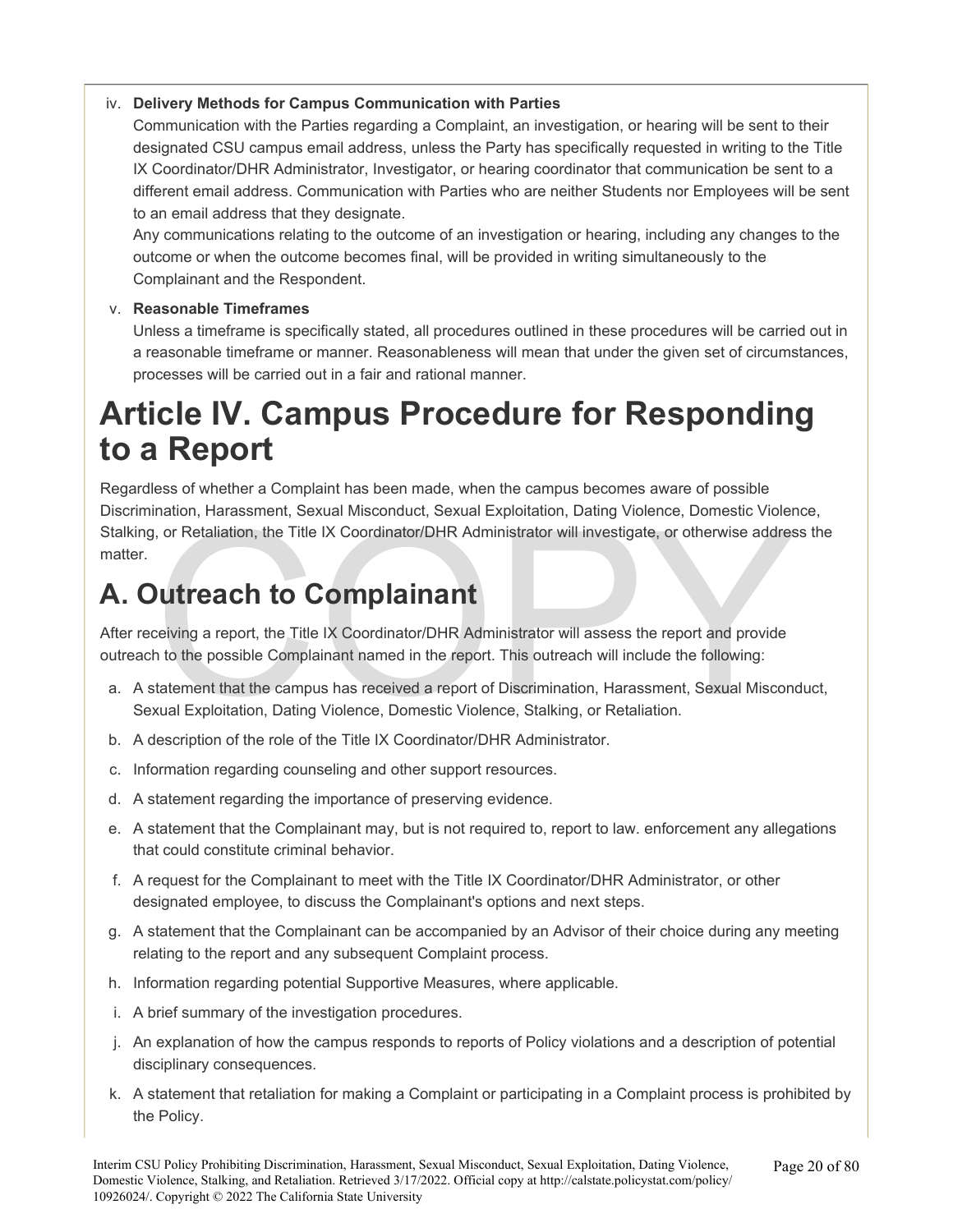# **B. Written Information Regarding Rights and Options for Complainants Reporting Sexual Misconduct, Sexual Exploitation, Dating Violence, Domestic Violence, or Stalking (Applies only to Complaints of sex discrimination)**

Along with the information provided in the outreach communication, the Title IX Coordinator will provide Complainants alleging Sexual Misconduct, Sexual Exploitation Dating Violence, Domestic Violence or Stalking, with the information in Attachment D to the CSU Policy Prohibiting Discrimination, Harassment, Sexual Misconduct, Sexual Exploitation, Dating Violence, Domestic Violence, Stalking, and Retaliation - Rights and Options for Victims of Sexual Misconduct/Sexual Assault, Sexual Exploitation, Dating And Domestic Violence, And Stalking

### **C. Initial Assessment**

### i. **Intake Meeting for Complainants**

ponds to outreach communication, or otherwise makes a report of a potential Policy violation to<br>cuss the Complainant's options, explain the process, and provide information about Supportive<br>asures.<br>**visors**<br>Complainant and The Title IX Coordinator/DHR Administrator will conduct an intake meeting with any Complainant who responds to outreach communication, or otherwise makes a report of a potential Policy violation to discuss the Complainant's options, explain the process, and provide information about Supportive Measures.

### ii. **Advisors**

The Complainant and Respondent may choose to be accompanied by an Advisor of their choice during meetings or any stage of the Complaint process.

The Parties also have the right to consult with an attorney, at their own expense, or a union representative at any stage of the process if they wish to do so. An attorney or union representative may serve as a Party's chosen Advisor.

The unavailability of a specific Advisor will not unduly interfere with prompt scheduling.

### iii. **Confidentiality Requests and Requests Not to Investigate**

### a. *Confidentiality Requests*

Confidentiality of reports, Complaints, and associated processes will be provided whenever possible. To protect the campus community and to facilitate investigations and/or Supportive Measures, when necessary, certain information may be shared on a "need-to-know" basis. Therefore, a campus cannot guarantee confidentiality.

### b. *Requests Not to Investigate*

When a Complainant requests that no investigation occur, the Title IX Coordinator/DHR Administrator will balance the request against the campus' duty to provide a safe and nondiscriminatory environment for all members of the campus community. Relevant factors include whether:

- a. There are multiple or prior reports of misconduct against the Respondent.
- b. The Respondent poses an imminent threat to the campus community, which may include violence, threats of violence, use of a weapon, physical restraints, or engaged in battery.
- c. There is a power imbalance between the Complainant and Respondent.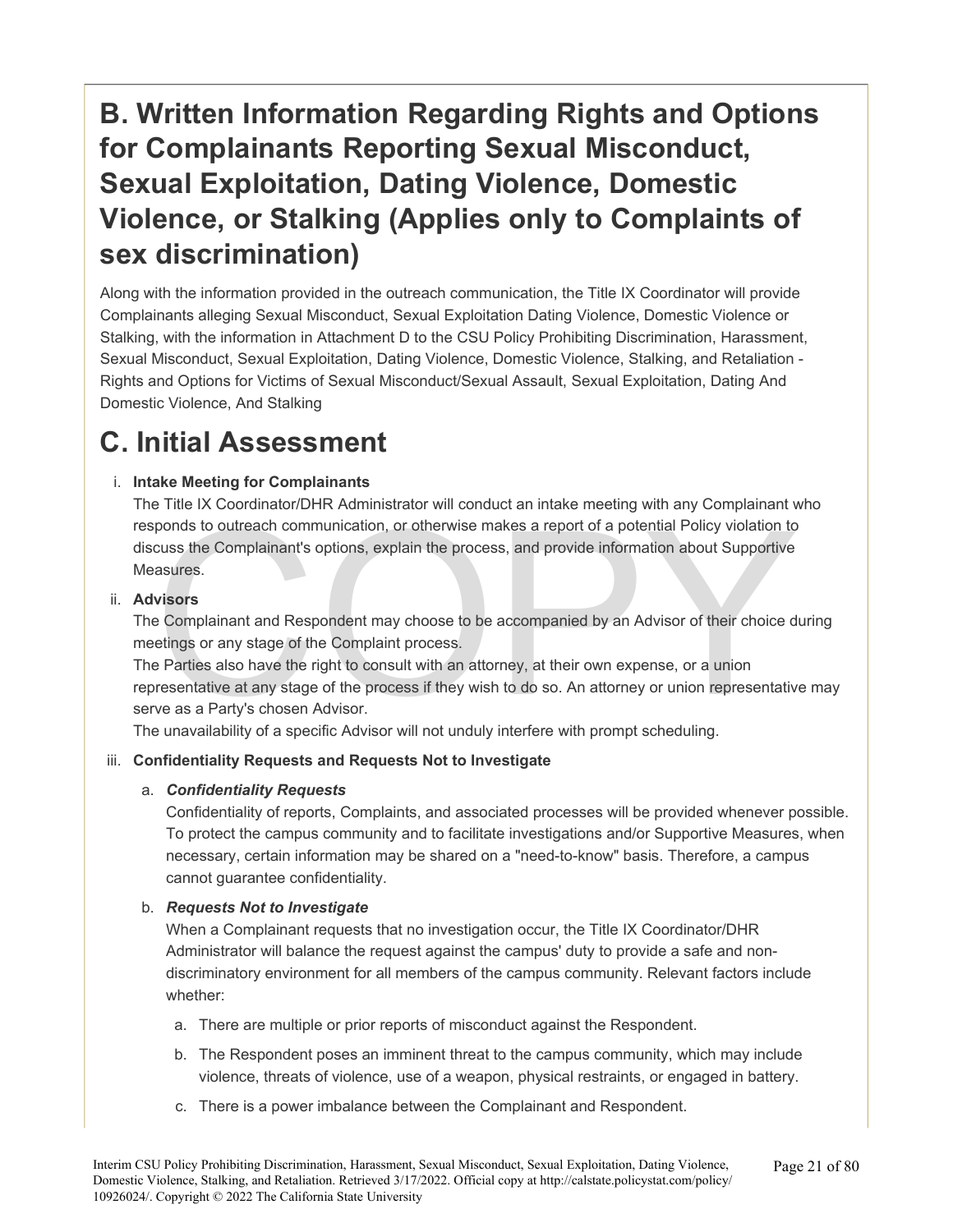- d. The Complainant reasonably believes that they will be less safe if their name is disclosed or an investigation is conducted.
- e. The Title IX Coordinator/DHR Administrator anticipates that it will be possible to conduct a thorough investigation and obtain relevant evidence without the Complainant's cooperation.

If the Complainant is an **Employee**, the campus will also consider its obligation to maintain a safe work environment in determining whether an investigation is necessary.

### c. *Communication and Safety Considerations*

Where the Title IX Coordinator/DHR Administrator declines a request for confidentiality or a request not to proceed with an investigation, the Complainant will be informed *in advance of* the Title IX Coordinator/DHR Administrator disclosing the Complainant's identity and details of the Complaint or report to the Respondent, or initiating an investigation. The Title IX Coordinator/DHR Administrator will work with campus partners to take steps to arrange reasonable safety measures for the Complainant if appropriate. The Title IX Coordinator/DHR Administrator will honor a Complainant's request that the Respondent be informed that the Complainant had asked the campus not to investigate or seek discipline.

#### iv. **Supportive Measures**

The Title IX Coordinator/DHR Administrator will describe and offer Supportive Measures to Complainants during the initial assessment (even if the Complaint is ultimately not investigated), and to Respondents during the initial meeting.

ing the initial assessment (even if the Complaint is ultimately not investigated), and to Respond<br>ting the initial meeting.<br>request for confidentiality or no investigation is granted, the Title IX Coordinator/DHR Administ<br> If a request for confidentiality or no investigation is granted, the Title IX Coordinator/DHR Administrator will nevertheless take reasonable steps to limit the effects of the alleged Discrimination, Harassment, Sexual Misconduct, Sexual Exploitation, Dating Violence, Domestic Violence, Stalking, or Retaliation, and prevent its recurrence without initiating formal action against the Respondent or revealing the identity of the Complainant. Examples include increased temporary monitoring, supervision, or security at locations or activities where the alleged misconduct occurred; providing additional training and education materials for students and employees; or conducting climate surveys.

The Title IX Coordinator/DHR Administrator is responsible for coordinating the effective implementation of Supportive Measures if requested and available.

Reasonable steps will be taken to provide for the safety of a Complainant while keeping the Complainant's identity confidential as appropriate and if possible. These steps may include changing living arrangements or course schedules, assignments, or tests. The Complainant will be notified that the steps the campus will take may be limited by the request for confidentiality.

#### v. **No-Contact Directives**

No-contact directives may be issued as a Supportive Measure, Remedy, or in connection with an Informal Resolution Agreement with or without an investigation. When reasonably requested by a Complainant or otherwise determined to be warranted (to protect health and safety or to preserve the integrity of the investigation), the campus will issue an interim no-contact directive prohibiting the Respondent from contacting the Complainant while the investigation is pending (unilateral no-contact directive). No-contact directives that are not part of an Informal Resolution Agreement must meet the following requirements:

- No-contact directives that limit an individual's movement on campus may only be issued where the conduct alleged is egregious or where an objective threat of physical harm exists.
- A mutual no-contact directive (against both Parties) may only be issued prior to an investigation outcome. Mutual no-contact directives will not be issued automatically. The Title IX Coordinator/DHR Administrator must consider, based on the circumstances of each case, whether a mutual no-contact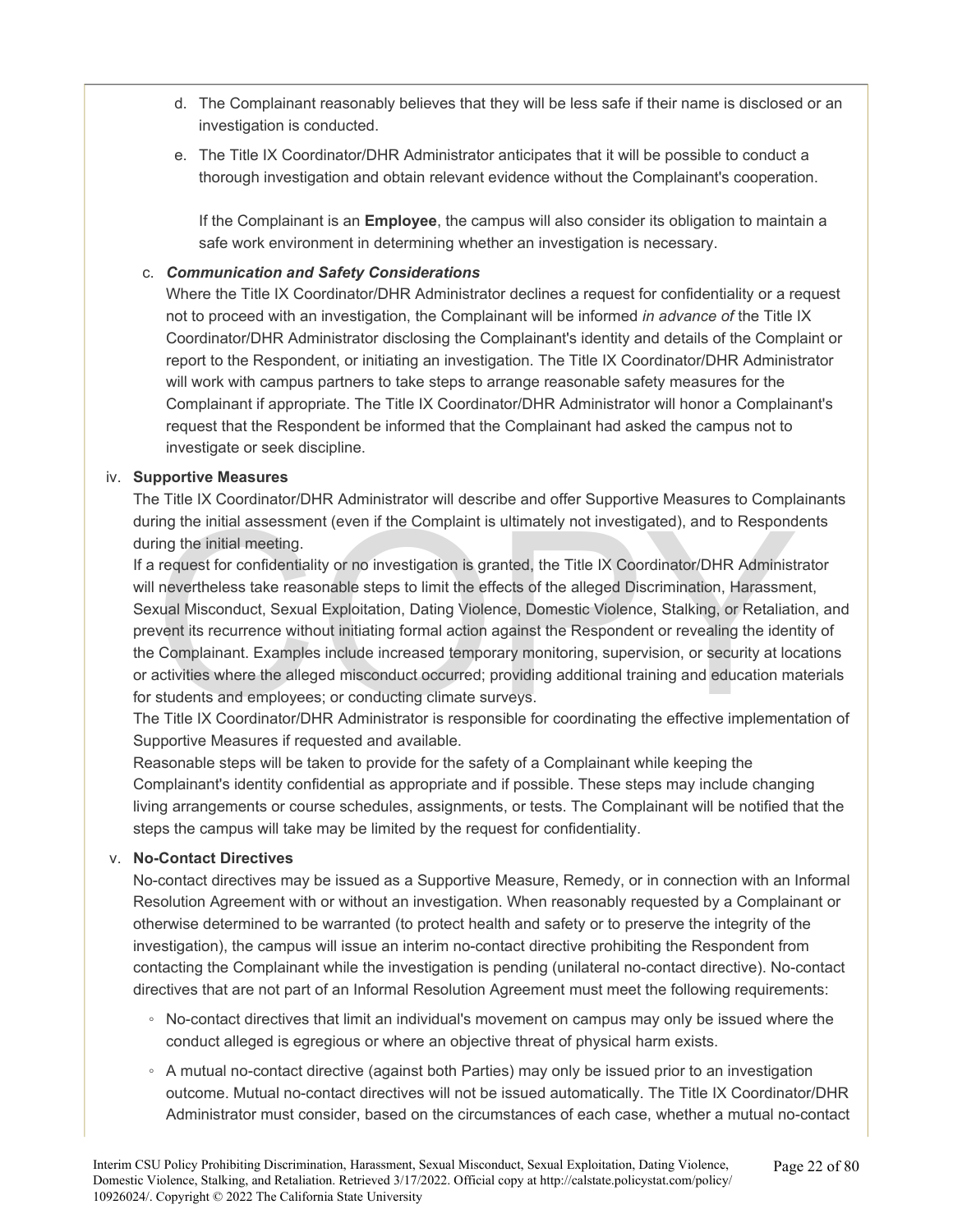directive is necessary or justifiable to protect the Respondent's safety or well-being, or to address concerns about interference with an investigation.

- If there is a finding that the Policy has been violated and a mutual no-contact directive is already in effect, absent extenuating circumstances, the no-contact directive will promptly be converted to a unilateral no-contact directive (against only the Respondent).
- Any no-contact directive (whether mutual or unilateral) will be delivered to both Parties and will be accompanied by a written explanation of the terms of the directive and the consequences for violating the no-contact directive. A no-contact directive is intended to be temporary and should be periodically assessed to confirm the continued need for, and appropriateness of, its specific terms (conditions), including whether it should be mutual (against both parties), or unilateral (only against the Respondent). Violations of no-contact directives will be addressed by the campus Student Conduct Administrator in the same manner as any violation of the Student Conduct Code. If the alleged violation of the no-contact directive is itself a violation of the Policy, the matter will be referred to the Title IX Coordinator/DHR Administrator.

### vi. **Criminal Complaints and Concurrent Investigations**

Complainants will be informed during the intake meeting of their right to make a criminal complaint with university police or other appropriate law enforcement. The Title IX Coordinator/DHR Administrator will offer to assist the Complainant and will assure them that filing a criminal complaint will not unreasonably delay the campus investigation.

ay the campus investigation.<br>
Sampus will ordinarily not wait until the conclusion of a criminal investigation to begin its own<br>
estigation. Although it may be necessary to temporarily delay the campus investigation while A campus will ordinarily not wait until the conclusion of a criminal investigation to begin its own investigation. Although it may be necessary to temporarily delay the campus investigation while law enforcement is gathering evidence, once notified that law enforcement has completed the fact gathering portion of their investigation, the campus will promptly resume and complete its own investigation. Individuals who first report to university police will be encouraged to also make a Complaint with the Title IX Coordinator/DHR Administrator.

### vii. **Interim Suspension**

An interim suspension may be considered for a Student Respondent, where there is reasonable cause to believe that interim suspension of that Student is necessary to protect the personal safety of persons within the campus community or campus property, and to ensure the maintenance of order during an investigation. Such interim suspensions will be implemented in accordance with the procedures under Executive Order 1098 *[Student Conduct Procedures](https://calstate.policystat.com/policy/8453518/latest/)* and will only remain in effect during the Complaint process until determined to be no longer necessary. In determining whether an interim suspension is necessary, the Title IX Coordinator/DHR Administrator will coordinate with the student conduct administrator to ensure appropriate on-going assessment and implementation occurs.

### viii. **Transcript Notations**

If a Respondent withdraws, transfers, or disenrolls from the campus pending an investigation or disciplinary proceeding concerning a violation of the Policy, transcript notations may be appropriate and will be addressed under Executive Order 1098 *[Student Conduct Procedures](https://calstate.policystat.com/policy/8453518/latest/)*.

# **D. Complaints**

The Title IX Coordinator/DHR Administrator will determine whether to open an investigation after making a preliminary inquiry into the allegations. An investigation may not be warranted where the reported information is insufficient. These determinations will be documented in writing by the Title IX Coordinator/DHR Administrator and maintained in accordance with systemwide records retention policies.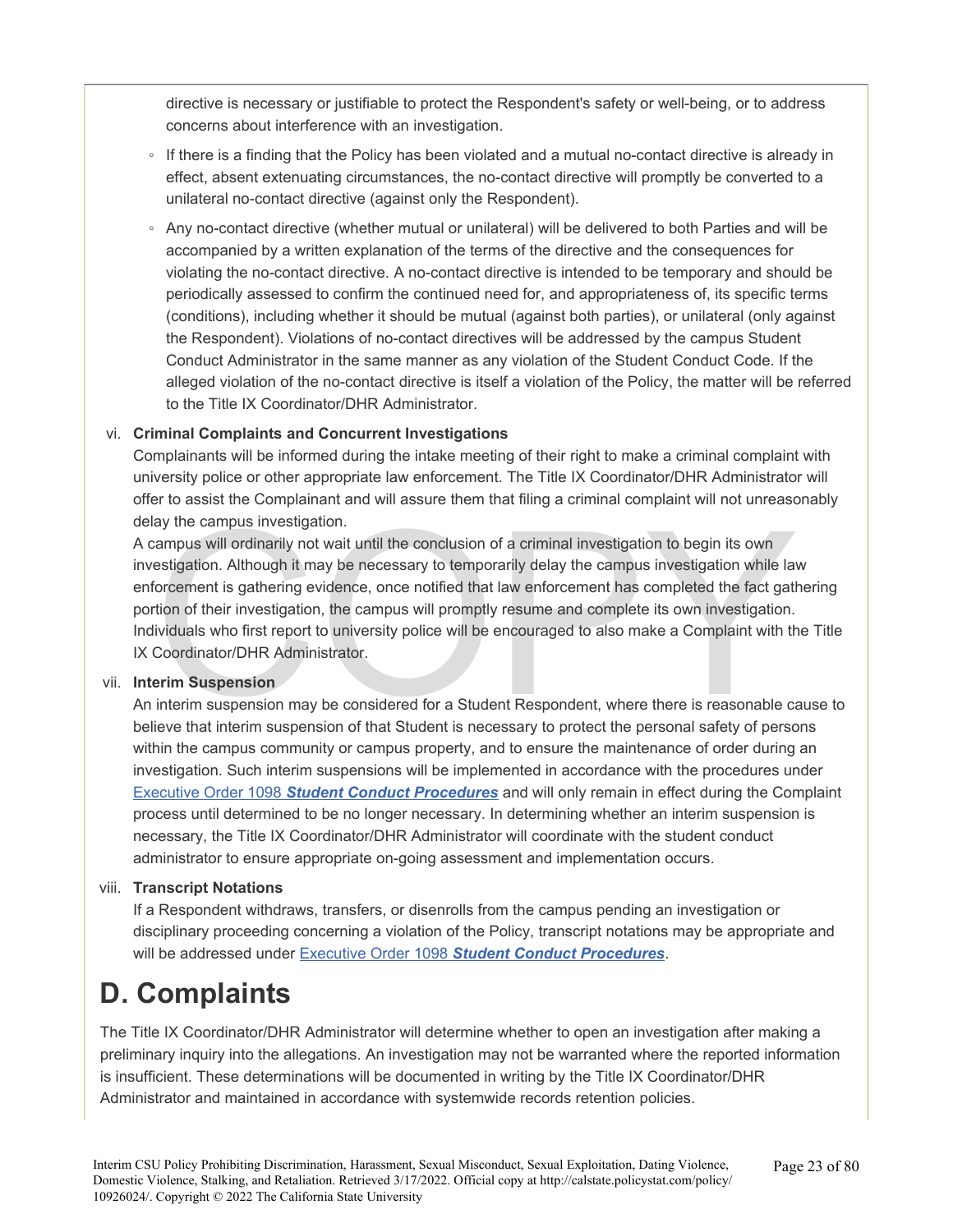### i. **Complaint Accepted for Investigation**

Within **10 Working Days** of the date of an intake meeting or receipt of a request for investigation from the Complainant (whichever is later), or making a determination that an investigation is necessary without a request from or participation by the Complainant, the Title IX Coordinator/DHR Administrator will send a notice of investigation to the Complainant and Respondent.

### ii. **Complaint Not Accepted for Investigation**

If the Title IX Coordinator/DHR Administrator determines that the Complaint fails to allege a violation of the Policy, the Title IX Coordinator/DHR Administrator will, within **10 Working Days** of the date of the intake or receipt of a written request for investigation (whichever is later), notify the Complainant in writing that the Complaint will not be investigated without further information. The Title IX Coordinator/DHR Administrator will refer the Complaint to another campus office if appropriate and will notify the Complainant of any referral. The Title IX Coordinator/DHR Administrator will retain a record of the Complaint, the written determination and any referrals made to another campus office.

### iii. **Investigation Where a Student Complainant Does Not Participate**

ministrator receives a report), the Title IX Coordinator/DHR Administrator will evaluate whether<br>sible to move forward without their participation, including whether the non-participation will im<br>pnpus' ability to conduct A **Student** Complainant will not be required to participate in an investigation if they do not wish to do so. In cases where the Complainant does not want to pursue an investigation, the Title IX Coordinator/DHR Administrator should inform the Complainant that the ability to take corrective action may be limited. If a Student Complainant chooses not to participate from the outset (after the Title IX Coordinator/DHR Administrator receives a report), the Title IX Coordinator/DHR Administrator will evaluate whether it will be possible to move forward without their participation, including whether the non-participation will impact the campus' ability to conduct a meaningful investigation. Based on this assessment, the Title IX Coordinator/ DHR Administrator has discretion to initiate an investigation without the Complainant's participation. The Title IX Coordinator/DHR Administrator will document the basis for the decision to initiate or to not initiate the investigation.

When the Title IX Coordinator/DHR Administrator decides to proceed with an investigation without a Student Complainant's participation, the Title IX Coordinator/DHR Administrator will make the Complaint on behalf of the campus. The Title IX Coordinator/DHR Administrator will not serve as the Complainant and will remain neutral in applying the Policy and these Procedures. The Student Complainant will be provided the same notices and updates as the Respondent throughout the investigation, and where applicable, hearing process(es), unless they decline in writing to receive such communications.

# **E. Notice of Investigation**

At the onset of the investigation, the Title IX Coordinator/DHR Administrator will simultaneously provide both Parties a notice of investigation. The notice of investigation will include the following:

- A summary of the Complaint allegations (e.g., "who," "what," "when," and "where").
- A copy of, or internet link to, these procedures and the Policy, as well as a summary of the alleged Policy violations.
- A description of the investigation and resolution procedure (including the right to hearing, where applicable, and appeal).
- The estimated timeline for completion of the investigation.
- A description of the university's Policy against Retaliation.
- Information about the Parties' right to an Advisor, including the right to consult with an attorney, at their own expense, or a union representative, at any stage of the process and the right to a Support Person at a hearing (under Track 2).
- Information regarding counseling and other support resources.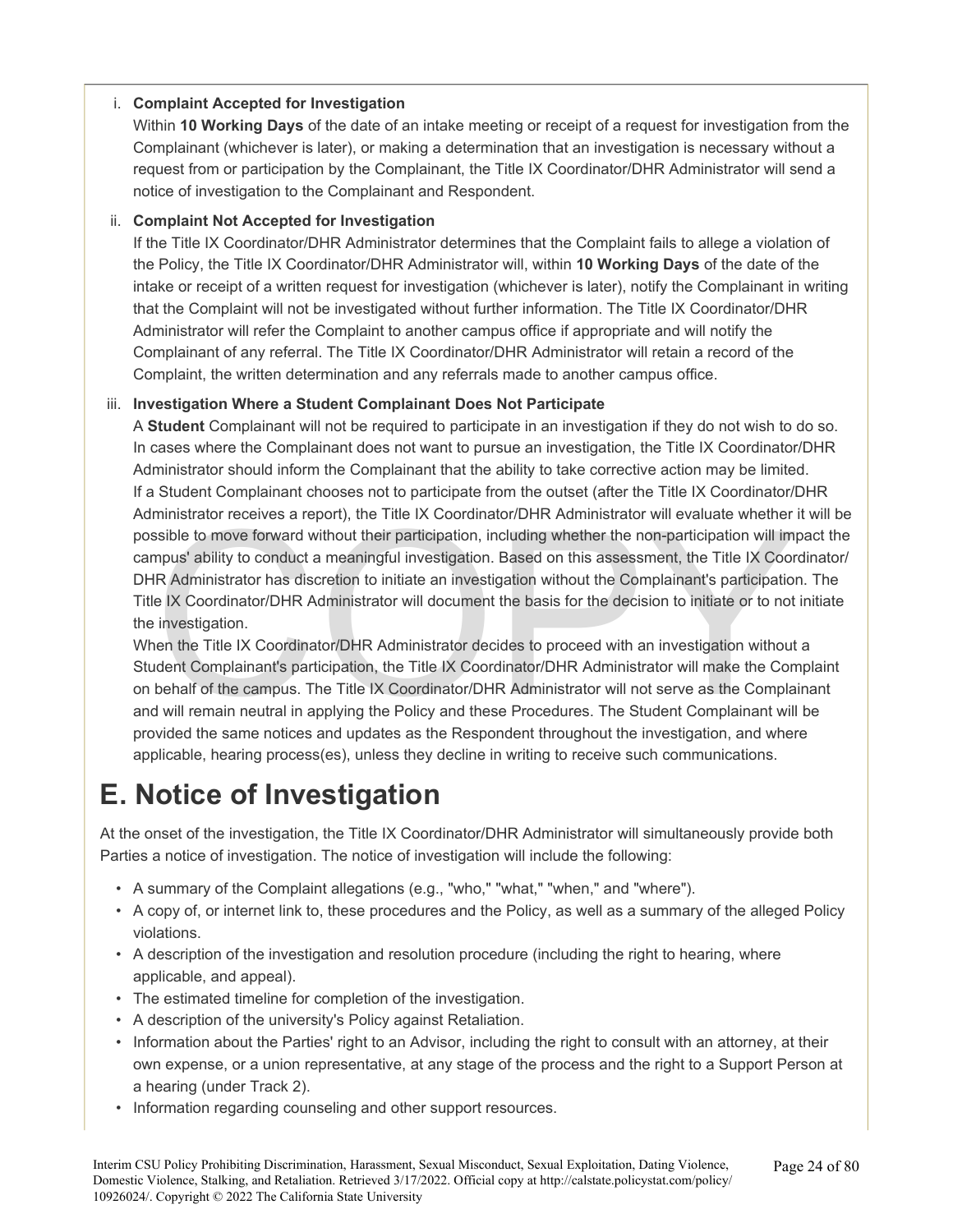- A statement that the Complainant and Respondent will have equal opportunities to identify relevant witnesses and evidence in connection with the investigation and at any hearing, including the ability to:
	- A. submit documentary information to the Investigator;
	- B. submit a list of potential witnesses to the Investigator; or
	- C. request that the Investigator attempt to collect additional relevant evidence.
- A statement that any evidence available, but not disclosed during the investigation might not be considered in any findings made, including at any hearing, and likely will not be considered for purposes of appeal.
- A statement that the Complainant and Respondent will be provided with periodic status updates in accordance with the timelines established in this procedure.
- A statement regarding the possible range of disciplinary outcomes.  $11$ If new but related allegations are raised during the investigation that are materially different from those described in the notice of investigation, the Title IX Coordinator/DHR Administrator will issue a revised Notice of Investigation along with a corresponding revised timeline for completion, if appropriate, to the Parties.

# **Article V. Discretionary Dismissal**

# **A. Discretionary Dismissal**

**INSCRETIOITATY DISTITISSAI**<br>ime after a Complaint has been accepted for investigation, it is within the discretion of the Title I<br>ator/DHR Administrator to dismiss a Complaint, or any part of a Complaint, if:<br>Complainant At any time after a Complaint has been accepted for investigation, it is within the discretion of the Title IX Coordinator/DHR Administrator to dismiss a Complaint, or any part of a Complaint, if:

- 1. the Complainant notifies the Title IX Coordinator/DHR Administrator in writing that they would like to withdraw the Complaint or any part of it: **or**
- 2. if the specific circumstances prevent the campus from gathering evidence necessary to reach a determination as to the Complaint or part of the Complaint.

# **B. Notice Requirement**

The Title IX Coordinator/DHR Administrator will send to the Parties, at the same time, written notice of a discretionary dismissal, the reason(s) for the dismissal, and the right to appeal the dismissal. The notice will also inform the Parties if the Complaint will be referred to another campus office for resolution.

# **C. Appeal after Discretionary Dismissal**

Either Party may appeal a dismissal of a Complaint or any part of the Complaint. The appeal must be submitted within **10 Working Days** from the date of the notice of dismissal. The appeal will be in writing and will be based only on one or more of the following grounds:

- 1. Procedural errors that resulted in the incorrect dismissal of the Complaint
- 2. New evidence exists that was not reasonably available at the time of the dismissal and that would affect the decision to dismiss the Complaint
- 3. The decision to dismiss the Complaint was objectively unreasonable or arbitrary
- 4. The Title IX Coordinator/DHR Administrator (or designee) who dismissed the Complaint, demonstrated a conflict of interest or bias for or against a Party in this case or Complainants or Respondents in general that affected the outcome of the matter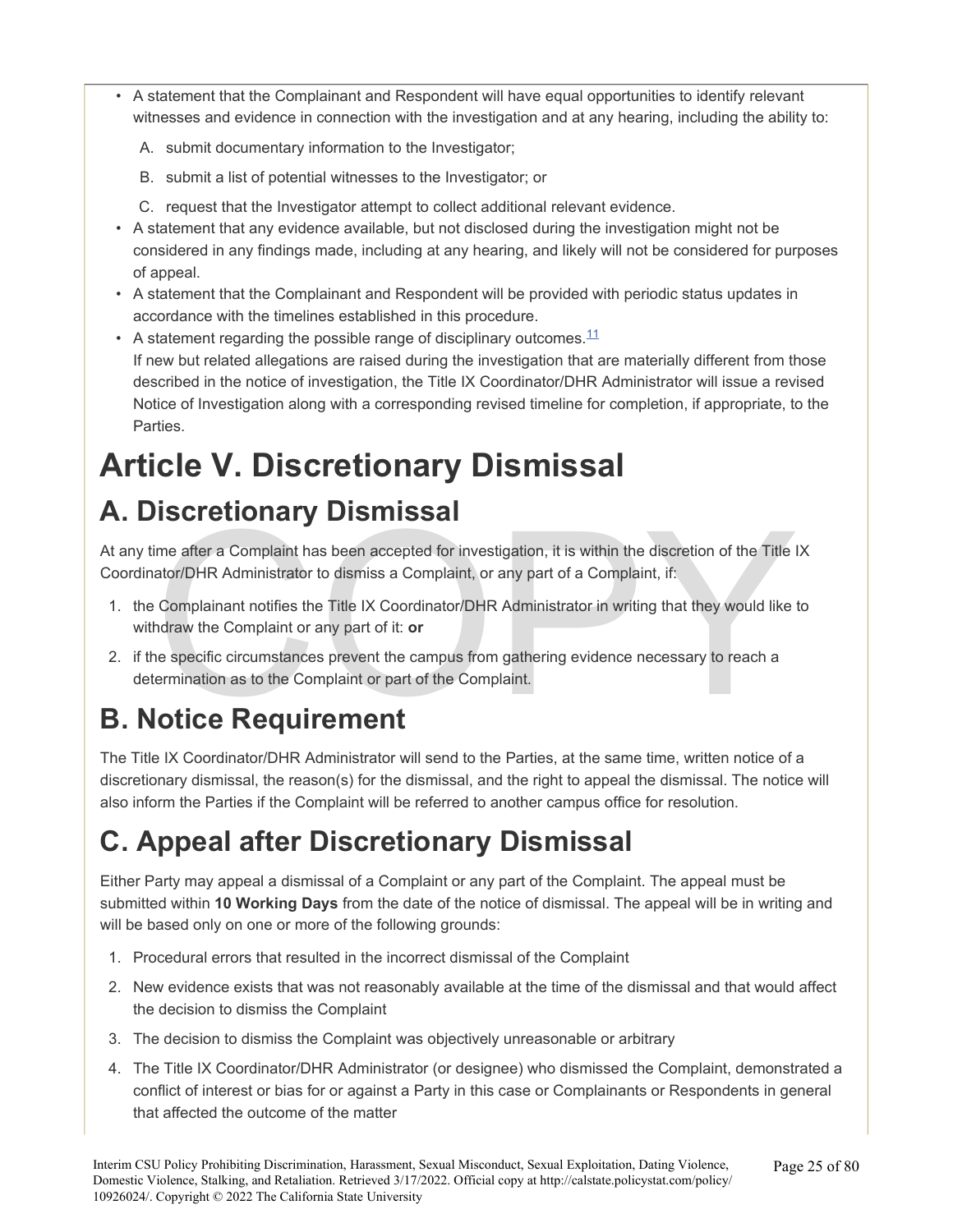Appeals will be submitted to the Chancellor's Office and will be addressed to:

Equal Opportunity and Whistleblower Compliance Unit Systemwide Human Resources Office of the Chancellor 401 Golden Shore Long Beach, California 90802 [eo-wbappeals@calstate.edu](mailto:eo-wbappeals@calstate.edu)

Any person who is unable to submit an appeal or a response to an appeal electronically, should contact the campus Title IX Coordinator/DHR Administrator for assistance.

When an appeal is submitted, the Chancellor's Office will notify the other Party and the campus Title IX Coordinator/DHR Administrator in writing. The non-appealing Party may submit a written statement in support of or challenging the dismissal no later than **5 Working Days** after the notice of appeal. Within **10 Working Days** of the Chancellor's Office receipt of the appeal, the Chancellor's Office will notify the Parties (via email and at the same time) of its decision.

The Chancellor's Office will not consider evidence that was not introduced during the campus review unless the new evidence was not reasonably available at the time of the review.

The CRU recognizes some Parties may desire resolution of their matter through an Informal Resolution<br>The CSU recognizes some Parties and Parties by the Chancellor's Office. This includes the<br>for filing an appeal and the ti The Chancellor's Office has discretion to extend the timelines for the discretionary dismissal appeal process for good cause or for any reasons deemed to be legitimate by the Chancellor's Office. This includes the time for filing an appeal and the time for the Chancellor's Office to respond to the appeal. The Chancellor's Office will notify the Parties and the Title IX Coordinator/DHR Administrator of any extensions of time granted pertaining to any portion of the appeal process.

The Chancellor's Office appeal response is final and concludes the discretionary dismissal process under these procedures.

The CSU recognizes some Parties may desire resolution of their matter through an Informal Resolution process ("Informal Resolution"), instead of through the formal resolution process. Accordingly, Parties may mutually agree, with the agreement of the Title IX Coordinator/DHR Administrator, to resolve a Complaint through an Informal Resolution process, instead of undergoing the formal resolution process. The Informal Resolution process is entirely voluntary and will not occur unless both Parties agree in writing to participate in an Informal Resolution process.

The Title IX Coordinator/DHR Administrator will oversee the Informal Resolution process, conduct an initial and on-going assessment as to whether the Informal Resolution process should continue, and make the final determination on all Informal Resolutions facilitated by the Title IX Coordinator/DHR Administrator or designee regarding whether the terms agreed to by the Parties are appropriate in light of all of the circumstances of the Complaint. In some circumstances, depending on the nature and/or severity of the allegations, an Informal Resolution may not be appropriate, and the Title IX Coordinator/DHR Administrator will not approve an Informal Resolution. Prior to approving an Informal Resolution, the Title IX Coordinator/DHR Administrator will consult with the student conduct administrator.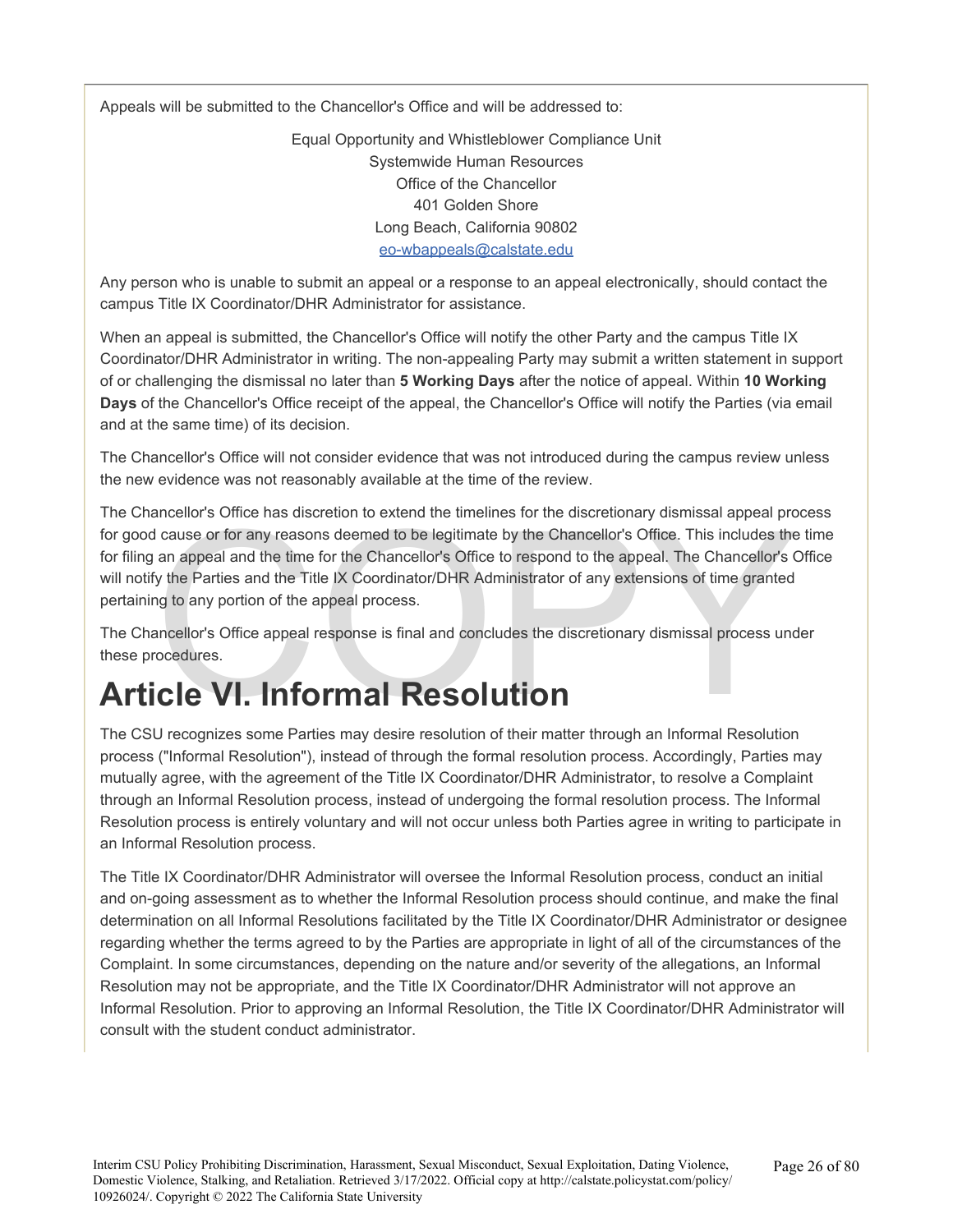# **A. Notice of Agreement to Engage in Informal Resolution**

Prior to engaging in an informal resolution process, the campus will obtain the Parties' voluntary, written consent. Parties who choose to participate in the voluntary Informal Resolution process will be sent a notice of agreement to engage in Informal Resolution. The notice will include the following:

- An explanation that at any time prior to agreeing to a resolution, any Party has the right to withdraw from the Informal Resolution process and resume the investigation process.
- The Parties' right to consult with an Advisor.
- Any resolution must be in writing and signed by both Parties and the Title IX Coordinator/DHR Administrator.
- Once the Informal Resolution process is finalized, neither Party is permitted to file another Complaint arising from the same allegations.

# **B. Timeframe**

The Informal Resolution process may take place at any time before a determination of responsibility is made, but no later than **60 Working Days** after both Parties provide voluntary, written consent to participate in the Informal Resolution process, unless the Parties and the Title IX Coordinator/DHR Administrator agree to an extension.

# **C. Effect of Informal Resolution Agreement**

Resolution process, unless the Parties and the Title IX Coordinator/DHR Administrator agree to the Copy of Sun.<br> **In Fiect of Informal Resolution Agreement**<br>
Resolution and Resolution and Resolution are the sale<br>
Remedies Any agreed-upon Remedies and disciplinary sanctions agreed to in an Informal Resolution have the same effect as Remedies given and sanctions imposed following an investigation or hearing.

# **D. Written Agreement – Not Subject to Appeal**

The terms of any Informal Resolution must be in writing and signed by the Parties and the Title IX Coordinator/DHR Administrator. Use of electronic signatures is permitted. A signed agreement to an Informal Resolution is final and is not appealable by either Party.

# **E. Mediation Between the Parties (Applies only to Complaints of sex discrimination)**

Mediation between the Parties cannot be used, even on a voluntary basis, to resolve Sexual Misconduct, Sexual Exploitation, Dating Violence, Domestic Violence, or Stalking Complaints.

# **Article VII. Investigations**

# **A. General Principles**

### i. **Purpose of the Investigation and Adjudication Process**

The investigation and adjudication of Complaints under these procedures is not intended to be an adversarial process between the Complainant, the Respondent, and witnesses. Rather, it is a process and opportunity for the campus to educate students and provide an environment free from discrimination and comply with its obligations under law.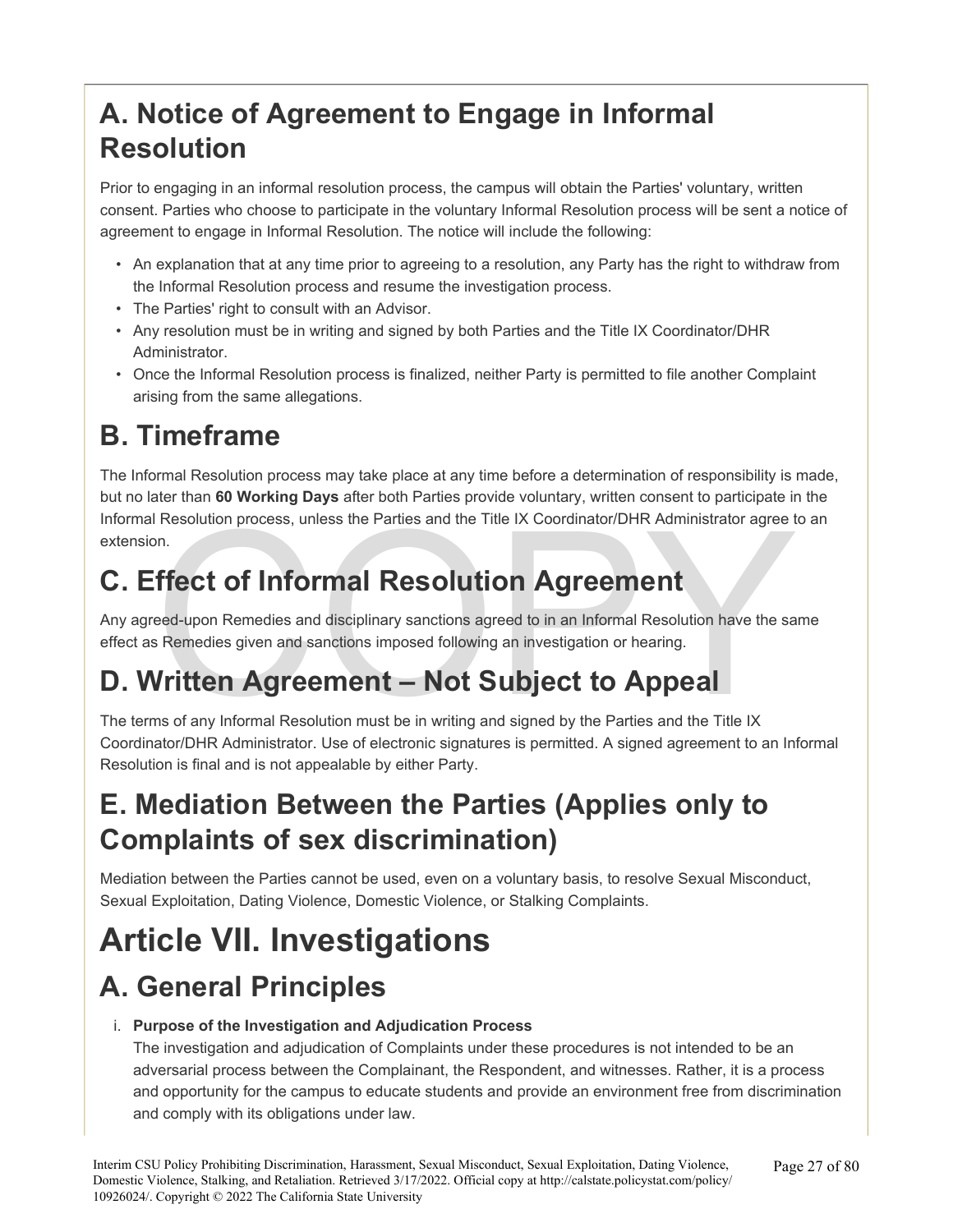### ii. **Cooperation in an Investigation**

All Employees, and Students who are not Parties to the Complaint, are required to cooperate with the investigation and other processes set forth in these procedures, including but not limited to, attending meetings and interviews, and being forthright and honest during the process.

### iii. **Standard and Burden of Proof**

The Preponderance of the Evidence based on the facts available at the time of the decision is the standard for demonstrating facts and reaching conclusions in an investigation and hearing that uses these procedures.

The burden of gathering evidence sufficient to reach a determination regarding responsibility rests on the campus and not on the Parties. The Complainant does not have the burden to prove, nor does the Respondent have the burden to disprove, the underlying allegation or allegations of misconduct.

### iv. **Role of the Title IX Coordinator/DHR Administrator in the Investigation Process**

The Title IX Coordinator/DHR Administrator will either investigate the Complaint or assign this task to an Investigator. If assigned to an Investigator, the Title IX Coordinator/DHR Administrator will supervise and oversee the investigation, including reviewing all investigation draft reports before they are final to ensure that the investigation complies with these procedures.

### v. **Neutrality of Process**

conducting investigations, finding facts, and making disciplinary decisions in a matter will be imputral, and free from actual conflicts of interest. A conflict of interest exists if a person has a persentionship with one The Title IX Coordinator/DHR Administrator will make reasonable efforts to ensure that anyone involved in conducting investigations, finding facts, and making disciplinary decisions in a matter will be impartial, neutral, and free from actual conflicts of interest. A conflict of interest exists if a person has a personal relationship with one of the Parties or witnesses, has a reporting employment relationship with a Party, or has demonstrated actual bias towards a Party or witness or towards Complainants or Respondents in general. Any party who seeks to disqualify the Title IX Coordinator or DHR Administrator due to bias or a conflict of interest will direct their request to the Chancellor's Office Appeals Unit at eo[wbappeals@calstate.e](mailto:eo-wbappeals@calstate.edu)du. Requests for disqualification must be supported by evidence that the bias or conflict of interest prevents the Title IX Coordinator/DHR Administrator from fairly performing their duties. Mere belief or opinion does not constitute evidence.

### vi. **Investigation Where a Respondent Does Not Participate**

The Respondent will not be found to have violated the Policy solely because the Respondent did not participate in the investigation or hearing process. Nor will the Respondent be found not to have violated the Policy solely because a Complainant or other witness did not participate in the investigation or hearing process.

### vii. **Timeframe, Extensions, and Status Updates**

The Title IX Coordinator/DHR Administrator or designee will send the Final Investigation Report to the Parties within **100 Working Days** from the date that the Notice of Investigation is provided to the Parties. Extensions may be granted for good cause as determined by the Title IX Coordinator/DHR Administrator. The Parties will receive written notice from the Title IX Coordinator/DHR Administrator or designee if an extension is necessary and why. The notice will indicate if the extension alters the timeframes for the major stages of the Complaint process.

At the request of either Party, the Title IX Coordinator/DHR Administrator or designee will provide status updates regarding investigation, hearing, and appeal timeframes to both Parties.

### viii. **Reasonable Accommodations**

Any person with a Disability who seeks reasonable accommodations to participate in the Complaint submission or investigation process will be referred to the appropriate campus administrator (for Students, the services for students with disabilities administrator, and for Employees the appropriate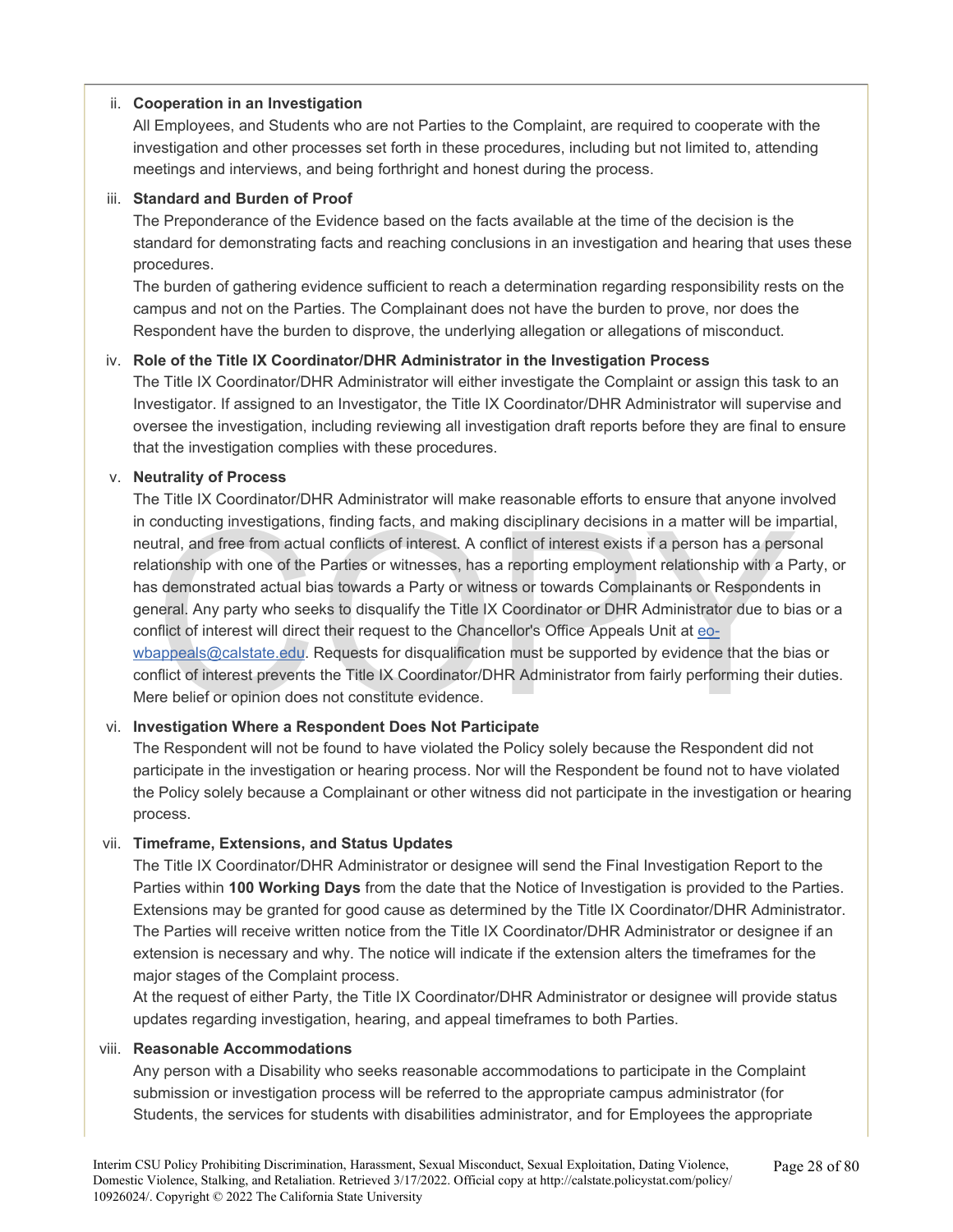human resources administrator) who may consult with the Title IX Coordinator/DHR Administrator to determine the reasonableness of a requested accommodation.

### ix. **Consolidation**

Where Parties assert Complaints against each other, and they arise out of the same events or circumstances, the Title IX Coordinator/DHR Administrator may consolidate the Complaints into one.

### x. **Acceptance of Responsibility**

The Respondent may, at any time during the investigation or hearing process, prior to an Investigator or hearing officer issuing their determination, choose to accept responsibility for the alleged conduct prohibited under the Policy.

Before a Respondent accepts responsibility for the alleged misconduct, the Title IX Coordinator/DHR Administrator or designee will discuss with the Respondent that the matter will be referred to the campus president or designee for a decision regarding an appropriate sanction, and that the acceptance of responsibility could – but will not necessarily – be regarded as a mitigating factor that results in less severe sanctions.

Acceptance of responsibility will only be recognized if the Respondent accepts responsibility by signing a written document prepared by the Title IX Coordinator/DHR Administrator that describes the range of disciplinary sanctions that the president or designee will consider in reaching a decision about discipline/ sanctions.

If the Respondent has accepted responsibility in writing, the Title IX/DHR office will issue a brief written summary of the allegations and a statement that the Respondent has accepted responsibility. The written summary will be sent to both the Complainant and the Respondent.

ne Respondent has accepted responsibility in writing, the Title IX/DHR office will issue a brief with mary of the allegations and a statement that the Respondent has accepted responsibility. The mmary will be sent to both Within **5 Working Days** of receiving the Investigator's written summary, each Party may submit to the Title IX Coordinator/DHR Administrator an impact statement or other statement regarding discipline that is **no more than 2000 words** in length. The document is an opportunity for each Party to suggest disciplinary outcomes and to provide information that they believe is important for the president or designee to consider when reaching a sanction decision. The student conduct administrator and/or Title IX Coordinator/DHR Administrator may also submit a written statement regarding aggravating and mitigating factors (that is, factors that would warrant a more severe or less severe sanction), including whether the Respondent was previously found to have violated the Standards for Student Conduct or the Policy. These written statements will be provided to the president or designee who will decide an appropriate sanction.

The parties may appeal the sanction only on the grounds that the sanction(s) imposed was objectively unreasonable, or arbitrary based on the conduct for which the Respondent accepted responsibility. The appeal process will otherwise be in accordance with Article XI.

Where there is an acceptance of responsibility regarding some but not all of the alleged conduct, the investigation and hearing process will continue to conclusion, unless otherwise resolved through Informal Resolution.

### **B. Respondent Initial Meeting**

In the notice of investigation, the Title IX Coordinator/DHR Administrator will schedule an initial meeting with the Respondent. At this meeting, the Title IX Coordinator/DHR Administrator will explain the allegations against the Respondent, as well as the investigation process, and the Respondent's rights during the process. The Title IX Coordinator/DHR Administrator will also explain that during the investigation, the Respondent and the Complainant will have the opportunity to present evidence, identify witnesses, and review evidence.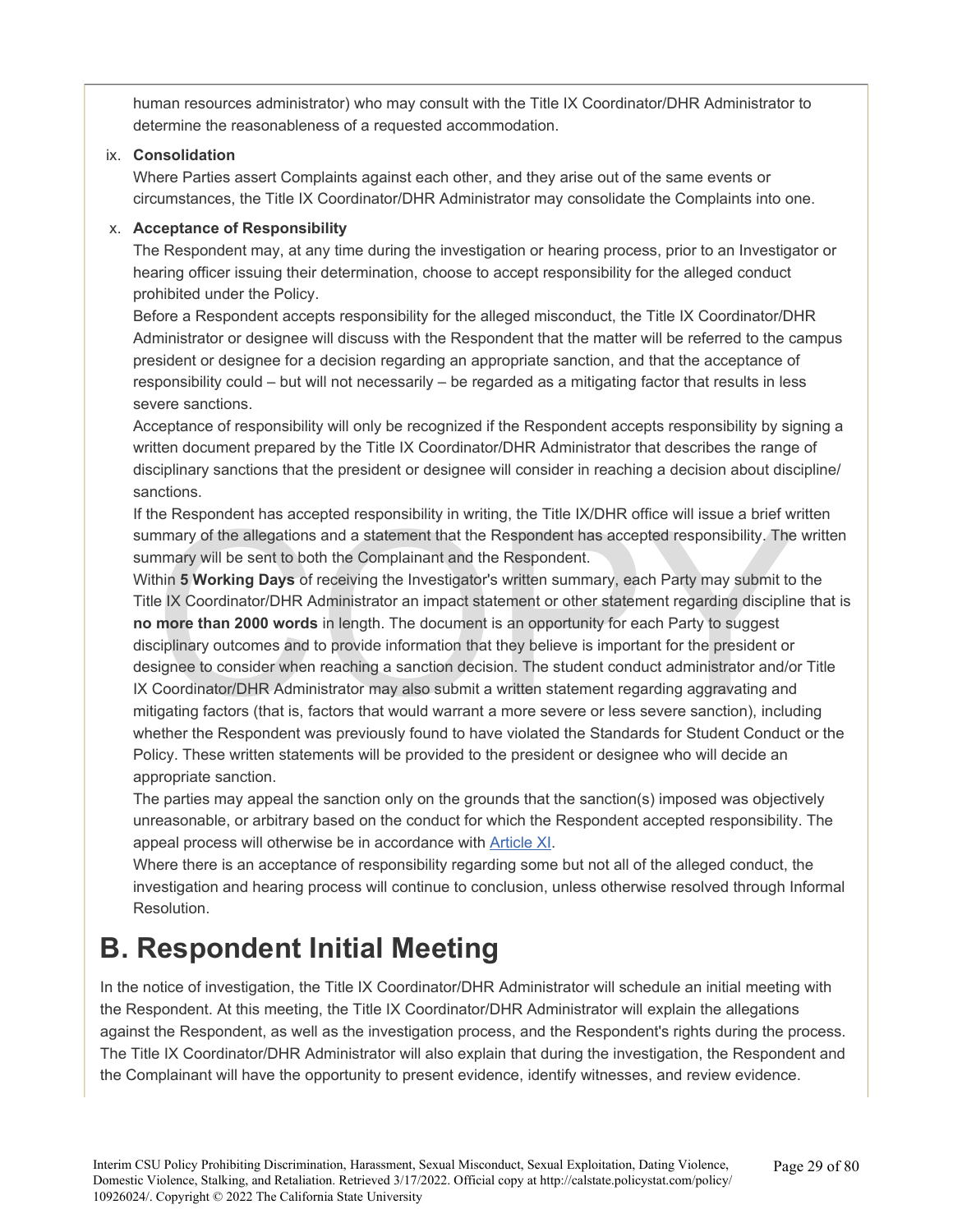# **C. Gathering Evidence**

### i. **Opportunity to Submit Evidence and Identify Witnesses**

During the investigation, the Investigator will take reasonable steps to gather all relevant evidence from the Parties, other witnesses, or other sources. The Investigator will document the steps taken to gather evidence, even when those efforts are not successful.

### ii. **Bases for Declining a Request to Gather Evidence**

The Investigator will gather evidence and ask questions proposed by the Parties, except as follows.

- 1. The Investigator determines that the questions are repetitive, irrelevant, or harassing.
- 2. The request seeks information that can be reasonably and adequately obtained by the requesting Party from other independent or publicly available sources.
- 3. The burden of obtaining the information is likely to substantially outweigh the benefit that the evidence bears on a disputed issue.
- 4. The requested information can be reasonably obtained through other means less likely to intrude on a person's privacy.
- 5. The Investigator will not consider the prior or subsequent sexual history of a Complainant or Respondent, except:
	- a. Where the prior or subsequent sexual history between the Complainant and anyone other than the Respondent is directly relevant to prove that physical injuries alleged to have been inflicted by the Respondent were inflicted by another individual.
	- b. Where the evidence is relevant to how the Parties communicated consent in prior or subsequent consensual sexual relations.
	- a. Where the prior or subsequent sexual history between the Complainant and anyone other<br>the Respondent is directly relevant to prove that physical injuries alleged to have been in<br>by the Respondent were inflicted by anoth c. Where the Investigator allows consideration of evidence about a dating relationship or prior or subsequent consensual sexual relations between the Complainant and the Respondent, the fact that the Complainant and Respondent engaged in other consensual sexual relations with one another is never sufficient, by itself, to establish that the conduct in question was consensual.

Before allowing the consideration of any evidence of sexual history of the Complainant or the Respondent under this section, the Investigator will provide a written explanation to the Parties as to why consideration of the evidence is permissible under this section.

### iii. **Medical/Treatment Records**

The Investigator will not use a Party's medical or treatment records that are made or maintained by a physician, psychiatrist, psychologist, or other recognized professional unless the campus obtains that Party's voluntary, written consent to do so.

# **D. Preliminary Investigation Report and Review of Evidence**

Before finalizing the investigation, the Investigator will share with the Complainant and Respondent a preliminary investigation report, along with all relevant evidence gathered. The preliminary investigation report will: (a) describe the allegations; (b) identify the material facts – undisputed and disputed – with explanations as to why any material fact is disputed; and (c) describe the evidence presented and considered.

The preliminary investigation report will list any evidence offered by the Parties or any other witnesses that the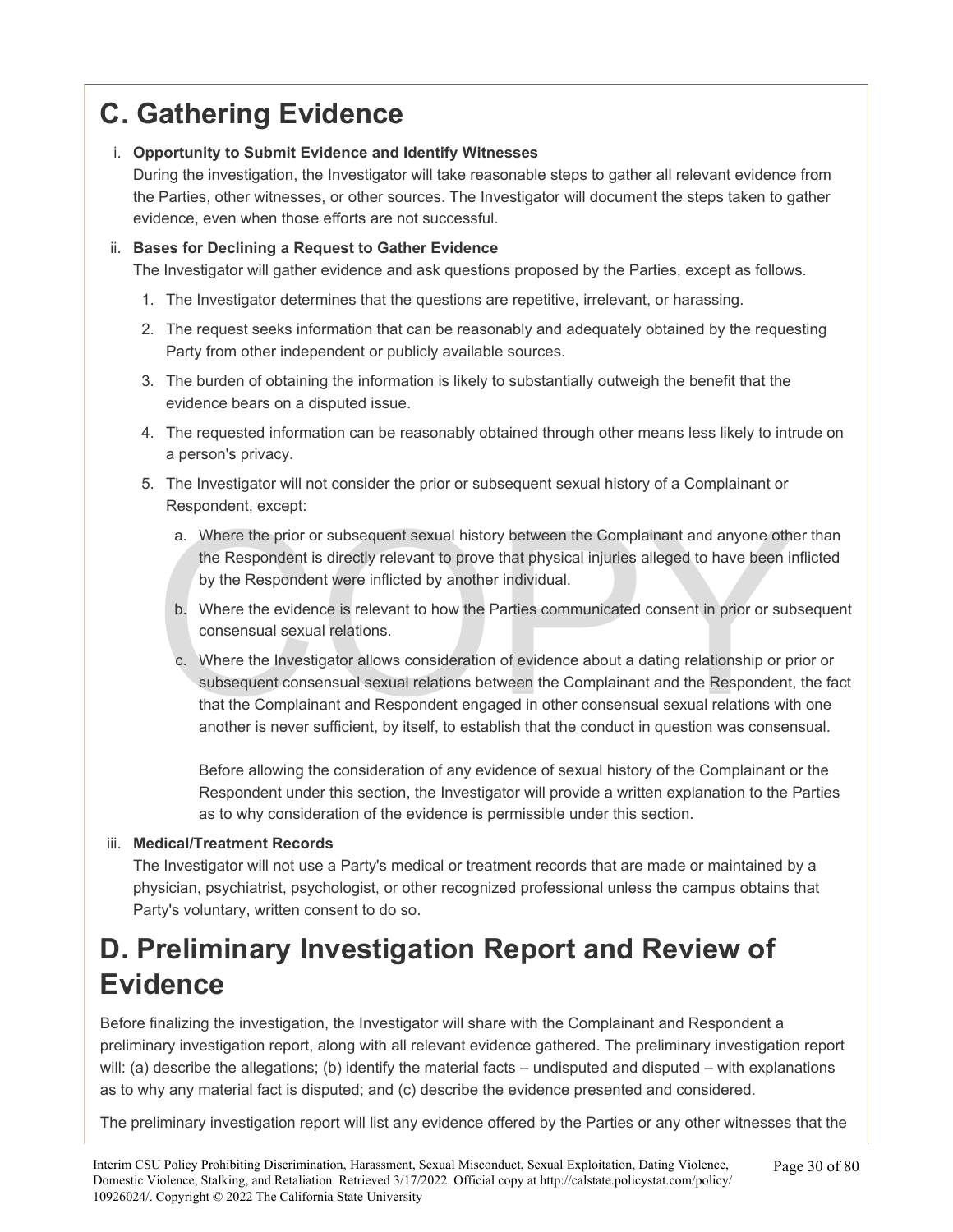Investigator concluded are not relevant. This evidence will be available for review upon request.

### i. **Access to Preliminary Investigation Report**

The Investigator, in consultation with the Title IX Coordinator/DHR Administrator, will use discretion in determining how to provide the Parties with secure access to the preliminary investigation report.

### ii. **Review of Evidence**

Each Party will be given a reasonable opportunity to respond to the preliminary investigation report and any attached evidence and ask questions. Each Party may:

- 1. Meet again with the Investigator.
- 2. Respond to the evidence in writing.
- 3. Request that the Investigator ask specific questions to the other Party and other witnesses.
- 4. Identify additional witnesses.
- 5. Request that the Investigator gather additional evidence.

The opportunity to review and respond to the preliminary investigation report is known as the "review of evidence" process.

### iii. **Conclusion of Review of Evidence**

e Investigator will share with the Parties the answers to questions posed during the review of every and additional relevant evidence gathered. This will be shared with all Parties, who may then respersion of the present p The Investigator will share with the Parties the answers to questions posed during the review of evidence and additional relevant evidence gathered. This will be shared with all Parties, who may then respond to any new evidence and ask questions.

The Investigator determines when it is appropriate to conclude the review of evidence process.

# **E. Final Investigation Report**

### i. **Track 1 Final Investigation Report (Hearing Required)**

The requirements for a **Track 1** final investigation report are described in the Track 1 procedures [hyperlink].

### ii. **Track 2 Final Investigation Report (Hearing Required)**

The final investigation report will include all of the information included in the preliminary investigation report as well as additional relevant evidence received during the review of evidence. Any relevant evidence provided by the Parties or witnesses, or otherwise gathered by the Investigator, will be attached to the final investigation report, or made available for review by the Parties. Evidence offered by the Parties or any other witnesses that the Investigator concluded is not relevant will be noted but not included in the final investigation report and should be available at the time of the hearing such that it can be provided to the hearing officer if requested.

### iii. **Track 3 Final Investigation Report (Hearing Not Required)**

In matters where a hearing is not required, a final investigation report will be provided to the Parties along with a notice of investigation outcome. The final investigation report will include a summary of the allegations, the investigation process, the Preponderance of the Evidence standard, a detailed description of the evidence considered, analysis of the evidence including relevant credibility evaluations, and appropriate findings. Relevant exhibits and documents will be attached to the written report. The notice of investigation outcome will attach the final investigation report and include the following:

- A summary of the allegations and the investigative process.
- That the Preponderance of the Evidence standard was employed.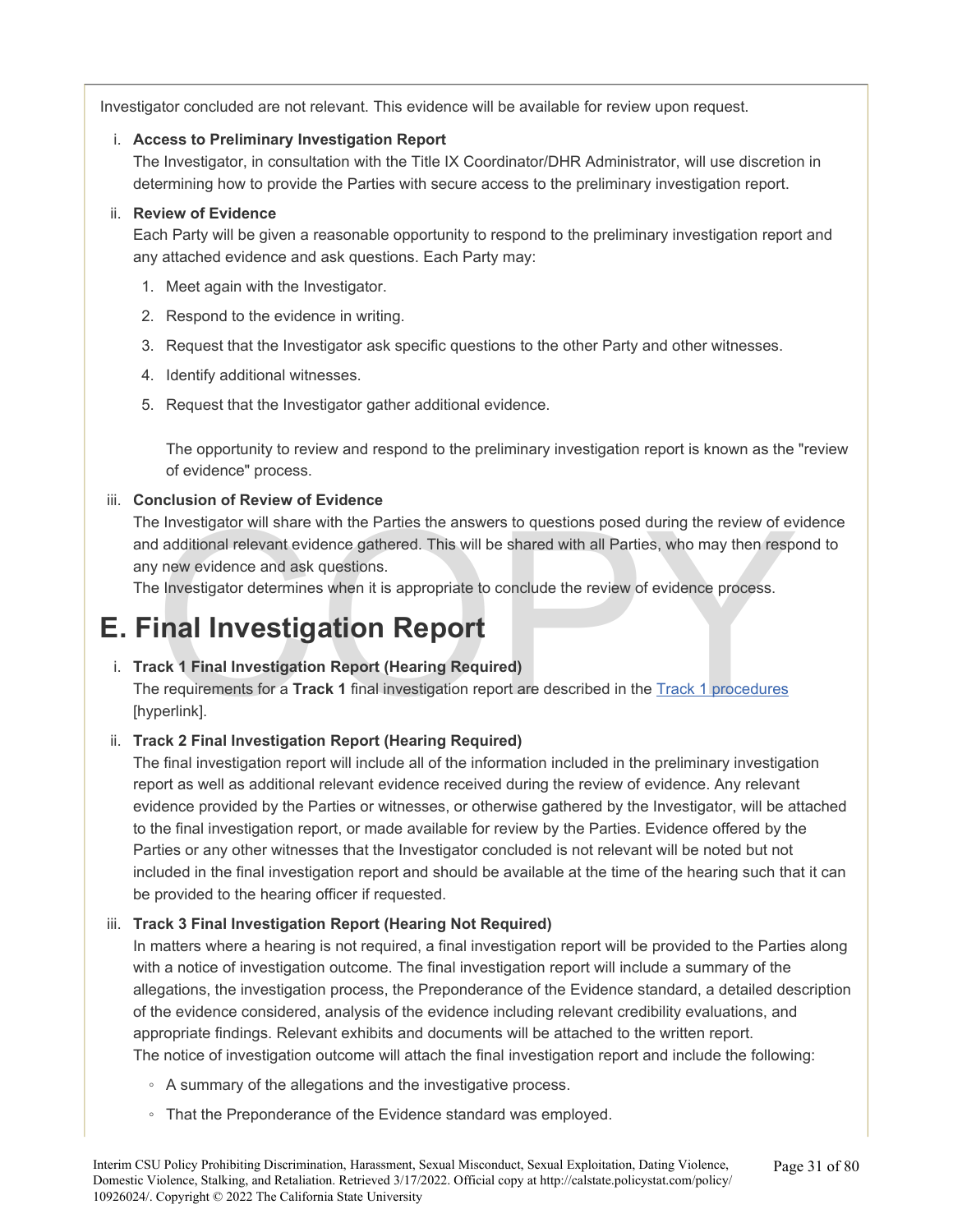- A summary of the findings of fact.
- A determination as to whether the Policy was violated, and if so, any Remedies to be afforded to the Complainant.
- Notice of Parties' right to appeal under these procedures.

The notice may be delivered to the Parties electronically. If the notice includes a determination that the Policy was violated, the Title IX Coordinator/DHR Administrator will notify the campus student conduct administrator of the investigation outcome and provide a copy of the final investigation report.

The Title IX Coordinator/DHR Administrator or other campus administrator will simultaneously notify the Parties, in writing, of any discipline imposed.

# **Article VIII. Pre-Hearing Processes for Cases in which a Hearing is Required (Track 2)**

### **A. Roles and Scheduling**

### i. **Role of the Hearing Coordinator**

e hearing coordinator (either the Student Conduct Administrator, Title IX Coordinator, or other<br>propriate Administrator) will be responsible for coordinating the hearing process.<br>e hearing coordinator will act as liaison b The hearing coordinator (either the Student Conduct Administrator, Title IX Coordinator, or other appropriate Administrator) will be responsible for coordinating the hearing process. The hearing coordinator will act as liaison between the Parties and the hearing officer on procedural matters and may not be the Investigator assigned to the matter. The hearing coordinator may appropriately delegate administrative tasks.

### ii. **Notice of Hearing**

Parties will be given written notice of the **date, time, location, and purpose of the hearing** as well as the **identity of the hearing officer**. Communications will be deemed received on the date sent. The Parties will be sent a notice of the hearing at least **20 Working Days** before the hearing.

### iii. **Objections to the Hearing Officer**

Objections to an appointed hearing officer will be made in writing to the hearing coordinator no later than **5 Working Days** after notice of hearing has been sent to the Parties.

The objection may only be based on an actual conflict of interest. An actual conflict of interest exists if the hearing officer has a personal relationship with one of the Parties or witnesses or has demonstrated actual bias towards a Party or witness. The fact that a hearing officer has previously served as a hearing officer in a university proceeding is not a conflict of interest.

The hearing coordinator will determine if there is a conflict of interest. In that event, the Parties will be notified in writing of the name of the new hearing officer. The date for the hearing may need to be rescheduled. Any objection to the new hearing officer will be made in accordance with this section.

### **B. Pre-Hearing Timelines**

### i. **Submission of Proposed Witness List**

No later than **15 Working Days** before the hearing, each Party will provide to the hearing coordinator a proposed witness list that includes the names of, and current contact information for, that Party's proposed witnesses as well as an explanation of the relevance of each proposed witness' testimony. The hearing officer may also identify witnesses from the Final Investigation Report.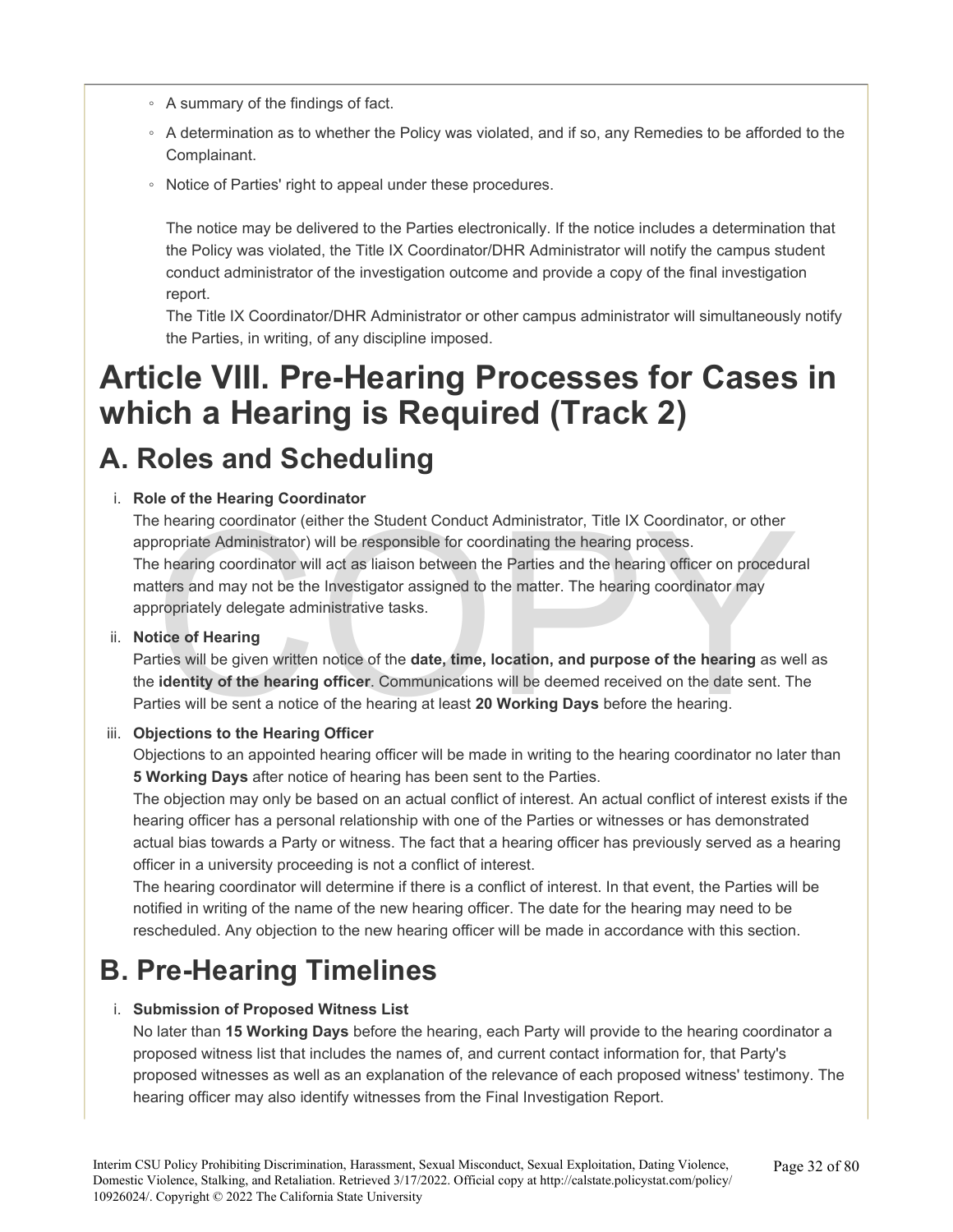### ii. **Requests for Consolidation**

Where there is more than one Respondent or Complainant in connection with a single occurrence or related multiple occurrences, the hearing officer and the Parties may agree to a single hearing. A Party may request consolidation with other cases, or the Title IX Coordinator, may initiate the consolidation (subject to FERPA and other applicable privacy laws).

Request for consolidation will be made no later than **15 Working Days** before the hearing. The hearing officer makes consolidation decisions.

### iii. **Information Regarding Advisors and Support Persons**

Parties must provide the name of, and contact information for, the Party's Advisor and Support Person (if any) to the hearing coordinator **15 Working Days** before the hearing.

### iv. **Notification to Witnesses**

No later than **10 Working Days** before the hearing, the hearing coordinator will:

- Share a final witness list with the Parties.
- Notify each witness of the date, time, and location of the hearing.

Witnesses will be instructed to attend the hearing and to promptly direct any questions or concerns about their attendance at the hearing to the hearing coordinator.

No later than **5 Working Days** before the hearing, the Parties will submit to the hearing coordinator any objections to, or questions about, the witness list.

### v. **Submission of Proposed Questions**

No later than **5 Working Days** prior to the hearing, the Parties will submit a list of proposed questions to the hearing coordinator.

### vi. **Additional Requests**

The function of Proposed Questions<br>any objections to, or questions about, the witness list.<br>bimission of Proposed Questions<br>later than 5 Working Days prior to the hearing, the Parties will submit a list of proposed questi<br> Generally, hearings will be held using videoconferencing with participants in separate locations, unless a Party objects to being out of the physical presence of the hearing officer. Any objections will be made in writing no later than **3 Working Days** before the hearing.

No later than **1 Working Day** before the hearing, the hearing officer will resolve all pending requests regarding participation at the hearing. The hearing coordinator will give prompt notice to the Parties (and witnesses) as appropriate.

# **Article IX. Hearing Process for Track 2**

### **A. General Principles**

### i. **Audio Recording of Hearing**

The campus will make an official audio recording of the hearing. The recording is campus property. No other recording of the hearing is permitted. The audio recording will be retained by the campus in accordance with the campus records retention policy. Parties may request to review the recording.

### ii. **Hearing Attendees and Participants**

The following individuals are permitted to attend the hearing:

- a. The Parties
- b. The hearing officer
- c. Witnesses while they are testifying
- d. The Title IX Coordinator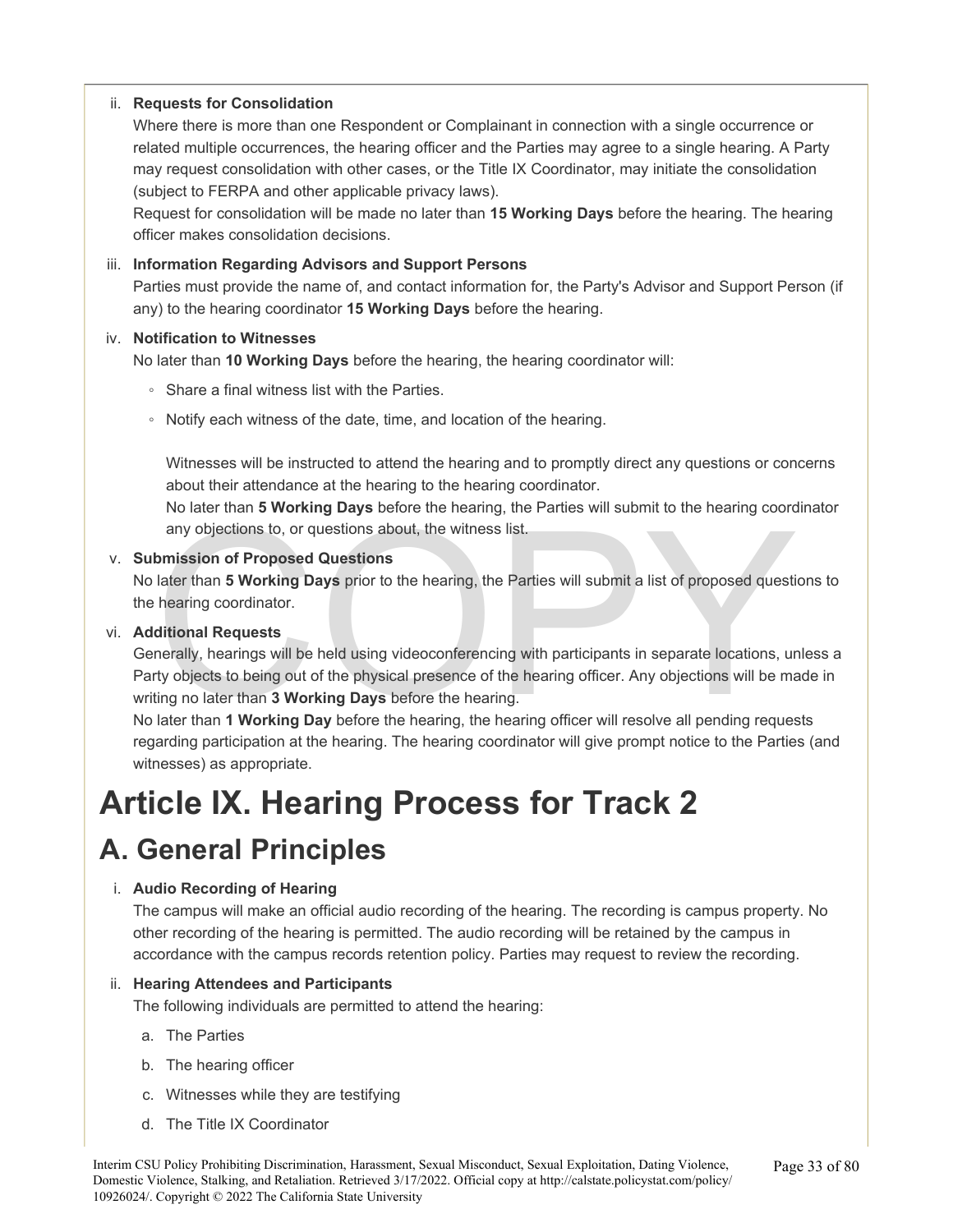- e. The hearing coordinator
- f. The student conduct administrator
- g. One Advisor per Party
- h. One Support Person per Party

A CSU administrator, university police or security officer, or other individual(s) approved by the hearing officer or hearing coordinator as necessary for technological support, language assistance or other reasonable accommodation may be present but will not participate in the hearing.

### iii. **Witness Participation**

The campus will direct Employee witnesses to attend the hearing. Any Employees, including those in bargaining units, who fail to comply with the directive may be subject to discipline under the applicable provisions of their collective bargaining agreement or other university policy. The campus will arrange for Employee witnesses to be available to attend where the witnesses are timely identified to the hearing coordinator.

The campus will direct Student witnesses to attend the hearing where the witnesses are timely identified to the hearing coordinator. Students who fail to comply may be subject to discipline depending on the circumstances. The campus will accommodate Student witnesses, including arranging for them to be excused from class attendance where necessary.

### iv. **Role of Advisors and Support Persons**

le of Advisors and Support Persons<br>Parties may each be accompanied at the hearing by one Advisor and one Support Person. An<br>visor and Support Person may observe and consult with the Parties. However, during the hearin<br>viso The Parties may each be accompanied at the hearing by one Advisor and one Support Person. An Advisor and Support Person may observe and consult with the Parties. However, during the hearing, the Advisor and Support Person will not make the opening statement or speak regarding the substance or the process of the hearing. Parties may make a request to the hearing officer for a break to speak with their Advisor or Support Person.

### v. **Party Failure to Appear**

If either Party fails to appear at the hearing without good cause, the hearing will nevertheless proceed. Whether good cause exists is determined by the hearing officer.

The Respondent will not be found to have violated university Policy solely because the Respondent or other witness failed to appear at the hearing. Nor will the Respondent be found **not** to have violated university policy solely because a Complainant or other witness failed to appear at the hearing.

### vi. **Participant Conduct**

Abusive or otherwise disorderly behavior that causes a material disruption will not be tolerated. The hearing officer may excuse from the hearing anyone (including either Party or their Advisor or Support Person) whose behavior causes a material disruption. The hearing officer, at their discretion, may postpone the hearing when a participant has been excused. The hearing officer will consider the equity of postponement as to both Parties.

### vii. **New Evidence**

Absent good cause, the Parties may not introduce evidence, including witness testimony, at the hearing that the Party did not identify during the investigation and that was available at the time of the investigation. The hearing officer has discretion to accept or exclude new evidence offered at the hearing.

# **B. Opening Statements**

Each Party will be given an opportunity to make an opening statement that will last no longer than 10 minutes. The Parties will not make closing statements.

Interim CSU Policy Prohibiting Discrimination, Harassment, Sexual Misconduct, Sexual Exploitation, Dating Violence, Domestic Violence, Stalking, and Retaliation. Retrieved 3/17/2022. Official copy at http://calstate.policystat.com/policy/ 10926024/. Copyright © 2022 The California State University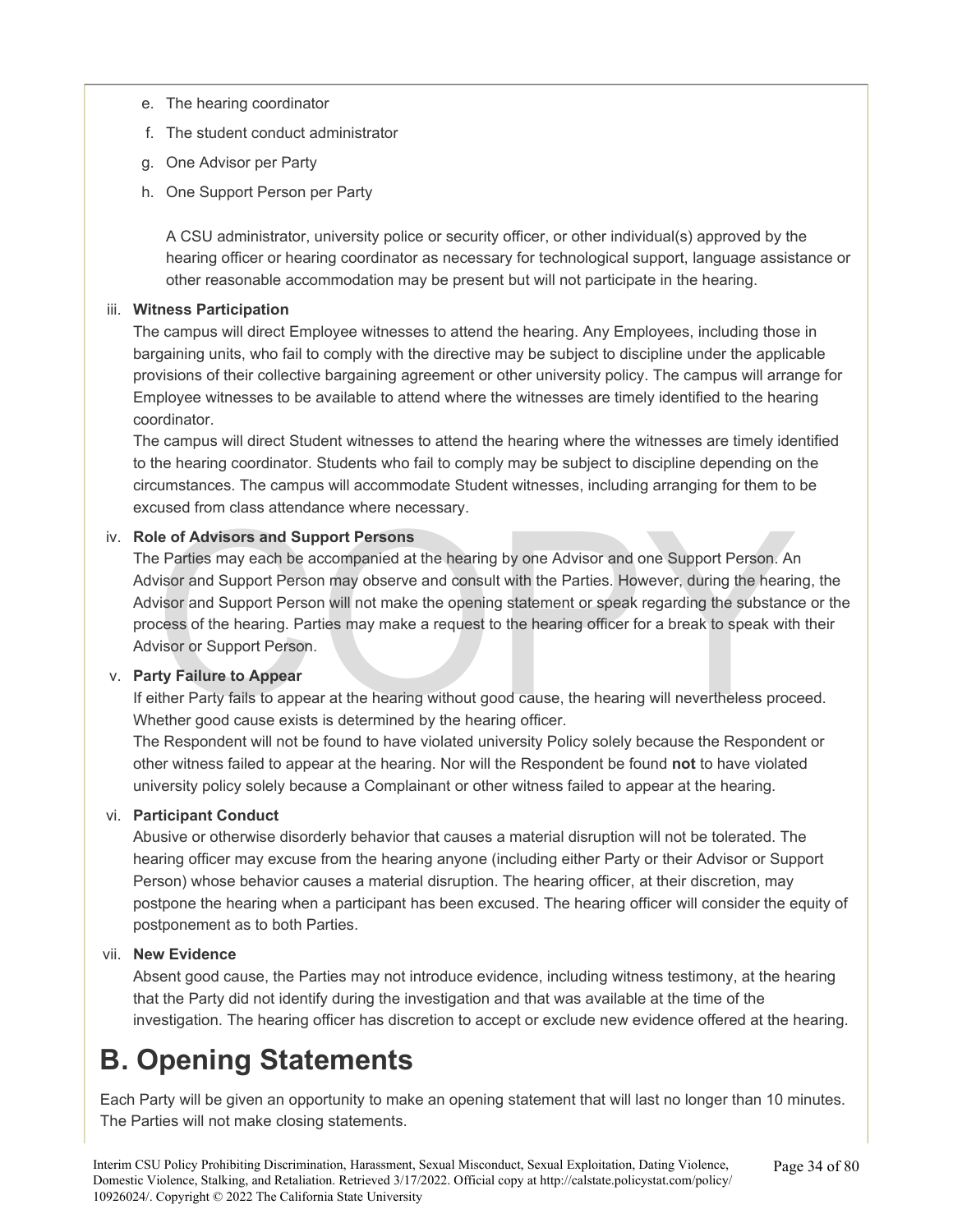An opening statement is intended to give the Parties the opportunity to share their perspective regarding the facts and discuss the core disputes in the investigation. It should focus on the facts of the matter and not be argumentative.

# **C. Questioning**

### i. **Questions Generally**

All questions will be asked by the hearing officer. The hearing officer may ask questions of the Complainant, Respondent, Investigator, any campus official (e.g., Title IX Coordinator or Student Conduct Administrator), and any witness.

Parties will have the opportunity to submit written questions to the hearing officer in advance of the hearing, as described above.

The Parties may also submit written follow-up questions to the hearing officer during the hearing, at appropriate times designated by the hearing officer.

The hearing officer will ask the questions proposed by the Parties except for questions that:

- 1. Seek information about the Complainant's sexual history with anyone other than the Respondent (unless such evidence about the Complainant's sexual behavior is offered to prove that someone other than the Respondent committed the alleged misconduct).
- 2. Seek information about the Respondent's sexual history with anyone other than the Complainant, unless such information is used to prove motive or pattern of conduct.
- 3. Seek information that is unreasonably duplicative of evidence in the hearing officer's possession.
- The minimizary about the responsents sexual mistory with anyone officer than the complaint<br>unless such information is used to prove motive or pattern of conduct.<br>Seek information that is unreasonably duplicative of evidenc 4. The hearing officer determines are not relevant to material disputed issues, are argumentative or harassing or unduly intrude on a witness' privacy.

All information that responsible persons are accustomed to rely upon in the conduct of serious affairs is considered.

### ii. **Hearsay**

Hearsay may be considered but will only be given the weight appropriate under all of the circumstances, with due consideration given to the importance of credibility assessment. Absent extenuating circumstances, the hearing officer will not rely on prior statements made by the Parties or witnesses during the investigation whose credibility is central to the determination unless those Parties or witnesses make themselves available for questioning by the hearing officer.

### iii. **Questions, Concerns, and Objections to Questions Posed**

At the hearing, each Party will have an opportunity to ask questions, submit concerns, or note an objection to questions posed. All such questions, concerns, or objections will be submitted in writing to the hearing officer. The hearing officer is not required to respond to an objection, other than to include it in the record.

### iv. **Hearing Officer Discretion to Rephrase or Decline Questions**

The hearing officer has the authority and duty to decline or rephrase any question that the hearing officer deems to be repetitive, irrelevant, or harassing. Formal rules of evidence applied in courtroom proceedings (e.g., California Evidence Code) do not apply in the hearing. However, the hearing officer may take guidance from the formal rules of evidence.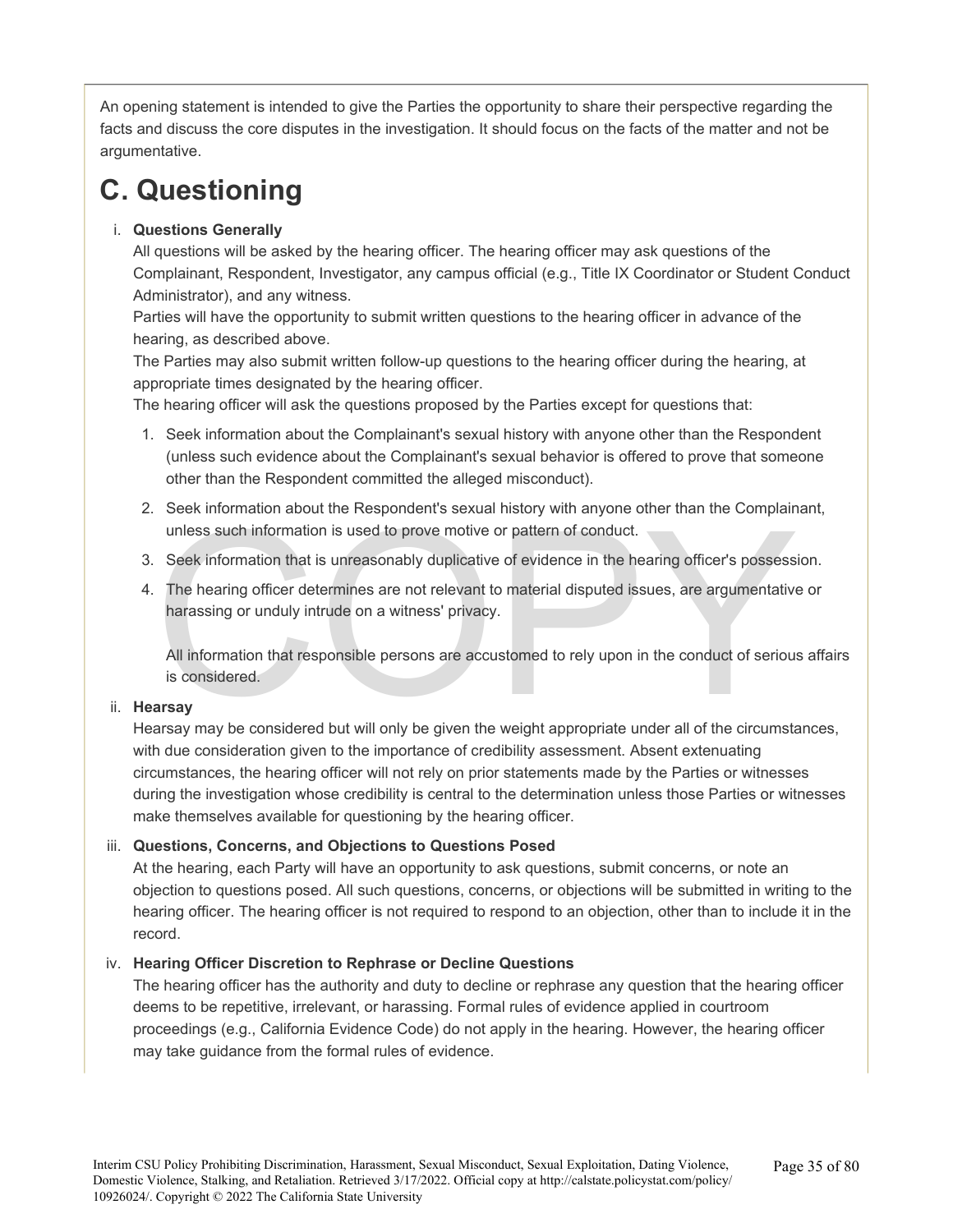# **Article X. Hearing Officer's Report for Track 2**

After the hearing, the hearing officer will make written findings of facts and conclusions about whether the Respondent violated the Policy. The Title IX Coordinator will review the hearing officer's report to ensure compliance with the Policy.

# **A. Contents of Hearing Officer's Report**

The hearing officer's report will attach the investigation report and will include:

- 1. The factual allegations and alleged policy violations.
- 2. The Preponderance of the Evidence standard.
- 3. Any material evidence identified by the Parties or witnesses that the hearing officer determined was not relevant (or duplicative) and the reason why the evidence was not considered to be relevant.
- 4. A list of all questions submitted by the Parties at the hearing, and if any questions were not asked, why.
- 5. A summary of the procedural issues raised by the Parties before or during the hearing.
- 6. The factual findings and the evidence on which the factual findings are based.
- 7. The evidence considered including an analysis of the credibility of the Parties and witnesses, when credibility assessments are required to resolve factual disputes.
- 8. A determination of whether the Policy was violated and an analysis of the basis for that determination.

# **B. Forwarding of the Hearing Officer's Report**

dibility assessments are required to resolve factual disputes.<br>Interferentiation of whether the Policy was violated and an analysis of the basis for that determination of whether the Policy was violated and an analysis of The hearing coordinator will forward the hearing officer's report promptly to the Parties, the Title IX Coordinator, and the student conduct administrator, usually within **15 Working Days** of the close of the hearing.

# **C. Hearing Outcome – No Violation Found**

If no violation is found, the hearing coordinator will notify the Parties of their appeal rights. The campus president (or designee) will also be notified.

# **D. Hearing Outcome – Violation Found**

### i. **Statements from Parties, Title IX Coordinator and Student Conduct Administrator**

If a violation is found, the Parties may submit to the hearing coordinator an impact statement or other statement regarding discipline. The statement may not be more than 2000 words in length and will be submitted no later than **5 Working Days** after the hearing officer's report is sent to the Parties. The statement is an opportunity for the Parties to suggest disciplinary outcomes and to provide information that they believe is important for the hearing officer to consider.

The student conduct administrator and the Title IX Coordinator may also submit a written statement regarding aggravating and mitigating factors no later than **5 Working Days** after the hearing officer's report is sent to the Parties.

### ii. **Recommendation as to Disciplinary Sanctions**

Within **5 Working Days** after receiving and considering the statements described above, the hearing officer will submit the hearing officer's report to the president (or designee), including recommended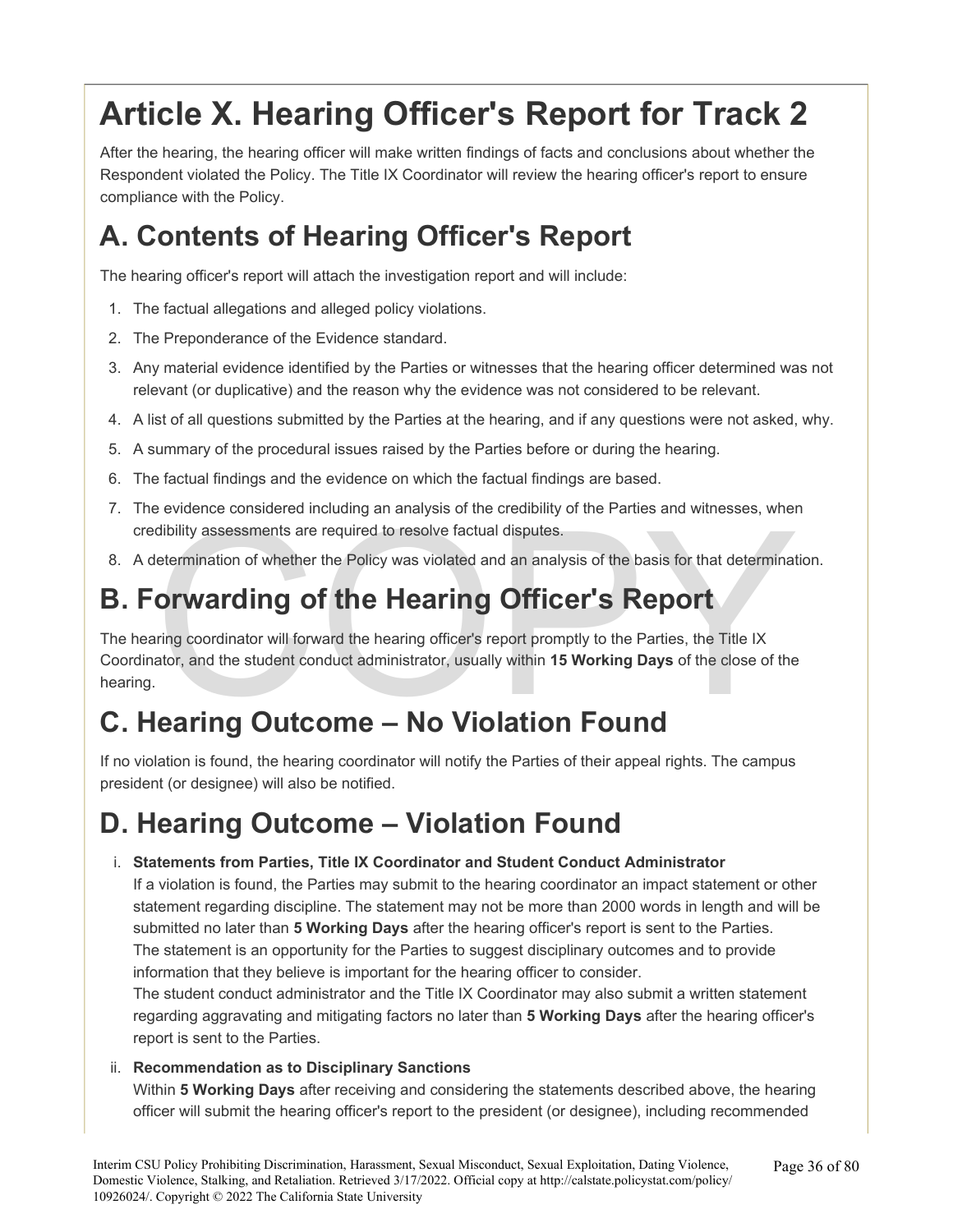sanctions (as defined in Executive Order 1098 *Student Conduct Procedures*) if a Respondent has been determined to have violated university Policy.

### iii. **Final Decision and Notification**

### a. *Timeframe*

Within **10 Working Days** of receipt of the hearing officer's report, the president (or designee) will review the Investigation Report and the hearing officer's report and issue a decision concerning the appropriate sanction.

### b. *Adoption of Sanctions*

The president may impose the recommended sanctions, adopt a different sanction or sanctions, or reject sanctions altogether. If the president adopts a sanction other than what is recommended by the hearing officer, the president must set forth the reasons in the Decision Letter.

### c. *Notification of Final Decision*

The decision letter will include:

- The outcome of the hearing, including any sanction imposed, and the name of the Respondent(s).
- A copy of the hearing officer's Report.
- Notice of the Complainant's and Respondent's right to appeal.

The president will also send the decision letter to the Title IX Coordinator so that they may determine whether any additional Remedies (or other supportive measure) will be afford undertaken in order to maintain a safe an The president will also send the decision letter to the Title IX Coordinator so that they may determine whether any additional Remedies (or other supportive measure) will be afforded or undertaken in order to maintain a safe and nondiscriminatory campus environment. The president will simultaneously send the decision letter electronically to the Respondent and Complainant. The decision will also be sent to the student conduct administrator and the hearing officer.

The copy of the decision letter issued to the Complainant will be redacted as to findings regarding conduct that does not constitute a "crime of violence," Sexual Misconduct, Dating Violence, Domestic Violence, or Stalking (34 C.F.R. § 99.31 et seq.).

Unless the campus and Parties are notified that an appeal has been filed, the president's (or designee's) sanction decision becomes final **11 Working Days** after the date of the decision letter.

# **Article XI. Appeal Review – Chancellor's Office – Tracks 2 and 3**

# **A. Filing an Appeal to the Chancellor's Office**

Only the non-prevailing Party may appeal under bases a-c below. A written appeal may be submitted to the Chancellor's Office **no later than 10 Working Days** after the date of the notice of investigation outcome/final decision. All arguments and/or evidence supporting the appeal must be submitted by the deadline to file the appeal. Evidence/arguments submitted after the appeal submission deadline will not be considered by the Chancellor's Office. A **written appeal may not exceed 3,500 words, excluding exhibits**. Appeals will be submitted to:

> Equal Opportunity and Whistleblower Compliance Unit Systemwide Human Resources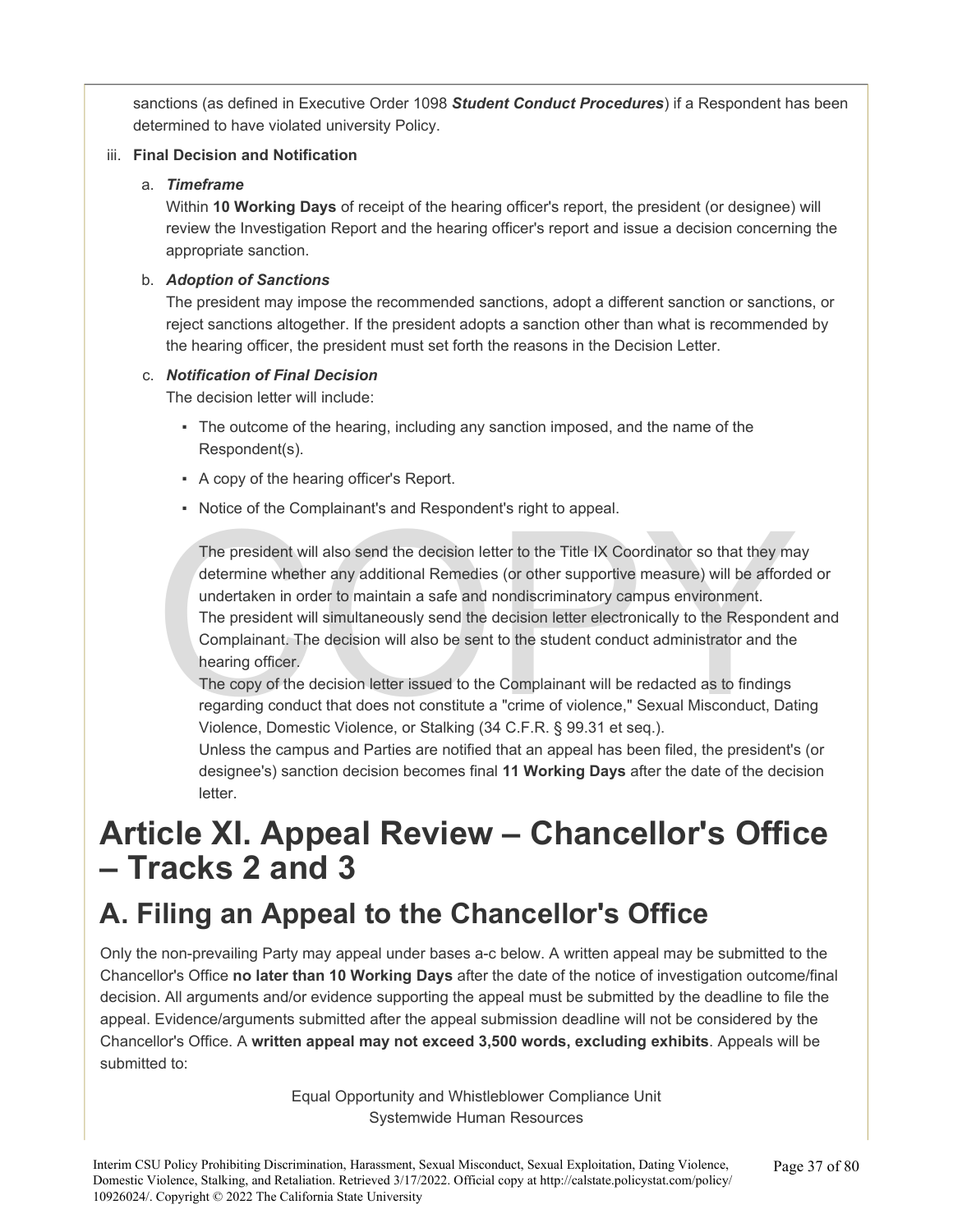Office of the Chancellor 401 Golden Shore Long Beach, California 90802 *[eo-wbappeals@calstate.edu](mailto:eo-wbappeals@calstate.edu)* 

**Electronic submission to the email address listed above is the preferred method of submitting appeals.** 

# **B. Bases for Appeal**

An appeal will be based only on one or more of the appeal issues listed below:

- a. There was no reasonable basis for the findings or conclusions that resulted in the investigation or hearing outcome.
- b. Procedural errors occurred that would have likely changed the outcome of the investigation or hearing.
- c. New evidence that was not reasonably available at the time of the investigation or hearing and would have likely affected the investigation outcome or hearing officer's decision about whether the Respondent violated the Policy.
- d. The sanction(s) imposed was objectively unreasonable, or arbitrary based on substantiated conduct (for Track 2 cases only). $12$

### **C. Issues and Evidence on Appeal**

Ick 2 cases only).<sup>12</sup><br>
SSUES and Evidence on Appeal<br>
Jues and evidence raised on appeal will be limited to those raised and identified during the invest<br>
In the same evidence that was not reasonably available at the time The issues and evidence raised on appeal will be limited to those raised and identified during the investigation or hearing, unless new evidence that was not reasonably available at the time of the investigation or hearing and that could change the investigation or hearing outcome becomes available after the campus investigation or hearing was completed and is submitted by the appealing Party. The Chancellor's Office may conduct an interview, at the Chancellor's Office discretion, with the appealing Party to clarify the written appeal.

# **D. Appeal Review**

### i. **Acknowledgement of Appeal**

The Chancellor's Office will provide prompt written acknowledgement of the receipt of the appeal to the appealing Party, and will provide written notification of the appeal, including a copy of the appeal, to the non-appealing Party and the campus Title IX Coordinator/DHR Administrator. The notice will include the right of the non-appealing Party and the campus to provide a response to the appeal **within 10 Working Days** of the date of the notice. **The appeal response will be limited to 3,500 words, excluding exhibits.** Any response to the appeal received by the Chancellor's Office will be provided to the appealing Party for informational purposes only.

### ii. **Reasonable Accommodation**

The Chancellor's Office will provide reasonable accommodation(s) to any Party or witness in the appeal process with a qualified Disability upon request by the person needing the accommodation. A reasonable accommodation may include an extension of time under these procedures. The timeframe for the Chancellor's Office Appeal Response will automatically be adjusted for the time needed, if any, to provide reasonable accommodation(s).

### iii. **Scope of Chancellor's Office Review**

The Chancellor's Office will not conduct a new investigation; however, the Chancellor's Office may make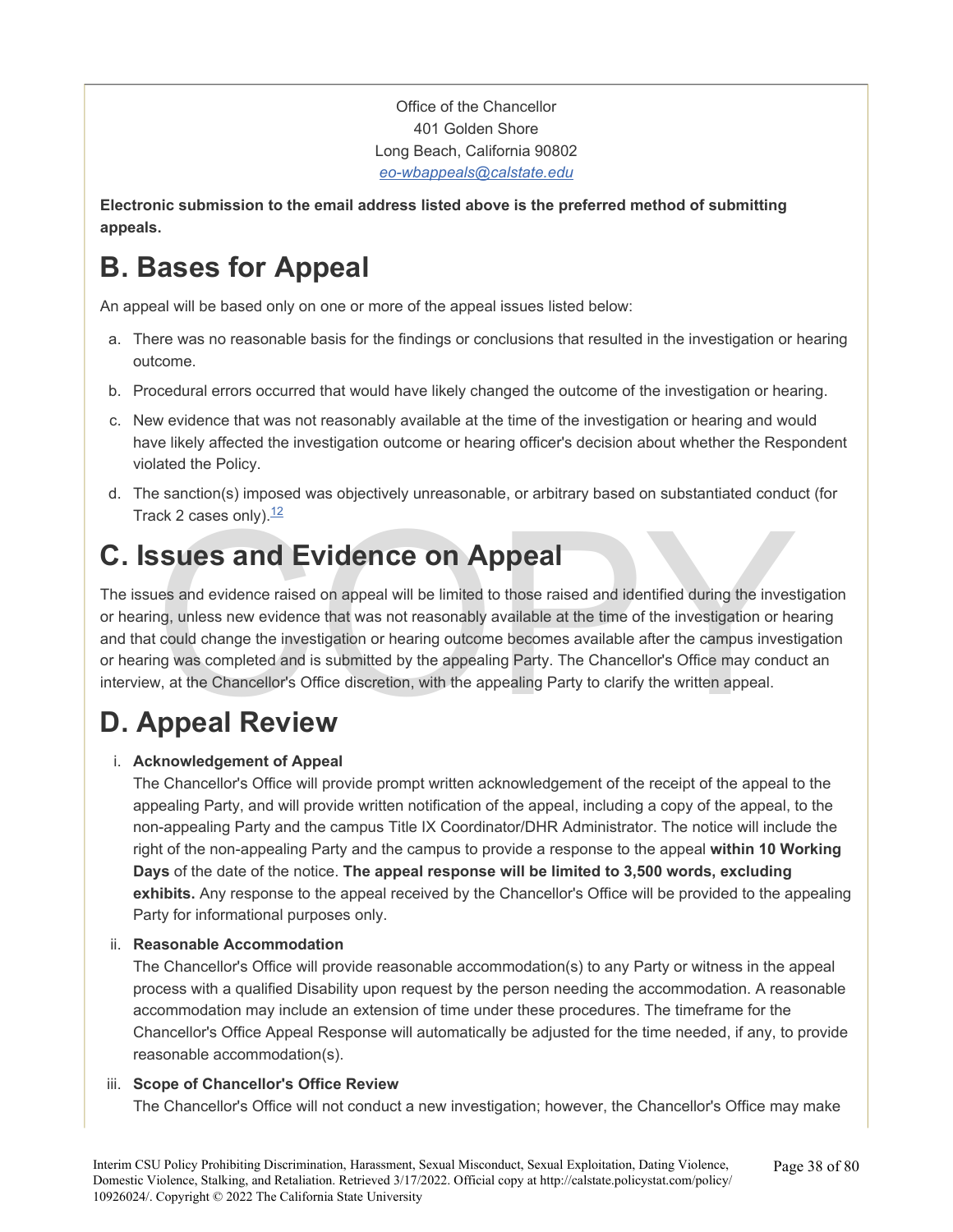reasonable inquiries to determine if the new evidence could have affected the investigation or hearing determination. On appeal, the Chancellor's Office does not reweigh the evidence, re-decide conflicts in the evidence, or revisit determinations made by the Investigator or hearing officer about the credibility or reliability of witnesses and the Parties.

#### iv. **Chancellor's Office Appeal Response**

The Chancellor's Office appeal response will include a summary of the issues raised on appeal, a summary of the evidence considered, the Preponderance of the Evidence standard, and the determination(s) reached regarding the issue(s) identified within the written appeal. A copy of the final Chancellor's Office appeal response will be forwarded to the Complainant, the Respondent, and the Title IX Coordinator/DHR Administrator.

#### v. **Reopening a Campus Investigation or Hearing**

ended final investigation report/final decision. The campus will also provide the Parties with am<br>ices of investigation outcome/final decision, and such notices will provide the non-prevailing Pa<br>oortunity to appeal. Upon If the Chancellor's Office review determines that an issue raised on appeal would have affected the investigation outcome or hearing outcome, the investigation or hearing will be remanded back to the campus and the investigation or hearing reopened at the campus level. The Chancellor's Office will return the matter to the campus and will specify in writing the timeline by which a reopened investigation or hearing must be completed. The Chancellor's Office will notify the Parties of the reopening of the investigation or hearing and the timeline for completion of the reopened investigation or hearing. The campus will complete the reopened investigation or hearing and provide the Chancellor's Office with an amended final investigation report/final decision. The campus will also provide the Parties with amended notices of investigation outcome/final decision, and such notices will provide the non-prevailing Party the opportunity to appeal. Upon receipt of the amended final investigation report/final decision, if the outcome remains unchanged, the Chancellor's Office will contact the original appealing Party to determine whether that Party wishes to continue with the appeal. If the outcome is reversed by the campus , the nonprevailing Party will be given an opportunity to appeal.

#### vi. **Reversal by Chancellor's Office**

If the Chancellor's Office determines that no reasonable fact finder (Investigator or hearing officer) could have made the findings as determined by the Investigator or hearing officer, the Chancellor's Office may vacate and reverse the investigation or hearing outcome, but only with respect to whether the Policy was violated (and not with respect to factual findings). If the Chancellor's Office vacates and reverses the investigation or hearing outcome, it will notify the Parties simultaneously in writing, as well as the Title IX Coordinator/DHR Administrator. Following a reversal of an investigation or hearing outcome by the Chancellor's Office, the Chancellor's Office decision is final and is not subject to further appeal. In the event that the final outcome has been reversed by the Chancellor's Office and a sanction will be imposed by the campus, both Parties have a right to appeal the sanction only. If a sanction is found to be objectively unreasonable, or arbitrary based on substantiated conduct, the matter will be sent back to the campus for reconsideration of the sanction.

#### vii. **Timeline for Chancellor's Office Response to Appeal**

The Chancellor's Office will respond to the appealing Party no later than 30 Working Days after receipt of the written appeal, unless the timeline has been extended pursuant to Article XI.D.viii, below.

#### viii. **Timelines and Extensions**

The Chancellor's Office has discretion to extend the timelines for the appeal process for good cause or for any reasons deemed to be legitimate by the Chancellor's Office. This includes the time for filing an appeal, the time for a reopened investigation or hearing to be completed, and the time for the Chancellor's Office to respond to the appeal. The Chancellor's Office will notify the Parties and the Title IX Coordinator/ DHR Administrator of any extensions of time granted pertaining to any portion of the appeal process.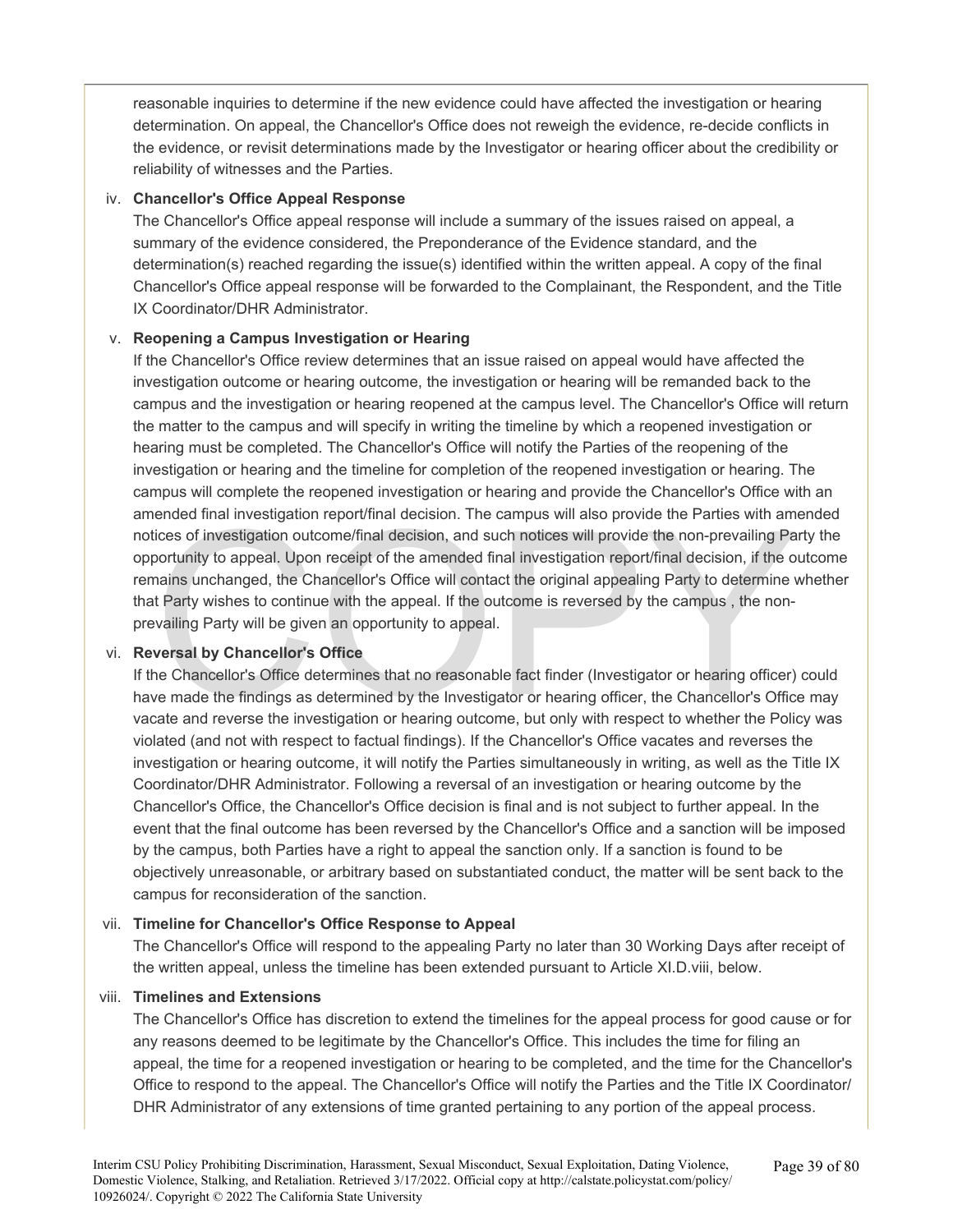# **Interim Procedures for Complaints of Discrimination, Harassment, Sexual Misconduct, Sexual Exploitation, Dating Violence, Domestic Violence, Stalking, and Retaliation Made Against an Employee or Third-Party**

# **Article I. Procedure Scope and Applicability A. Scope**

The procedures below are used for Complaints that an Employee or Third-Party (including a former Employee, or an applicant for employment) is alleged to have engaged in Discrimination, Harassment, Sexual Misconduct, Sexual Exploitation, Dating Violence, Domestic Violence, Stalking, or Retaliation in violation of the *CSU Policy Prohibiting Discrimination, Harassment, Sexual Misconduct, Sexual Exploitation, Dating Violence, Domestic Violence, Stalking, and Retaliation* ("the Policy"). These Procedures are effective January 1, 2022, and apply to all Complaints received on or after that date.

Burnary 1, 2022, and apply to all Complaints received on or after that date.<br>
These Procedures are January 1, 2022, and apply to all Complaints received on or after that date.<br>
Impus will investigate or otherwise respond t The campus will investigate or otherwise respond to reports of alleged misconduct **committed by an Employee or Third-Party** in accordance with these procedures if the alleged misconduct violates the Policy and:

- 1. occurred on campus; **or**
- 2. involved or impacted a campus program or activity (including campus employment); **or**
- 3. affected a Student's or Employee's ability to participate in a program, activity, or employment; **AND**
- 4. The alleged misconduct was **committed against** a person who at the time of the alleged misconduct was a Student, *or* the alleged misconduct was **committed by or against** an Employee.

Depending on the circumstances, the campus response may or may not include a formal investigation.

These procedures are only used to address conduct that may violate the Policy. Alleged misconduct by Employees or Third-Parties that does not fall under the Policy should be directed to the appropriate administrator in Human Resources or Faculty Affairs.

The campus will respond in a timely and appropriate manner to all Complaints and will take appropriate action to prevent continuation of and correct Policy violations.

Employees who are found to have violated the Policy will be subject to discipline that is appropriate for the violation and in accordance with state and federal requirements and other CSU policies.

### **B. Applicability of Provisions to Sex Discrimination and Other Forms of Discrimination**

There are certain provisions of these procedures (Article III.B.iii. a., Article IV.B, and Article VI.E) that apply only to certain sex discrimination Complaints (Sexual Misconduct, Sexual Exploitation, Dating Violence,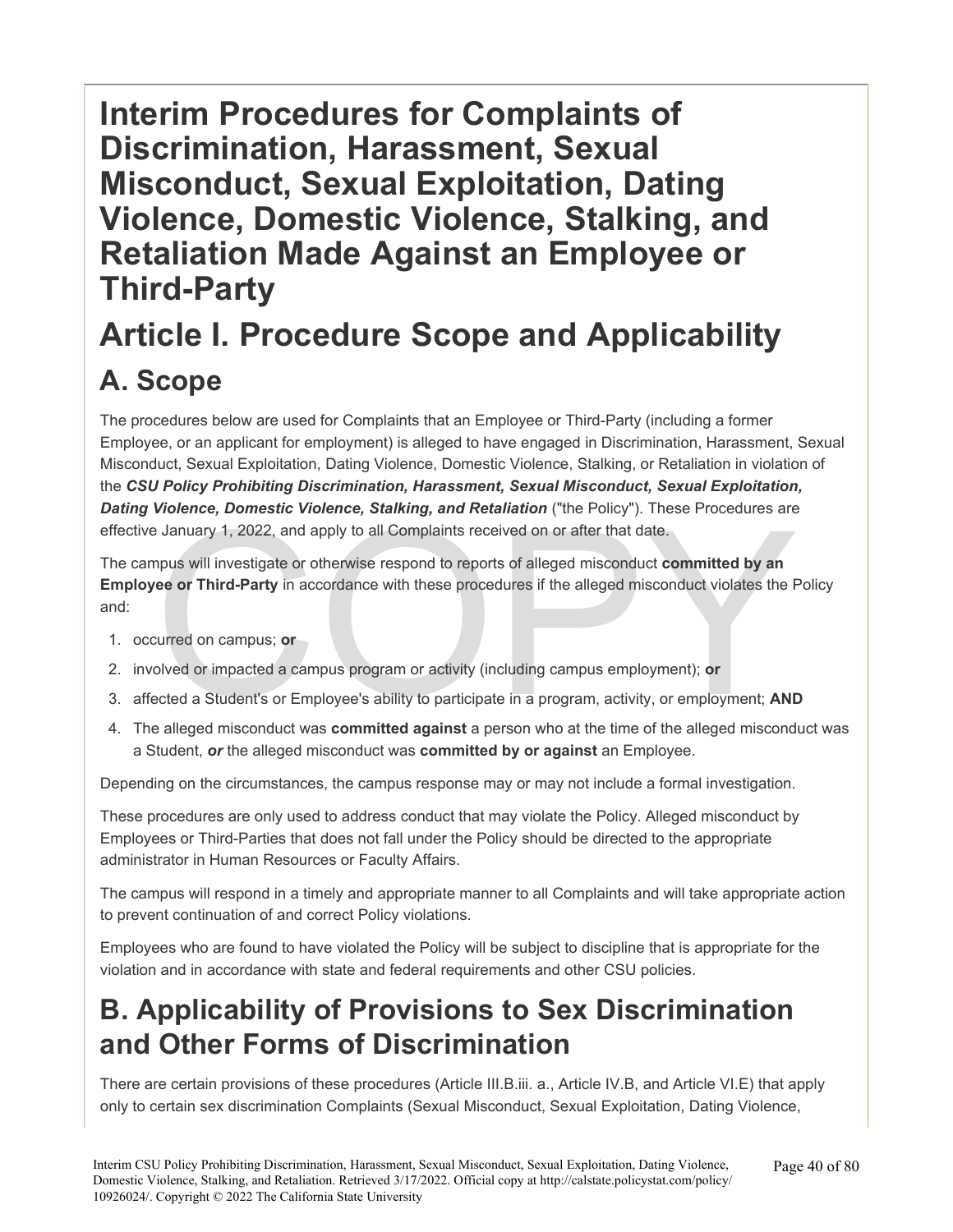Domestic Violence, and Stalking) and do not apply to Discrimination, Harassment, and Retaliation (DHR) Complaints. Those provisions include the note "(Applies only to Complaints of sex discrimination)".

### **C. Complaints Involving a Respondent Who Is Both a Student and an Employee**

For Complaints against a Student who is also a CSU Employee, where the alleged conduct arose out of the **Respondent's status as an Employee** and not as a Student, these procedures apply. A Complaint against a Student-Employee where the alleged conduct arose out of the **Respondent's status as a Student** and not their status as an Employee, should be made using the *Procedures for Complaints of Discrimination, Harassment, Sexual Misconduct, Sexual Exploitation, Dating Violence, Domestic Violence, Stalking, and Retaliation Made Against a Student*.

### **D. Complaints against a President, a Chancellor's Office Employee, or a Title IX Coordinator/DHR Administrator**

Complaints against a Chancellor's Office employee, or a campus Title IX Coordinator/ Discrimination, Harassment, and Retaliation Administrator ("DHR Administrator") will be made to the Chancellor's Office at [eo-wbappeals@calstate.e](mailto:eo-wbappeals@calstate.edu)du. In that event, the chancellor assumes all responsibilities identified in these procedures as those of the campus president..

ment, and Retaliation Administrator ("DHR Administrator") will be made to the [C](mailto:eo-wbappeals@calstate.edu)hancellor's Offic<br>opeals@calstate.edu. In that event, the chancellor assumes all responsibilities identified in thes<br>ires as those of the campu Complaints against a campus president will also be made to the Chancellor's Office, but only if it is alleged that the president directly engaged in conduct that violates the Policy. Any other Complaints against a president (for example, that the president had no substantial involvement other than to rely on or approve a recommendation made by another administrator) will be made to and addressed by the campus.

Complaints against the chancellor or a member of the Board of Trustees will be referred to the chair or vice chair of the Board via the Board of Trustees' Secretariat at trusteesecretariat@calstate.edu., but only if it is alleged that the chancellor or a member of the Board of Trustees directly engaged in conduct that violates the Policy. Any other Complaints against the chancellor or a member of the Board (for example, that the chancellor or member of the Board of Trustees had no substantial involvement other than to rely on or approve a recommendation made by another administrator) will be made to and addressed by the Chancellor's Office at [eo-wbappeals@calstate.edu](mailto:eo-wbappeals@calstate.edu).

Capitalized terms in these Procedures are defined in Article VII.B of the Policy.

# **Article II. The Track System**

There are **two** sets of procedures ("Tracks") for formal resolution of Complaints against an Employee or a Third-Party (Track 1 or Track 3) as required by federal and state law. Which procedure applies to any given Complaint will depend on a variety of factors described below. Questions about which procedures apply to any specific case should be directed to the campus Title IX Coordinator and/or the DHR Administrator.

The remaining track, Track 2: State Mandated Hearing Process, is *not* applicable to Complaints against Employees or Third-Parties, as it applies only to certain Complaints against Students.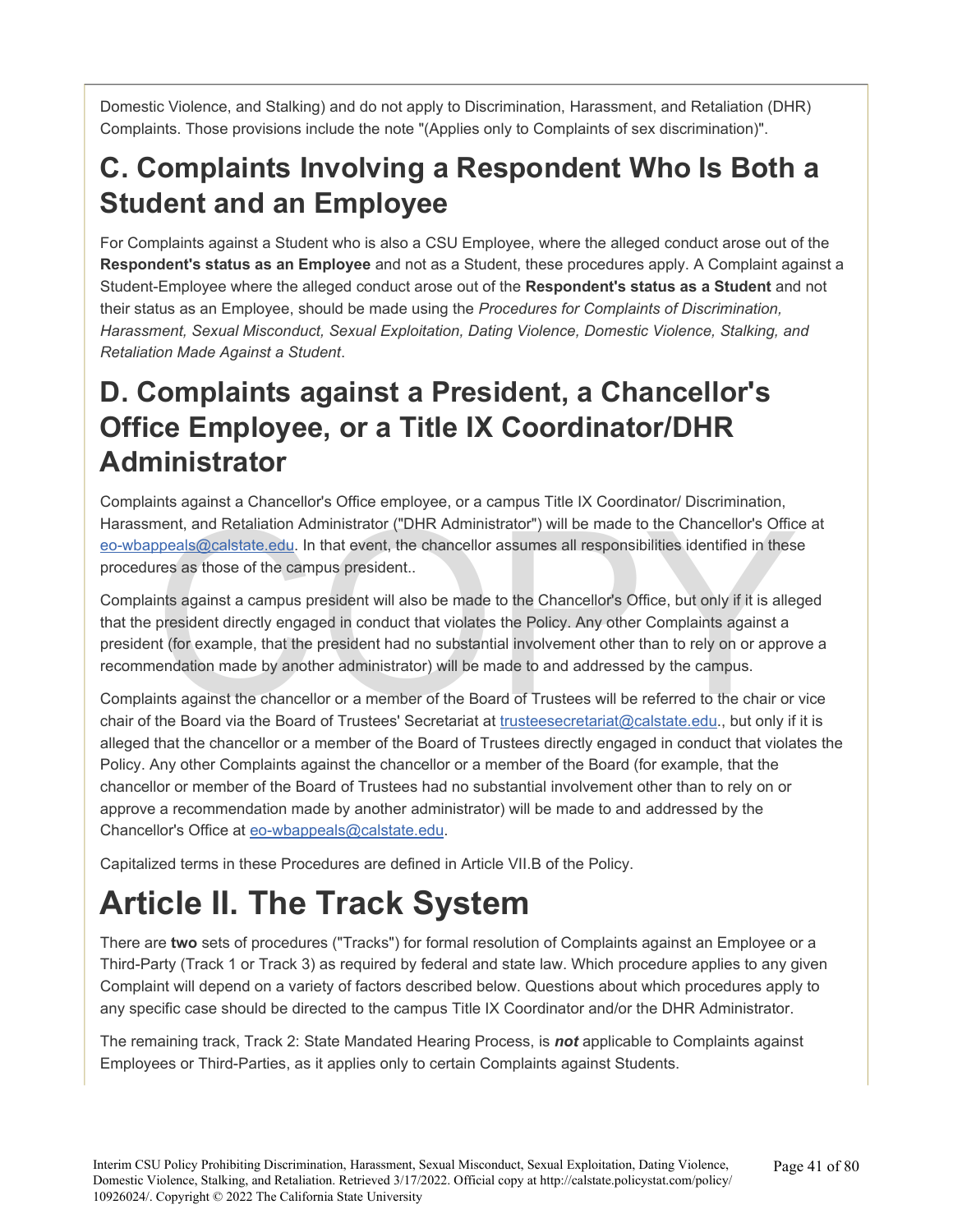# **A. [Track 1: Federal Mandated Hearing Process](#page-56-0)**

**Track 1** applies when the alleged conduct:

- a. Meets the definition of Sexual Harassment as defined in Article VII.C of the Policy; **and**
- b. Occurred in the United States; **and**
- c. Occurred in an education program or activity at the university, as defined in **Track 1**.

Under **Track 1**, the campus will conduct an investigation, and the Complaint will proceed to a hearing unless otherwise resolved. An Investigator will first interview the Complainant, the Respondent, and any witnesses, and gather any documentary evidence. The hearing will occur once an investigation has finished. During the hearing, a hearing officer listens to the witnesses, including the Complainant and the Respondent, and analyzes the evidence, before deciding whether or not the Respondent violated the Policy.

*[NOTE: Articles IV through VIII are not applicable to complaints under Track 1. Please reference the above [link](#page-56-0) for the applicable Track 1 Procedures.]* 

### **B. Track 3: Non-Hearing Process**

**Track 3** applies to all other Complaints under these procedures that allege a Policy violation.

Frack 3, an Investigator interviews the Complainant, the Respondent, and any witnesses, gather that the secondence, analyzes the evidence, and decides whether or not the Respondent violated there is no hearing in Track 3 c Under **Track 3,** an Investigator interviews the Complainant, the Respondent, and any witnesses, gathers any documentary evidence, analyzes the evidence, **and** decides whether or not the Respondent violated the Policy. There is no hearing in **Track 3** cases.

Prior to a Notice of Investigation being sent to the Complainant and the Respondent, the Title IX Coordinator/ DHR Administrator will determine which Track applies.

# **Article III. Making a Report**

# **A. How to Report**

The campus Title IX Coordinator is the designated administrator to receive reports of Sex Discrimination, Sexual Harassment, Sexual Misconduct, Sexual Exploitation, Dating Violence, Domestic Violence, Stalking, and associated Retaliation. The campus Title IX Coordinator's contact information can be found on the [Systemwide](https://www.calstate.edu/titleix/Pages/title-ix-coordinators.aspx) [website.](https://www.calstate.edu/titleix/Pages/title-ix-coordinators.aspx)

The campus DHR Administrator is the designated administrator to receive reports of all other misconduct prohibited by the Policy. The campus DHR Administrator's contact information can be found on the [Systemwide website.](https://www.calstate.edu/titleix/Pages/DHR-Administrators.aspx)

Complaints that include allegations falling under both areas may be reported to either the Title IX Coordinator or the DHR Administrator who will work together to coordinate and determine who will oversee the Complaint process.

### **B. General Principles**

- i. *Individuals Who May Make a Report*  Any person may report an alleged violation of the Policy.
- ii. *Timeframe for Making a Report*

Reports may be made at any time, and individuals are encouraged to report an alleged violation of the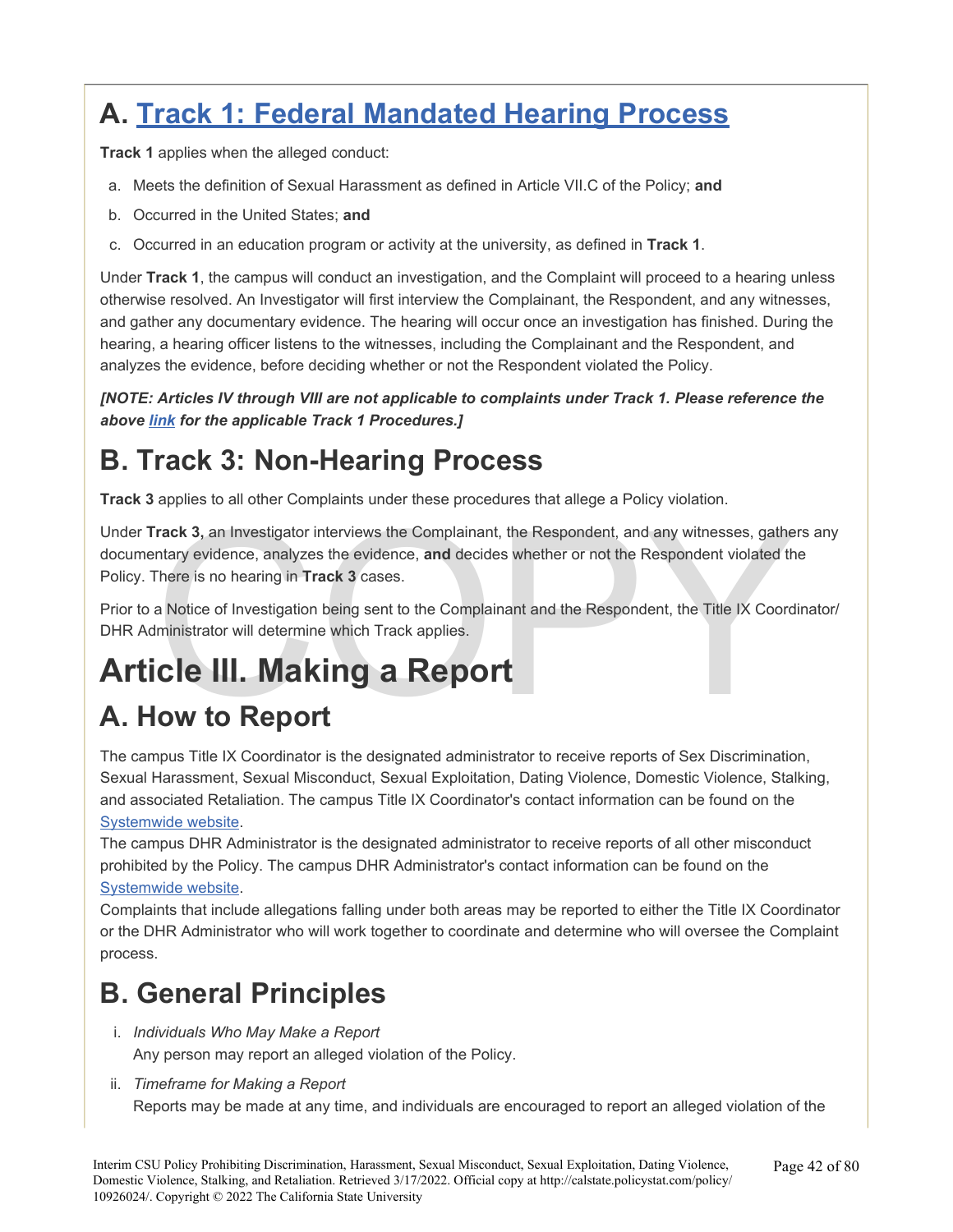Policy regardless of how much time has passed. The campus' ability to interview witnesses and otherwise investigate and take action, however, may be limited by various factors, such as the passage of time. In all cases, the Title IX Coordinator/DHR Administrator is available to discuss Supportive Measures with the Complainant at any time, regardless of how much time has passed since the incident.

### iii. *Addressing Concerns About Reporting*

The campus' primary concern is the safety of the campus community. Any person who reports an alleged violation of the Policy should discuss any such concerns with the Title IX Coordinator/DHR Administrator.

- a. *Student Concerns about Reporting Sexual Misconduct, Sexual Exploitation, Dating Violence, Domestic Violence or Stalking (Applies only to Complaints of sex discrimination)*  Any Student who participates as a Complainant or witness in a Complaint process (including investigation or hearing) relating to Sexual Misconduct, Sexual Exploitation, Dating Violence, Domestic Violence, or Stalking that fall under these procedures will not be subject to discipline for related violations of the Standards for Student Conduct at or near the time of the incident, *unless* the campus determines that the violation was egregious, including, but not limited to, an action that places the health or safety of any other person at risk or involves plagiarism, cheating, or academic dishonesty. The campus may, however, take other appropriate action including having an educational discussion with the Student.
- b. *Concerns about Retaliation for Reporting*

The Policy prohibits Retaliation. If a Student or Employee is reluctant to report because they fear retaliation, they should discuss their concerns with the Title IX Coordinator/DHR Administrator as soon as possible.

### iv. *Delivery Methods for Campus Communication with Parties*

The Policy prohibits Retaliation. If a Student or Employee is reluctant to report because they retaliation, they should discuss their concerns with the Title IX Coordinator/DHR Administrato<br>soon as possible.<br>livery Methods Communication with the Complainant and the Respondent ("the Parties") regarding a Complaint or an investigation will be sent to their designated CSU campus email address, unless the Party has specifically requested in writing to the Title IX Coordinator/DHR Administrator or Investigator that communication be sent to a different email address. Communication with Parties who are neither Students nor Employees will be sent to an email address they designate.

Any communications relating to the outcome of an investigation or hearing, including any changes to the outcome or when the outcome becomes final, will be provided in writing simultaneously to the Complainant and the Respondent.

#### v. *Reasonable Timeframes*

Unless a timeframe is specifically stated, all procedures outlined in these procedures will be carried out in a reasonable timeframe or manner. Reasonableness will mean that under the given set of circumstances, processes will be carried out in a fair and rational manner.

vi. *Complaints Against Sworn University Police Officers* 

Complaints and the investigation and resolution of Complaints against Respondents who are sworn university police officers shall be governed by the Policy, the applicable collective bargaining agreement, and the Public Safety Officers Procedural Bill of Rights Act (POBR). The campus Title IX Coordinator/ DHR Administrator shall work with the campus Chief of Police, or designee, to investigate Complaints against sworn university police officers. Consultation with the Office of General Counsel is appropriate and recommended.

#### vii. *Complaints Regarding the Reasonableness of Disability-Related Accommodations*

Complaints made by a Student about a decision regarding the reasonableness of academic adjustments and/or accommodations to a campus' educational program related to a qualified Disability should be directed to the appropriate campus administrator responsible for services to students with disabilities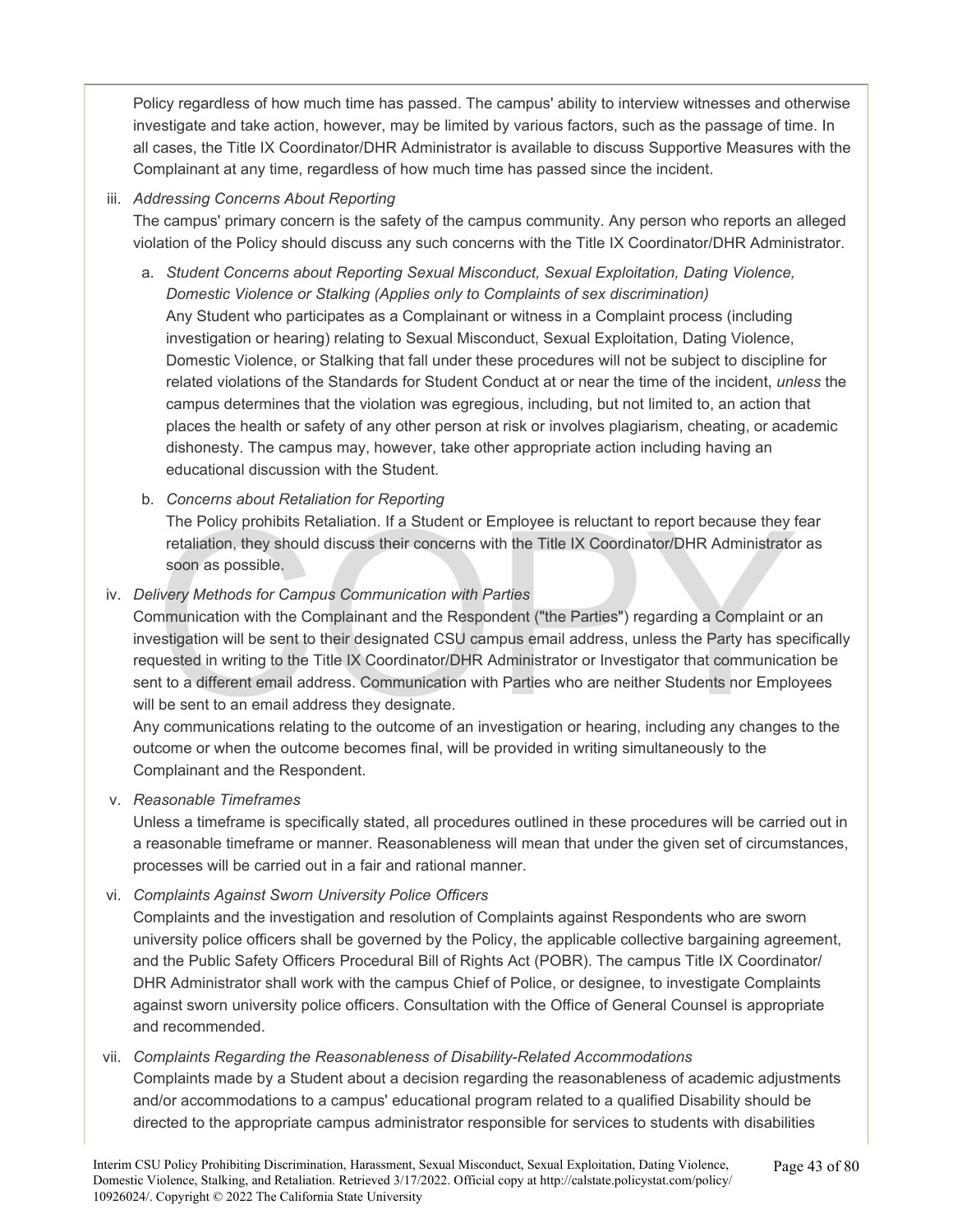according to campus process.

Likewise, Complaints made by Employees about the reasonableness of workplace accommodations will be directed to the appropriate campus administrator in human resources (or other department responsible for Employee accommodation requests), according to campus process.

Complaints by Students or Employees alleging Discrimination, Harassment or Retaliation arising out of their Disability (including, for example, a complaint alleging that an Employee has discriminated against, or harassed, the Complainant *because of* their Disability) will be addressed under these procedures. Complaints by Students or Employees alleging failure by an Employee to implement an approved academic adjustment or employment accommodation will also be addressed under these procedures.

# **Article IV. Campus Procedure for Responding to a Report**

Regardless of whether a Complaint has been made, when the campus becomes aware of possible Discrimination, Harassment, Sexual Misconduct, Sexual Exploitation, Dating Violence, Domestic Violence, Stalking, or Retaliation, the Title IX Coordinator/DHR Administrator will investigate, or otherwise address the matter.

# **A. Outreach to Complainant**

After receiving a report, the Title IX Coordinator/DHR Administrator will assess the report and provide outreach to the possible Complainant named in the report. This outreach will include the following:

- The Title IX Coordinator/DHR Administrator will assess the report and provide<br>at to the possible Complainant named in the report. This outreach will include the following:<br>tatement that the campus has received a report of a. A statement that the campus has received a report of Discrimination, Harassment, Sexual Misconduct, Sexual Exploitation, Dating Violence, Domestic Violence, Stalking, or Retaliation.
- b. A description of the role of the Title IX Coordinator/DHR Administrator.
- c. Information regarding counseling and other support resources.
- d. A statement regarding the importance of preserving evidence.
- e. A statement that the Complainant may, but is not required to, report to law enforcement any allegations that could constitute criminal behavior.
- f. A request for the Complainant to meet with the Title IX Coordinator/DHR Administrator, or other designated employee, to discuss the Complainant's options and next steps.
- g. A statement that the Complainant can be accompanied by an Advisor of their choice during any meeting relating to the report and any subsequent Complaint process.
- h. Information regarding potential Supportive Measures, where applicable.
- i. A summary of the investigation procedures.
- j. An explanation of how the campus responds to reports of Policy violations and a description of potential disciplinary consequences.
- k. A statement that retaliation for making a Complaint or participating in a Complaint process is prohibited by the Policy.

# **B. Written Information Regarding Rights and Options for Complainants Reporting Sexual Misconduct,**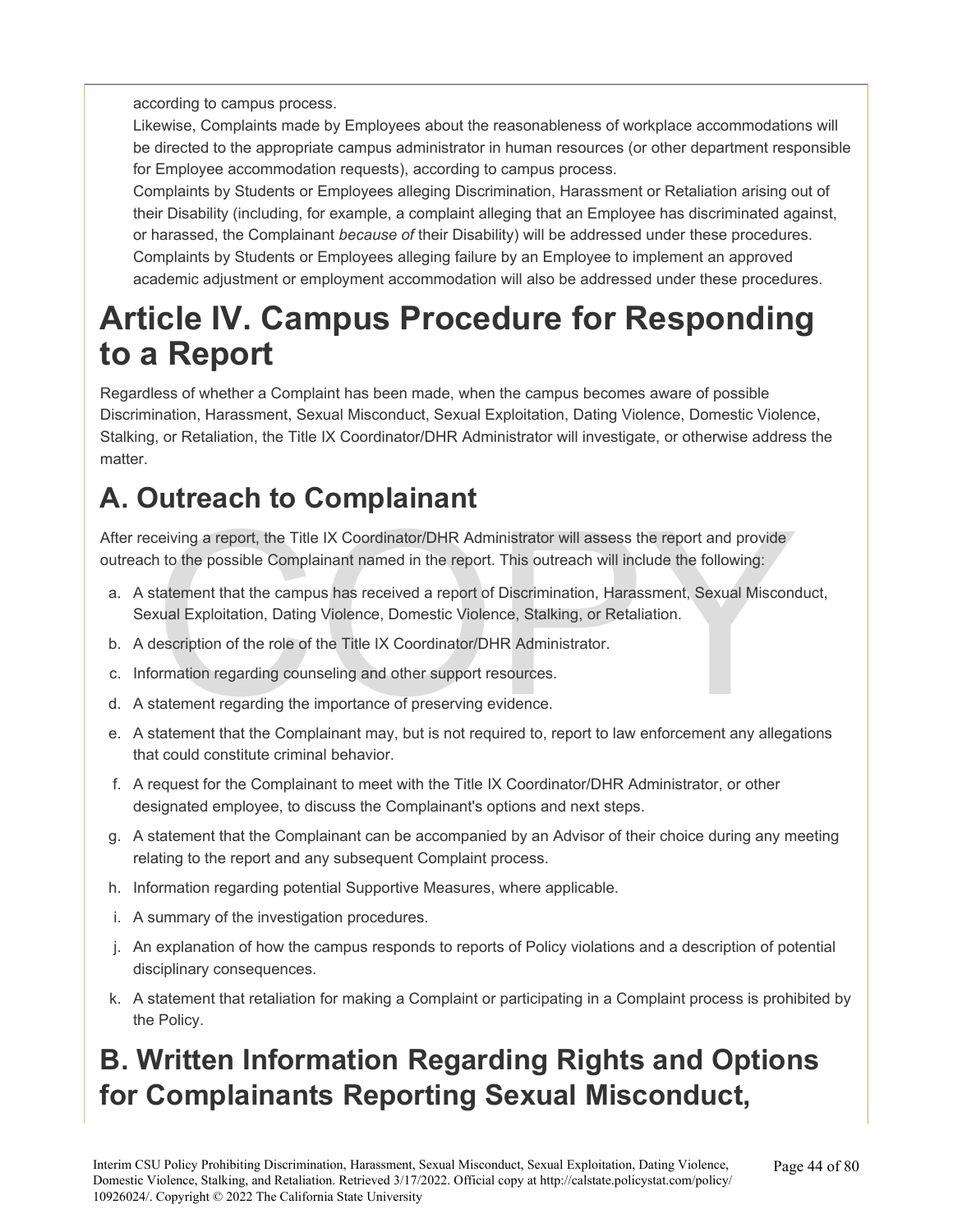### **Sexual Exploitation, Dating Violence, Domestic Violence or Stalking (Applies only to Complaints of sex discrimination)**

Along with the information provided in the outreach communication, the Title IX Coordinator will provide Complainants alleging Sexual Misconduct, Sexual Exploitation, Dating Violence, Domestic Violence, or Stalking, with the information in Attachment D to the CSU Policy Prohibiting Discrimination, Harassment, Sexual Misconduct, Sexual Exploitation, Dating Violence, Domestic Violence, Stalking, and Retaliation - Rights and Options for Victims of Sexual Misconduct/Sexual Assault, Sexual Exploitation, Dating And Domestic Violence, And Stalking - Rights and Options.

### **C. Initial Assessment**

i. *Intake Meeting for Complainants* 

The Title IX Coordinator/DHR Administrator will conduct an intake meeting with any Complainant who responds to outreach communication or otherwise makes a report of a potential Policy violation to discuss the Complainant's options, explain the process, and provide information about Supportive Measures.

ii. *Advisors* 

The Complainant and Respondent may choose to be accompanied by an Advisor of their choice during meetings or any stage of the Complaint process.

Brownloader Complainant and Respondent may choose to be accompanied by an Advisor of their choice detings or any stage of the Complaint process.<br>
Parties also have the right to consult with an attorney, at their own expens The Parties also have the right to consult with an attorney, at their own expense, or a union representative at any stage of the process if they wish to do so. An attorney or union representative may serve as a Party's chosen Advisor.

The unavailability of a specific Advisor will not unduly interfere with prompt scheduling.

- iii. *Confidentiality Requests and Requests Not to Investigate* 
	- a. *Confidentiality Requests*

Confidentiality of reports, Complaints, and associated processes will be provided whenever possible. To protect the campus community and to facilitate investigations and/or Supportive Measures, when necessary, certain information may be shared on a "need-to-know" basis. Therefore, a campus cannot guarantee confidentiality.

b. *Requests Not to Investigate* 

When a Complainant requests that no investigation occur, the Title IX Coordinator/DHR Administrator will balance the request against the campus' duty to provide a safe and nondiscriminatory environment for all members of the campus community. Relevant factors include whether:

- There are multiple or prior reports of misconduct against the Respondent.
- The Respondent poses an imminent threat to the campus community, which may include violence, threats of violence, use of a weapon, physical restraints, or engaged in battery.
- There is a power imbalance between the Complainant and Respondent.
- The Complainant reasonably believes that they will be less safe if their name is disclosed or an investigation is conducted.
- The Title IX Coordinator/DHR Administrator anticipates that it will be possible to conduct a thorough investigation and obtain relevant evidence without the Complainant's cooperation.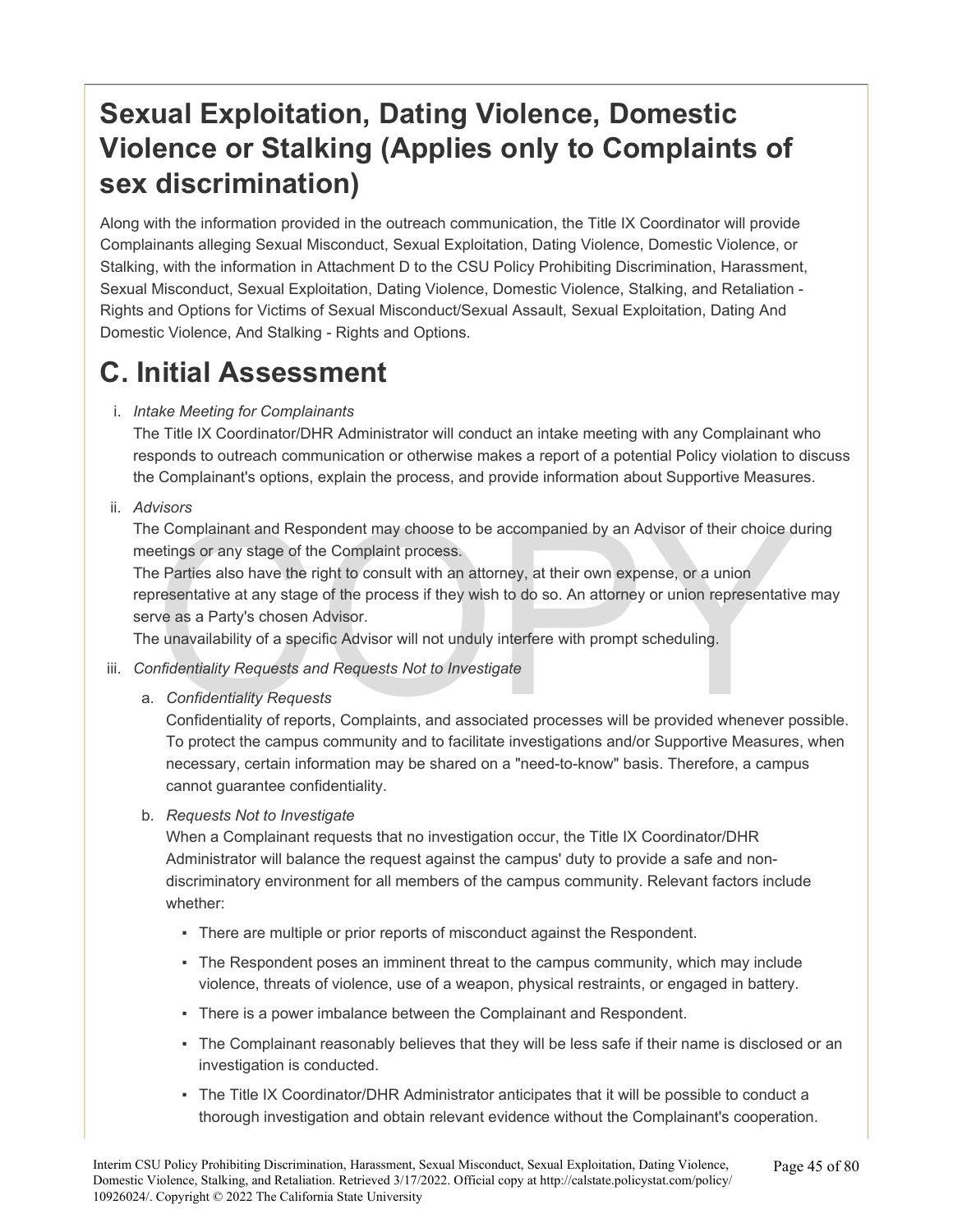If the Complainant is an **Employee**, the campus will also consider its obligation to maintain a safe work environment in determining whether an investigation is necessary.

#### c. *Communication and Safety Considerations*

Where the Title IX Coordinator/DHR Administrator declines a request for confidentiality or a request not to proceed with an investigation, the Complainant will be informed **in advance of** the Title IX Coordinator/DHR Administrator disclosing the Complainant's identity and details of the Complaint or report to the Respondent, or initiating an investigation. The Title IX Coordinator/DHR Administrator will work with campus partners to take steps to arrange reasonable safety measures for the Complainant, if appropriate. The Title IX Coordinator/DHR Administrator will honor a Complainant's request that the Respondent be informed that the Complainant had asked the campus not to investigate or seek discipline.

#### iv. *Supportive Measures*

The Title IX Coordinator/DHR Administrator will describe and offer Supportive Measures to Complainants during the initial assessment (even if the Complaint is ultimately not investigated), and to Respondents during the initial meeting.

xual Misconduct, Sexual Exploitation, Dating Violence, Domestic Violence, Stalking or Retaliation<br>vent its recurrence without initiating formal action against the Respondent or revealing the iden<br>Complainant. Examples incl If a request for confidentiality or no investigation is granted, the Title IX Coordinator/DHR Administrator will nevertheless take reasonable steps to limit the effects of the alleged Discrimination, Harassment, Sexual Misconduct, Sexual Exploitation, Dating Violence, Domestic Violence, Stalking or Retaliation, and prevent its recurrence without initiating formal action against the Respondent or revealing the identity of the Complainant. Examples include increased temporary monitoring, supervision, or security at locations or activities where the alleged misconduct occurred; providing additional training and education materials for students and employees; or conducting climate surveys.

The Title IX Coordinator/DHR Administrator is responsible for coordinating the effective implementation of Supportive Measures if requested and available.

Reasonable steps will be taken to provide for the safety of a Complainant while keeping the Complainant's identity confidential as appropriate and if possible. These steps may include changing living arrangements or course schedules, assignments, or tests. The Complainant will be notified that the steps the campus will take may be limited by the request for confidentiality.

#### v. *No-Contact Directives*

No-contact directives may be issued as a Supportive Measure, Remedy or in connection with an Informal Resolution Agreement with or without an investigation. When reasonably requested by a Complainant or otherwise determined to be warranted (to protect health and safety or to preserve the integrity of the investigation), the campus will issue an interim no-contact directive prohibiting the Respondent from contacting the Complainant while the investigation is pending (unilateral no-contact directive). No-contact directives that are not part of an Informal Resolution Agreement must meet the following requirements:

- No-contact directives that limit an individual's movement on campus may only be issued where the conduct alleged is egregious or where an objective threat of physical harm exists.
- A mutual no-contact directive (against both Parties) may only be issued prior to an investigation outcome. Mutual no-contact directives will not be issued automatically. The Title IX Coordinator/DHR Administrator must consider, based on the circumstances of each case, whether a mutual no-contact directive is necessary or justifiable to protect the Respondent's safety or well-being, or to address concerns about interference with an investigation.
- If there is a finding that the Policy has been violated and a mutual no-contact directive is already in effect, absent extenuating circumstances, the no-contact directive will promptly be converted to a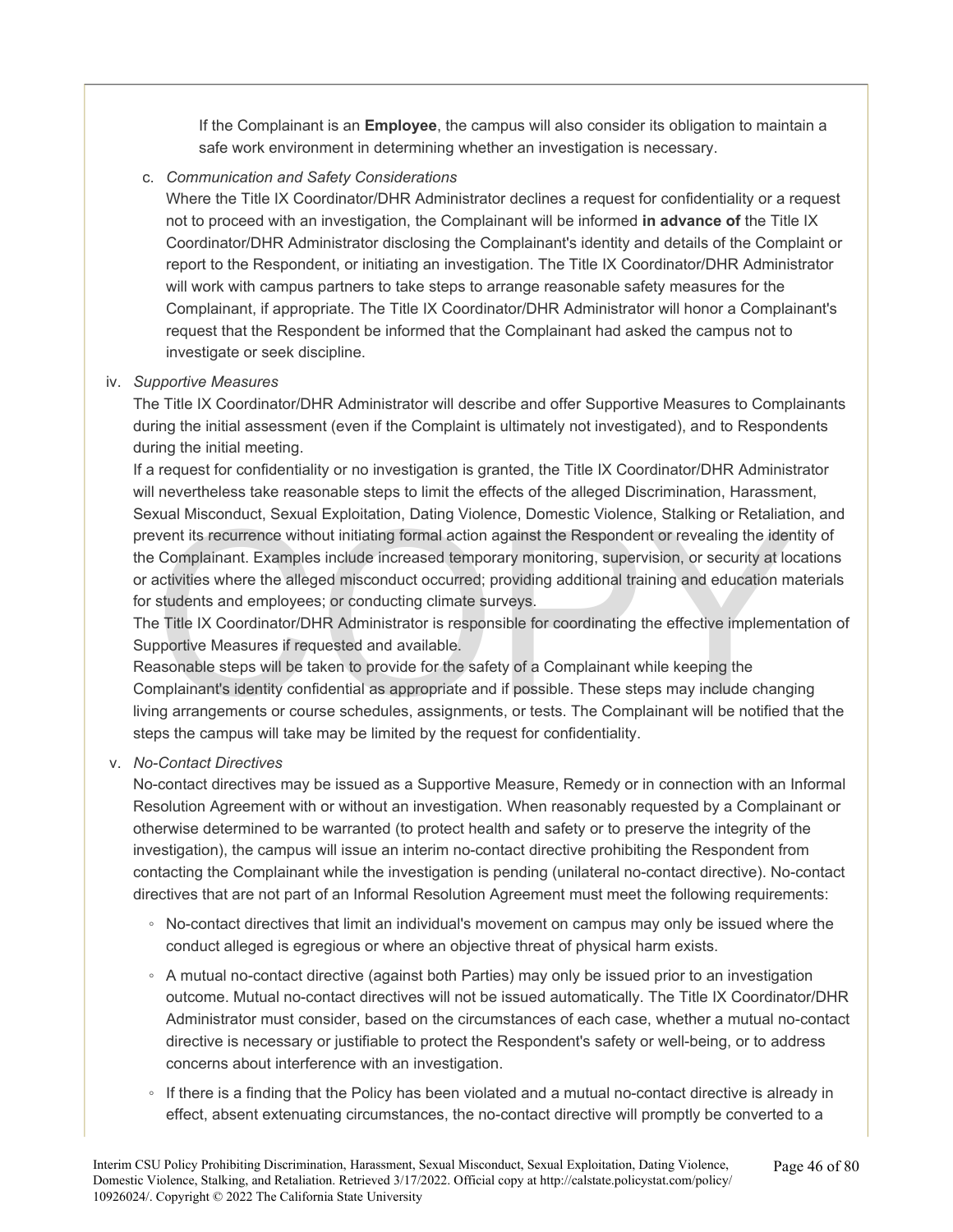unilateral no-contact directive (against only the Respondent).

◦ Any no-contact directive (whether mutual or unilateral) will be delivered to both Parties and will be accompanied by a written explanation of the terms of the directive and the consequences for violating the no-contact directive. A no-contact directive is intended to be temporary and should be periodically assessed to confirm the continued need for, and appropriateness of, its specific terms (conditions), including whether it should be mutual (against both parties) or unilateral (only against the Respondent). Violations of no-contact directives will be addressed by the campus human resources or faculty affairs (Employees), or by campus student conduct administrators (Students) in the same manner as a violation of the Standards of Student Conduct. If the alleged violation of the no-contact directive is itself a violation of the Policy, the matter will be referred to the Title IX Coordinator/DHR Administrator.

### vi. *Criminal Complaints and Concurrent Investigations*

Complainants will be informed during the intake meeting of their right to make a criminal complaint with university police or other appropriate law enforcement. The Title IX Coordinator/DHR Administrator will offer to assist the Complainant and will assure them that filing a criminal complaint will not unreasonably delay the campus investigation.

orcement is gathering evidence, once notified that law enforcement has completed the fact gatt<br>tion of their investigation, the campus will promptly resume and complete its own investigation.<br>ividuals who first report to u A campus will ordinarily not wait until the conclusion of a criminal investigation to begin its own investigation. Although it may be necessary to temporarily delay the campus investigation while law enforcement is gathering evidence, once notified that law enforcement has completed the fact gathering portion of their investigation, the campus will promptly resume and complete its own investigation. Individuals who first report to university police will be encouraged to also make a Complaint with the Title IX Coordinator/DHR Administrator.

vii. *Administrative Leave* 

A campus may place an Employee Respondent on administrative leave (sometimes referred to as temporary suspension) while the Complaint process is pending in accordance with applicable collective bargaining agreements and CSU policies.

viii. *Interim Suspension* 

An interim suspension may be considered for an Employee Respondent who is also a Student, where there is reasonable cause to believe that interim suspension of that Student is necessary to protect the personal safety of persons within the campus community or campus property, and to ensure the maintenance of order during an investigation. Such interim suspensions will be implemented in accordance with the procedures under Executive Order 1098 *[Student Conduct Procedures](https://calstate.policystat.com/policy/8453518/latest/)* and will only remain in effect during the Complaint process until determined to be no longer necessary. In determining whether an interim suspension is necessary, the Title IX Coordinator/DHR Administrator will coordinate with the student conduct administrator to ensure appropriate on-going assessment and implementation occurs.

### **D. Complaints**

The Title IX Coordinator/DHR Administrator will determine whether to open an investigation after making a preliminary inquiry into the allegations. An investigation may not be warranted where the reported information is insufficient. These determinations will be documented in writing by the Title IX Coordinator/DHR Administrator and maintained in accordance with systemwide records retention policies.

#### i. *Complaint Accepted for Investigation*

Within **10 Working Days** of the date of an intake meeting or receipt of a request for investigation from the Complainant (whichever is later), or making a determination that an investigation is necessary without a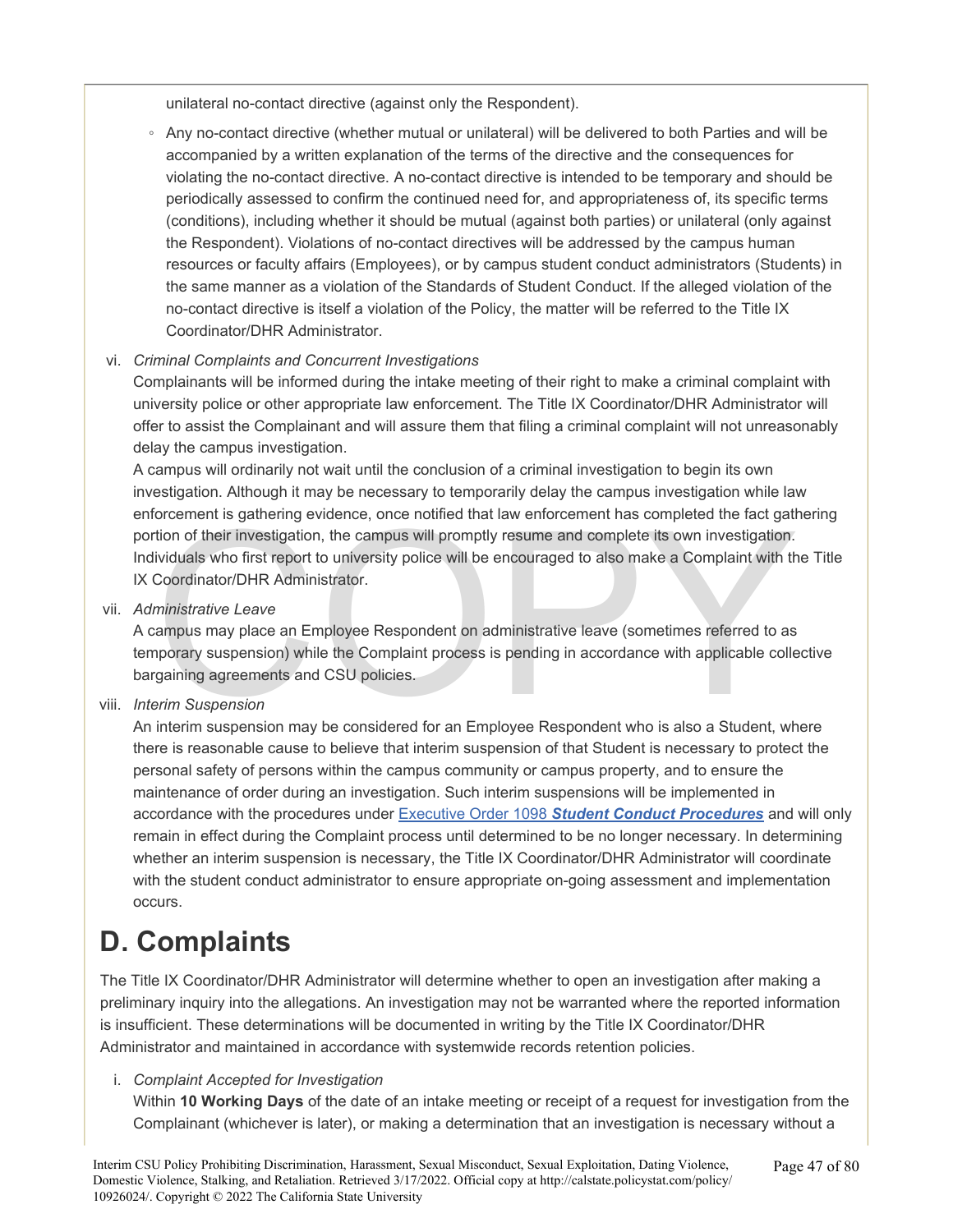request from or participation by the Complainant, the Title IX Coordinator/DHR Administrator will send a notice of investigation to the Complainant and Respondent.

ii. *Complaint Not Accepted for Investigation* 

If the Title IX Coordinator/DHR Administrator determines that the Complaint fails to allege a violation of the Policy, the Title IX Coordinator/DHR Administrator will, within **10 Working Days** of the date of the intake or receipt of a written request for investigation (whichever is later), notify the Complainant in writing that the Complaint will not be investigated without further information. The Title IX Coordinator/DHR Administrator will refer the Complaint to another campus office if appropriate and will notify the Complainant of any referral. The Title IX Coordinator/DHR Administrator will retain a record of the Complaint, the written determination and any referrals made to another campus office.

### iii. *Investigation Where a Student Complainant Does Not Participate*

A **Student** Complainant will not be required to participate in an investigation if they do not wish to do so. In cases where the Complainant does not want to pursue an investigation, the Title IX Coordinator/DHR Administrator should inform the Complainant that the ability to take corrective action may be limited. If a Student Complainant chooses not to participate from the outset (after the Title IX Coordinator/DHR Administrator receives a report), the Title IX Coordinator/DHR Administrator will evaluate whether it will be possible to move forward without their participation, including whether the non-participation will impact the campus' ability to conduct a meaningful investigation. Based on this assessment, the Title IX Coordinator/ DHR Administrator has discretion to initiate an investigation without the Complainant's participation. The Title IX Coordinator/DHR Administrator will document the basis for the decision to initiate or to not initiate the investigation.

R Administrator has discretion to initiate an investigation without the Complainant's participation<br>e IX Coordinator/DHR Administrator will document the basis for the decision to initiate or to not<br>investigation.<br>een the T When the Title IX Coordinator/DHR Administrator decides to proceed with an investigation without a Student Complainant's participation, the Title IX Coordinator/DHR Administrator will make the Complaint on behalf of the campus. The Title IX Coordinator/DHR Administrator will not serve as the Complainant and will remain neutral in applying the Policy and these Procedures. The Student Complainant will be provided the same notices and updates as the Respondent throughout the investigation, and where applicable, hearing process(es), unless they decline in writing to receive such communications.

iv. *Student Grade Appeals* 

Grade appeals that allege a violation of the Policy proceed under the campus procedures per [Executive](https://calstate.policystat.com/policy/9438931/latest/) Order 1037 *CSU [Grading, Repetition of Courses, Academic Renewal, and Appeals Policy](https://calstate.policystat.com/policy/9438931/latest/)* (or any superseding policy) *and* under these procedures as follows: The Student will promptly request a grade appeal and note that the grade appeal procedure should be paused until such time as the campus investigation and any appeal process under these procedures have concluded. The determination whether a violation occurred under the Policy will be provided to the campus grade appeal committee, and the committee will be bound by the determination when the grade appeal process resumes under Executive Order 1037.

v. Notice of Investigation

### **E. Notice of Investigation**

At the onset of the investigation, the Title IX Coordinator/DHR Administrator will simultaneously provide both Parties a notice of investigation. The notice of investigation will include the following:

- A summary of the Complaint allegations (e.g., "who," "what," "when," and "where").
- A copy of, or internet link to, these procedures and the Policy, as well as a summary of the alleged Policy violations.
- A description of the investigation and resolution procedure (including the right to appeal).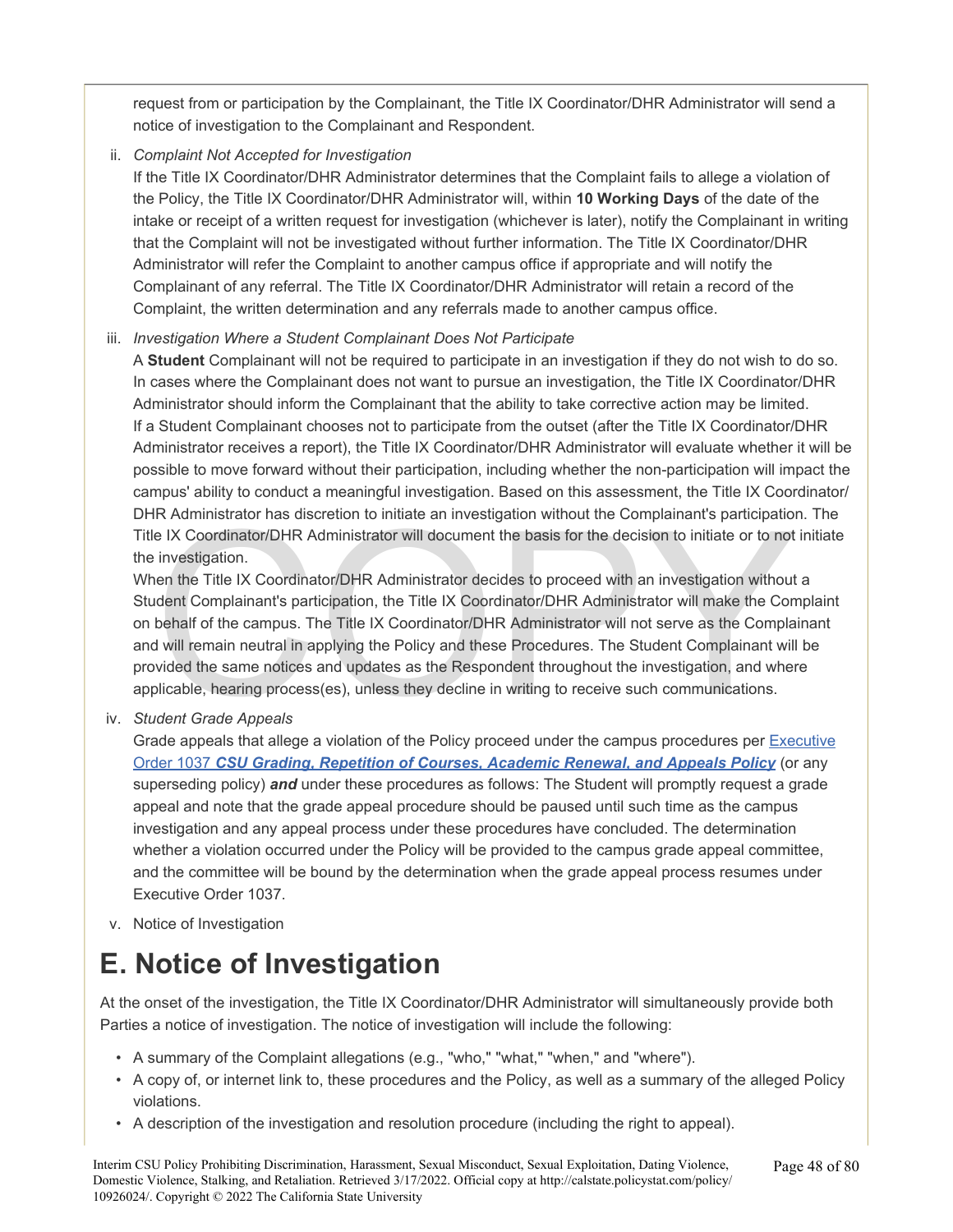- The estimated timeline for completion of the investigation.
- A description of the university's Policy against Retaliation.
- Information about the Parties' right to an Advisor, including the right to consult with an attorney, at their own expense, or a union representative, at any stage of the process.
- Information regarding counseling and other support resources.
- A statement that the Complainant and Respondent will have equal opportunities to identify relevant witnesses and evidence in connection with the investigation, including the ability to:
	- A. submit documentary information to the Investigator;
	- B. submit a list of potential witnesses to the Investigator; or
	- C. request that the Investigator attempt to collect additional relevant evidence.
- A statement that any evidence available, but not disclosed during the investigation might not be considered in any findings made and likely will not be considered for purposes of appeal.
- A statement that the Complainant and Respondent will be provided with periodic status updates in accordance with the timelines established in this procedure.
- A statement regarding the possible range of disciplinary outcomes.  $13$

If new but related allegations are raised during the investigation that are materially different from those described in the notice of investigation, the Title IX Coordinator/DHR Administrator will issue a revised notice of investigation along with a corresponding revised timeline for completion, if appropriate, to the Parties.

# **Article V. Discretionary Dismissal**

# **A. Discretionary Dismissal**

ice of investigation along with a corresponding revised timeline for completion, if appropriate, to<br>ties.<br>Cle V. Discretionary Dismissal<br>iscretionary Dismissal<br>along a Complaint has been accepted for investigation, it is w At any time after a Complaint has been accepted for investigation, it is within the discretion of the Title IX Coordinator/DHR Administrator to dismiss a Complaint, or any part of a Complaint, if:

- 1. the Complainant notifies the Title IX Coordinator/DHR Administrator in writing that they would like to withdraw the Complaint or any part of it: **or**
- 2. if the specific circumstances prevent the campus from gathering evidence necessary to reach a determination as to the Complaint or part of the Complaint.

# **B. Notice Requirement**

The Title IX Coordinator/DHR Administrator will send to the Parties, at the same time, written notice of a discretionary dismissal, the reason(s) for the dismissal, and the right to appeal the dismissal. The notice will also inform the Parties if the Complaint will be referred to another campus office for resolution.

# **C. Appeal after Discretionary Dismissal**

Either Party may appeal a dismissal of a Complaint or any part of the Complaint. The appeal must be submitted within **10 Working Days** from the date of the notice of dismissal. The appeal will be in writing and will be based only on one or more of the following grounds:

- 1. Procedural errors that resulted in the incorrect dismissal of the Complaint.
- 2. New evidence exists that was not reasonably available at the time of the dismissal and that would affect the decision to dismiss the Complaint.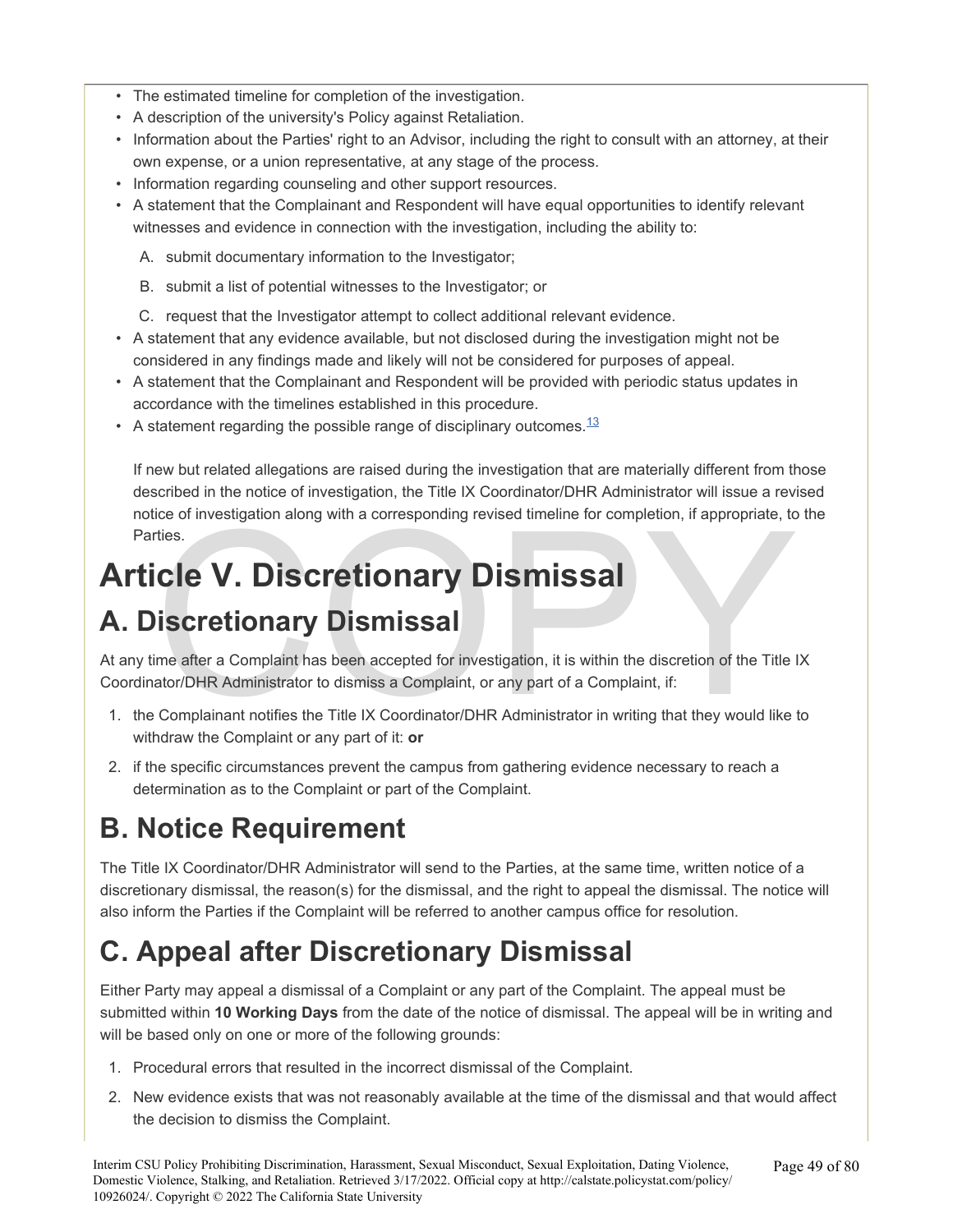- 3. The decision to dismiss the Complaint was objectively unreasonable or arbitrary.
- 4. The Title IX Coordinator/DHR Administrator (or designee) who dismissed the Complaint demonstrated a conflict of interest or bias for or against a Party in this case or Complainants or Respondents in general that affected the outcome of the matter.

Appeals will be submitted to the Chancellor's Office and will be addressed to:

Equal Opportunity and Whistleblower Compliance Unit Systemwide Human Resources Office of the Chancellor 401 Golden Shore Long Beach, California 90802 [eo-wbappeals@calstate.edu](mailto:eo-wbappeals@calstate.edu)

Any person who is unable to submit an appeal or a response to an appeal electronically, should contact the campus Title IX Coordinator/DHR Administrator for assistance.

When an appeal is submitted, the Chancellor's Office will notify the other Party and the campus Title IX Coordinator/DHR Administrator in writing. The non-appealing Party may submit a written statement in support of or challenging the dismissal no later than **5 Working Days** after the notice of appeal. Within **10 Working Days** of the Chancellor's Office receipt of the appeal, the Chancellor's Office will notify the Parties (via email and at the same time) of its decision.

The Chancellor's Office will not consider evidence that was not introduced during the campus review unless the new evidence was not reasonably available at the time of the review.

The same time) of its decision.<br>
In same time) of its decision.<br>
In same time) of its decision.<br>
In same time) of its decision.<br>
In same time) of its decision.<br>
In same wider evidence that was not introduced during the cam The Chancellor's Office has discretion to extend the timelines for the discretionary dismissal appeal process for good cause or for any reasons deemed to be legitimate by the Chancellor's Office. This includes the time for filing an appeal and the time for the Chancellor's Office to respond to the appeal. The Chancellor's Office will notify the Parties and the Title IX Coordinator/DHR Administrator of any extensions of time granted pertaining to any portion of the appeal process.

The Chancellor's Office appeal response is final and concludes the discretionary dismissal process under these procedures.

# **Article VI. Informal Resolution**

The CSU recognizes some Parties may desire resolution of their matter through an Informal Resolution process ("Informal Resolution"), instead of through the formal resolution process. Accordingly, Parties may mutually agree, with the agreement of the Title IX Coordinator/DHR Administrator, to resolve a Complaint through an Informal Resolution process, instead of undergoing the formal resolution process. The Informal Resolution process is entirely voluntary and will not occur unless both Parties agree in writing to participate in an Informal Resolution process.

The Title IX Coordinator/DHR Administrator will oversee the Informal Resolution process, conduct an initial and on-going assessment as to whether the Informal Resolution process should continue, and make the final determination on all Informal Resolutions facilitated by the Title IX Coordinator/DHR Administrator or designee regarding whether the terms agreed to by the Parties are appropriate in light of all of the circumstances of the Complaint. In some circumstances, depending on the nature and/or severity of the allegations, an Informal Resolution may not be not appropriate, and the Title IX Coordinator/DHR Administrator will not approve an Informal Resolution. Prior to approving an Informal Resolution, the Title IX Coordinator/DHR Administrator will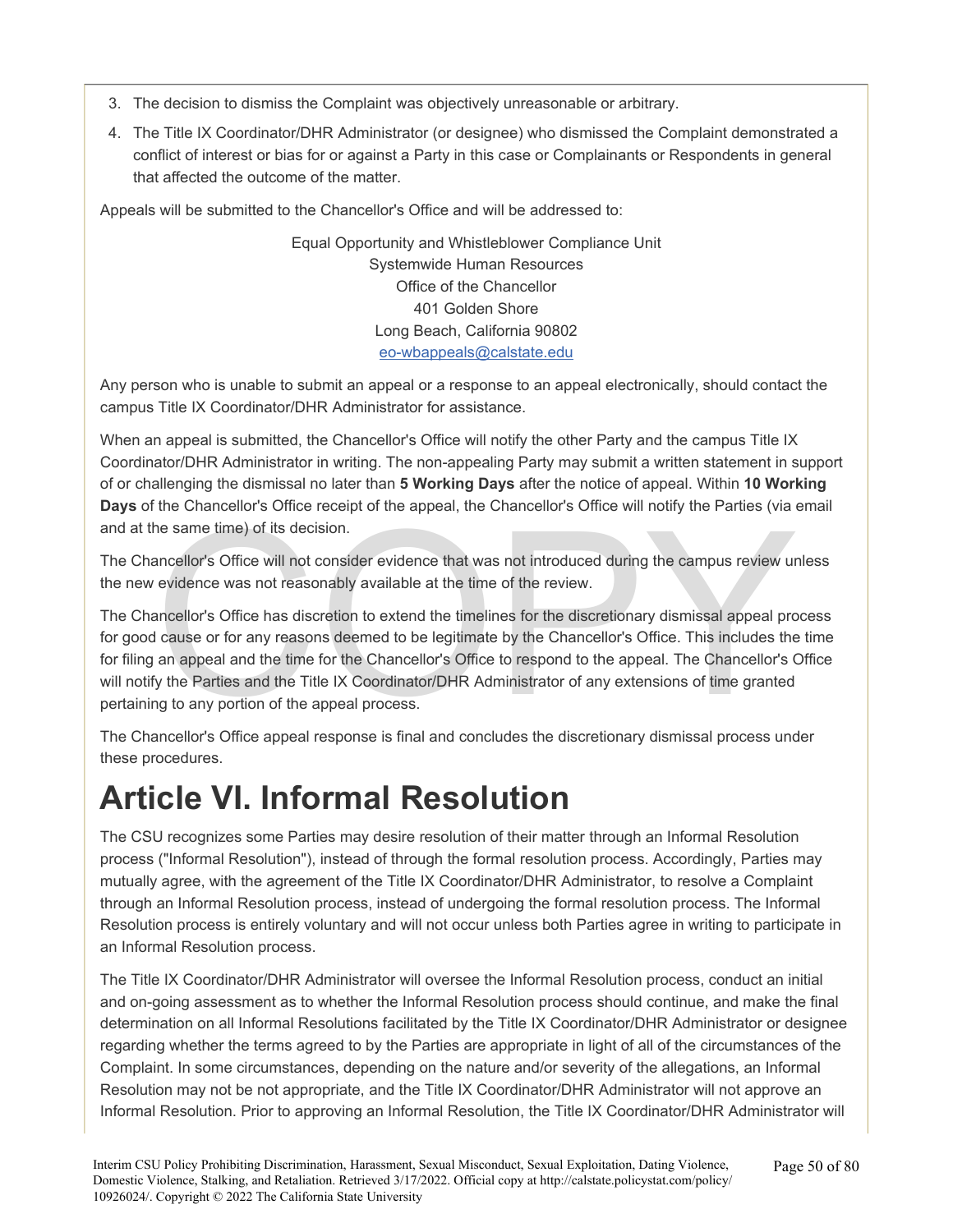consult with the appropriate administrator in human resources or faculty affairs.

# **A. Notice of Agreement to Engage in Informal Resolution**

Prior to engaging in an informal resolution process, the campus will obtain the Parties' voluntary, written consent. Parties who choose to participate in the voluntary Informal Resolution process will be sent a notice of agreement to engage in Informal Resolution. The notice will include the following:

- An explanation that at any time prior to agreeing to a resolution, any Party has the right to withdraw from the Informal Resolution process and resume the investigation process.
- The Parties' right to consult with an Advisor.
- Any resolution must be in writing and signed by both Parties and the Title IX Coordinator/DHR Administrator.
- Once the Informal Resolution process is finalized, neither Party is permitted to file another Complaint arising from the same allegations.

# **B. Timeframe**

Imal Resolution process may take place at any time before a determination of responsibility is later than **60 Working Days** after both Parties provide voluntary, written consent to participate in Resolution process, unless The Informal Resolution process may take place at any time before a determination of responsibility is made, but no later than **60 Working Days** after both Parties provide voluntary, written consent to participate in the Informal Resolution process, unless the Parties and the Title IX Coordinator/DHR Administrator agree to an extension.

# **C. Effect of Informal Resolution Agreement**

Any agreed-upon Remedies and disciplinary sanctions agreed to in an Informal Resolution have the same effect as Remedies given and sanctions imposed following an investigation, consistent with collective bargaining agreements.

# **D. Written Agreement – Not Subject to Appeal**

The terms of any Informal Resolution must be in writing and signed by the Parties and the Title IX Coordinator/DHR Administrator. Use of electronic signatures is permitted. A signed agreement to an Informal Resolution is final and is not appealable by either Party.

### **E. Mediation Between the Parties (Applies only to Complaints of sex discrimination)**

Mediation between the Parties cannot be used, even on a voluntary basis, to resolve Sexual Misconduct, Sexual Exploitation, Dating Violence, Domestic Violence, or Stalking Complaints.

# **Article VII. Investigations A. General Principles**

i. *Purpose of the Investigation and Adjudication Process*  The investigation and adjudication of Complaints under these procedures is not intended to be an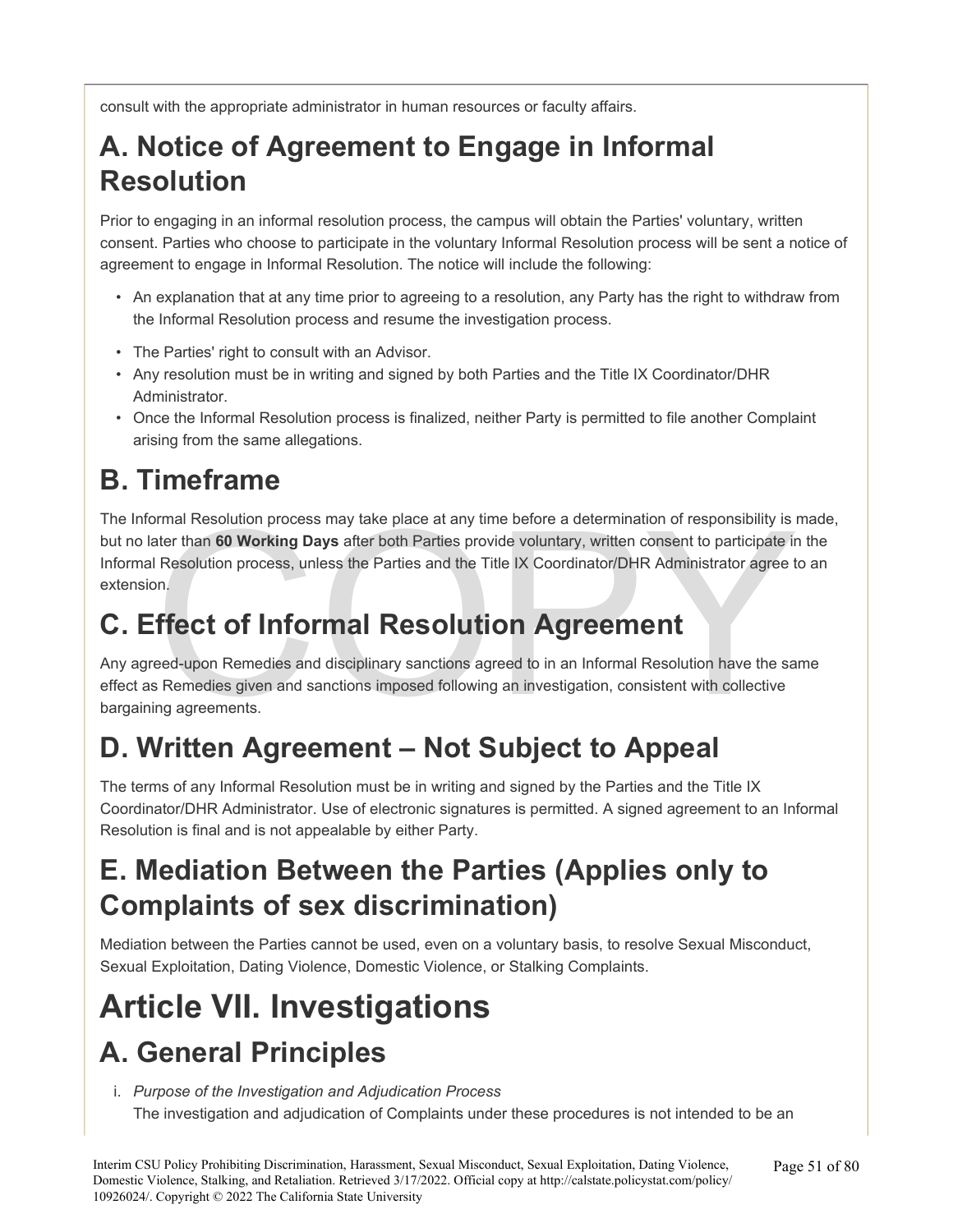adversarial process between the Complainant, the Respondent, and witnesses. Rather, it is a process and opportunity for the campus to provide an environment free from discrimination and comply with its obligations under law.

ii. *Cooperation in an Investigation* 

All Employees and Students who are not Parties to the Complaint are required to cooperate with the investigation and other processes set forth in these procedures, including but not limited to, attending meetings and interviews, and being forthright and honest during the process.

iii. *Standard and Burden of Proof* 

The Preponderance of the Evidence based on the facts available at the time of the decision is the standard for demonstrating facts and reaching conclusions in an investigation that uses these procedures. The burden of gathering evidence sufficient to reach a determination regarding responsibility rests on the campus and not on the Parties. The Complainant does not have the burden to prove, nor does the Respondent have the burden to disprove, the underlying allegation or allegations of misconduct.

iv. *Role of the Title IX Coordinator/DHR Administrator in the Investigation Process* 

The Title IX Coordinator/DHR Administrator will either investigate the Complaint or assign this task to another Investigator. If assigned to an Investigator, the Title IX Coordinator/DHR Administrator will supervise and oversee the investigation, including reviewing all investigation draft reports before they are final to ensure that the investigation complies with these procedures.

v. *Neutrality of Process* 

utrality of Process<br>
E Title IX [C](mailto:eo-wbappeals@calstate.edu)oordinator/DHR Administrator will make reasonable efforts to ensure that anyone inv<br>
conducting investigations, finding facts, and making disciplinary decisions in a matter will be imp<br>
tra The Title IX Coordinator/DHR Administrator will make reasonable efforts to ensure that anyone involved in conducting investigations, finding facts, and making disciplinary decisions in a matter will be impartial, neutral, and free from actual conflicts of interest. A conflict of interest exists if a person has a personal relationship with one of the Parties or witnesses, has a reporting employment relationship with a Party, or has demonstrated actual bias towards a Party or witness or towards Complainants or Respondents in general. Any party who seeks to disqualify the Title IX Coordinator or DHR Administrator due to bias or a conflict of interest will direct their request to the Chancellor's Office Appeals Unit at eo[wbappeals@calstate.e](mailto:eo-wbappeals@calstate.edu)du. Requests for disqualification must be supported by evidence that the bias or conflict of interest prevents the Title IX Coordinator/DHR Administrator from fairly performing their duties. Mere belief or opinion does not constitute evidence.

vi. *Timeframe, Extensions, and Status Updates* 

The Title IX Coordinator/DHR Administrator or designee will send the Final Investigation Report to the Parties within **100 Working Days** from the date that the Notice of Investigation is provided to the Parties. Extensions may be granted for good cause as determined by the Title IX Coordinator/DHR Administrator. The Parties will receive written notice from the Title IX Coordinator/DHR Administrator or designee if an extension is necessary and why. The notice will indicate if the extension alters the timeframes for the major stages of the Complaint process.

At the request of either Party, the Title IX Coordinator/DHR Administrator or designee will provide status updates regarding investigation and appeal timeframes to both Parties.

vii. *Reasonable Accommodations* 

Any person with a Disability who seeks reasonable accommodations to participate in the Complaint submission or investigation process will be referred to the appropriate campus administrator (for Students, the services for students with disabilities administrator, and for Employees the appropriate human resources administrator) who may consult with the Title IX Coordinator/DHR Administrator to determine the reasonableness of a requested accommodation.

viii. *Consolidation*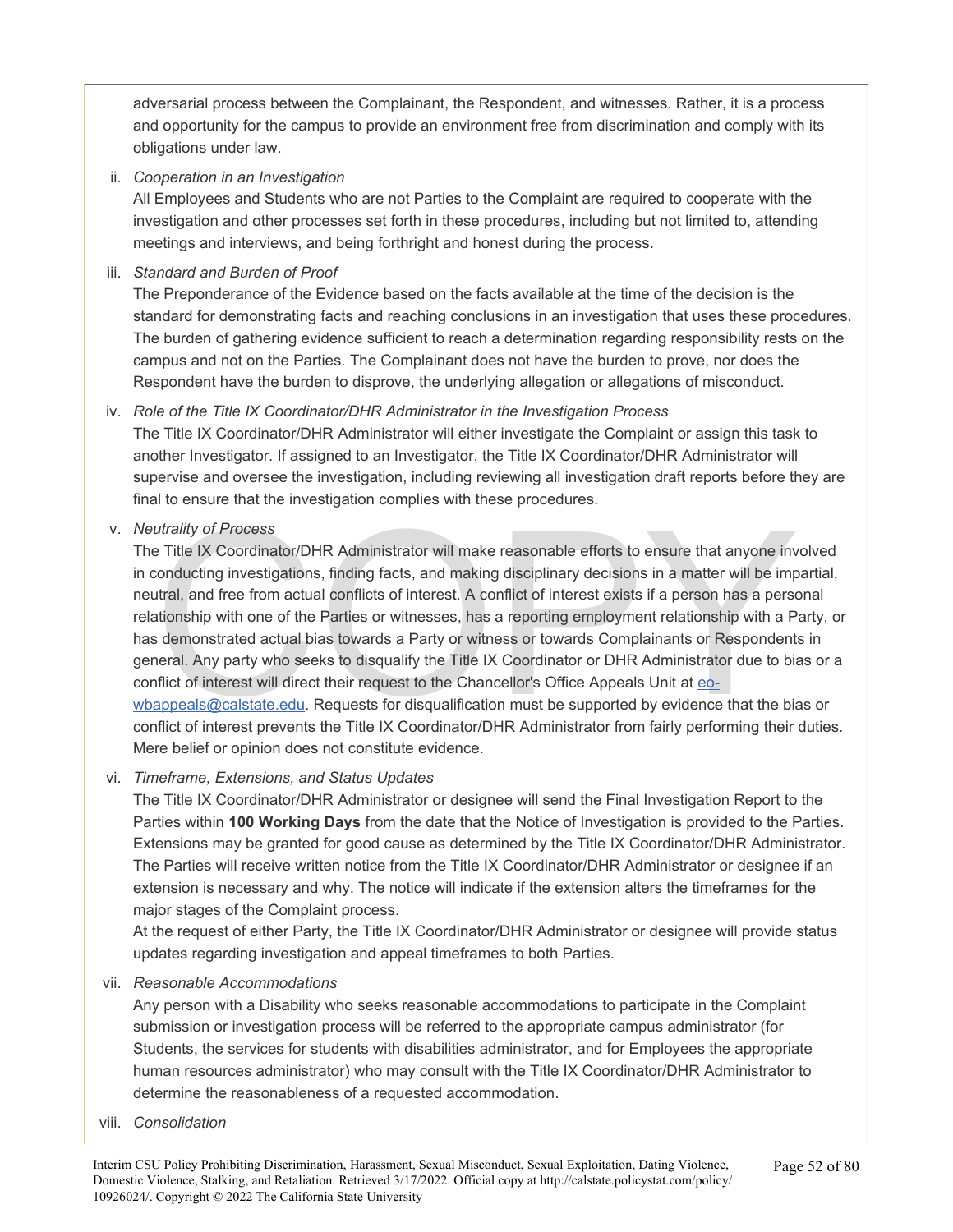Where Parties assert Complaints against each other, and they arise out of the same events or circumstances, the Title IX Coordinator/DHR Administrator may consolidate the Complaints into one.

ix. *Acceptance of Responsibility* 

The Respondent may, at any time during the investigation process, prior to an Investigator issuing their determination, choose to accept responsibility for the alleged conduct prohibited under the Policy. Before a Respondent accepts responsibility for the alleged misconduct, the Title IX Coordinator/DHR Administrator or designee will discuss with the Respondent that the matter will be referred to the campus president or designee for a decision regarding an appropriate discipline, that the acceptance of responsibility could – but will not necessarily – be regarded as a mitigating factor that results in less severe discipline.

Acceptance of responsibility will only be recognized if the Respondent accepts responsibility by signing a written document prepared by the Title IX Coordinator/DHR Administrator that describes the range of discipline that the president or designee will consider in reaching a decision about discipline. If the Respondent has accepted responsibility in writing, the Title IX/DHR office will issue a brief written summary of the allegations and a statement that the Respondent has accepted responsibility. The written summary will be sent to both the Complainant and the Respondent.

ciplinary outcomes and to provide information that they believe is important for the president or<br>ciplinary outcomes and to provide information that they believe is important for the president or<br>signee to consider when re Within **5 Working Days** of receiving the Investigator's written summary, each Party may submit to the Title IX Coordinator/DHR Administrator an impact statement or other statement regarding discipline that is **no more than 2000 words** in length. The document is an opportunity for each Party to suggest disciplinary outcomes and to provide information that they believe is important for the president or designee to consider when reaching a decision regarding discipline. The Title IX Coordinator/DHR Administrator and appropriate human resources/faculty affairs administrator may also submit a written statement regarding aggravating and mitigating factors (that is, factors that would warrant more severe or less severe discipline), including whether the Respondent was previously found to have violated the Policy and/or other CSU policies. These written statements will be provided to the president or designee who will decide appropriate discipline.

Where there is an acceptance of responsibility regarding some but not all of the alleged conduct, the investigation process will continue to conclusion, unless otherwise resolved through Informal Resolution.

# **B. Respondent Initial Meeting**

In the notice of investigation, the Title IX Coordinator/DHR Administrator will schedule an initial meeting with the Respondent. At this meeting, the Title IX Coordinator/DHR Administrator will explain the allegations against the Respondent, as well as the investigation process, and the Respondent's rights during the process. The Title IX Coordinator/DHR Administrator will also explain that during the investigation, the Respondent and the Complainant will have the opportunity to present evidence, identify witnesses, and review evidence.

# **C. Gathering Evidence**

i. *Opportunity to Submit Evidence and Identify Witnesses* 

During the investigation, the Investigator will take reasonable steps to gather all relevant evidence from the Parties, other witnesses, or other sources. The Investigator will document the steps taken to gather evidence, even when those efforts are not successful.

- ii. *Bases for Declining a Request to Gather Evidence*  The Investigator will gather evidence and ask questions proposed by the Parties, except as follows:
	- 1. The Investigator determines that the questions are repetitive, irrelevant, or harassing.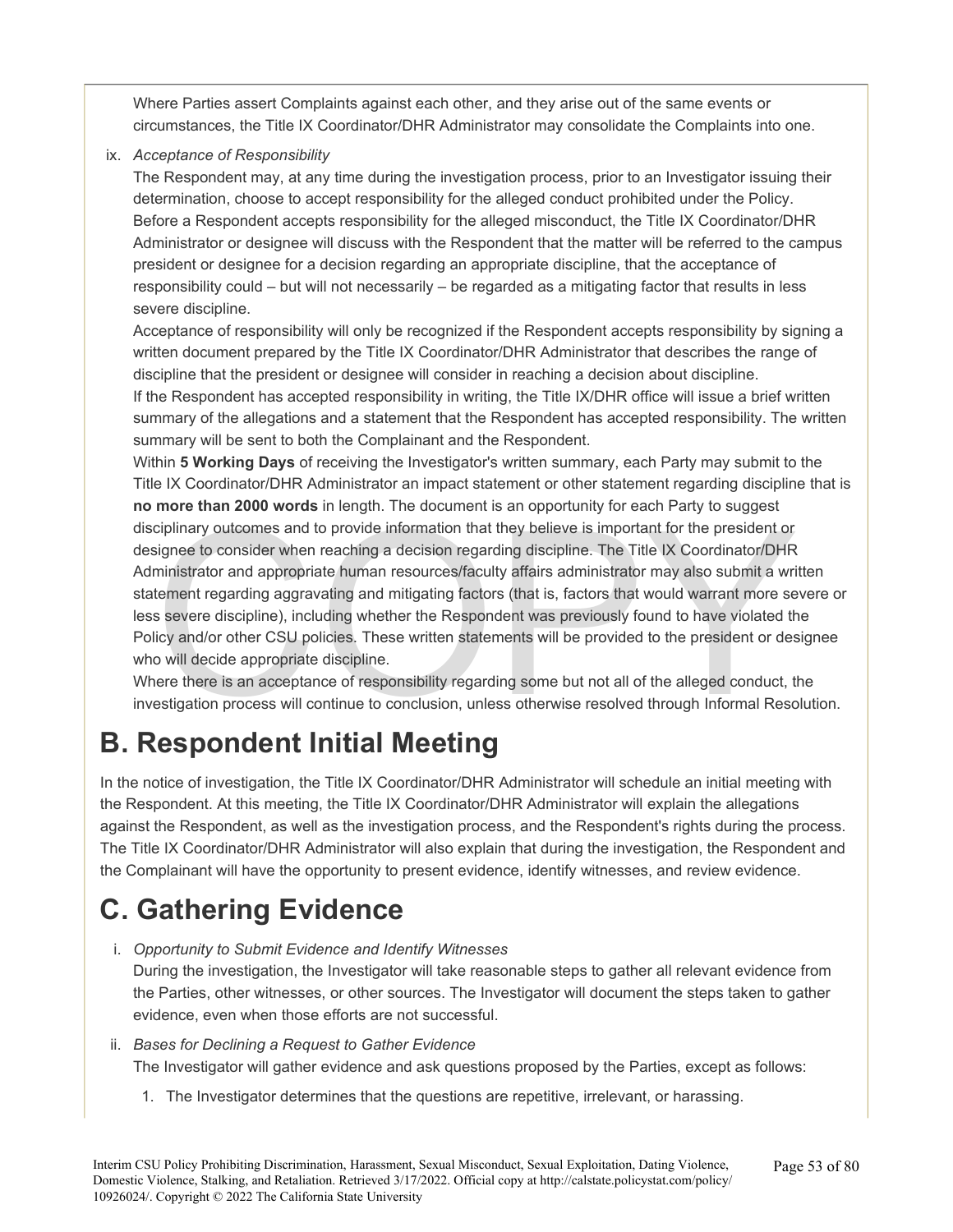- 2. The request seeks information that can be reasonably and adequately obtained by the requesting Party from other independent or publicly available sources.
- 3. The burden of obtaining the information is likely to substantially outweigh the benefit that the evidence bears on a disputed issue.
- 4. The requested information can be reasonably obtained through other means less likely to intrude on a person's privacy.
- 5. The Investigator will not consider the prior or subsequent sexual history of a Complainant or Respondent, except:
	- a. Where the prior or subsequent sexual history between the Complainant and anyone other than the Respondent is directly relevant to prove that physical injuries alleged to have been inflicted by the Respondent were inflicted by another individual.
	- b. Where the evidence is relevant to how the Parties communicated consent in prior or subsequent consensual sexual relations.
	- c. Where the Investigator allows consideration of evidence about a dating relationship or prior or subsequent consensual sexual relations between the Complainant and the Respondent, the fact that the Complainant and Respondent engaged in other consensual sexual relations with one another is never sufficient, by itself, to establish that the conduct in question was consensual.

Before allowing the consideration of any evidence of sexual history of the Complainant or the Respondent under this section, the Investigator will provide a written explanation to the Parties as to why consideration of the evidence is permissible under this section.

### iii. *Medical/Treatment Records*

Before allowing the consideration of any evidence of sexual history of the Complainant of Respondent under this section, the Investigator will provide a written explanation to the F as to why consideration of the evidence The Investigator will not use a Party's medical or treatment records that are made or maintained by a physician, psychiatrist, psychologist, or other recognized professional unless the campus obtains that Party's voluntary, written consent to do so.

# **Evidence**

Before finalizing the investigation, the Investigator will share with the Complainant and Respondent a preliminary investigation report, along with all relevant evidence gathered. The preliminary investigation report will: (a) describe the allegations; (b) identify the material facts – undisputed and disputed – with explanations as to why any material fact is disputed; and (c) describe the evidence presented and considered.

The preliminary investigation report will list any evidence offered by the Parties or any other witnesses that the Investigator concluded are not relevant. This evidence will be available for review upon request.

i. *Access to Preliminary Investigation Report* 

The Investigator, in consultation with the Title IX Coordinator/DHR Administrator, will use discretion in determining how to provide the Parties with secure access to the preliminary investigation report.

#### ii. *Review of Evidence*

Each Party will be given a reasonable opportunity to respond to the preliminary investigation report and any attached evidence and ask questions. Each Party may:

a. meet again with the Investigator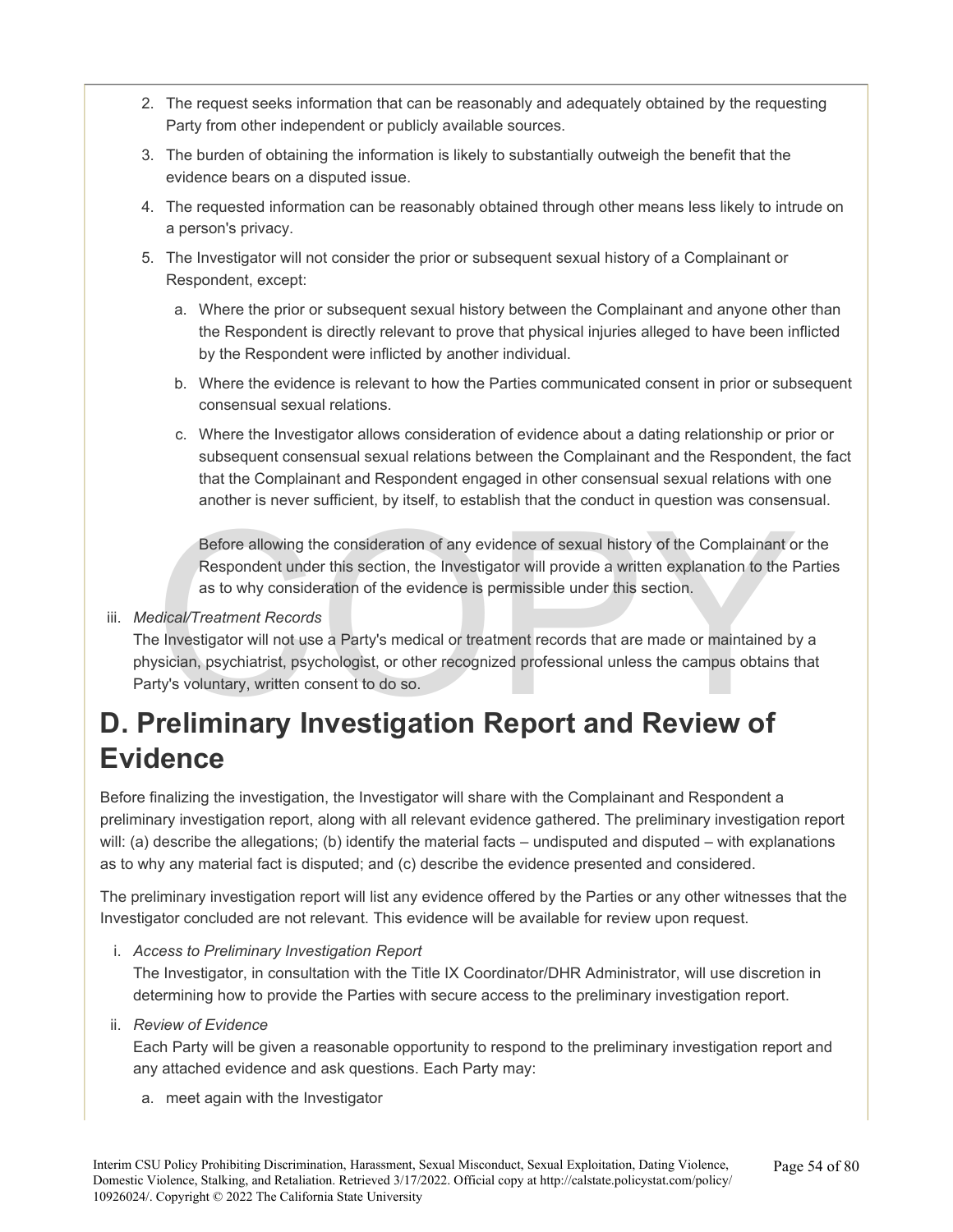- b. respond to the evidence in writing
- c. request that the Investigator ask specific questions to the other Party and other witnesses
- d. identify additional witnesses
- e. request that the Investigator gather additional evidence

The opportunity to review and respond to the preliminary investigationreport is known as the "review of evidence" process.

iii. *Conclusion of Review of Evidence*  The Investigator will share with the Parties the answers to questions posed during the review of evidence and additional relevant evidence gathered. This will be shared with all Parties, who may then respond to any new evidence and ask questions.

The Investigator determines when it is appropriate to conclude the review of evidence process.

### **E. Final Investigation Report**

- i. *Track 1 Final Investigation Report (Hearing Required)*  The requirements for a Track 1 final investigation report are described in the **Track 1 procedures.**
- matters where a hearing is not required, a final investigation report will be provided to the Partie<br>h a notice of investigation outcome. The final investigation report will include a summary of the<br>h a notice of investiga ii. *Track 3 Final Investigation Report (Hearing NOT Required)*  In matters where a hearing is not required, a final investigation report will be provided to the Parties along with a notice of investigation outcome. The final investigation report will include a summary of the allegations, the investigation process, the Preponderance of the Evidence standard, a detailed description of the evidence considered, analysis of the evidence including relevant credibility evaluations, and appropriate findings. Relevant exhibits and documents will be attached to the written report. The notice of investigation outcome will attach the final investigation report and include the following:
	- A summary of the allegations and the investigative process.
	- That the Preponderance of the Evidence standard was employed.
	- A summary of the findings of fact.
	- A determination as to whether the Policy was violated, and if so, any Remedies to be afforded to the Complainant.
	- Notice of Parties' right to appeal under these procedures.

The notice may be delivered to the Parties electronically. If the notice includes a determination that the Policy was violated, the Title IX Coordinator/DHR Administrator will notify the appropriate campus administrator of the investigation outcome and provide a copy of the final investigation report. Employees disciplined by the university may be entitled to additional processes as required by law and/or collective bargaining agreements, including in some cases the right to a hearing before an independent arbitrator or a state agency where the employee may contest the discipline.

# **Article VIII. Appeal Review – Chancellor's Office - Track 3**

### **A. Filing an Appeal to the Chancellor's Office**

Only the non-prevailing Party may appeal. A written appeal may be submitted to the Chancellor's Office **no**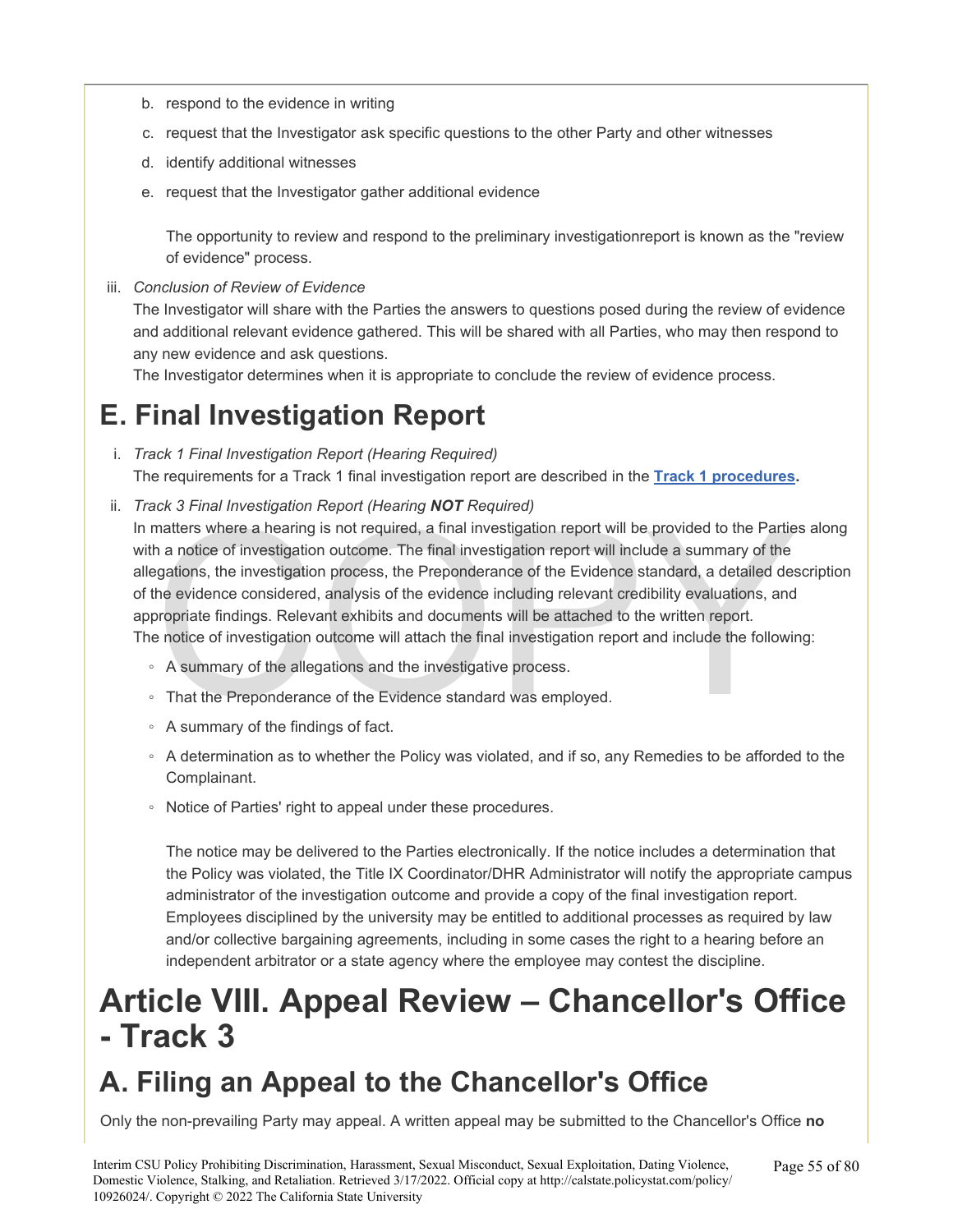**later than 10 Working Days** after the date of the notice of investigation outcome. All arguments and/or evidence supporting the appeal must be submitted by the deadline to file the appeal. Evidence/arguments submitted after the appeal submission deadline will not be considered by the Chancellor's Office. A **written appeal may not exceed 3,500 words, excluding exhibits**. Appeals will be submitted to:

> Equal Opportunity and Whistleblower Compliance Unit Systemwide Human Resources Office of the Chancellor 401 Golden Shore Long Beach, California 90802 *[eo-wbappeals@calstate.edu](mailto:eo-wbappeals@calstate.edu)*

**Electronic submission to the email address listed above is the preferred method of submitting appeals.** 

### **B. Bases for Appeal**

An appeal will be based only on one or more of the appeal issues listed below:

- a. There was no reasonable basis for the findings or conclusions that resulted in the investigation outcome.
- b. Procedural errors occurred that would have likely changed the outcome of the investigation.
- c. New evidence that was not reasonably available at the time of the investigation and would have likely affected the investigation outcome about whether the Respondent violated the Policy.

### **C. Issues and Evidence on Appeal**

oceaural errors occurred that would have likely changed the outcome of the investigation.<br>
we vidence that was not reasonably available at the time of the investigation and would have like<br>
sected the investigation outcome The issues and evidence raised on appeal will be limited to those raised and identified during the investigation, unless new evidence that was not reasonably available at the time of the investigation and that could change the investigation outcome becomes available after the campus investigation was completed and is submitted by the appealing Party. The Chancellor's Office may conduct an interview, at the Chancellor's Office discretion, with the appealing Party to clarify the written appeal.

### **D. Appeal Review**

### i. *Acknowledgement of Appeal*

The Chancellor's Office will provide prompt written acknowledgement of the receipt of the appeal to the appealing Party, and will provide written notification of the appeal, including a copy of the appeal, to the non-appealing Party and the campus Title IX Coordinator/DHR Administrator. The notice will include the right of the non-appealing Party and the campus to provide a response to the appeal **within 10 Working Days** of the date of the notice. **The appeal response shall be limited to 3,500 words, excluding exhibits.** Any response to the appeal received by the Chancellor's Office will be provided to the appealing Party for informational purposes only.

### ii. *Reasonable Accommodation*

The Chancellor's Office will provide reasonable accommodation(s) to any Party or witness in the appeal process with a qualified Disability upon request by the person needing the accommodation. A reasonable accommodation may include an extension of time under these procedures. The timeframe for the Chancellor's Office Appeal Response will automatically be adjusted for the time needed, if any, to provide reasonable accommodation(s).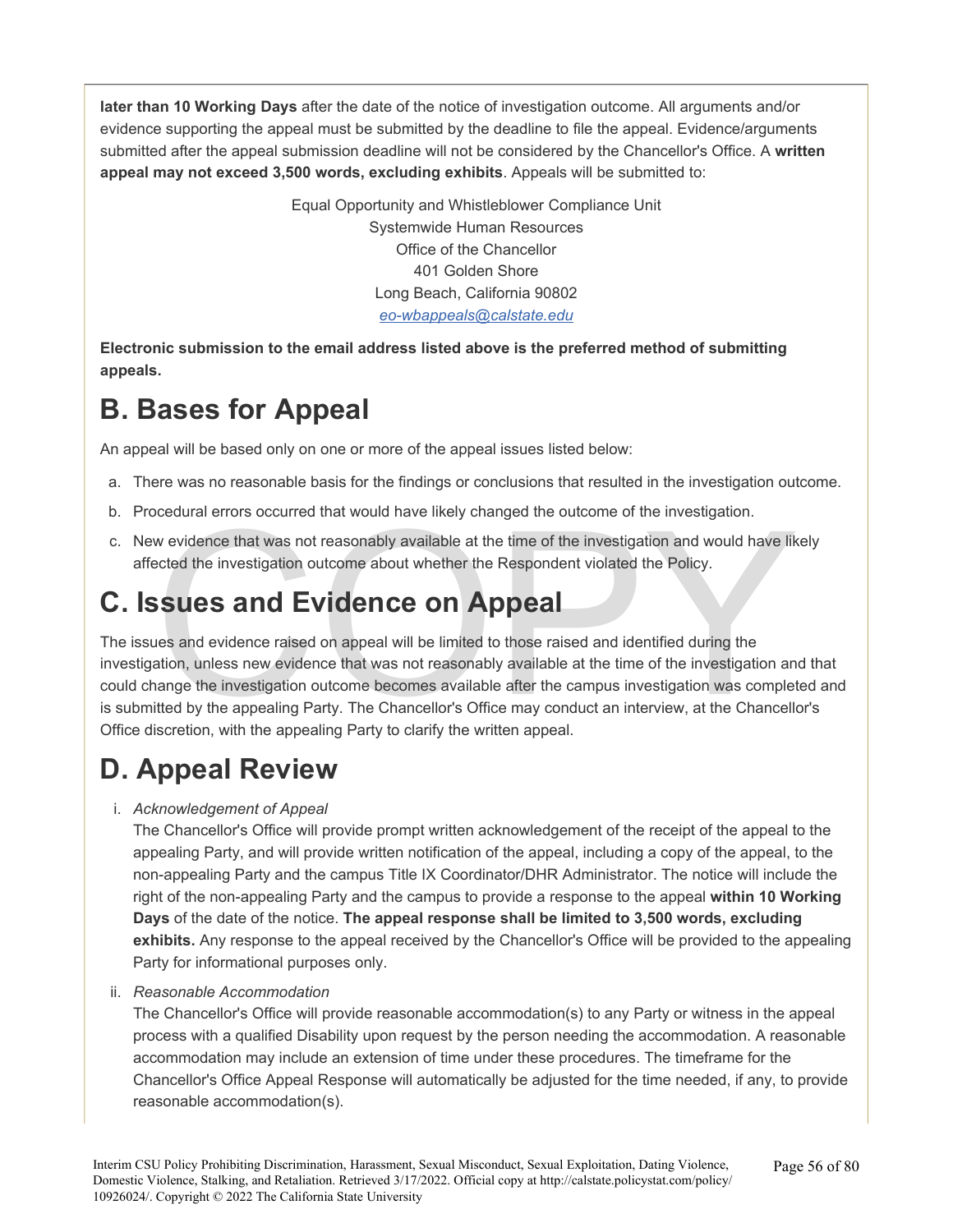### iii. *Scope of Chancellor's Office Review*

The Chancellor's Office will not conduct a new investigation; however, the Chancellor's Office may make reasonable inquiries to determine if new evidence could have affected the investigation determination. On appeal, the Chancellor's Office does not reweigh the evidence, re-decide conflicts in the evidence, or revisit determinations made by the Investigator about the credibility or reliability of witnesses and the Parties.

### iv. *Chancellor's Office Appeal Response*

The Chancellor's Office appeal response shall include a summary of the issues raised on appeal, a summary of the evidence considered, the Preponderance of the Evidence standard, and the determination(s) reached regarding the issue(s) identified within the written appeal. A copy of the final Chancellor's Office appeal response will be forwarded to the Complainant, the Respondent, and the Title IX Coordinator/DHR Administrator.

#### v. *Reopening a Campus Investigation*

pened investigation. The campus will complete the reopened investigation and provide the ancellor's Office with an amended final investigation report. The campus will also provide the Pancellor's Office with an amended fin If the Chancellor's Office review determines that an issue raised on appeal would have affected the investigation outcome, the investigation will be remanded back to the campus and the investigation reopened at the campus level. The Chancellor's Office will return the matter to the campus and will specify in writing the timeline by which a reopened investigation must be completed. The Chancellor's Office will notify the Parties of the reopening of the investigation and the timeline for completion of the reopened investigation. The campus will complete the reopened investigation and provide the Chancellor's Office with an amended final investigation report. The campus will also provide the Parties with amended notices of investigation outcome, and such notices will provide the non-prevailing Party the opportunity to appeal. Upon receipt of the amended final investigation report, if the outcome remains unchanged, the Chancellor's Office will contact the original appealing Party to determine whether that Party wishes to continue with the appeal. If the outcome is reversed by the campus, the non-prevailing Party will be given an opportunity to appeal.

vi. *Reversal by Chancellor's Office* 

If the Chancellor's Office determines that no reasonable fact finder (Investigator) could have made the findings as determined by the Investigator, the Chancellor's Office may vacate and reverse the investigation outcome, but only with respect to whether the Policy was violated (and not with respect to factual findings). If the Chancellor's Office vacates and reverses the investigation outcome, it will notify the Parties simultaneously in writing, as well as the Title IX Coordinator/DHR Administrator. Following a reversal on the investigation outcome by the Chancellor's Office, the Chancellor's Office decision is final and is not subject to further appeal.

#### vii. *Timeline for Chancellor's Office Response to Appeal*

The Chancellor's Office will respond to the appealing Party no later than **30 Working Days** after receipt of the written appeal, unless the timeline has been extended pursuant to Article VIII. D. viii, below.

viii. *Timelines and Extensions* 

The Chancellor's Office has discretion to extend the timelines for the appeal process for good cause or for any reasons deemed to be legitimate by the Chancellor's Office. This includes the time for filing an appeal, the time for a reopened investigation to be completed, and the time for the Chancellor's Office to respond to the appeal. The Chancellor's Office will notify the Parties and the Title IX Coordinator/DHR Administrator of any extensions of time granted pertaining to any portion of the appeal process.

# <span id="page-56-0"></span>**Track 1: Federal Mandated Hearing Process**

**Track 1: Federal Mandated Hearing Process supersedes the investigation and resolution process** 

Interim CSU Policy Prohibiting Discrimination, Harassment, Sexual Misconduct, Sexual Exploitation, Dating Violence, Domestic Violence, Stalking, and Retaliation. Retrieved 3/17/2022. Official copy at http://calstate.policystat.com/policy/ 10926024/. Copyright © 2022 The California State University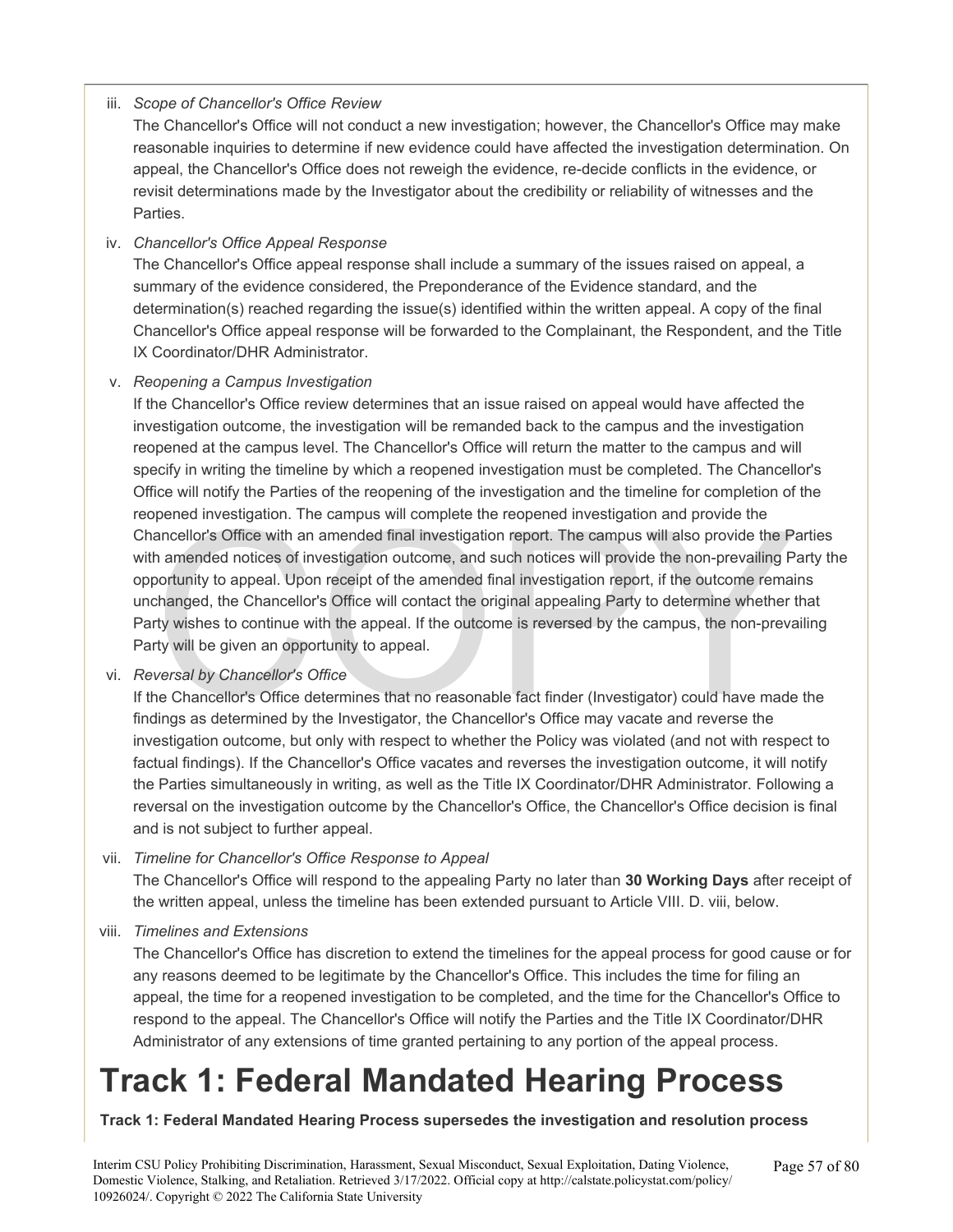**under Track 2: State Mandated Hearing Process and Track 3: Non-Hearing Process for cases that are defined by the Title IX Federal Regulations as sexual harassment in an education program or activity against a person (including, but not limited to students and employees) in the United States.** 

In 2020, through Secretary of Education Betsy DeVos, the United States Department of Education, Office for Civil Rights (OCR) issued and amended federal regulations (Federal Regulations) implementing the sex discrimination law known as "Title IX," which is part of the Education Amendments of 1972. The Federal Regulations are titled *Nondiscrimination on the Basis of Sex in Education Programs or Activities Receiving Federal Financial Assistance* (34 C.F.R. 106). The Federal Regulations were published in the Federal Register on May 19, 2020. As of their effective date, August 14, 2020, the Federal Regulations have the full force of law and all U.S. higher education institutions that receive federal funds, including the CSU, must comply with the Federal Regulations.

# **Article I. Scope of Track 1**

**Track 1** is applicable to cases that are defined by the Federal Regulations as Sexual Harassment in an Education Program or Activity against a person (including Students and Employees of the CSU) in the United States.

The Title IX Coordinator and the DHR Administrator, will assess allegations of non-Track 1 prohibited conduct set forth in the same Complaint that arise out of the same facts and/or incidents that may also be investigated and resolved (including sanctions and discipline) in accordance with Track 1 or other CSU policies or procedures.

# **Article II. Definitions**

is in the same Complaint that arise out of the same facts and/or incidents that may also be inves<br>olved (including sanctions and discipline) in accordance with Track 1 or other CSU policies or<br>res.<br>**CIC II. Definitions**<br>pr Track 1 prohibited conduct is defined under Article VII.C of the CSU Policy Prohibiting Discrimination, Harassment, Sexual Misconduct, Sexual Exploitation, Dating Violence, Domestic Violence, Stalking, and Retaliation ("the Policy"). Capitalized terms are defined in Track 1 and in Article VII.B of the Policy. In implementing this process, the definitions in Track 1 apply where they differ from those listed in Article VII.B of the Policy. For purposes of Track 1 specifically, the following definitions apply:

- A. **Bias and Conflict of Interest** means that whether bias exists against Complainants or Respondents generally or against individual Complainants or Respondents, requires examination of the particular facts of a situation. In determining whether bias exists, the following should be considered:
	- 1. an objective (whether a reasonable person would believe bias exists), common sense approach to evaluating whether a particular person serving in a Title IX role is biased;
	- 2. an evaluation that does not apply generalizations that might unreasonably conclude that bias exists (for example, assuming that a declaration that one is a feminist, or survivor, means that they are biased against men, or that a male is incapable of being sensitive to women, or that prior work as a victim advocate, or as a defense attorney, renders the person biased for or against Complainants or Respondents); and
	- 3. whether the bias will impede the impartiality of the person being evaluated.
- B. **Complainant[14](#page-77-0)** means an individual who is alleged to have been subjected to conduct that could constitute Sexual Harassment as defined under Article VII.C of the Policy.
- C. **Directly Related** means anything that is not incidental to a matter at issue.
- D. **Education Program or Activity** includes all the operations of the CSU as well as locations, events, or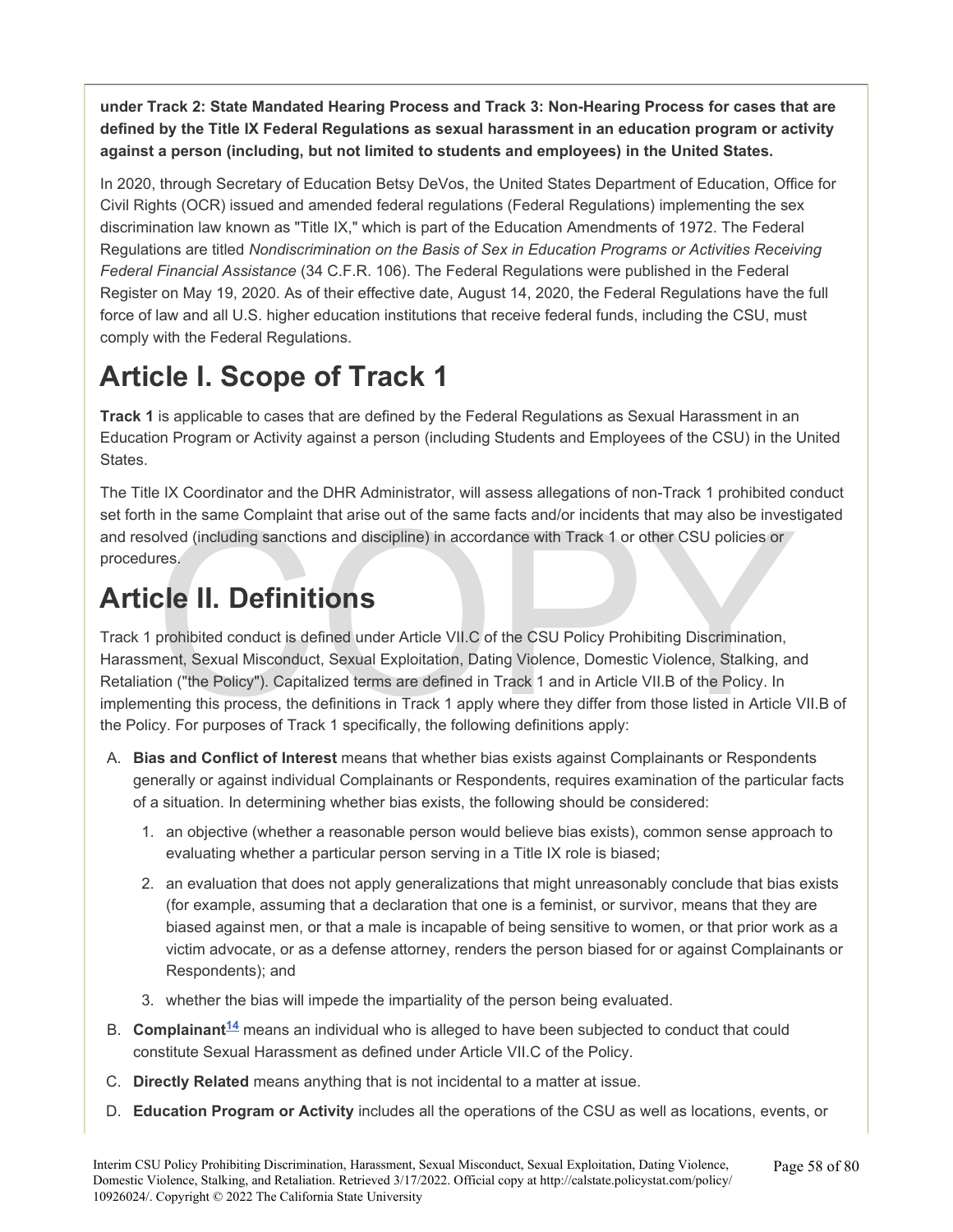circumstances over which the CSU exercised substantial control over the Respondent (Student, Employee, or Third Party) **and** the context in which the Sexual Harassment occurs. Education Program or Activity also includes any building owned or controlled by the CSU or a student organization that is officially recognized by the CSU.

- E. **Formal Complaint** means a document or electronic submission filed by a Complainant that contains the Complainant's physical or digital signature<sup>[15](#page-77-0)</sup> or a document signed by the Title IX Coordinator<sup>[16](#page-77-0)</sup> alleging Sexual Harassment against a Respondent and requesting an investigation of the allegation of Sexual Harassment. At the time that the Formal Complaint is filed, a Complainant must be participating in or attempting to participate in an Education Program or Activity of the CSU.
- F. **Relevant** means having significant and demonstrable bearing on the matter at hand.
- G. **Remedies** are individualized services offered as appropriate, as reasonably available, and without fee or charge to the Complainant at the conclusion of the Formal Complaint process where the Respondent has been found responsible.

Remedies may include counseling, extensions of deadlines or other course-related adjustments, modifications of work or class schedules, campus escorts, restrictions on contact between the parties, changes in work or housing locations, leaves of absence, increased security and monitoring of certain areas of the campus, and other similar measures.

The Title IX Coordinator is responsible for coordinating the effective implementation of Remedies.

- H. **Respondent** means an individual who has been alleged to be a perpetrator of conduct that could constitute Sexual Harassment as defined under Article VII.C of the Policy.
- I. **Simultaneously** means at approximately the same time.
- spondent means an individual who has been alleged to be a perpetrator of conduct that could<br>nstitute Sexual Harassment as defined under Article VII.C of the Policy.<br>nultaneously means at approximately the same time.<br>pporti J. **Supportive Measures** are individualized services offered as appropriate, as reasonably available, and without fee or charge to the Complainant or Respondent regardless of whether a Formal Complaint is filed. Supportive Measures are designed to restore or preserve equal access to CSU Education Programs or Activities without unreasonably burdening the other Party, including to protect the safety of all Parties or the educational environment.

Supportive Measures may include counseling, extensions of deadlines or other course-related adjustments, modifications of work or class schedules, campus escorts, mutual restrictions on contact between the parties, changes in work or housing locations, leaves of absence, increased security and monitoring of certain areas of the campus, and other similar measures.

The Title IX Coordinator is responsible for coordinating the effective implementation of Supportive Measures. Supportive Measures will remain confidential except when it is not possible to maintain confidentiality in order to provide the Supportive Measures.

# **Article III. Response to Report of Sexual Harassment**

### A. **Response to a Report of Sexual Harassment**

After receiving a report of Sexual Harassment, the Title IX Coordinator will contact the Complainant promptly to discuss the availability of Supportive Measures. This outreach to the Complainant will include the following:

- 1. A statement that the campus has received a report of Sexual Harassment as defined under Article VII.C of the Policy.
- 2. A description of the role of the Title IX Coordinator.
- 3. Information regarding counseling and other support resources.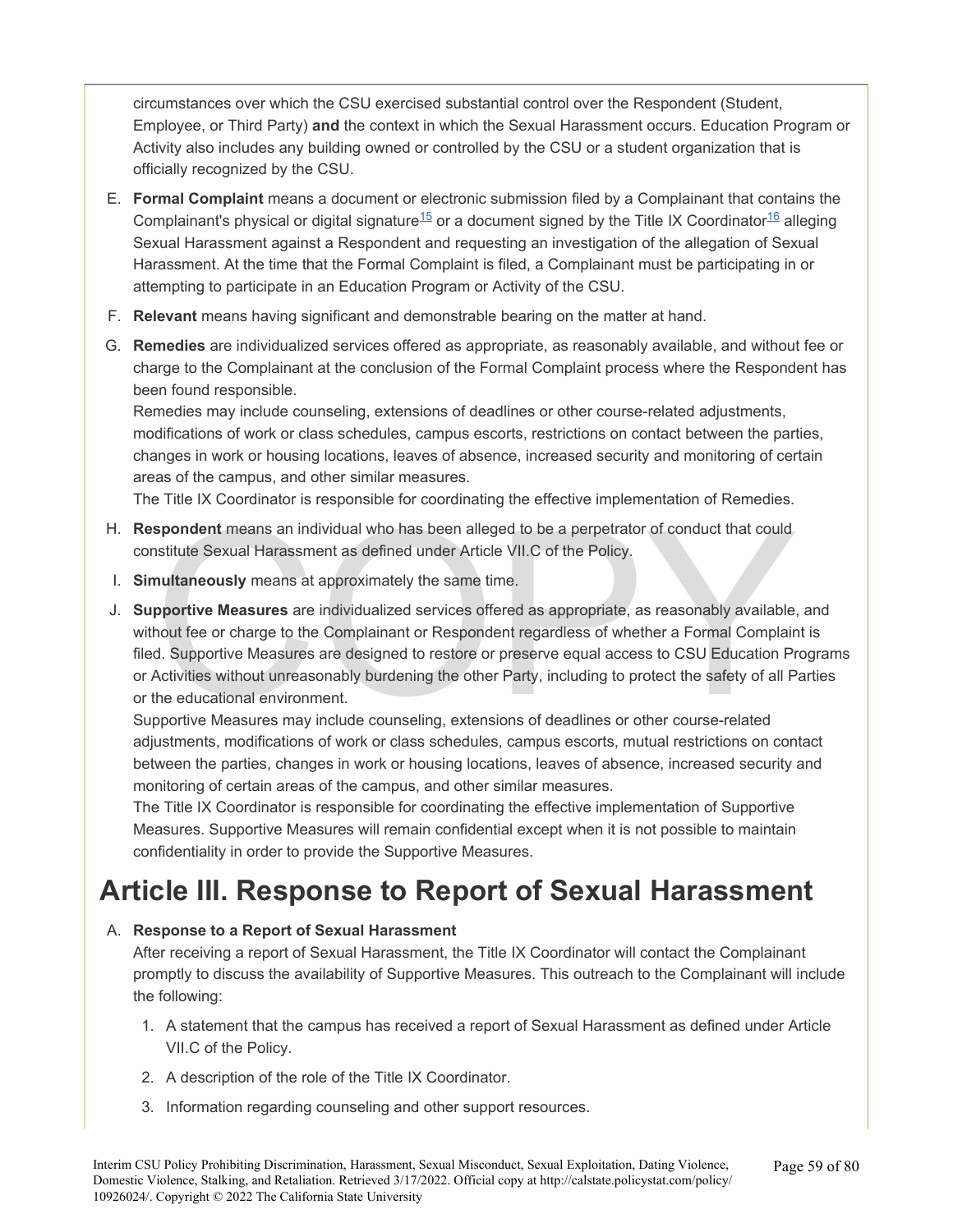- 4. A statement regarding the importance of preserving evidence.
- 5. A statement that the Complainant may, but is not required to, report to law enforcement any allegations that could constitute criminal behavior.
- 6. A request for the Complainant to meet with the Title IX Coordinator, or other designated employee, to discuss the Complainant's options and next steps.
- 7. A statement that the Complainant can be accompanied by an Advisor of their choice during any meeting relating to the report and any subsequent Complaint process.
- 8. Information regarding potential Supportive Measures, where applicable.
- 9. A brief summary of the investigation procedures.
- 10. An explanation of how the campus responds to reports of Policy violations and a description of potential disciplinary consequences.
- 11. A statement that retaliation for making a Complaint or participating in a Complaint process is prohibited by the Policy.
- B. **Written Information Regarding Rights and Options for Complainants Reporting Sexual Assault, Dating Violence, Domestic Violence, or Stalking** Along with the information provided in the outreach communication, the Title IX Coordinator will provide Complainants alleging Sexual Assault, Dating Violence, Domestic Violence or Stalking, with the information in Attachment D to the CSU Policy Prohibiting Discrimination, Harassment, Sexual Misconduct, Sexual Exploitation, Dating Violence, Domestic Violence, Stalking, and Retaliation - Rights and Options for Victims of Sexual Misconduct/ Sexual Assault, Sexual Exploitation, Dating And Domestic Violence, And Stalking.
- lence, Domestic Violence or Stalking, with the information in Attachment D to the CSU Policy<br>hibiting Discrimination, Harassment, Sexual Misconduct, Sexual Exploitation, Dating Violence,<br>mestic Violence, Stalking, and Reta C. **Response to a Formal Complaint** In response to a Formal Complaint, the process described in this Track will be followed. In the absence of a Formal Complaint, the Title IX Coordinator will provide appropriate Supportive Measures as described above. A Formal Complaint must be investigated even if the Complainant does not know the Respondent's identity.

The Title IX Coordinator will conduct an intake meeting with any Complainant who responds to outreach communication, or otherwise makes a report of a potential Policy violation to discuss the Complainant's options, explain the process, and provide information about Supportive Measures. During the discussion, the Title IX Coordinator will consider the Complainant's wishes with respect to Supportive Measures, inform the Complainant of the availability of Supportive Measures with or without the filing of a Formal Complaint, and explain the process for filing a Formal Complaint.

- D. **Reasonable Accommodations** Any person with a Disability who seeks reasonable accommodations to participate in the Formal Complaint submission or investigation process will be referred to the appropriate campus administrator (for Students, the services for students with disabilities administrator, and for Employees the appropriate human resources administrator) who may consult with the Title IX Coordinator to determine the reasonableness of a requested accommodation.
- E. **Neutrality of Process** The Title IX Coordinator will make reasonable efforts to ensure that anyone involved in conducting investigations, finding facts, and making disciplinary decisions in a matter will be impartial, neutral, and free from actual Conflicts of Interest. A Conflict of Interest exists if a person has a personal relationship with one of the Parties or witnesses, has a reporting employment relationship with a Party, or has demonstrated actual bias towards a Party or witness or towards Complainants or Respondents in general. Any party who seeks to disqualify the Title IX Coordinator due to bias or a Conflict of Interest will direct their request to the Chancellor's Office Appeals Unit at [eo](mailto:eo-wbappeals@calstate.edu)[wbappeals@calstate.edu](mailto:eo-wbappeals@calstate.edu). Requests for disqualification shall be supported by evidence that the Bias or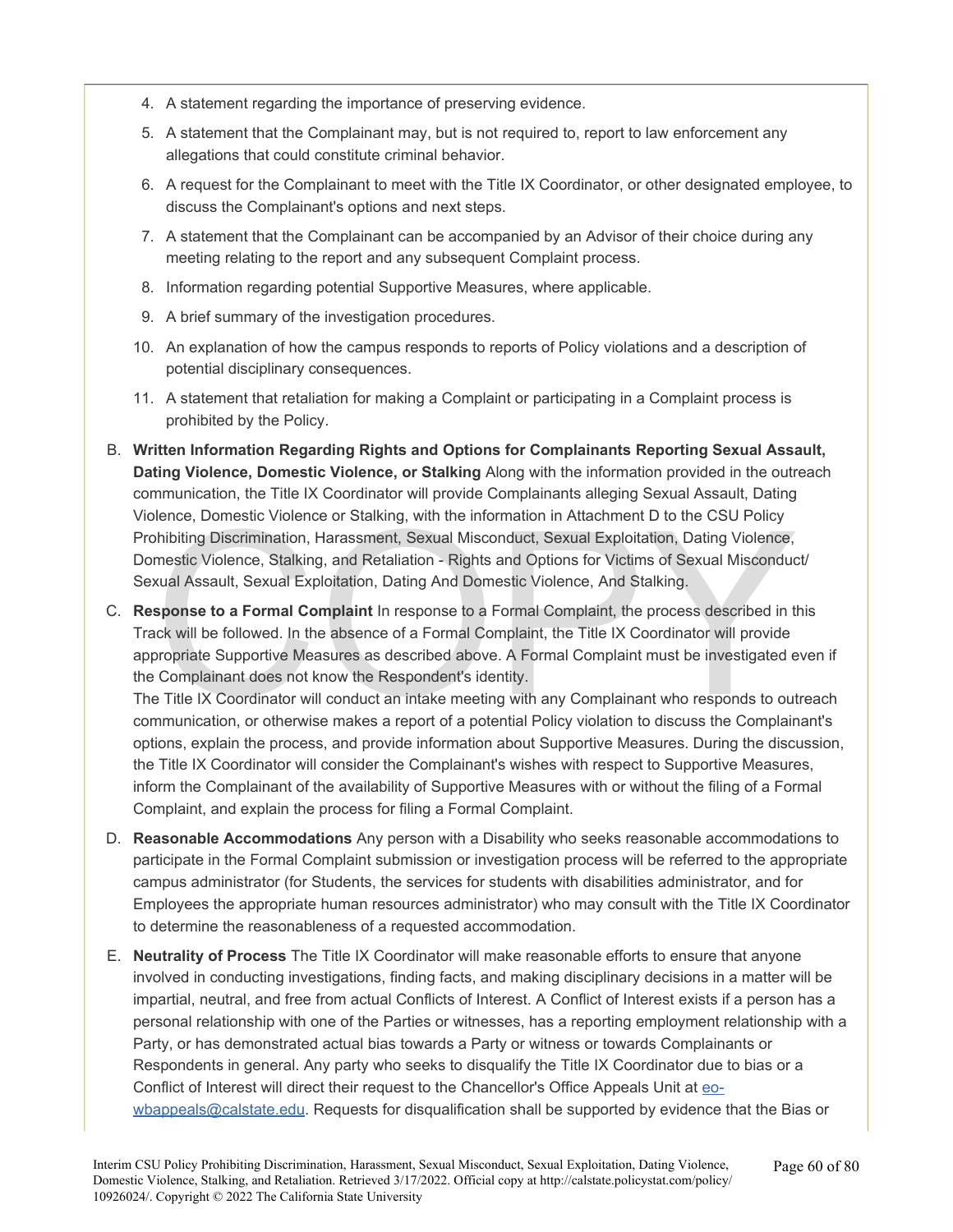Conflict of Interest prevents the Title IX Coordinator from fairly performing their duties. Mere belief or opinion does not constitute evidence.

F. **Emergency Removal** A Student Respondent may be removed from an Education Program or Activity on an emergency basis before an investigation concludes or where no investigation or hearing is pending. Prior to the removal, an individualized safety and risk analysis will be conducted.

The removal is referred to as an "Emergency Removal," and has the effects of an Interim Suspension, as set forth in [CSU](https://calstate.policystat.com/policy/8453518/latest/#autoid-zm4j6) [Executive Order 1098, Article VI](https://calstate.policystat.com/policy/8453518/latest/#autoid-zm4j6), including that during the period of the Emergency Removal, the Student may not, without prior written permission from the Campus president or designee, enter any campus of the California State University other than to attend a hearing.

As with Interim Suspensions, as set forth in [CSU](https://calstate.policystat.com/policy/8453518/latest/#autoid-zm4j6) [Executive Order 1098, Article VI](https://calstate.policystat.com/policy/8453518/latest/#autoid-zm4j6), the president or vice president designee, in consultation with the Title IX Coordinator, will determine whether there is an immediate threat to the physical health or safety of any Student or other individual arising from the allegations of Sexual Harassment to warrant Emergency Removal. An assessment that the Respondent poses a threat of obstructing the Sexual Harassment investigation or destroying Relevant evidence does not justify Emergency Removal.

and immediate threat to the physical health or safety of a Student or other individual arising from<br>in immediate threat to the physical health or safety of a Student or other individual arising from<br>incelled III.D, and not Where a determination is made that justifies Emergency Removal, the Respondent will be provided with notice and given an opportunity to challenge the decision immediately following the removal, in accordance with the procedures set forth in [CSU](https://calstate.policystat.com/policy/8453518/latest/#autoid-zm4j6) [Executive Order 1098, Article VI](https://calstate.policystat.com/policy/8453518/latest/#autoid-zm4j6), including the right to a hearing within **10 Working Days** of a request by the Respondent for such a hearing, to determine if there is an immediate threat to the physical health or safety of a Student or other individual arising from the allegations of Sexual Harassment. The hearing will be conducted under CSU Executive Order 1098, [Article III.D,](https://calstate.policystat.com/policy/8453518/latest/#autoid-kbyxz) and not this Track as it to relates to hearings.

If it is determined that the alleged conduct does not arise from the Sexual Harassment allegation/s, the campus may address a Student Respondent's alleged conduct under the Student Conduct Code.

G. **Administrative Leave (Temporary Suspension)** A campus may place a non-student Employee on Administrative Leave (sometimes referred to as Temporary Suspension) in accordance with applicable Collective Bargaining Agreements or CSU policies while the Formal Complaint process is pending.

# **Article IV. Dismissal/Referral of a Formal Complaint**

When the Title IX Coordinator receives a Formal Complaint, or where new information or events arise, the Title IX Coordinator will assess whether the Formal Complaint meets the requirements of the Federal Regulations to move forward under the process in this Track. A determination that allegations in a Formal Complaint do not meet the requirements of the Federal Regulations will result in a dismissal of the allegations in the Formal Complaint that do not meet the requirements and, in some cases, a referral of the allegations to another process as the campus may have an obligation to address the matter under other laws and policies. The Federal Regulations require two types of dismissals: mandatory and discretionary.

### A. **Mandatory Dismissal/Referral**

The Title IX Coordinator will determine whether allegations in a Formal Complaint must be dismissed for purposes of the Federal Regulations.

If a Formal Complaint is dismissed it may still be referred, if appropriate, to be addressed under the processes in Track 2 or Track 3 of the Procedures for Complaints of Discrimination, Harassment, Sexual Misconduct, Sexual Exploitation, Dating Violence, Domestic Violence, Stalking, and Retaliation Made Against a Student, the Track 3 Procedures for Complaints of Discrimination, Harassment, Sexual Misconduct, Sexual Exploitation, Dating Violence, Domestic Violence, Stalking, and Retaliation Made Against an Employee or Third-Party, Executive Order 1098, or other applicable policies.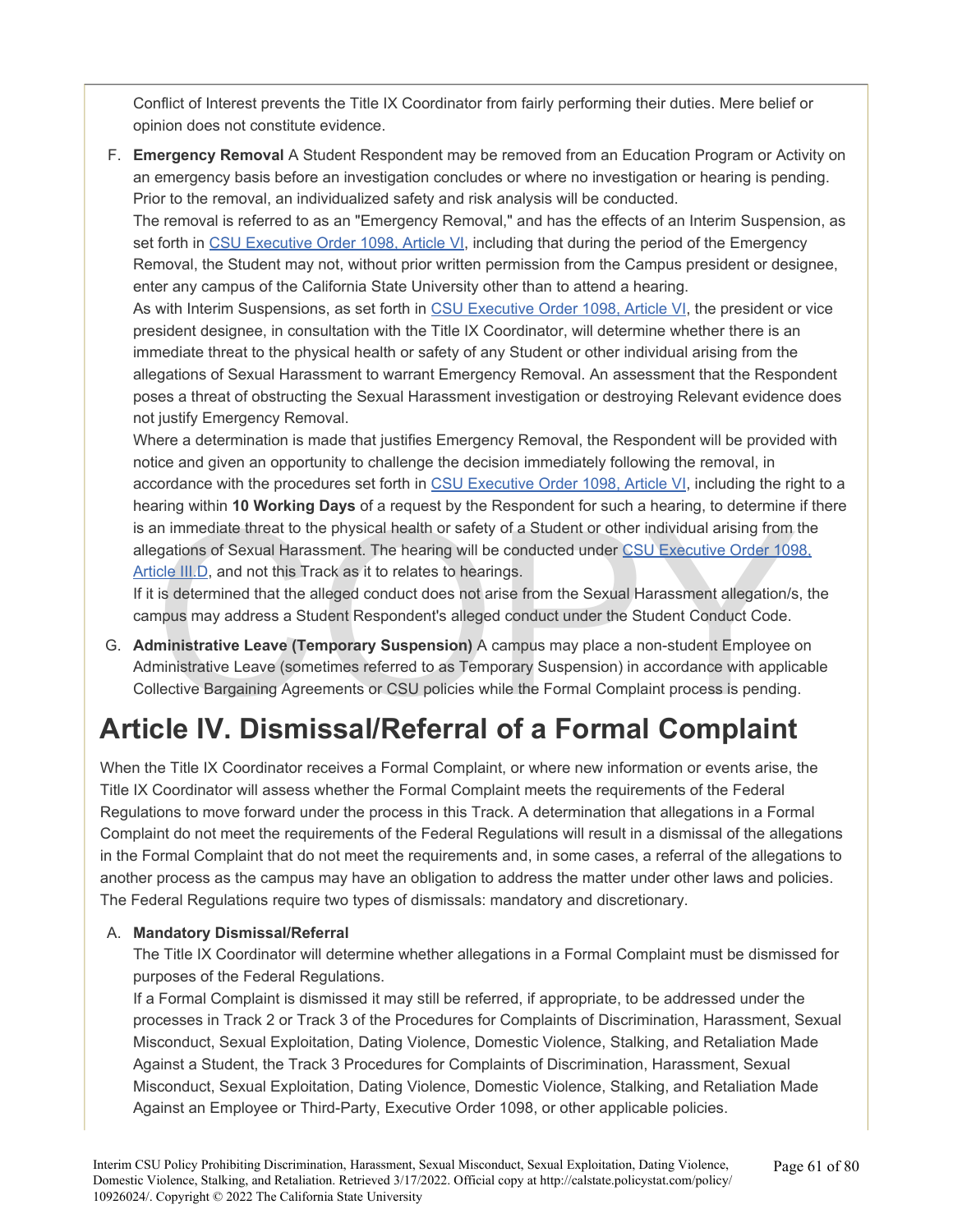Under the Federal Regulations, a Formal Complaint will be dismissed as to any conduct alleged that:

- 1. Would not meet the definition of Sexual Harassment as defined under Article VII.C of the Policy even if proved.
- 2. Did not occur in an Education Program or Activity.
- 3. Did not occur in the United States.

### B. **Discretionary Dismissal**

At any time during the process, it is within the discretion of the Title IX Coordinator to dismiss a Formal Complaint, or any conduct alleged within a Formal Complaint, where:

- 1. A Complainant notifies the Title IX Coordinator in writing that the Complainant would like to withdraw the Formal Complaint or any part of it;
- 2. The Respondent is no longer a Student or Employee; or
- 3. If the specific circumstances prevent the campus from gathering evidence sufficient to reach a determination as to the Formal Complaint or allegations therein.

### C. **Notice Requirement**

Written notice of a mandatory or discretionary dismissal and reason(s) for the dismissal will be sent Simultaneously to the Parties when a Title IX Coordinator dismisses a Formal Complaint. The notice will inform the Parties of their right to appeal the dismissal, whether the matter will be referred to another process, and the process for submitting an appeal. This notice may be accompanied by a notice of allegations, as described in Article VI. below, where a notice of allegations has not already been provided.

### D. **Appeal after Mandatory or Discretionary Dismissal**

by the Parties of their right to appeal the dismissal, whether the matter will be referred to anothecess, and the process for submitting an appeal. This notice may be accompanied by a notice of gations, as described in Art Either Party may appeal from a dismissal of a Formal Complaint or any part of the Complaint. The appeal must be filed within **10 Working Days** from the date of the notice of dismissal. The appeal will be in writing and will be based only on one or more of the following grounds:

- 1. A procedural irregularity occurred that affected the dismissal of the Formal Complaint.
- 2. New evidence that was not reasonably available at the time the dismissal decision was made that could affect the decision to dismiss the Formal Complaint.
- 3. The Title IX Coordinator (or designee) who dismissed the Formal Complaint, had a Conflict of Interest or Bias for or against the Complainant or Respondent in this case or Complainants or Respondents in general that affected the outcome of the matter.

Appeals will be filed with the Chancellor's Office (CO) and will be addressed to:

Systemwide Title IX Unit Systemwide Human Resources Office of the Chancellor [TIX-Dismissal-Appeals@calstate.edu](mailto:TIX-Dismissal-Appeals@calstate.edu) 

If a Party is unable to file an appeal or a response to an appeal electronically, they should contact the campus Title IX Office for assistance.

When an appeal is submitted, the other Party as well as the campus Title IX Coordinator will be notified in writing. In response to the appeal, the other Party will be given **5 Working Days** from their receipt of notice of the appeal to submit a written statement in support of or challenging the dismissal. Within **10 Working Days**  of the CO's receipt of the appeal, the Parties will Simultaneously receive (via email) a written decision with explanation.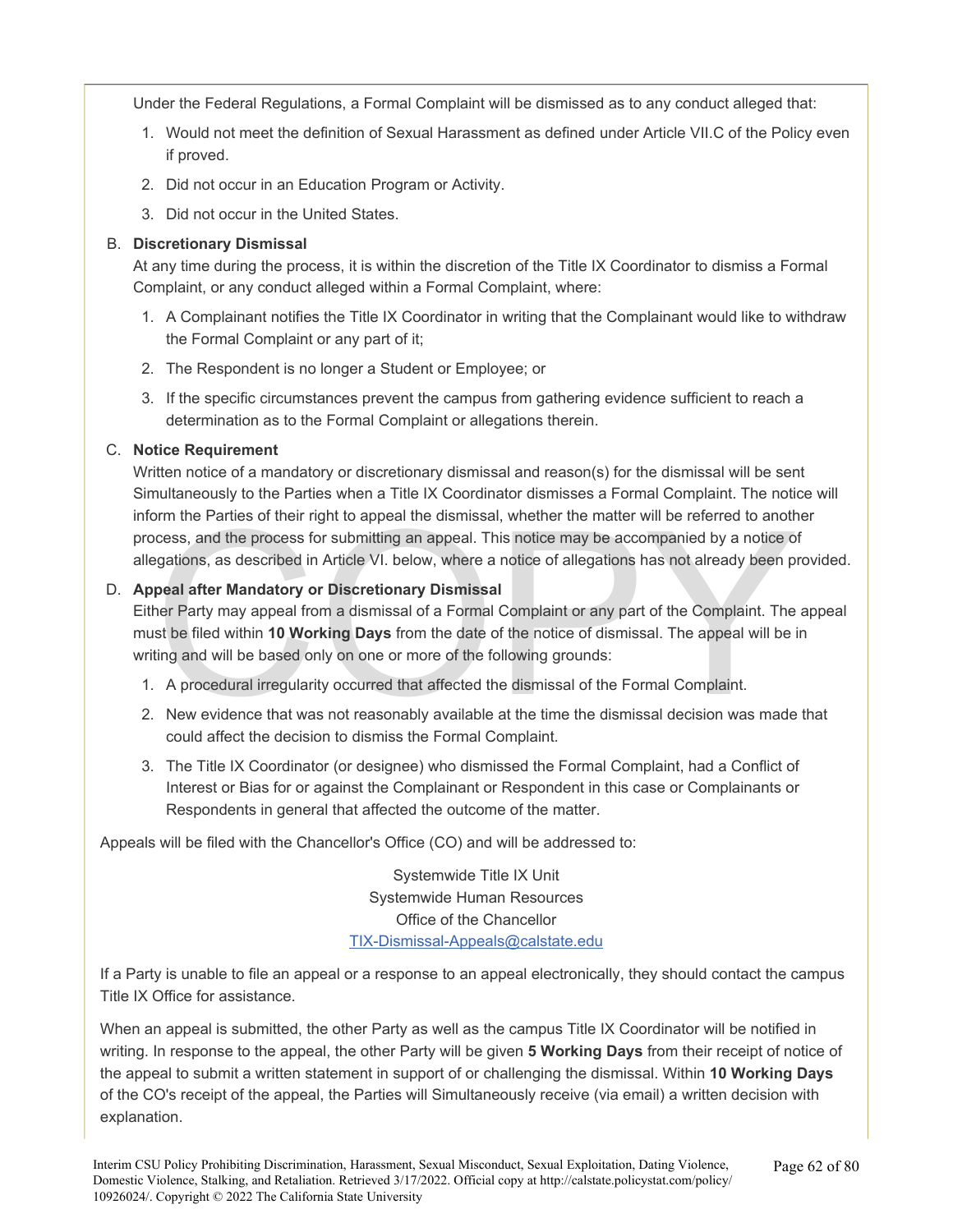The CO review will not involve a new assessment of the dismissal/referral or consideration of evidence that was not introduced during the campus review, unless the new evidence was not reasonably available at the time of the campus review.

If the CO review determines that the dismissal/referral should be reviewed to cure any defects, the matter will be remanded back to the campus to reassess within a timeframe specified by the CO. The Parties will be informed Simultaneously of the review and the timeframe. Once the review is complete the campus will provide the Parties and the CO with either a notice of dismissal/referral or notice of allegations, depending on the outcome, that reflects any changes to the determination. The notice will inform the Parties of their right to appeal, and the CO will contact the appealing Party to determine whether that Party wishes to continue with the appeal.

The CO appeal response is final and concludes the dismissal/referral process under Track 1. If there is a mandatory dismissal of a Formal Complaint, it does not preclude the campus from later identifying a relevant policy or policies that address the alleged conduct, notifying the Parties of the policy or policies, and moving forward under the procedures of those policies.

# **Article V. Consolidation of Formal Complaints**

Where Parties assert Formal Complaints against each other, and they arise out of the same events or circumstances, the Title IX Coordinator may consolidate the Formal Complaints into one.

# **Article VI. Notice of Allegations**

When the Title IX Coordinator receives a Formal Complaint, the Title IX Coordinator will Simultaneously provide both Parties a written notice of allegations.

tances, the Title IX Coordinator may consolidate the Formal Complaints into one.<br>
Cle VI. Notice of Allegations<br>
ne Title IX Coordinator receives a Formal Complaint, the Title IX Coordinator will Simultaneously<br>
both Parti The notice of allegations will be provided to both Parties regardless of whether the Formal Complaint must be dismissed under Article IV. If a Formal Complaint is dismissed at this stage of the process, the notice of allegations will also include the notice of dismissal and appeal rights.

The notice of allegations will include:

- A. A copy of, or web link to, the relevant procedures, including this Track.
- B. The identities of the Parties involved in the incident, if known.
- C. A summary of the Formal Complaint (e.g., "who," "what," "when," and "where").
- D. Reference to the specific definition of Sexual Harassment under Article VII.C of the Policy that is implicated in the Formal Complaint.
- E. A statement that the Respondent is presumed not responsible for the alleged conduct and that a determination regarding responsibility is made at the conclusion of the Formal Complaint process.
- F. A description of the Formal Complaint process (including the right to hearing and appeal).
- G. Information about the Parties' right to an Advisor (as defined below), and that an Advisor may be, but is not required to be, an attorney.
- H. A statement that if a Party has an Advisor (as defined below), a copy of evidence and a subsequent final investigation report will be Simultaneously sent to both the Party and their Advisor unless the Party notifies the Investigator or Title IX Coordinator in writing that they do not wish this information to be sent to their Advisor.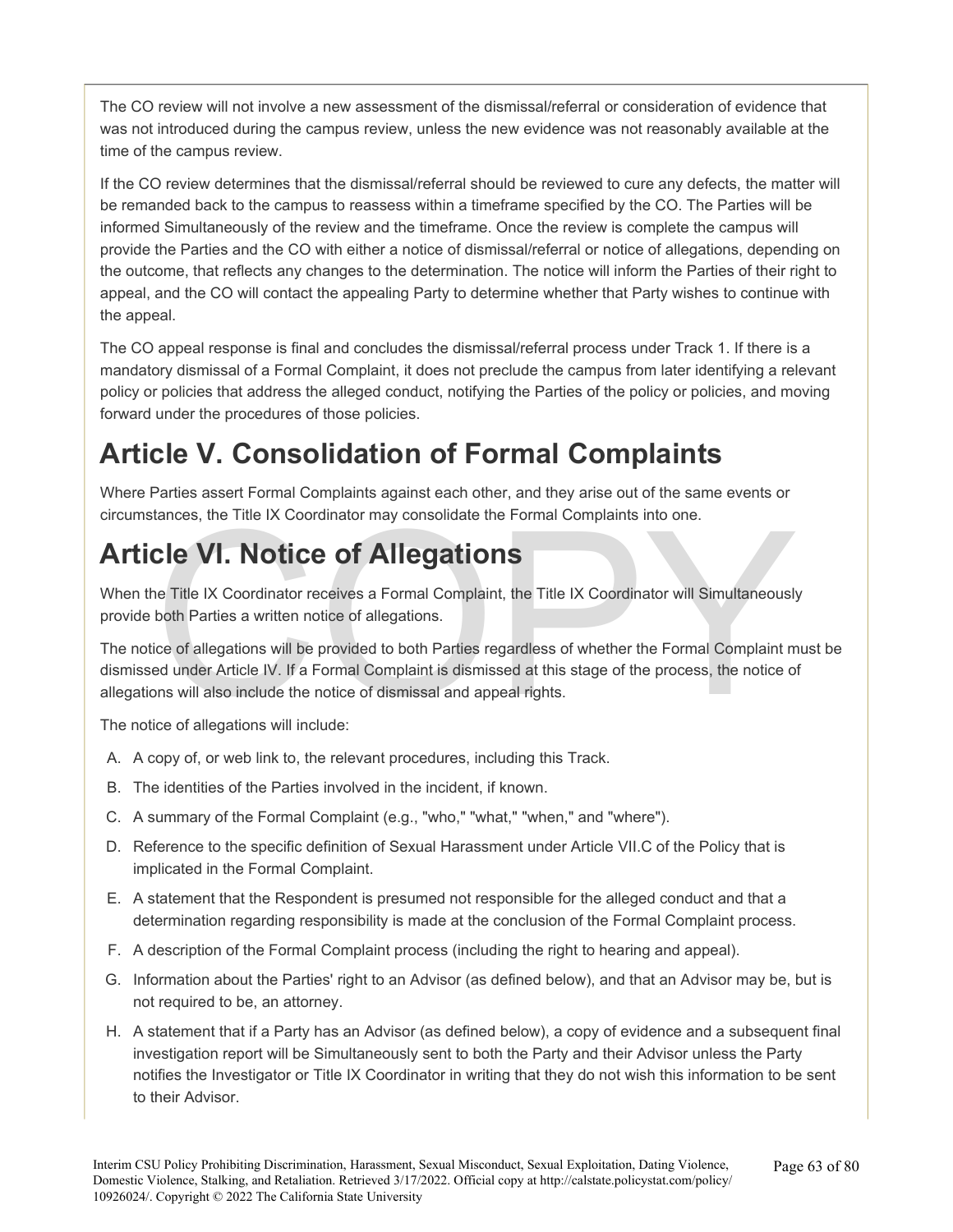- I. A statement that reads as follows: "A Complainant shall proceed with a Formal Complaint in good faith and a Complainant who knowingly and intentionally files a false Formal Complaint or any individual who is determined to have provided false statements or information during the investigation/appeal review shall be subject to discipline in accordance with the Student Conduct Code, applicable collective bargaining agreements, CSU policies, or legal requirements (e.g., Education Code Section 89530 et seq.). Likewise, the Respondent and witnesses are required to cooperate with the investigation including being forthright and honest during the process. The mere fact that two individuals have different recollections, and one is later found to be more credible does not make the other person's statement false. Disciplinary action against an individual for knowingly filing a false Formal Complaint or for providing a knowingly false statement will not be deemed to be Retaliation".
- J. An explanation that the Complainant and Respondent will have equal opportunities to present Relevant witnesses and inculpatory and exculpatory evidence in connection with the investigation and at any hearing.
- K. A statement that the Parties may identify specific documents and information that they believe are Relevant and request that the Investigator attempt to collect such documents and other information that are not reasonably accessible to the requesting Party.
- L. The estimated timeline for completion of the investigation.
- M. A statement that upon request, the Complainant and Respondent will be advised of the status of the investigation.
- N. A description of the University's policy against Retaliation, as defined under Article VII.A of the Policy.

If new allegations are raised during the investigation that were not included in the notice of allegations, a revised notice of allegations will be issued Simultaneously to the Parties.

estigation.<br>Il escription of the University's policy against Retaliation, as defined under Article VII.A of the Pol<br>Ilegations are raised during the investigation that were not included in the notice of allegations,<br>notice If the notice of allegations also serves as notice of a Respondent's expected attendance at an interview, it will include details of the **date**, **time**, **location**, **participants**, and **purpose of that interview**. The notice of allegations must be provided to a Respondent at least **5 Working Days** prior to the interview.

If a Respondent requests to meet sooner than **5 Working Days** after receipt of the notice of allegations, they should verbally confirm at the start of the meeting that they are aware that they were provided notice of at least **5 Working Days** and this confirmation should be documented by the Title IX Coordinator or Investigator.

### **Article VII. Informal Resolution**

At any time prior to the issuance of the Hearing Officer's Report, if the Title IX Coordinator or either Party believes that it may be possible to resolve the Formal Complaint in a prompt, fair, and reasonable manner without a hearing, the Parties may consider an Informal Resolution that does not involve a full investigation and adjudication, subject to the following:

- A. Informal Resolution under Track 1 may **only** be offered where a Formal Complaint has been filed.
- B. The campus cannot offer or facilitate Informal Resolution under Track 1 to resolve allegations that an Employee sexually harassed a Student.
- C. The campus must obtain the Parties' voluntary, written consent before starting the Informal Resolution process.

Once the Title IX Coordinator determines that Informal Resolution is appropriate, the Parties should Simultaneously be provided written notice regarding Informal Resolution that includes the following: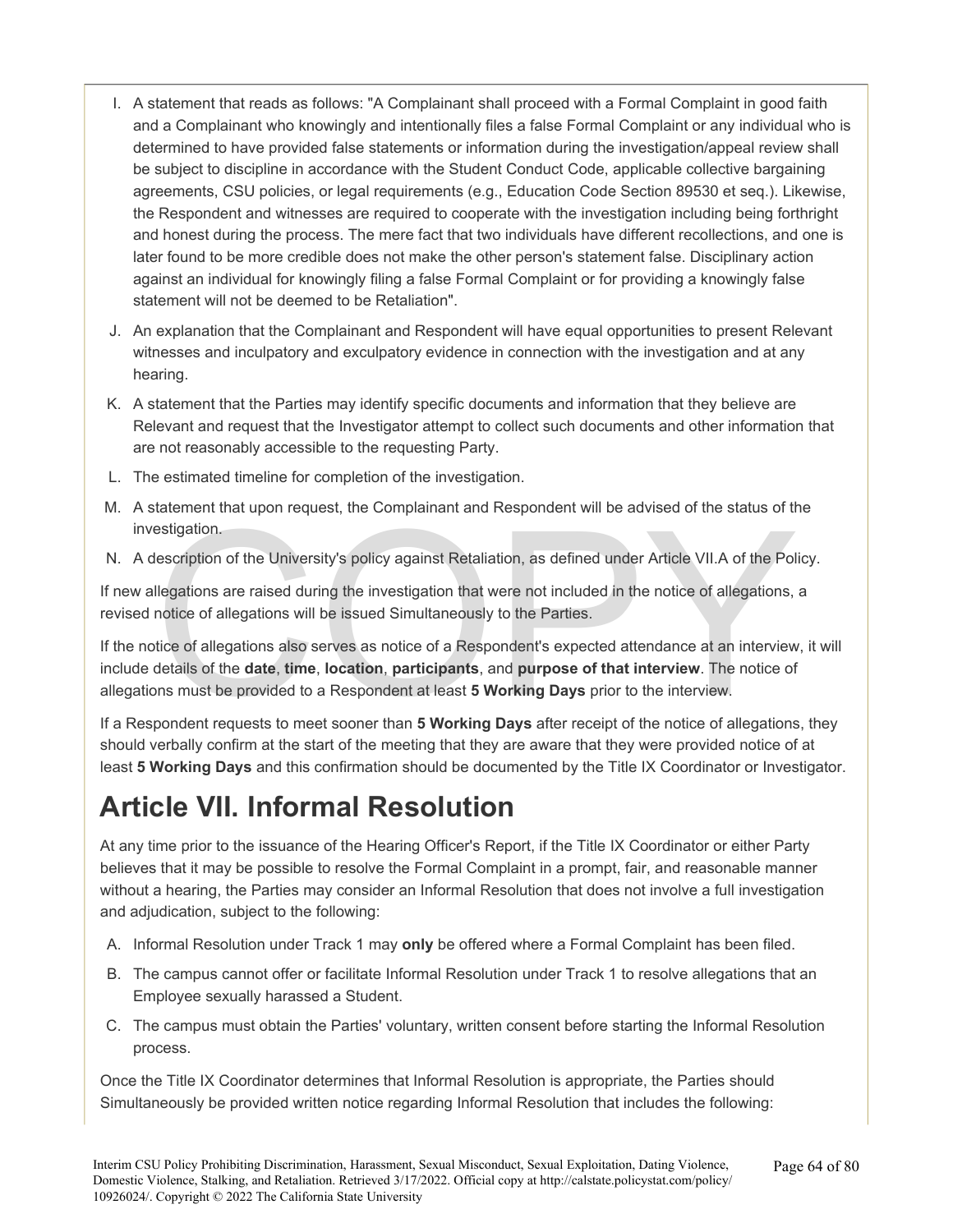- A. The allegations of Sexual Harassment, as defined under Article VII.C of the Policy.
- B. The requirements of the Informal Resolution process including that once the Informal Resolution process is finalized neither Party is permitted to file another Formal Complaint arising from the same allegations.
- C. An explanation that at any time prior to agreeing to a resolution, any Party has the right to withdraw from the Informal Resolution process and resume the Formal Complaint process.
- D. An explanation of any consequences resulting from participating in the Informal Resolution process, including the records that will be maintained or could be shared.
- E. The Parties' right to consult with an Advisor, if any.

The Title IX Coordinator will oversee the Informal Resolution process and make the final determination on all Informal Resolutions facilitated by the Title IX Coordinator or designee regarding whether the terms agreed to by the Parties are appropriate in light of all of the circumstances of the Formal Complaint.

The Informal Resolution process will be completed prior to any determination of responsibility being made, but no later than **60 Working Days** after both Parties provide voluntary, written consent to participate in the Informal Resolution process.

The campus may not require the Parties to participate in an Informal Resolution process under Track 1, nor may a Party be required to waive their right to the investigation and adjudication of a Formal Complaint as a condition of enrollment or employment, or continuing enrollment or employment.

n of enrollment or employment, or continuing enrollment or employment.<br>
In so f any Informal Resolution must be put in writing and signed by the Parties, and the Title IX<br>
ator. Prior to signing the Informal Resolution, th The terms of any Informal Resolution must be put in writing and signed by the Parties, and the Title IX Coordinator. Prior to signing the Informal Resolution, the Title IX Coordinator will consult with the student conduct administrator and/or other appropriate campus administrator responsible for the implementation of the terms. Use of electronic signatures is permitted.

Any agreed-upon Remedies and disciplinary sanctions will have the force and effect of sanctions imposed following a hearing.

The resolution will be final and not appealable by either Party.

### **Article VIII. Investigation of a Formal Complaint**

The Title IX Coordinator will either promptly investigate the Formal Complaint or assign this task to another Investigator. If assigned to another Investigator, the Title IX Coordinator will monitor, supervise, and oversee all such delegated tasks, including reviewing all investigation draft reports before they are final to ensure that the investigation is sufficient, appropriate, impartial, and in compliance with this Track.

### A. **Gathering of Evidence**

The burden of proof and the burden of gathering evidence sufficient to reach a determination regarding responsibility rests on the campus and not on the Parties. The investigator will take reasonable steps to gather all relevant evidence from the Parties, other witnesses, or other sources. The investigator will document the steps taken to gather evidence, even when those efforts are not successful.

Parties should be aware that **all** evidence Directly Related to the investigation will be provided to the other Party, subject to the exceptions described below.

The campus cannot access, consider, disclose, or otherwise use a Party's records that are made or maintained by a physician, psychiatrist, psychologist, or other recognized professional or paraprofessional acting in the professional's or paraprofessional's capacity, or assisting in that capacity, and which are made and maintained in connection with the provision of treatment to the Party, unless the campus obtains that Party's voluntary, written consent to do so for a Formal Complaint process under this Track<sup>[17](#page-77-0)</sup>.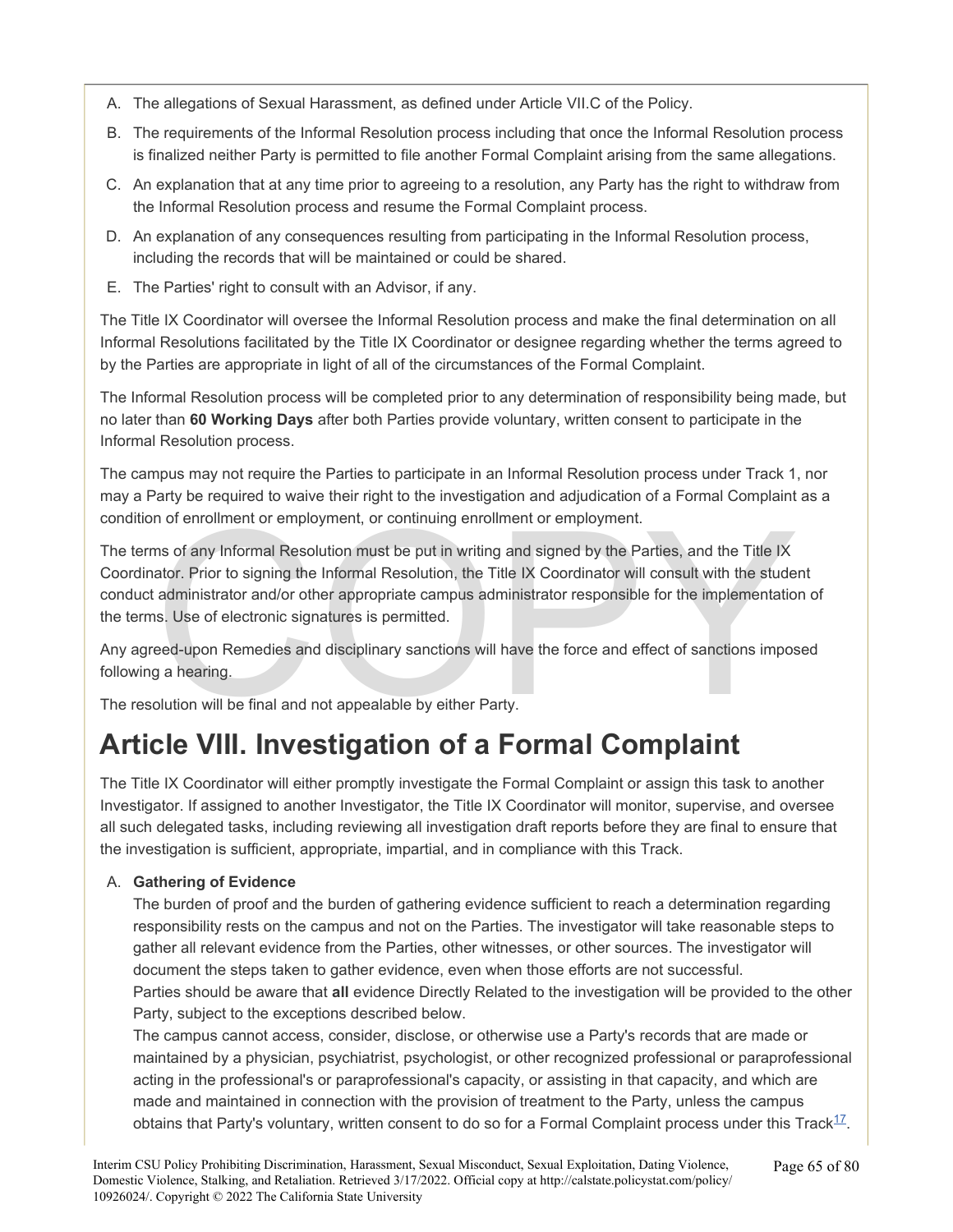The campus will not restrict the ability of either Party to discuss the allegations under investigation or to gather and present Relevant evidence (for example, contacting a potential witness).

#### B. **Advisors**

The Complainant and the Respondent may each elect to be accompanied by an Advisor to any meeting, interview, or proceeding regarding the allegations that are the subject of a Formal Complaint. The advisor may be anyone, including a union representative from the Complainant's or Respondent's collective bargaining unit, an attorney, or, in the case of the Complainant, a Sexual Assault Victim's Advocate. The Advisor may not answer questions regarding the subject matter of the investigation for the Complainant or the Respondent or speak on behalf of a Complainant or Respondent. However, the Advisor may observe and consult with the Complainant or Respondent.

### *Hearing Advisors*

The Complainant and Respondent must have a hearing advisor at the hearing. A hearing advisor will be responsible for asking the other Party and any witnesses all Relevant questions and follow-up questions, including those that challenge credibility, during the hearing. During a hearing, Parties may not ask questions of the other Party or any witnesses. Questioning at the live hearing will be conducted directly, orally, and in real time by the Party's hearing advisor of choice or a hearing advisor provided by the campus if the Party does not have a hearing advisor.

The hearing advisor may be the same person as the advisor. A Party may have both an Advisor and a hearing advisor present at a hearing. If a Party does not have a hearing advisor to perform questioning during the hearing, the campus shall provide the Party with a hearing advisor for this purpose. *Advisors Generally* 

Thing the hearing, the campus shall provide the Party with a hearing advisor to this purpose.<br>
Strong the hearing, the campus shall provide the Party with a hearing advisor for this purpose.<br>
Title IX Coordinator or Invest The Title IX Coordinator or Investigator will explain to the Complainant and Respondent that they may request that their advisor, if any, be copied on communications during the Formal Complaint process. Any such request will be in writing to the Title IX Coordinator or Investigator and should include the Advisor's name and contact information.

The Title IX Coordinator or Investigator will also explain that Advisors **will** receive a copy of the evidence and Final Investigation Report, unless the Party specifically directs in writing that this information should not be sent to their Advisor.

Although reasonable efforts will be made to accommodate hearing advisors and Advisors, undue delays affecting the complaint resolution timeline will not be permitted. Disruptive, abusive, or disrespectful behavior also will not be tolerated. At the discretion of the investigator or Title IX Coordinator during meetings or interviews and of the hearing officer during hearings, a hearing advisor or Advisor who engages in disruptive, abusive, or disrespectful behavior will not be permitted to participate. If a hearing advisor is excused during a hearing, the campus will either provide a Party with another hearing advisor or allow the Party to obtain another hearing advisor. It is within the hearing officer's discretion to proceed with or postpone the hearing in order to address the situation.

#### C. **Notice of Meetings, Interviews and Hearings**

Parties will be provided written notice of the **date**, **time**, **location**, **names of participants**, and **purpose**  of all meetings and investigative interviews at which their participation is expected. This written notice should be provided with at least **3 Working Days** for the Party to prepare to participate in the meeting or interview. This requirement will not apply where a Party themselves requests to meet with the Title IX Coordinator or Investigator or as addressed in Article VI of this Track.

If a Party requests to meet with the Title IX Coordinator sooner than **3 Working Days** after receipt of written notice of an investigative interview or meeting, they should verbally confirm at the start of the interview or meeting that they are aware that they were provided notice of at least **3 Working Days** and this confirmation should be documented by the Title IX Coordinator or Investigator.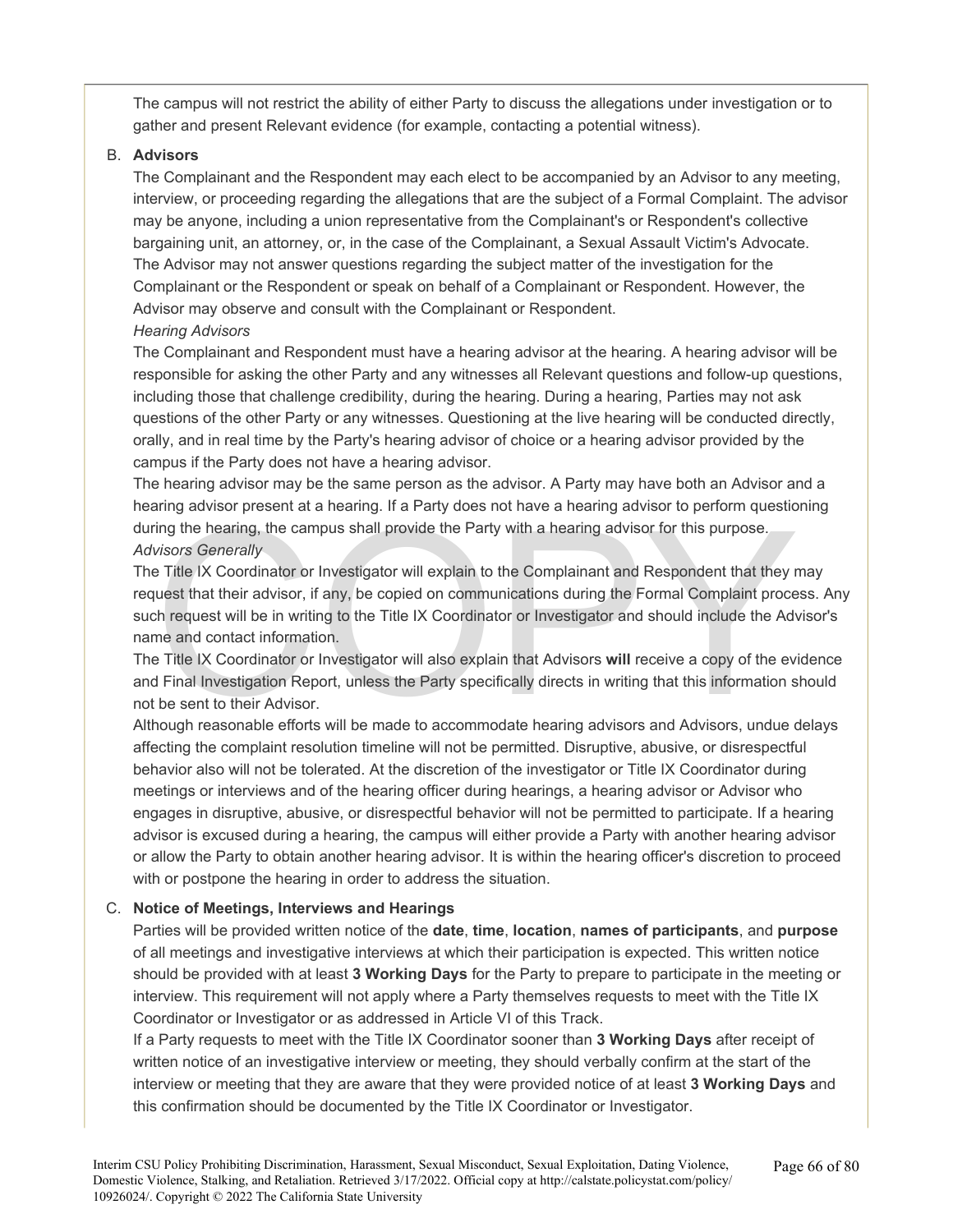#### D. **Review of Evidence**

Before issuing a final investigation report, the investigator will send to the Complainant and Respondent, and their respective advisors,<sup>[18](#page-77-0)</sup> if any, all evidence (including evidence upon which the campus does not intend to rely) obtained as part of the investigation that is Directly Related to the allegations raised in the Formal Complaint (preliminary investigation report). This includes inculpatory or exculpatory evidence whether obtained from a Party or other source, redacted if required by law.

The requirement to provide all Directly Related evidence does not include illegally obtained evidence (e.g., conversations recorded without the consent of the participants). Neither the preliminary nor final investigation report will include information protected by a legally recognized privilege, the Complainant's sexual history, or a Party's treatment records if the Party has not given voluntary, written consent to the disclosure of those treatment records.

The preliminary investigation report will: (a) describe the allegations; (b) identify the material facts—undisputed and disputed—with explanations as to why any material fact is disputed; and (c) describe the evidence presented and considered. Where not contained within the preliminary investigation report itself, evidence should be attached to the preliminary investigation report as exhibits. The preliminary investigation report and any exhibits must be sent in electronic format (which may include use of a file sharing platform that restricts the Parties and any advisors from downloading or copying the evidence) **or** hard copy. The Investigator may use discretion in determining how to send the preliminary investigation report to the Parties and their advisors, if any, in light of the particular circumstances and any Party or witness privacy concerns.

This process is collectively referred to as the "review of evidence."

party or witness privacy concerns.<br>
s process is collectively referred to as the "review of evidence."<br>
ch Party will be given a minimum of **10 Working Days** for the initial review of evidence to respone list of disputed f Each Party will be given a minimum of **10 Working Days** for the initial review of evidence to respond to the list of disputed facts and evidence and submit additional questions for the other Party and witnesses. This timeframe may be extended at the discretion of the Title IX Coordinator (either on their own or in response to a Party's request). The extension must be made available to both Parties, who must be notified as such. During the review of evidence, each Party may:

- 1. Meet again with the investigator to further discuss the allegations.
- 2. Identify additional disputed facts.
- 3. Respond to the evidence in writing.
- 4. Request that the investigator ask additional specific questions to the other Party and other witnesses.
- 5. Identify additional relevant witnesses.
- 6. Request that the investigator gather additional evidence.

The investigator will share with the Parties the answers to questions posed during the review of evidence. If additional disputed material facts are identified or evidence is gathered, it will be included in the preliminary investigation report (or in a separate addendum) and shared with all Parties, who will be given a reasonable opportunity to respond to the new evidence and submit additional questions to the other Party and other witnesses about the new evidence only. The investigator determines when it is appropriate to conclude the review of evidence.

#### E. **Final Investigation Report**

After the review of evidence phase is concluded, the Parties will receive a final investigation report that will summarize all **Relevant** evidence (inculpatory and exculpatory), including additional Relevant evidence received during the review of evidence. Any Relevant documentary or other tangible evidence provided by the Parties or witnesses, or otherwise gathered by the Investigator will be attached to the final investigation report as exhibits.

As part of an Informal Resolution, at the request of both Parties, campuses will provide a written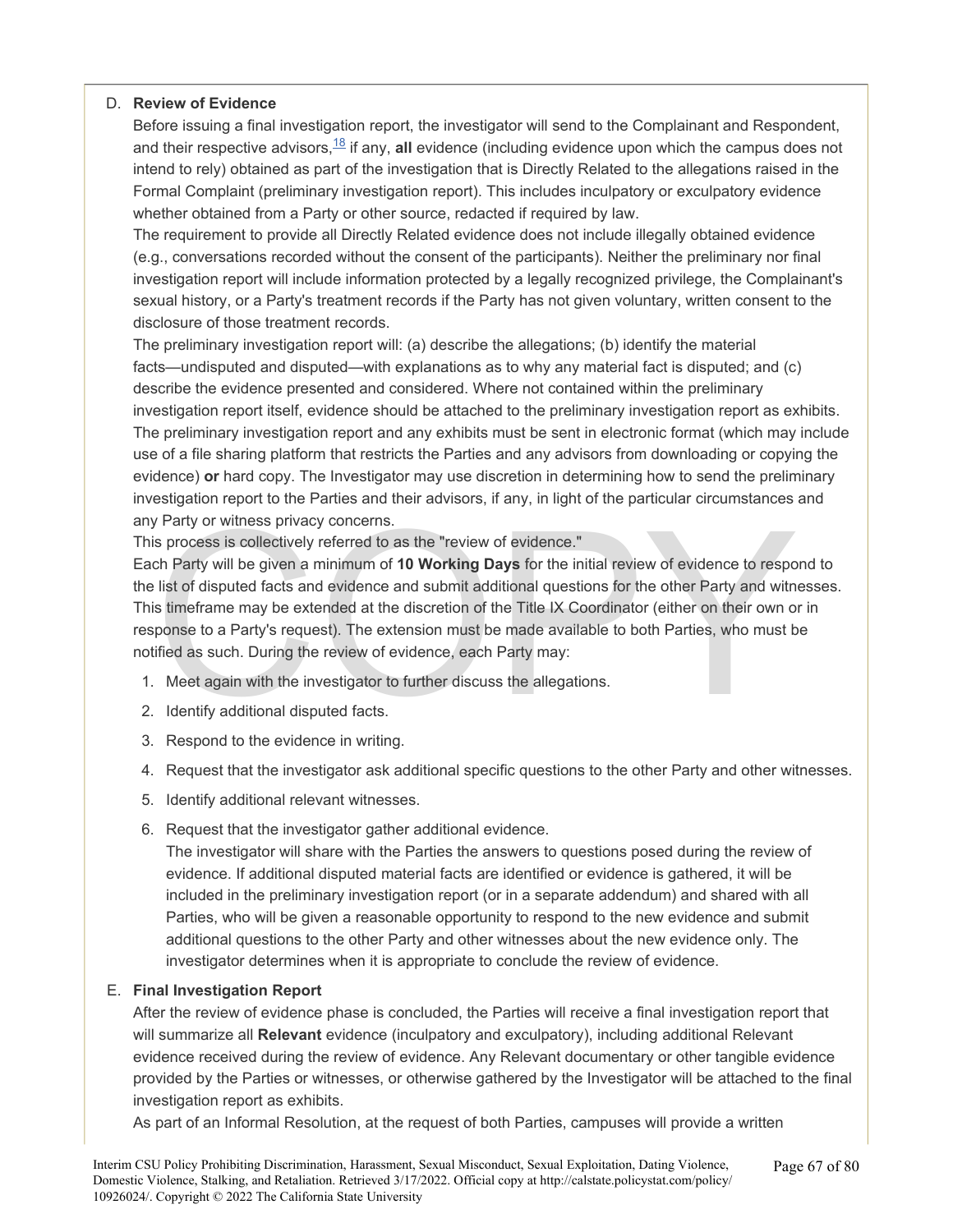preliminary assessment of the evidence by the Title IX Coordinator. Neither the fact nor the substance of the assessment will be shared with the hearing officer or considered Relevant at the hearing.

The final investigation report shall be sent to the Parties and their respective advisors, if any, in electronic format (which may include use of a file sharing platform that restricts the Parties and any Advisors from downloading or copying the evidence) **or** hard copy. The Parties and their advisors will be provided **10 Working Days** to review and provide a written response to the final investigation report. Campuses will inform Parties not to include any reference to the preliminary assessment and that any such references will be redacted.

The written response will be attached to the final investigation report and provided to the hearing officer, if appropriate, and the Parties. Any references to a preliminary assessment, assuming one was requested, will be redacted from this written response. No documentation should be provided to the hearing officer if an Informal Resolution is reached.

### F. **Timeframe for Completion of Investigation**

Absent a determination of good cause made by the investigator or Title IX Coordinator (of which the Parties will receive written notice): (i) the investigation should be concluded within **100 Working Days**  from the date that the notice of allegations is provided to the Parties; and (ii) the final investigation report should be completed and provided to the Parties within **10 Working Days** after the review of evidence has concluded. Extensions may be granted for good cause as determined by the Title IX Coordinator. The Parties will receive written notice from the Title IX Coordinator or designee if an extension is necessary and why. The notice will indicate if the extension alters the timeframes for the major stages of the Formal Complaint process.

The motion of the student conduct administrator, Title IX Coordinator, or other applicated that conduct the student conduct administrator. The New motion of the timelines that will apply to the pre-hearing and hearing proc Within **10 Working Days** after the Parties have been provided the final investigation report, the Parties will be informed of the timelines that will apply to the pre-hearing and hearing processes described in Article IX below. The Parties will be required to provide the name and contact information for their hearing advisor within **5 Working Days** after notice of the hearing timeline.

# **Article IX. Hearing**

- 1. A hearing coordinator, (either the student conduct administrator, Title IX Coordinator, or other appropriate administrator) will be responsible for coordinating the hearing process. The hearing coordinator's duties will include: scheduling the hearing; notifying witnesses of the hearing; ensuring that the hearing officer is provided with appropriate materials including a copy of the report and any exhibits; coordinating videoconferencing (if necessary); and securing a location for the hearing. The hearing coordinator will also act as liaison between the Parties and the hearing officer on procedural matters.
- 2. The Parties will be given written notice of the **date**, **time, location, participants, and purpose of the hearing**, as well as the **identity of the hearing officer.** Notification of the hearing will be sent to the designated CSU campus email address, unless the recipient has specifically requested in writing to the hearing coordinator that notice be given to a different email address. Communications from the hearing coordinator will be deemed received on the date sent. The hearing will not be set sooner than **20 Working Days** after the date of notice of hearing.

### 3. Timelines:

### **Objection to Hearing Officer**

Any objections to an appointed hearing officer must be made in writing to the hearing Coordinator within **5 Working Days** after notice of the identity of the hearing officer has been communicated to the Parties.

The objection may only be based on an actual Conflict of Interest. A Conflict of Interest exists if the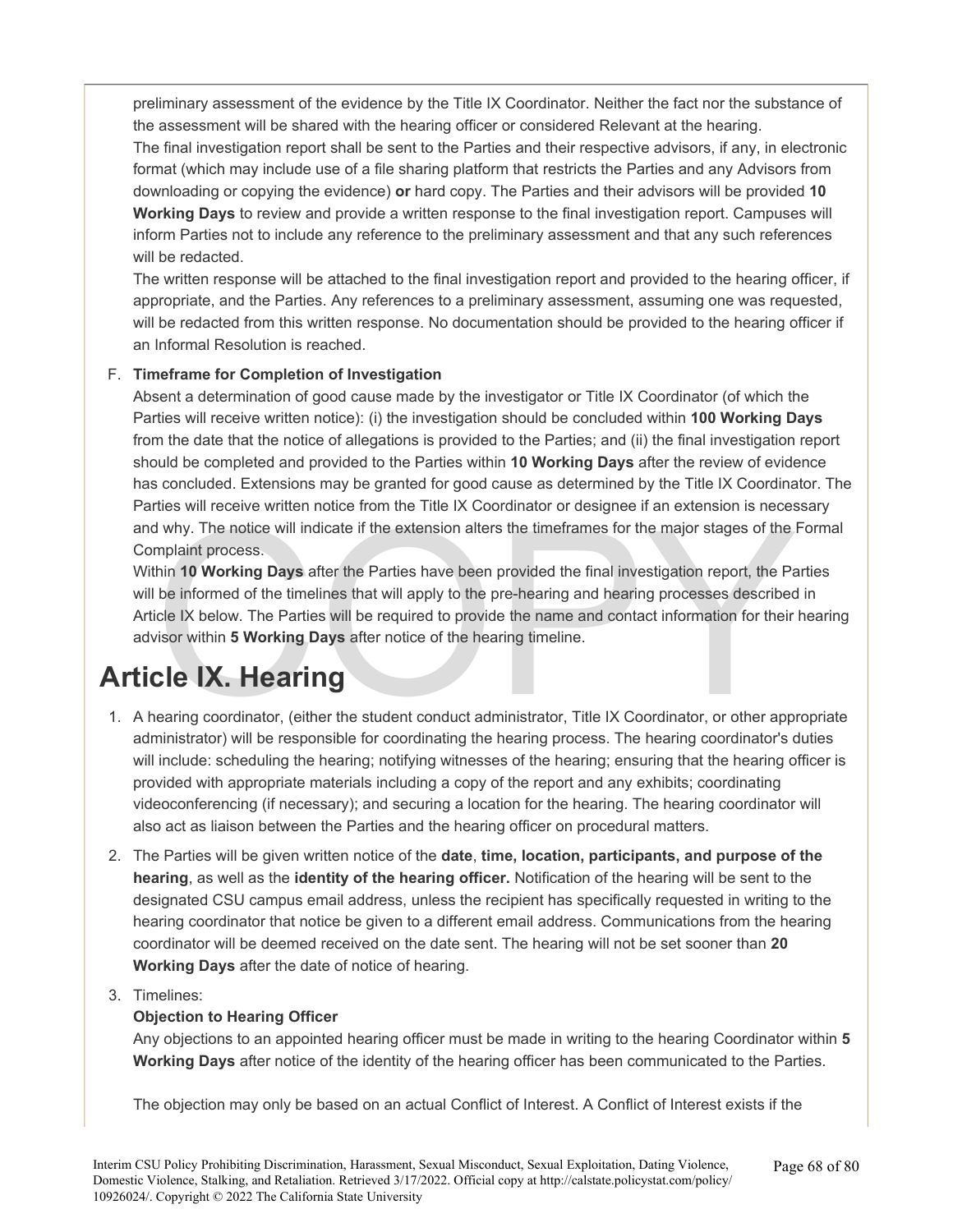hearing officer has a personal relationship with one of the Parties or witnesses or has demonstrated actual bias towards a Party or witness.

The fact that a hearing officer has previously served as a hearing officer in a campus proceedings will not constitute a Conflict of Interest. The hearing coordinator will determine if a Conflict of Interest exists. In that event, the Parties will be notified in writing of the name of the new hearing officer. The date for the hearing may need to be rescheduled. Any objection to the new hearing officer will be made in accordance with this section.

### **Pre-Hearing Process**

No later than **15 Working Days** before the hearing, each Party may:

a. Provide to the hearing coordinator a proposed witness list that includes the names of, and current contact information for, that Party's proposed witnesses as well as an explanation of the relevance of each proposed witness's testimony and the disputed issue to which the witness's testimony relates. The hearing officer may also identify witnesses from the final investigation report.

No later than **10 Working Days** before the hearing, the hearing coordinator will:

a. Share a final witness list with the Parties;

b. Notify each witness of the date, time, and location of the hearing. Witnesses will be directed to attend the hearing and to promptly direct any questions or concerns about their attendance at the hearing to the hearing coordinator.

hearing and to promptly direct any questions or concerns about their attendance at the hearing<br>aring coordinator.<br>Later than 5 Working Days prior to the hearing, the Parties may submit a list of proposed ques<br>hearing coord No later than **5 Working Days** prior to the hearing, the Parties may submit a list of proposed questions to the hearing coordinator. The questions will be provided to the hearing officer. Parties are strongly encouraged to provide questions in advance of the hearing in order to streamline the hearing process and provide the hearing officer an opportunity to resolve relevancy concerns prior to the hearing. The proposed questions will not be shared with the other Party.

The hearing officer will make all determinations regarding pre-hearing matters, including which witnesses have Relevant testimony and will participate and which questions, if submitted, are Relevant and will promptly notify the hearing coordinator who, in turn, will promptly notify the Parties.

The hearing is closed to all persons except the Parties; the Parties' respective hearing advisors; one Advisor for each Party; appropriate witnesses while they are testifying; the student conduct administrator or human resources officer; Title IX Coordinator; Title IX Investigator; hearing officer; hearing coordinator; and any person necessary to create a formal record of the proceeding (including a technological support, videographer, or similar role.) A CSU administrator may also be present but will not participate in the hearing. Campus police or a security officer may also be present if deemed appropriate or necessary by the appropriate campus administrator, hearing coordinator, or hearing officer.

- 4. The campus will direct witnesses who are CSU Employees to attend the hearing. Any Employees, including those in bargaining units, who fail to comply with any such directive may be subject to discipline under the applicable provisions of their collective bargaining agreement or other CSU policy. The campus will take reasonable steps to arrange for Employee witnesses to be available to attend, provided that such Employee witnesses are timely identified to the hearing coordinator in accordance with this Track.
- 5. The campus will direct Student witnesses to attend the hearing, provided that such Student witnesses are timely identified to the hearing coordinator in accordance with this Track. Students who fail to comply may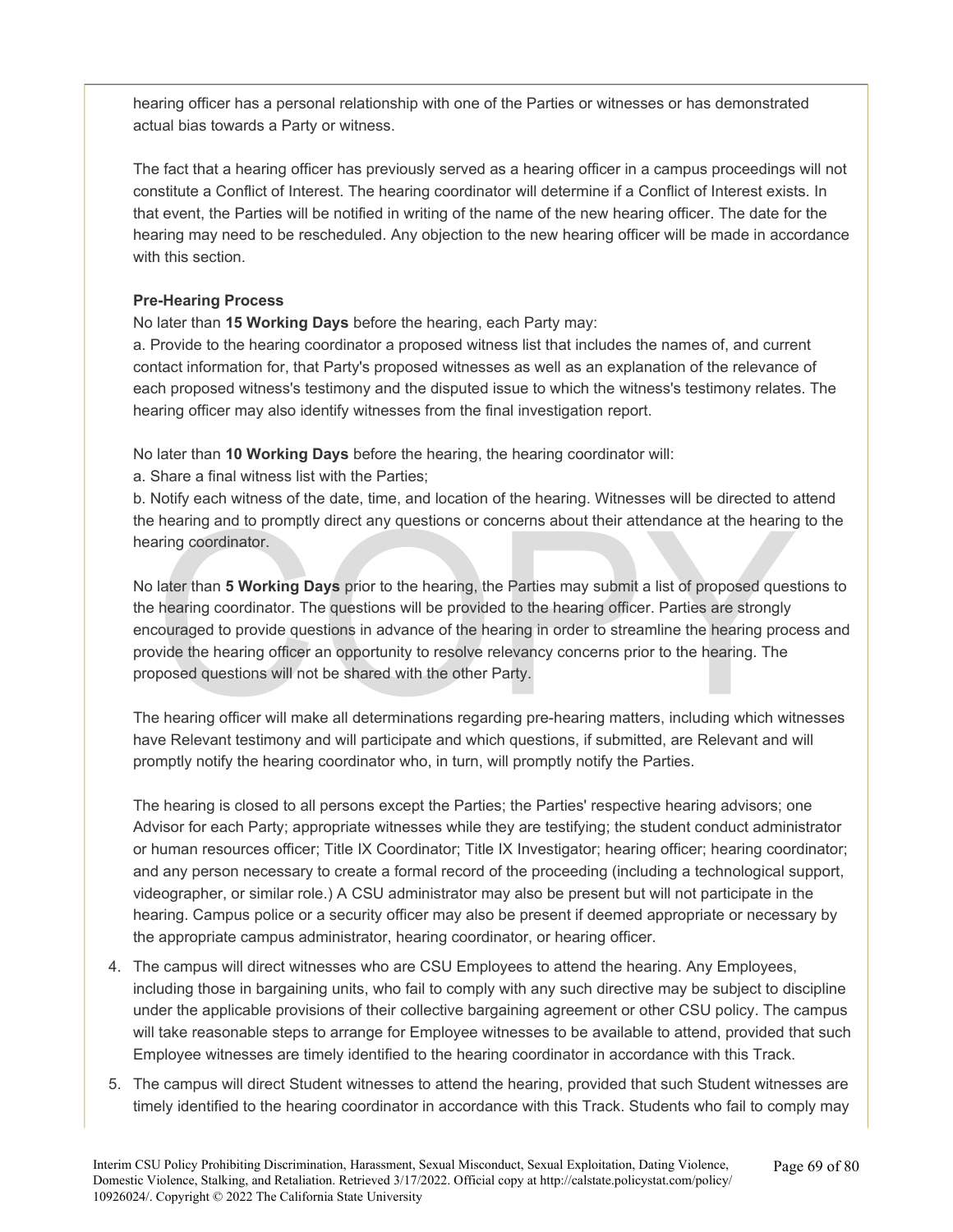be subject to discipline, depending on the circumstances. The campus will take reasonable steps to accommodate Student witnesses including arranging for them to be excused from class attendance, if necessary.

6. The campus will make all evidence provided during the investigation, including during review of evidence available at any hearing to give each Party and the hearing officer the opportunity to refer to such evidence during the hearing. This includes evidence upon which the campus does not intend to rely in reaching a determination regarding the Respondent's responsibility.

### **Hearing Process**

- 7. Live hearings will be conducted using videoconferencing technology unless circumstances are such that videoconferencing would not be appropriate. Neither Party will be required to be physically present in the same room as the hearing officer, each other, or witnesses. The campus will utilize technology that ensures that Parties will be able to Simultaneously see and hear all of the proceedings and testimony.
- 8. The hearing will begin with an overview of the hearing process given by the hearing officer, after which the Parties will be given an opportunity to ask questions about the hearing process. Each Party will be given an opportunity to make an opening statement that may not last longer than 10 minutes. Only the Parties themselves will be permitted to make opening statements. The hearing advisor and any advisor are not permitted to make the opening statement. The advisor may not speak during the hearing. Closing arguments will not be made.
- uments will not be made.<br>
ch Party is required to have a hearing advisor for purposes of questioning the other Party and<br>
nesses during the hearing. If a Party does not have a hearing advisor prior to the hearing or at t<br> 9. Each Party is required to have a hearing advisor for purposes of questioning the other Party and witnesses during the hearing. If a Party does not have a hearing advisor prior to the hearing or at the start of the hearing, one will be provided to that Party for the purposes of asking the other Party and any witnesses all Relevant questions and follow-up questions, including those questions challenging credibility. If a Party's hearing advisor does not appear or is excused for conduct that causes a material disruption, a hearing advisor will be provided. In either case, the hearing officer has discretion to proceed with or postpone the hearing.

### **Questioning**

Generally, the hearing officer will start the questioning of witnesses and Parties. The Investigator or the Title IX Coordinator (if not the Investigator) will be the first witness and will describe the Formal Complaint, investigation process, and summarize the evidence. Hearing advisors will be permitted to ask Relevant questions once the hearing officer has concluded their questioning of the other Party and each witness.

- 10. The hearing officer may ask questions of any Party or witness who participates in the hearing.
	- a. The Complainant and Respondent may be present (physically or virtually) at all times during the hearing.
	- b. Parties themselves may not directly ask questions of each other and witnesses.
	- c. Each Party's hearing advisor is permitted to ask all Relevant questions of the other Party, the Investigator, and any witnesses, and is also permitted to ask follow-up questions, including those questions challenging credibility. A Party may not be directly questioned by their own hearing advisor. The hearing officer controls the hearing and determines whether a question is Relevant.
	- d. A question is not considered Relevant if it relates to the Complainant's sexual predisposition or prior sexual behavior, unless such question about the Complainant's prior sexual behavior is offered to prove that someone other than the Respondent committed the conduct alleged by the Complainant,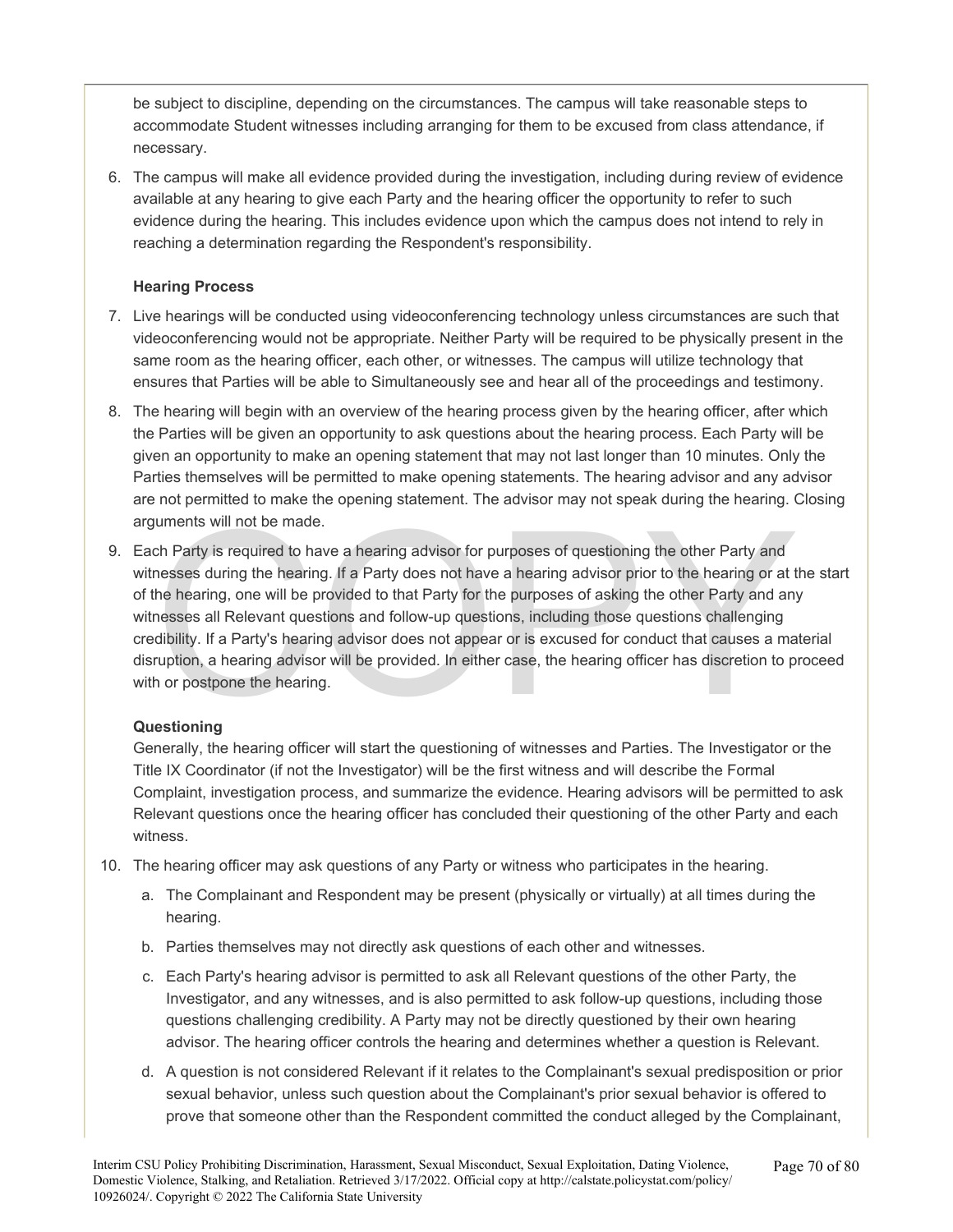or if the question concerns specific incidents of the Complainant's prior sexual behavior with respect to the Respondent and is asked to prove consent.

- e. Even if a question relates to a Relevant subject or issue, the hearing officer may determine that the Party or witness being asked the question is not required to answer if the question is repetitive or duplicative of prior questions.
- f. The hearing officer has the discretion to request information from the Parties or hearing advisors regarding questions prior to making a determination about the relevancy of the question. Neither the Parties nor hearing advisors may assert objections to questions.
- g. Immediately after each question is asked by the hearing advisor, and before the question is answered, the hearing officer will indicate whether the question is Relevant, and if it is not, provide an explanation as to why the question is excluded as not Relevant. A Complainant, Respondent, or witness will only answer questions posed by a hearing advisor that the hearing officer determines are Relevant.
- h. In addition to the relevance requirement, all questions must be asked in a respectful, non-abusive manner. The hearing officer determines whether a question satisfies this requirement and may require that the hearing advisor rephrase a relevant question or repeat the question in a respectful manner when the hearing officer determines that the question was asked in a disrespectful or abusive manner.
- Abusive or otherwise disorderly behavior that causes a material disruption will not be tolerate<br>hearing officer may excuse from the hearing anyone (including either Party or their hearing ac<br>whose behavior causes a materia i. Abusive or otherwise disorderly behavior that causes a material disruption will not be tolerated. The hearing officer may excuse from the hearing anyone (including either Party or their hearing advisor) whose behavior causes a material disruption. Should a hearing advisor be removed from a proceeding, the campus will provide a hearing advisor. The hearing officer, in their discretion, may postpone the hearing. In making a determination whether to postpone the hearing, the hearing officer will consider the equity of postponement as to both Parties.
- 11. Formal rules of evidence applied in courtroom proceedings (e.g., California Evidence Code) do not apply in the hearing. All Relevant information is considered.
- 12. Hearsay may be considered but will only be given the weight appropriate under all of the circumstances, with due consideration given to the importance of credibility assessment. Absent extenuating circumstances, the hearing officer will not rely on prior statements made by the Parties or witnesses during the investigation whose credibility is central to the determination unless those Parties or witnesses make themselves available for examination by the hearing officer.

#### **Other Procedural Matters**

- 13. The hearing officer will not, prior to preparing the hearing officer's report (described below), have substantive communications about the facts of the case with either Party or the investigator unless in the presence of both Parties and a campus official (e.g., hearing coordinator, Title IX Coordinator, or student conduct administrator).
- 14. The campus will make or arrange for an official audio recording of the hearing. The recording is campus property. No other recording of the hearing is permitted. The audio recording will be retained by the hearing coordinator or designee in accordance with the campus records/information retention and disposition schedule. Parties may request to inspect and review the recording.
- 15. Absent good cause, the Parties may not introduce evidence, including witness testimony, at the hearing that the Party did not identify during the investigation and that was available at the time of the investigation. The hearing officer has discretion to accept or exclude new evidence offered at the hearing.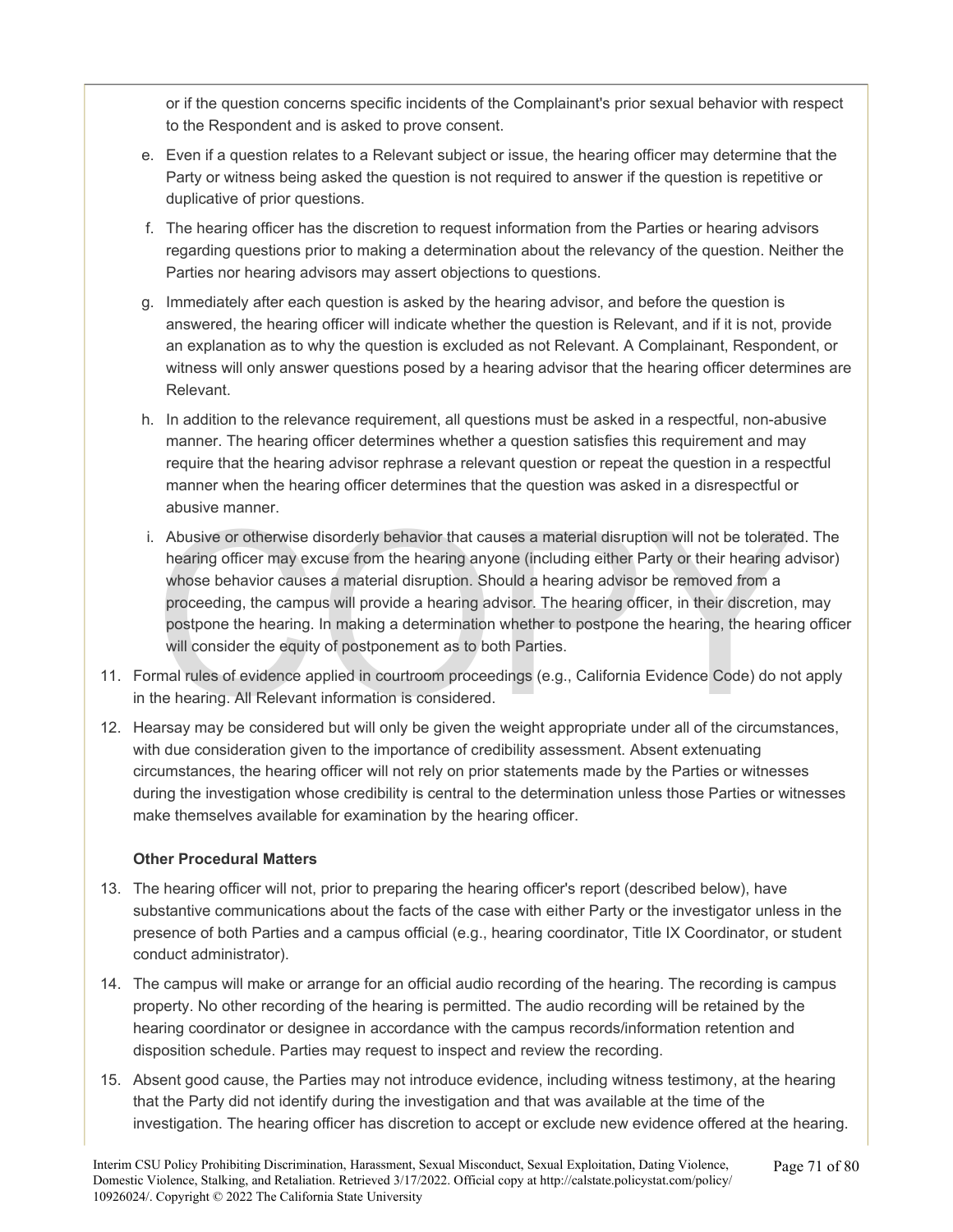- 16. If either Party fails to appear at the hearing without good cause the hearing will nevertheless proceed. Whether good cause exists is determined by the hearing officer. If a Party fails to appear at the hearing, the rearing advisor for the non-appearing Party will question the other Party.
- 17. The hearing officer controls the hearing, is responsible for maintaining order during the hearing, and makes whatever rulings are necessary to ensure a fair hearing. The hearing officer's decisions in this regard are final.

# **Article X. Determination Regarding Responsibility**

After the hearing, the hearing officer will make written findings of fact and conclusions about whether the Respondent violated the Policy with respect to the definition of Sexual Harassment under Article VII.C of the Policy (hearing officer's report).

The standard of proof the hearing officer will use is whether each allegation is substantiated by a Preponderance of the Evidence. The Title IX Coordinator will review the hearing officer's report to ensure procedural compliance with this Track.

The hearing coordinator will Simultaneously send the hearing officer's report promptly to the Parties, the Title IX Coordinator, and the appropriate campus administrator, usually within **15 Working Days** of the close of the hearing.

The hearing officer's report must include:

- 1. Identification of the allegations potentially constituting Sexual Harassment as defined under in Article VII.C of the Policy – this should include the factual allegations and the corresponding alleged Policy violations.
- 2. The Preponderance of the Evidence standard.
- inity officer's report must include:<br>
Intification of the allegations potentially constituting Sexual Harassment as defined under in Artic<br>
C. Of the Policy this should include the factual allegations and the correspondi 3. A description of the procedural steps taken from the receipt of the Formal Complaint through the determination incorporated by reference to the Final Investigation Report, including any notifications to the Parties, interviews with Parties and witnesses, site visits, methods used to gather other evidence, and hearings held.
- 4. The factual findings and the evidence on which the factual findings are based.
- 5. A statement of, and rationale for, the result as to each allegation, including a determination regarding responsibility.
- 6. An explanation as to how the determination concerning the relative credibility or lack of credibility of the Parties or witnesses was reached.
- 7. Conclusions regarding the application of the policy violations defined under Article VII.C of the Policy to the facts, including a determination of whether the Policy was violated and an analysis of the basis for that determination.
- 8. A summary of the procedural issues raised by the Parties during the pre-hearing or hearing processes.
- 9. A list of all questions proposed by the Parties at the hearing, and if any questions were not asked, why.
- 10. A statement as to whether Remedies designed to restore or preserve equal access to the campus's education program or activity will be provided by the campus to the Complainant.

If no violation of the Policy is found, the president (or designee) will be notified along with the Parties. The notification will include the outcome of the hearing, a copy of the hearing officer's report (redacted as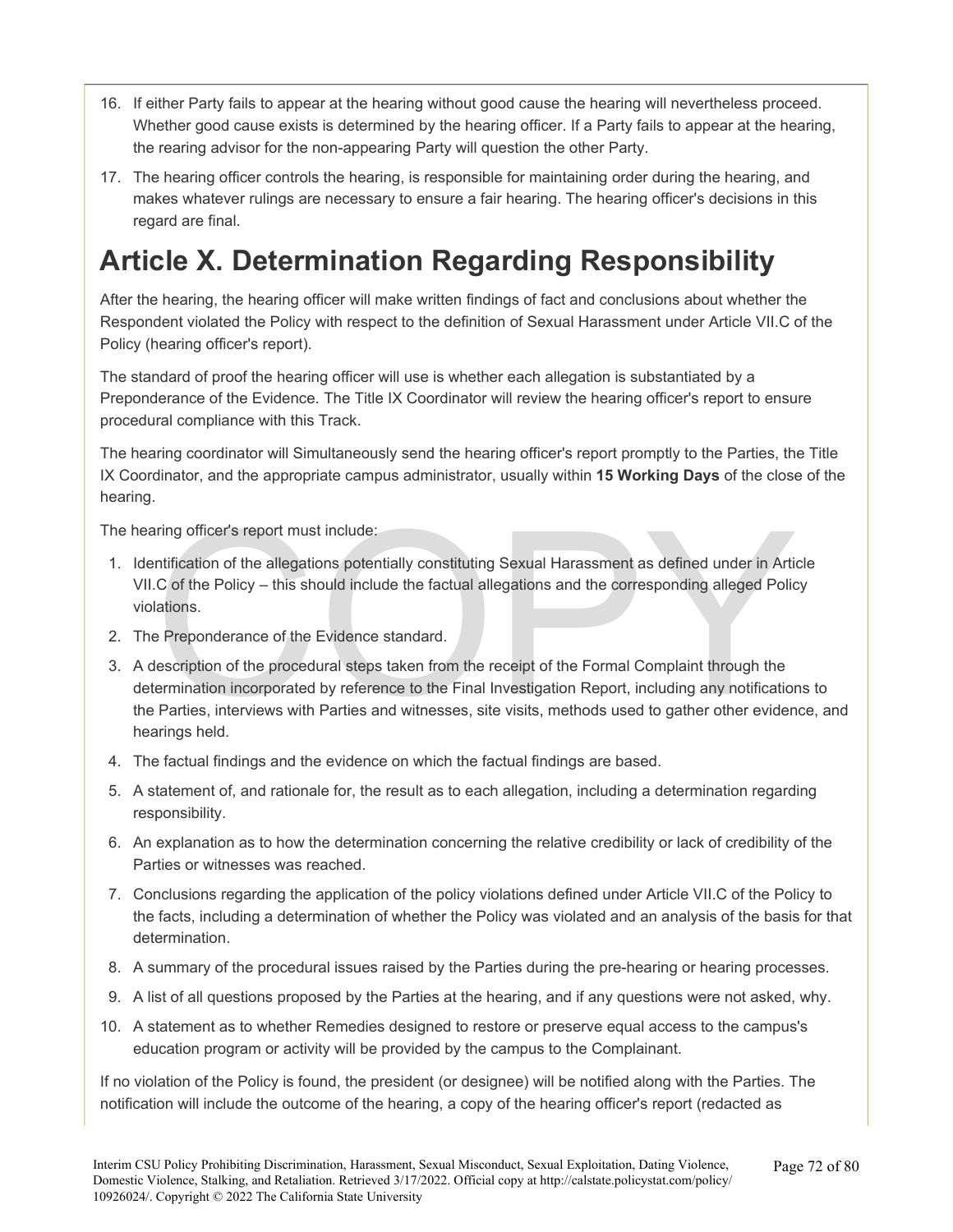appropriate or as otherwise required by law) and notice of the Complainant's and Respondent's right to appeal to the Chancellor's Office.

If a violation of the Policy is found, within **5 Working Days** of receiving such finding the Parties may submit to the hearing coordinator an impact statement or other statement regarding discipline that is no more than 2000 words in length. The document is an opportunity for the Parties to suggest disciplinary outcomes and to provide information that they believe is important for the hearing officer to consider. The student conduct administrator and/or appropriate campus administrator responsible for discipline and Title IX Coordinator may also submit a written statement regarding aggravating and mitigating factors that provides a recommendation regarding the disciplinary outcome, including information regarding prior disciplinary outcomes for similar conduct and whether the Respondent was previously found to have violated university policy.

Discipline means any disciplinary action taken to correct a violation of the Policy, as follows:

- 1. Discipline for Employees includes, but is not limited to, suspension, demotion, and termination of employment.
- 2. Discipline for Students includes, but is not limited to, probation, suspension and expulsion and other Sanctions as defined in Article V, Executive Order 1098.

Within **5 Working Days** after receiving and considering any impact or other statements submitted by the Parties and other statements described above, the hearing officer will submit the hearing officer's report to the president (or designee). The hearing officer's report will be amended to include a statement of, and rationale for, any recommended disciplinary sanctions to be imposed on the Respondent ("final hearing officer's report"). The final hearing officer's report will attach the final investigation report.

and other statements described above, the health guiter will subtitute health giotter's report of (or designee). The hearing officer's report will be amended to include a statement of, and ration recommended disciplinary s In cases where the hearing officer has found a violation of the Policy, the president (or designee) will review the final investigation report and the final hearing officer's report and issue a decision ("decision letter") concerning the appropriate sanction or discipline within **10 Working Days** of receipt of the final hearing officer's report.

The president (or designee) may impose the recommended sanctions or discipline, adopt a different sanction or discipline or sanctions or discipline, or reject sanctions or disciplines altogether. If the president (or designee) adopts a sanction or discipline other than what is recommended by the hearing officer, the president (or designee) must set forth the reasons in the decision letter.

The president (or designee) will Simultaneously send the decision letter electronically to the Respondent and Complainant at the campus-assigned or other primary email address linked to their campus accounts.<sup>[19](#page-77-0)</sup> The decision letter will also be sent to the student conduct administrator or other appropriate campus administrator responsible for Employee discipline and the hearing officer.

The decision letter will include:

- 1. The outcome of the hearing, including any sanction imposed, and the name of the Respondent(s).
- 2. Information regarding the procedures and permissible bases for the Complainant and Respondent to appeal to the Chancellor's Office.
- 3. If a finding of responsibility is made against the Respondent, a statement as to whether Remedies will be provided to the Complainant that are designed to restore or preserve equal access to the campus's education program or activity. The specifics of any such Remedies may be discussed separately between the Complainant and the Title IX Coordinator and need not be included in the decision letter.
- 4. A copy of the final hearing officer's report will be attached to the decision letter, redacted as appropriate or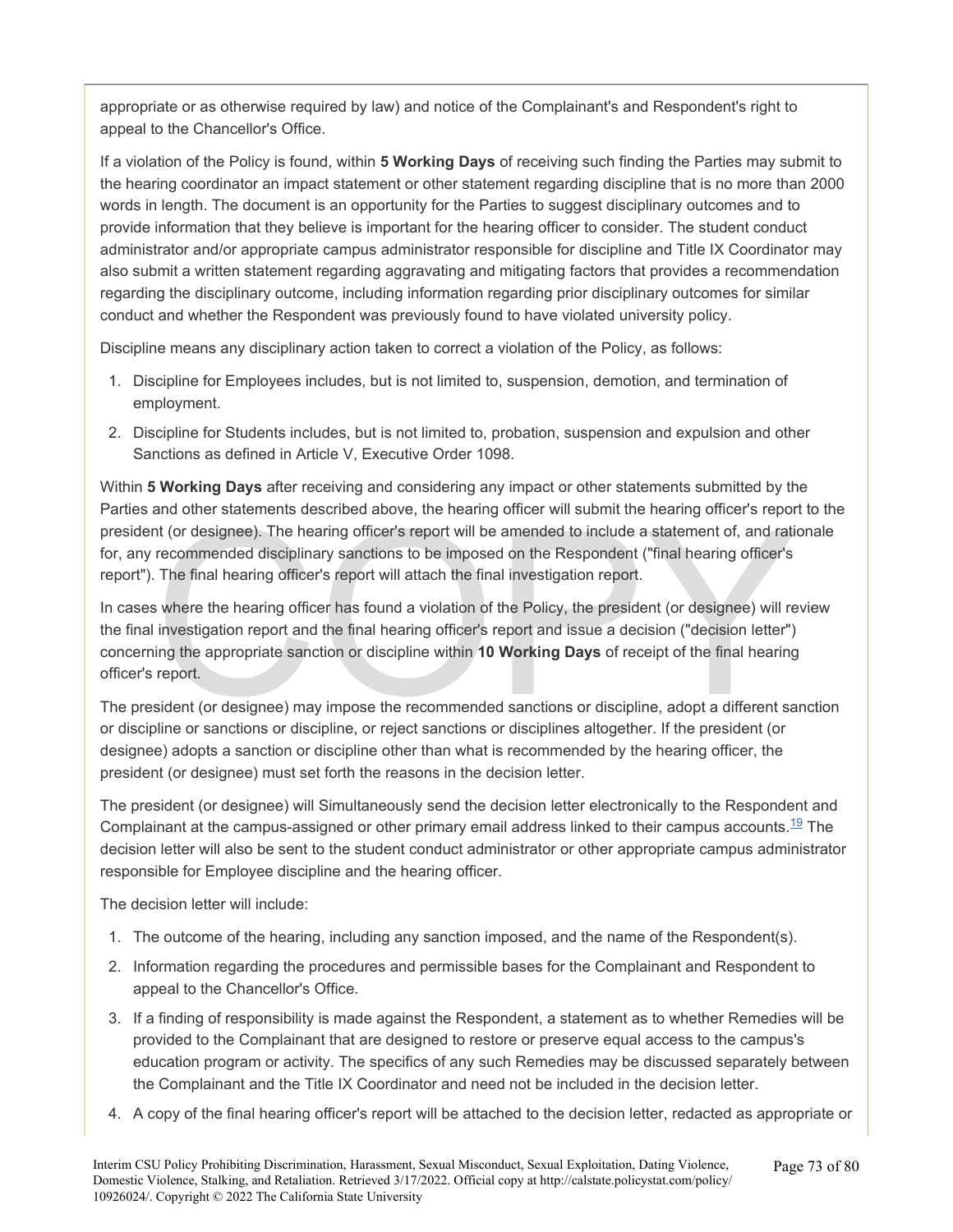as otherwise required by law.

The president will also send the decision letter to the Title IX Coordinator so that they may determine whether any additional Remedies (or other supportive measure) will be provided or undertaken in order to maintain a safe and nondiscriminatory campus environment.

The determination regarding responsibility and any sanctions become final either on the date that the Chancellor's Office provides the Parties with the written determination of the result of the appeal, if an appeal is filed, or if an appeal is not filed, the date on which an appeal would no longer be considered timely (**11 Working Days** after the date of the decision letter).

The Title IX Coordinator is responsible for effective implementation of any Remedies.

# **Article XI. Appeals**

# *Filing an Appeal to the Chancellor's Office*

A written appeal may be submitted to the Chancellor's Office **no later than 10 Working Days** after the date of the decision letter. All arguments and/or evidence supporting the appeal must be submitted by the deadline to file the appeal. Evidence/arguments submitted after the appeal submission deadline will not be considered by the Chancellor's Office. A **written appeal may not exceed 3,500 words, excluding exhibits**. Appeals will be submitted to:

Equal Opportunity and Whistleblower Compliance Unit<br>Systemwide Human Resources<br>Office of the Chancellor<br>401 Golden Shore<br>Long Beach, California 90802<br><u>eo-wbappeals@calstate.edu</u><br>nic submission to the email address listed a Equal Opportunity and Whistleblower Compliance Unit Systemwide Human Resources Office of the Chancellor 401 Golden Shore Long Beach, California 90802 *eo-wbappeals@calstate.edu* 

**Electronic submission to the email address listed above is the preferred method of submitting appeals.** 

# *Bases for Appeal*

An appeal will be based only on one or more of the appeal issues listed below:

- a. There was no reasonable basis for the findings or conclusions that resulted in the investigation or hearing outcome.
- b. Procedural errors occurred that would have likely changed the outcome of the hearing.
- c. New evidence that was not reasonably available at the time of the hearing and would have likely affected the hearing officer's decision about whether the Respondent violated the Policy.
- d. The Title IX Coordinator, Investigator, or hearing officer had a Conflict of Interest or Bias for or against Complainants or Respondents generally or the individual Complainant or Respondent that affected the outcome of the matter.
- e. The sanction(s) imposed was objectively unreasonable, or arbitrary based on substantiated conduct.

## **Issues and Evidence on Appeal**

The issues and evidence raised on appeal will be limited to those raised and identified during the hearing,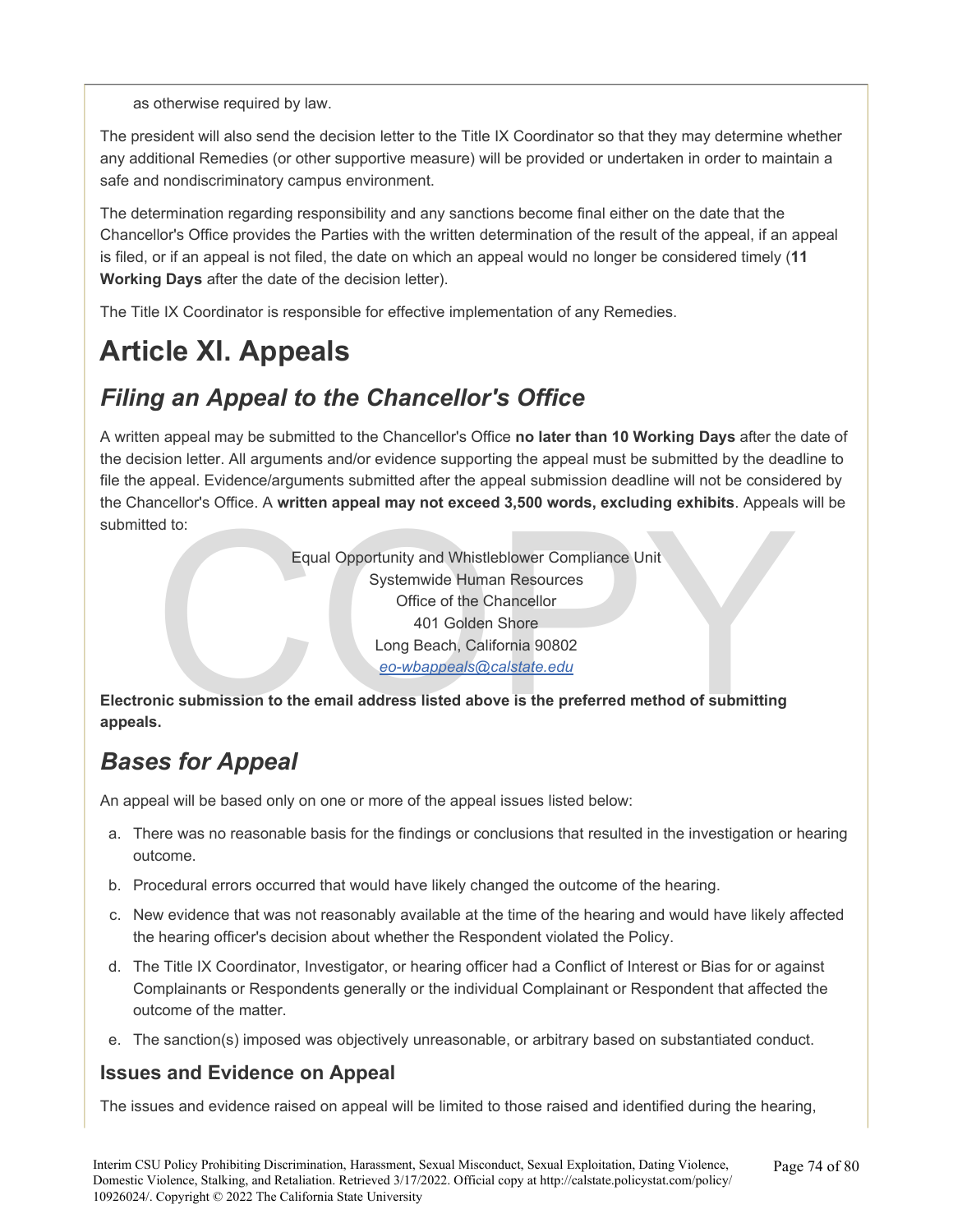unless new evidence that was not reasonably available at the time of the hearing and that could change the hearing outcome becomes available after the campus hearing was completed and is submitted by the appealing Party. The Chancellor's Office may conduct an interview, at the Chancellor's Office discretion, with the appealing Party to clarify the written appeal.

## **Appeal Review**

## i. **Acknowledgement of Appeal**

The Chancellor's Office will provide prompt written acknowledgement of the receipt of the appeal to the appealing Party, and will provide written notification of the appeal, including a copy of the appeal, to the non-appealing Party and the campus Title IX Coordinator/DHR Administrator. The notice will include the right of the non-appealing Party and the campus to provide a response to the appeal **within 10 Working Days** of the date of the notice. **The appeal response will be limited to 3,500 words, excluding exhibits.** Any response to the appeal received by the Chancellor's Office will be provided to the appealing Party for informational purposes only.

## ii. **Reasonable Accommodation**

The Chancellor's Office will provide reasonable accommodation(s) to any Party or witness in the appeal process with a qualified Disability upon request by the person needing the accommodation. A reasonable accommodation may include an extension of time under these procedures. The timeframe for the Chancellor's Office appeal response will automatically be adjusted for the time needed, if any, to provide reasonable accommodation(s).

## iii. **Scope of Chancellor's Office Review**

ancellor's Office Mondation(s).<br>
Ope of Chancellor's Office Review<br>
Chancellor's Office Review<br>
Chancellor's Office Review<br>
Chancellor's Office Review<br>
Chancellor's Office Review<br>
Chancellor's Office Review<br>
Chancellor's O The Chancellor's Office will not conduct a new investigation or hearing; however, the Chancellor's Office may make reasonable inquiries to determine if the new evidence could have affected the hearing determination. On appeal, the Chancellor's Office does not reweigh the evidence, re-decide conflicts in the evidence, or revisit determinations made by the hearing officer about the credibility or reliability of witnesses and the Parties.

## iv. **Chancellor's Office Appeal Response**

The Chancellor's Office appeal response will include a summary of the issues raised on appeal, a summary of the evidence considered, the Preponderance of the Evidence standard, and the determination(s) reached regarding the issue(s) identified within the written appeal. A copy of the final Chancellor's Office appeal response will be forwarded to the Complainant, the Respondent, and the Title IX Coordinator.

## v. **Reopening a Campus Investigation or Hearing**

If the Chancellor's Office review determines that an issue raised on appeal would have affected the hearing outcome, the hearing will be remanded back to the campus and the hearing reopened at the campus level. The Chancellor's Office will return the matter to the campus and will specify in writing the timeline by which a reopened hearing must be completed. The Chancellor's Office will notify the Parties of the reopening of the hearing and the timeline for completion of the reopened hearing. The campus will complete the reopened hearing and provide the Chancellor's Office with an amended hearing officer's report. The campus will also provide the Parties with amended notices of hearing outcome, and such notices will provide the opportunity to appeal. Upon receipt of the amended hearing officer's report, if the outcome remains unchanged, the Chancellor's Office will contact the original appealing Party to determine whether that Party wishes to continue with the appeal. If the outcome is reversed by the hearing officer, the Parties will be given an opportunity to appeal.

#### vi. **Reversal by Chancellor's Office**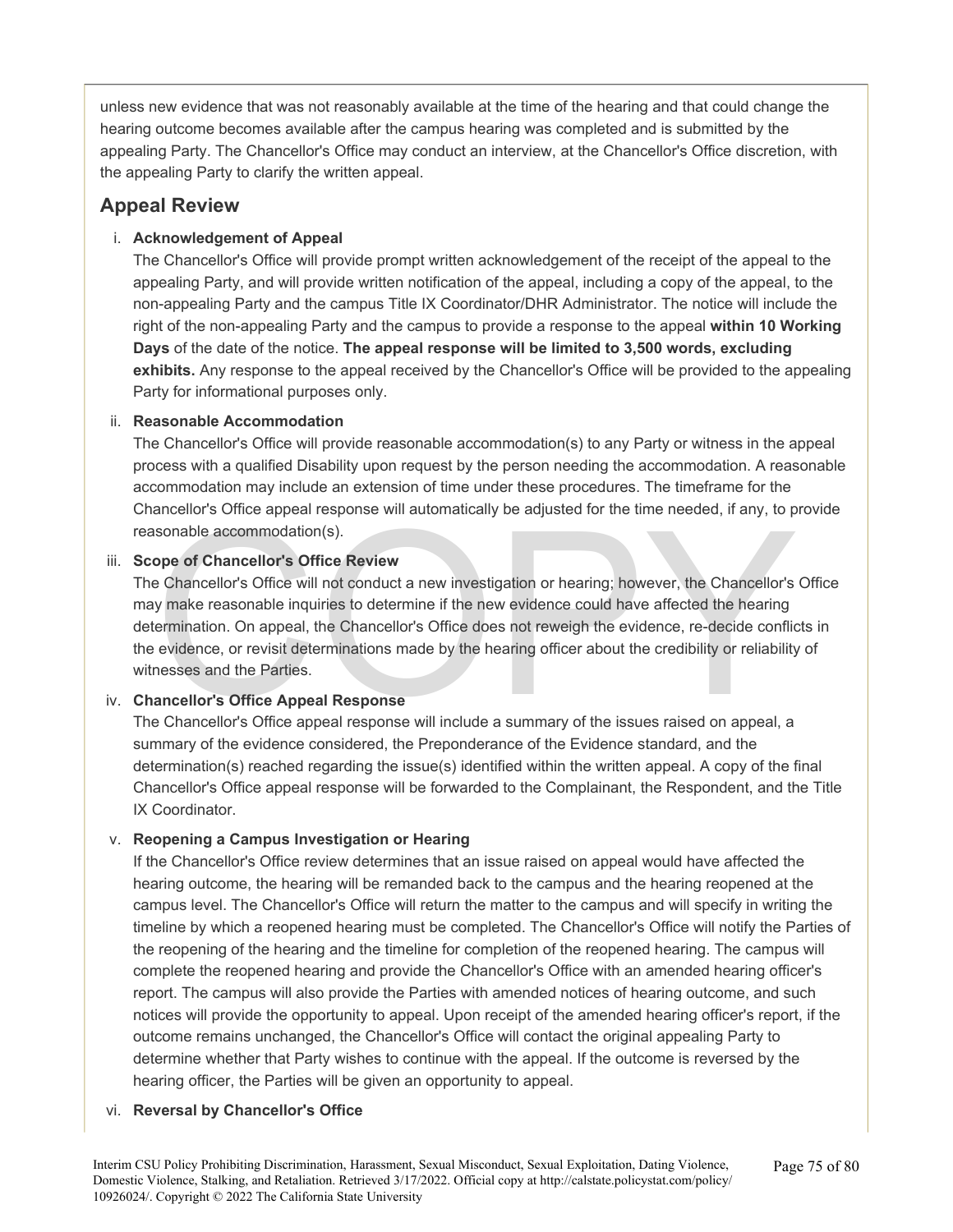If the Chancellor's Office determines that no reasonable fact finder (hearing officer) could have made the findings as determined by the hearing officer, the Chancellor's Office may vacate and reverse the hearing outcome, but only with respect to whether the Policy was violated (and not with respect to factual findings). If the Chancellor's Office vacates and reverses the outcome, it will notify the Parties Simultaneously in writing, as well as the Title IX Coordinator. Following a reversal of a hearing outcome by the Chancellor's Office, the Chancellor's Office decision is final and is not subject to further appeal. In the event that the final outcome has been reversed by the Chancellor's Office and a sanction will be imposed by the campus, both Parties have a right to appeal the sanction only. If a sanction is found to be objectively unreasonable, or arbitrary based on substantiated conduct, the matter will be sent back to the campus for reconsideration of the sanction.

#### vii. **Timeline for Chancellor's Office Response to Appeal**

The Chancellor's Office will respond to the appealing Party no later than 30 Working Days after receipt of the written appeal, unless the timeline has been extended pursuant to Article XI.D.viii, below.

#### viii. **Timelines and Extensions**

The Chancellor's Office has discretion to extend the timelines for the appeal process for good cause or for any reasons deemed to be legitimate by the Chancellor's Office. This includes the time for filing an appeal, the time for a hearing to be completed, and the time for the Chancellor's Office to respond to the appeal. The Chancellor's Office will notify the Parties and the Title IX Coordinator of any extensions of time granted pertaining to any portion of the appeal process.

# **Article XII. Retaliation**

e granted pertaining to any portion of the appeal process.<br>
Cle XII. Retaliation<br>
ion, including intimidation, coercion, or discrimination against any individual for the purpose of<br>
mg with an individual exercising any rig Retaliation, including intimidation, coercion, or discrimination against any individual for the purpose of interfering with an individual exercising any rights under this Track, for reporting or filing a Formal Complaint of Sexual Harassment (as defined under Article VII. C of the Policy), or for participating or refusing to participate in any manner in any policy-related investigation or proceeding, including a hearing, is prohibited.

The exercise of rights protected under the First Amendment does not constitute retaliation prohibited under this Article.

Complaints of Retaliation that arise from this Track may be filed with the Title IX Coordinator in accordance with the procedures set out in the Procedures for Complaints of Discrimination, Harassment, Sexual Misconduct, Sexual Exploitation, Dating Violence, Domestic Violence, Stalking, and Retaliation Made Against a Student **or** the Procedures for Complaints of Discrimination, Harassment, Sexual Misconduct, Sexual Exploitation, Dating Violence, Domestic Violence, Stalking, and Retaliation Made Against an Employee or Third-Party.

Individuals should not be deterred from reporting any incidents of Sexual Harassment or participating in an investigation as a Complainant or witness out of a concern that they might be disciplined for related violations of drug, alcohol, or other university policies. The campus' primary concern is the safety of the campus community; therefore, a person who participates in investigations or proceedings involving Sexual Harassment shall not be subject to discipline for related violations of the Student Conduct Code at or near the time of the incident unless the campus determines the conduct places the health and safety of another person at risk or is otherwise egregious. The campus may, however, have an educational discussion with the person or pursue other educational Remedies regarding alcohol or other drugs.

The campus will keep confidential (except as may be permitted by the FERPA statute or FERPA regulations, or as required by law, or to carry out the purposes of this Track, including the conduct of any investigation, hearing, or judicial proceeding arising thereunder) the identity of: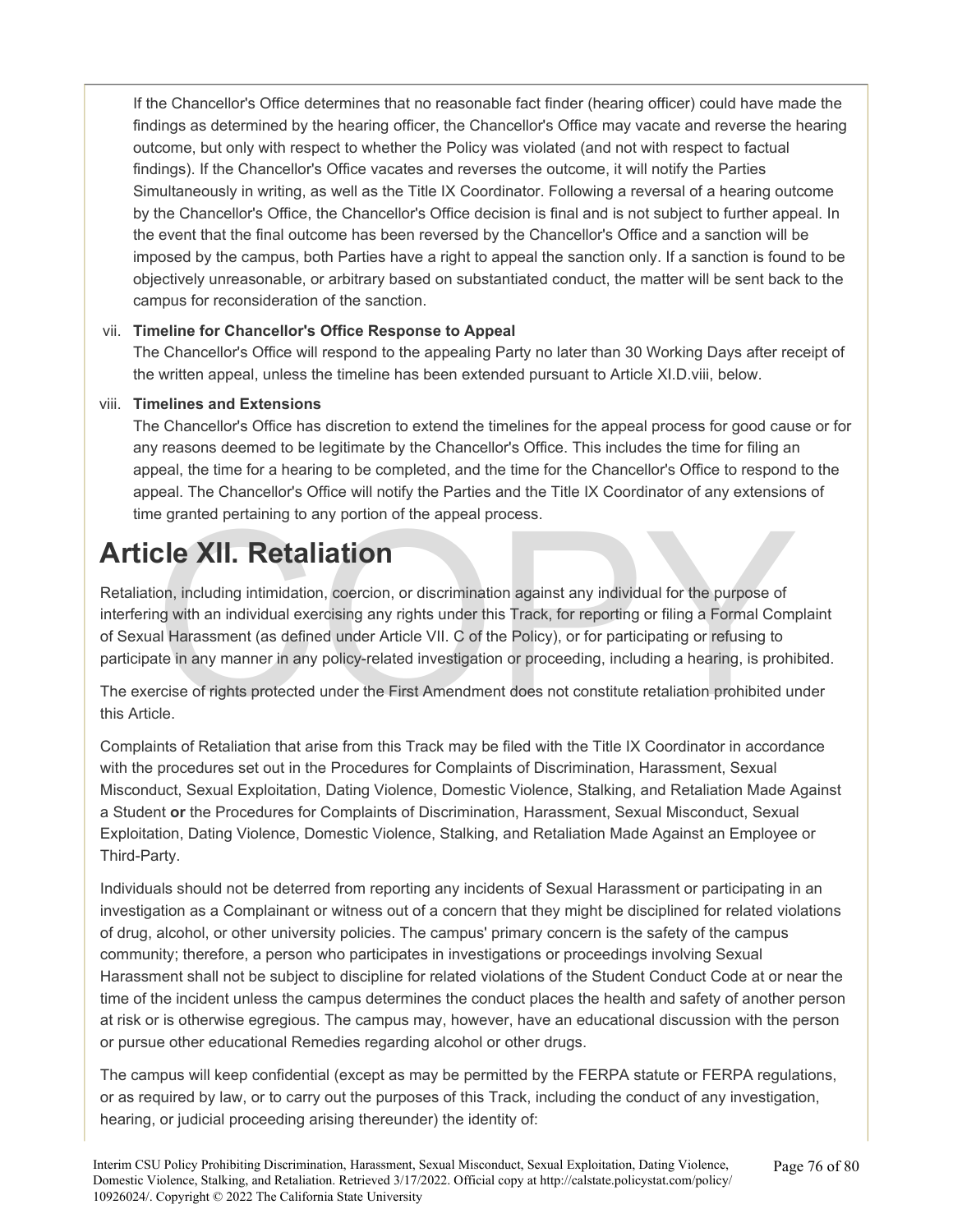- a. Any Individual who has made a report or Formal Complaint of sex discrimination, including any individual who has made a report or filed a Formal Complaint of Sexual Harassment, as defined under Article VII.C of the Policy.
- b. Any Complainant.
- c. Any Individual who has been reported to be the perpetrator of sex discrimination.
- d. Any Respondent.
- e. Any Witness.

# **Article XIII. Recordkeeping**

#### A. **Records relating to the Investigation and Hearing Process**

The campus shall maintain records of the following for a period of seven years (from the date of a record's creation), or the timeframe in accordance with the campus records/information retention and disposition schedule, whichever is later:

- 1. Each Sexual Harassment investigation including any determination regarding responsibility (this includes records created in relation to Formal Complaints that are dismissed).
- 2. Any audio or audiovisual recording or transcript pertaining to the Formal Complaint process.
- 3. Any disciplinary sanctions imposed on the Respondent.
- 4. Any Remedies provided to the Complainant designed to restore or preserve equal access to the campus's education program or activity.
- 5. Any appeal and the result therefrom (including appeals pertaining to mandatory and discretionary dismissal of Formal Complaints).
- 6. Any Informal Resolution and the result therefrom.
- Any disciplinary sanctions imposed on the Respondent.<br>
Any Remedies provided to the Complainant designed to restore or preserve equal access to t<br>
campus's education program or activity.<br>
Any appeal and the result therefro 7. All materials used to train Title IX Coordinators, investigators, hearing officers, and any person who facilitates an Informal Resolution process. The campus shall make these training materials publicly available on its website.

#### B. **Records relating to Supportive Measures**

The campus must create, and maintain the following for a period of seven years or the timeframe in accordance with the campus records/information retention and disposition schedule, whichever is later:

- 1. Records of any actions, including any Supportive Measures, taken in response to a report or Formal Complaint of Sexual Harassment, as defined under Article VII. C of the Policy;
- 2. In each instance, the campus must document the basis for its conclusion that its response was not deliberately indifferent, and document that it has taken measures designed to restore or preserve equal access to the campus's Education Program or Activity; and
- 3. if the campus does not provide a Complainant with Supportive Measures, the campus must document the reasons why such a response was not clearly unreasonable in light of the known circumstances.

# **Authority**

This policy is issued pursuant to Section II of the Standing Orders of the Board of Trustees of the California [State University,](https://calstate.policystat.com/policy/6593385/latest/#autoid-46jr3) and as further delegated by the [Standing Delegations of Administrative Authority.](https://calstate.policystat.com/policy/7646754/latest/)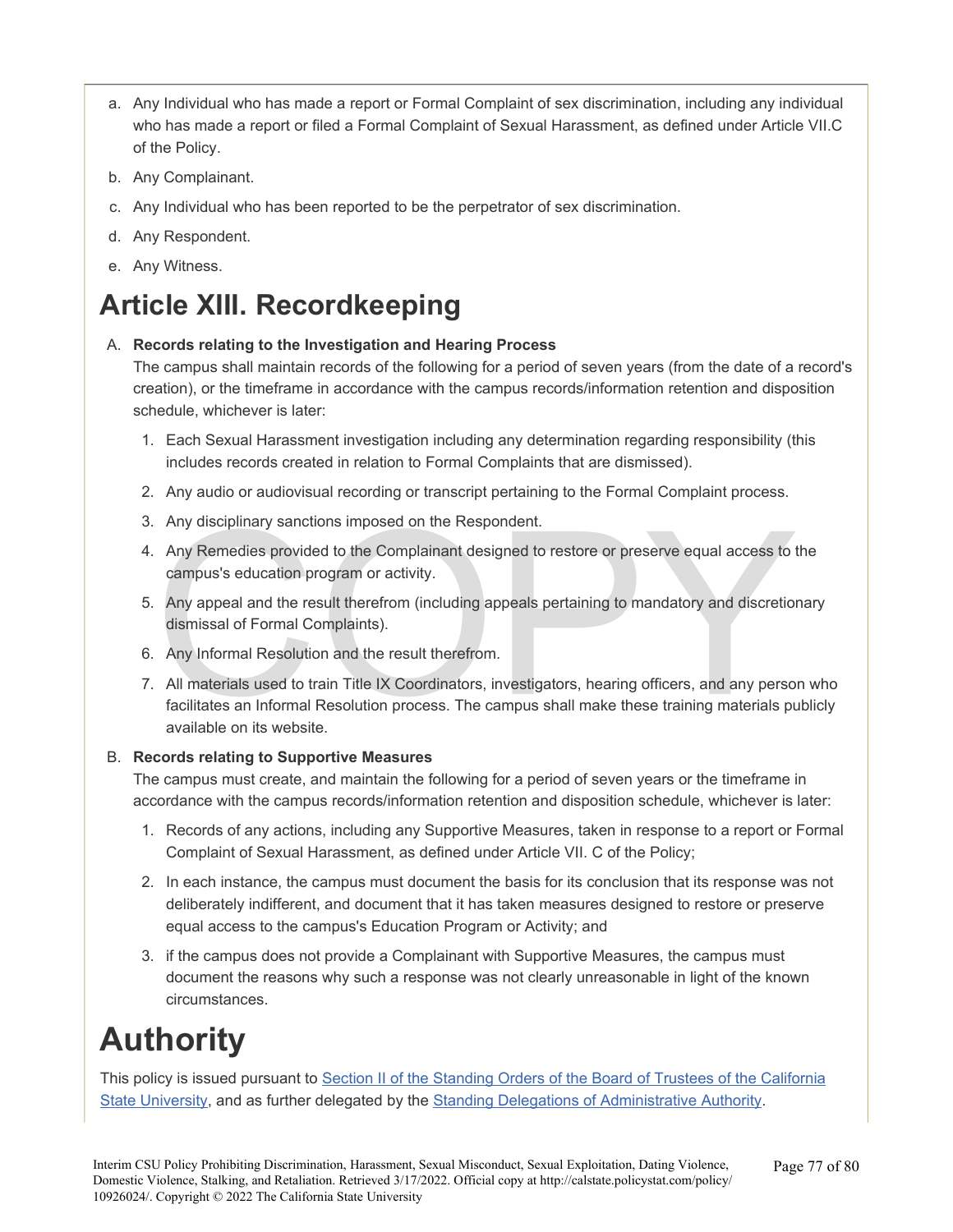# <span id="page-77-0"></span>**Endnotes**

- 1. Assaultive or abusive conduct is defined to include a list of 24 criminal offenses, including Sexual Battery, incest, Rape, spousal Rape, abuse of a spouse or cohabitant, and any attempt to commit these crimes. See Cal. Penal Code §§ 11160-11163.2.
- 2. See Cal. Penal Code §§ 11164-11174.3; see also CSU Executive Order 1083 or any superseding executive order.
- 3. See Cal. Evid. Code § 1024.
- 4. See Cal. Evid. Code § 1035.4.
- 5. If campus management designees identified in CSU Clery policy determine that the Respondent poses a discernible serious or ongoing threat to the campus community, a timely warning will be issued in accordance with the Clery Act. Any such warning will not include any information that identifies the victim.
- 6. FN 1. See Government Code 6254.
- 7. FN 2. See Government Code 6254(f)(2)(A).
- 8. See Penal Code Sections 220, 261, 261.5, 262, 264, 264.1, 265, 266, 266a, 266b, 266c, 266e, 266f, 266j, 267, 269, 273a, 273d, 273.5, 285, 286, 288, 288a, 288.2, 288.3, 288.4, 288.5, 288.7, 289, 422.6, 422.7, 422.75, 646.9, or 647.6.
- 2.7, 422.75, 646.9, or 647.6.<br>
ampus management designees identified in CSU Clery policy determine that the Respondent p<br>
cernible serious or ongoing threat to the campus community, a timely warning will be issued in<br>
cor 9. If campus management designees identified in CSU Clery policy determine that the Respondent poses a discernible serious or ongoing threat to the campus community, a timely warning will be issued in accordance with the Clery Act. Any such warning will not include any information that identifies the victim.
- 10. Students are also separately subject to discipline in connection with any "conduct that threatens the safety or security of the campus community, or substantially disrupts the functions or operation of the University [...] regardless of whether it occurs on or off campus." (5 Cal. Code Regs. § 41301 (d).).
- 11. Possible sanctions against Students for a finding of a violation of the Policy are found in [Executive Order](https://calstate.policystat.com/policy/8453518/latest/)  1098 Student Conduct Procedures.
- 12. A sanction appeal is available for Track 3 cases under Executive 1098 *[Student Conduct Procedures](https://calstate.policystat.com/policy/8453518/latest/)*.
- 13. Possible sanctions against Employees for a finding of a violation of the Policy include written and/or verbal counseling, remedial training, reprimand, suspension, demotion and/or dismissal/termination.
- 14. Track 1 incorporates the requirements of the U.S. Department of Education's Federal Regulations and generally tracks language used in the regulations. However, in keeping with the most current best practices, Track 1 has substituted other terms for "victim" where possible.
- 15. A Formal Complaint may exist even without a signature where something otherwise indicates that the complainant is the person filing the formal complaint. An e-mail from the Complainant would be sufficient.
- 16. By signing the Formal Complaint, the Title IX Coordinator does not become a party to the investigation or demonstrate bias.
- 17. If a Party is not an "eligible student," as defined in 34 CFR 99.3 ("'Eligible' student means a student who has reached 18 years of age or is attending an institution of postsecondary education"), then the University must obtain the voluntary, written consent of a "parent," as defined in 34 CFR 99.3 ("'Parent' means a parent of a student and includes a natural parent, a guardian, or an individual acting as a parent in the absence of a parent or a guardian").
- 18. Unless the Party informs the Investigator or Title IX Coordinator in writing that they do not wish for this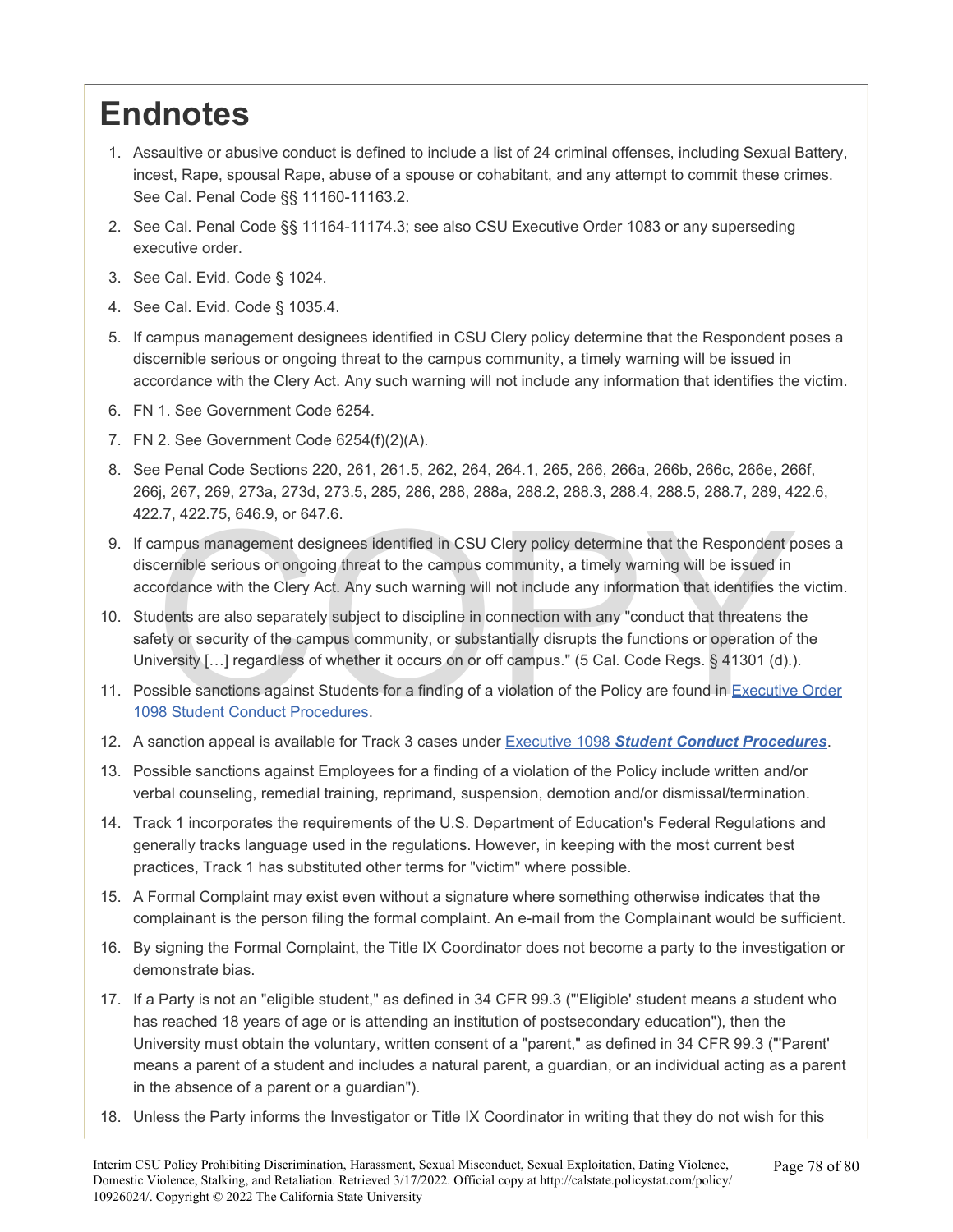information to be sent to their Support Advisor.

19. The copy of the decision letter issued to the Complainant will be redacted as to findings regarding conduct that does not constitute a "crime of violence," Sexual Misconduct, Dating Violence, Domestic Violence, or Stalking (34 C.F.R. § 99.31 et seq.).

All revision dates: 12/24/2021

## **Attachments**